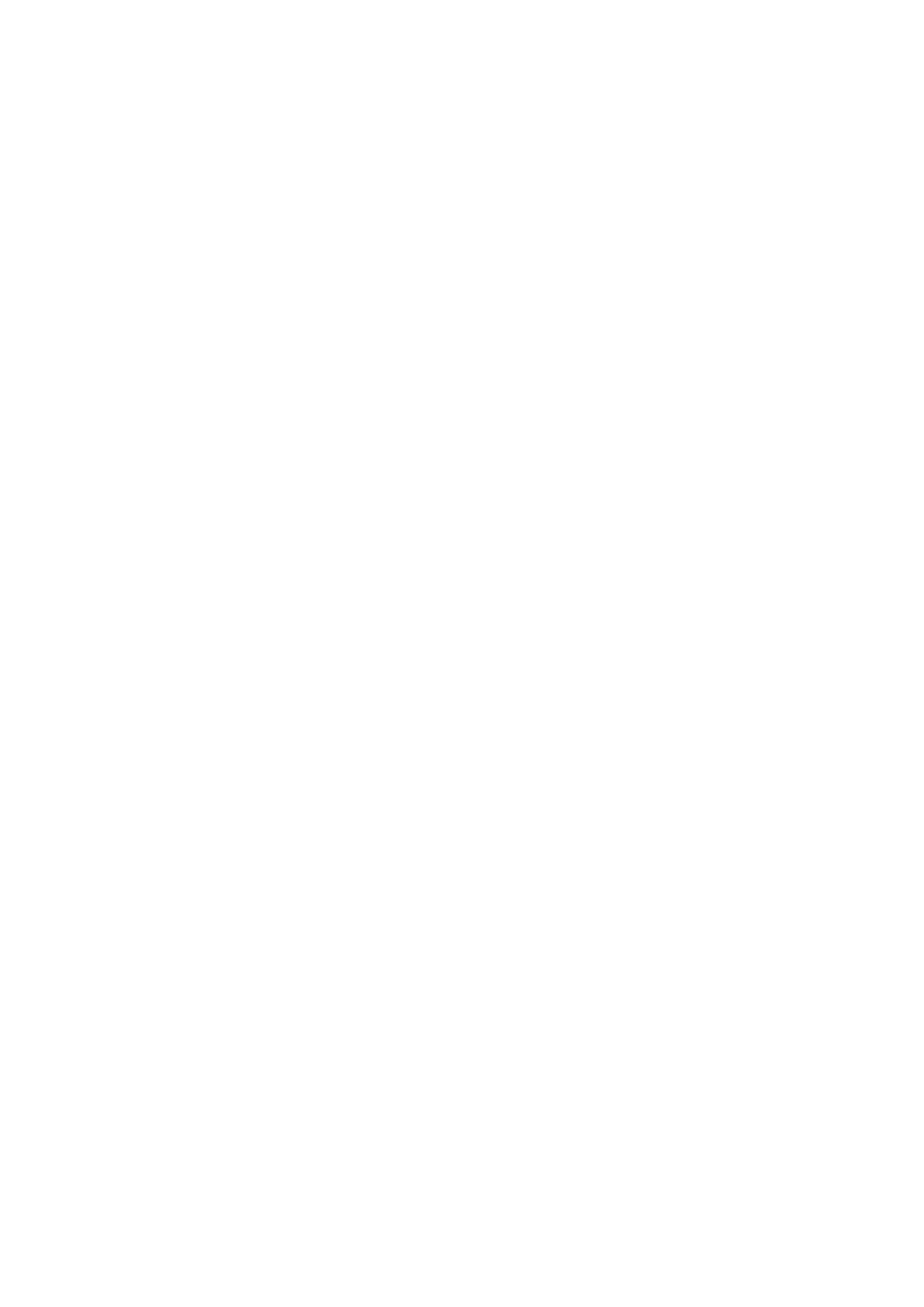# Legislative Assembly

Wednesday, 27 October 2021

 $\overline{a}$ **THE SPEAKER (Mrs M.H. Roberts)** took the chair at 12 noon, acknowledged country and read prayers.

# **PAPERS TABLED**

Papers were tabled and ordered to lie upon the table of the house.

#### **POLICE — NEWMAN REMEMBRANCE CEREMONY**

*Statement by Minister for Police*

**MR P. PAPALIA (Warnbro — Minister for Police)** [12.03 pm]: This weekend just passed, I travelled to the Pilbara to attend the Newman police remembrance ceremony marking the twentieth anniversary of the tragic loss of four Western Australia Police Force officers who were killed in a plane crash on Australia Day, 26 January, 2001. I would like to acknowledge the member for Pilbara, Hon Kevin Michel, MLA, as well as Deputy Commissioner Gary Dreibergs and Deputy Commissioner Darryl Gaunt, who were also in attendance.

On that day in 2001, Senior Constable Donald Everett 4600, Senior Constable Philip Ruland 7877, First Class Constable David Dewar 9178 and Constable Gavin Capes 10305 were on a return flight to Newman after attending an incident at the small community of Kiwirrkurra, approximately 130 kilometres from the Northern Territory border, when their aircraft, Polair 64, crashed 2.6 kilometres south-east of Newman Airport. The impact of this tragedy upon families, friends, the WA Police Force and the Newman community continues to be profound.

In response to the tragedy, the Newman community and the WA Police Force, in particular the local Newman police staff, established and continue to deliver the Bloody Slow Cup, which is an annual fundraising event in support of Western Australian Police Legacy and the wonderful work it does in providing support to the families of our police officers who are impacted most of all by the loss of their loved ones in the service of protecting Western Australians. The Bloody Slow Cup incorporates a number of sporting events, including golf, netball, cricket, touch rugby and soccer, that are held over three days and brings people together with an inspiring community spirit. The final event held on the Saturday night is the rugby match between the Australian and New Zealand teams, with the victor awarded the Bloody Slow Cup.

The quality of the match and the spirit of the players was truly inspirational to watch, and although our Australian team was victorious, with an outcome of 29–0, I want to acknowledge the New Zealand team for making our boys earn every yard and try; we would expect nothing less from our Kiwi friends. For a small town, the atmosphere, participation and sense of community are something I have not seen rivalled, and I commend the people of Newman and all who travelled and participated in support of the event.

#### **PERTH ZOO — GIRAFFE BREEDING PROGRAM**

*Statement by Minister for Environment*

**MS A. SANDERSON (Morley — Minister for Environment)** [12.06 pm]: I would like to inform the house of recent successes at Perth Zoo in its work to contribute to global efforts to breed giraffes and ensure the survival of the species. In the last two months, Perth Zoo has welcomed two giraffe calves, a male and a female, the first time two calves have been born at the same time. Giraffe numbers in the wild have suffered a 40 per cent decline in the last 30 years, making zoo breeding efforts more important than ever before. With fewer than 80 000 wild giraffe roaming the African plains, these two arrivals are an important contribution to successful breeding efforts helping to fight extinction. The births are the culmination of hard work and collaboration with other zoos across Australia and New Zealand.

Perth Zoo plays a very important role in the regional giraffe breeding program, and giraffes previously born here have been moved across the region to make sure that there is continued genetic diversity and breeding success. Adult female Kitoto gave birth to her third calf in September. The female calf is developing well and will become an important member of the regional breeding program once she reaches maturity. Zoo visitors are already enjoying watching her grow and start to explore her environment. Perth Zoo received almost 14 000 submissions from the community suggesting a name for the young female, and I had the great pleasure over the weekend in announcing that her name is Zahara, which has its origins in Swahili, an East African language. In English, Zahara means blossoming flower. The male calf, born in early October, is adult female Ellie's first calf. Ellie is a nervous new mum and she has struggled to feed the young male. Perth Zoo zoologists and veterinarians supported Ellie through her first few days of motherhood in the hope that she would allow the calf to suckle. When this was not successful, staff attempted to introduce the male calf to Kitoto to see whether she would take him on as a surrogate. Unfortunately, this was also unsuccessful, so the male calf is now being hand reared.

The work carried out at Perth Zoo to save species is to be commended. I thank Western Australians for the support shown to this important community asset and the work it does in the conservation and breeding of wildlife. Hopefully, both young giraffes will soon be running around the Perth Zoo savanna, being enjoyed by all visitors.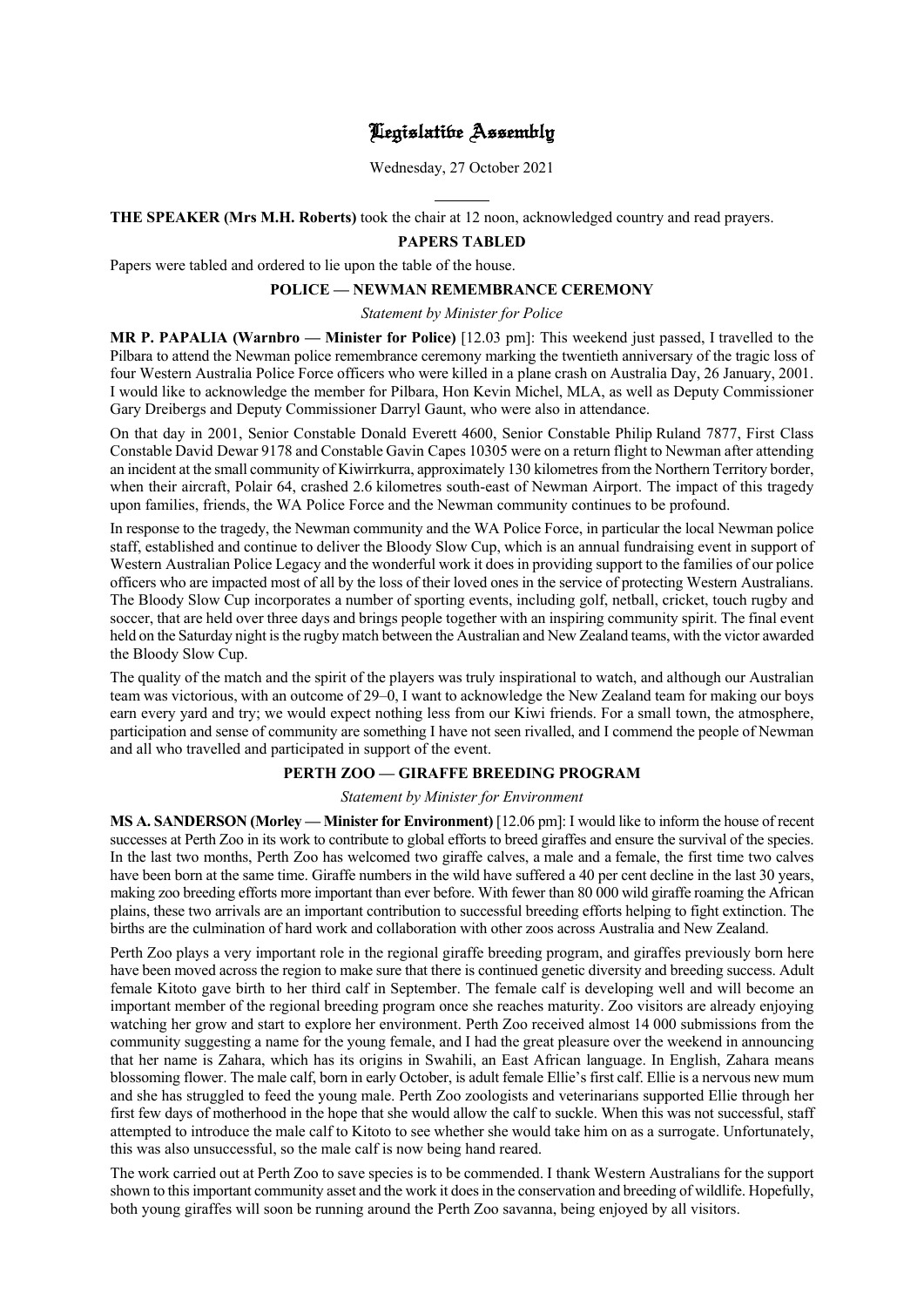#### **ACCESS CULINARY COURSE — GRADUATION**

# *Statement by Minister for Disability Services*

**MR D.T. PUNCH (Bunbury — Minister for Disability Services)** [12.08 pm]: I rise today to inform the house of my recent attendance at a very special event to recognise the 2021 graduates of an access culinary course delivered by Vision Australia and the Annalakshmi Cultural Centre restaurant. Annalakshmi has a social welfare not-for-profit approach and is largely staffed by volunteers and managed by Mr Arun Natarajan, the director of the centre. The Annalakshmi access culinary science program was established about three years ago by Ms Mallika Jegasothy— Dr Jega. Using her physiotherapy and rehabilitation background, Dr Jega had a dream to provide cooking skills to people with disability. In early 2020, Annalakshmi and Vision Australia, an organisation that provides services and advocacy for people who are blind or vision impaired, worked together to create a 13-week cooking course tailored to Vision Australia's National Disability Insurance Scheme participants. Course participants are assisted by Annalakshmi instructors and Vision Australia occupational therapists to extend their culinary knowledge of Indian and Asian cuisines. The skills gained help participants prepare meals in their own kitchens and also to seek future employment. Like everyone else, people with disability have aspirations and the desire to contribute to their local communities and the Western Australian community more broadly.

*A Western Australia for everyone: State disability strategy 2020–2030* has many actions relating to the education, training, employment and social participation of people with disability. The state disability strategy outlines the state's whole-of-community commitment to changing the lives of people living with disability, and is key to achieving more inclusive, caring and accessible communities that enable people to live well. The state disability strategy also aims to protect people who may be vulnerable, and to ensure everyone is treated with the dignity and respect they deserve.

Fourteen people who are blind or have vision impairment graduated from this cooking course, and they are all fine examples of people taking on challenges, working hard, and gaining new skills. The Vision Australia course at Annalakshmi focuses on supporting people with disability to achieve their goals and to live their lives on their own terms. This is integral to building an inclusive and equitable society through health, wellbeing, social and economic participation. As Minister for Disability Services, it gave me great joy to see firsthand the graduation of Perth's next master chefs, and I warmly congratulate Annalakshmi, Vision Australia and all involved in this positive example of inclusion and equity in our community.

#### **INTERNATIONAL DAY OF PEOPLE WITH DISABILITY**

#### *Statement by Minister for Disability Services*

**MR D.T. PUNCH (Bunbury — Minister for Disability Services)** [12.11 pm]: I rise today to inform the house that on 3 December 2021, we will celebrate International Day of People with Disability. Held on this date each year, International Day of People with Disability is a United Nations–sanctioned day to increase public awareness of the importance of access and inclusion, to promote understanding and acceptance of people with disability, and to celebrate their achievements and contributions to our community. There are around 411 500 people with disability in Western Australia and approximately 230 000 carers. This is a significant cross-section of our very diverse Western Australian community.

I am incredibly proud to inform members that the state government is making \$100 000 available in sponsorships for inclusive events and activities to mark International Day of People with Disability in 2021. The Department of Communities has funded Developmental Disability WA to provide 100 grants of up to \$1 000 for community organisations to recognise people with disability and celebrate this important day. Events and initiatives eligible for sponsorship will raise awareness and educate and inform the broader community about people with disability in Western Australia. Initiatives and events that empower people to achieve their goals and emphasise the importance of access and inclusion for people living with disability will also be eligible. Events held for International Day of People with Disability in previous years have included public awareness sessions, fun fairs, picnics and art exhibitions. The sponsorship funding aligns with the vision of *A Western Australia for everyone: State disability strategy 2020–2030* to build a more inclusive Western Australia and empower people with disability to be part of all areas of society. Applicants will have to align their events or activities with the state disability strategy. Further information on the grants available can be found on Developmental Disability WA's website, with applications closing on 9 November 2021.

I rise today to encourage all of you to actively spread the word about International Day of People with Disability 2021 and the grants available to help the community celebrate this special day. I also encourage members to start thinking about what they, as elected representatives of the Western Australian community, can do to celebrate the day. Let us make International Day of People with Disability 2021 the most memorable yet!

#### **BUSHFIRE PREPAREDNESS**

#### *Statement by Minister for Emergency Services*

**MR R.R. WHITBY (Baldivis — Minister for Emergency Services)** [12.13 pm]: I would like to take this opportunity to inform the house about the state's preparedness for the upcoming bushfire season and urge all Western Australians to act now to prepare their properties for the threat of fire. We have seen a range of extraordinary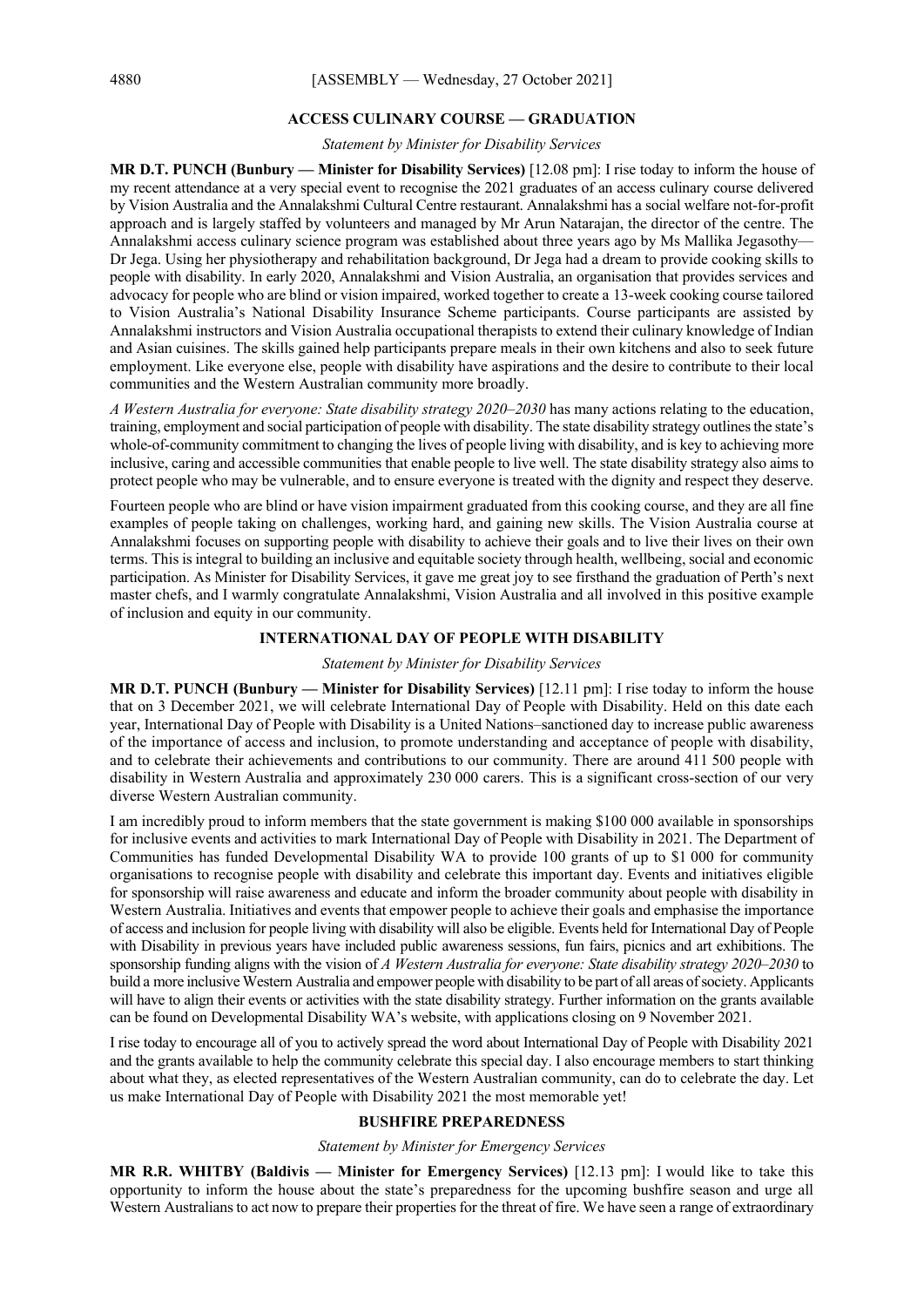weather events this year, with our emergency services responding to bushfires, floods, storms and cyclones. We are again expecting a very challenging bushfire season. The Bureau of Meteorology and CSIRO are predicting a longer fire season, especially in the south, with more extreme fire danger days; elevated fire risk; increased frequency, intensity and duration of heatwaves; and greater rainfall and flooding.

The Department of Fire and Emergency Services is doing everything it can to prepare, including organising rural–urban interface exercises; hosting a metropolitan volunteer pre-season forum, which brought together more than 150 volunteers; commissioning the state's first purpose-built incident control centre in Collie, the Koolinup Emergency Services Centre; and allocating extra appliances across WA, based on risk. DFES and the Department of Biodiversity, Conservation and Attractions air operations have also commenced training. The state also has 38 aerial firefighting and intelligence aircraft for the upcoming fire season, including the Beechcraft Super King Air Linescanner. I recently attended a level 3 preformed team bushfire exercise in Collie, where people carried out real-time scenario-based training. It took place at the brand new \$13.4 million Koolinup Emergency Services Centre, which is also an incident control centre for large-scale emergencies in Collie. The way everyone involved swung into action was impressive.

Our career and volunteer emergency services do everything they can to keep our communities safe, but it is up to all of us to do our bit. We cannot wait for a text message or a fire truck to arrive; everyone must take responsibility for their own safety. I urge all members in this house to encourage their communities to prepare their properties for the upcoming bushfire season. There is also help available to make a bushfire plan: visit the Department of Fire and Emergency Services' My Bushfire Plan WA website at www.mybushfireplan.wa.gov.au, or download the My Bushfire Plan app, which I have on my phone. By knowing when to leave, where to go, and how to get there, our community will have the best chance of survival. In closing, I wish all our emergency services personnel a very safe season ahead, and I encourage all Western Australians to do everything they can to prepare themselves.

#### **POSEIDON NICKEL AGREEMENT AMENDMENT (TERMINATION) BILL 2021**

*Consideration in Detail*

#### **Clauses 1 to 6 put and passed.**

#### **Clause 7: Schedule 3 inserted —**

**Dr D.J. HONEY**: This is just a general question on something that we explored earlier: the termination of the agreement. I am interested in contextualising this bill in respect of how common terminations are. I am not going to exhaust this point; I am interested, specifically, to know whether it is a common occurrence to terminate and revert to the Mining Act, or is this quite unusual?

**Mr R.H. COOK**: Member, I am informed that it is certainly becoming more common for agreements to be terminated for the purposes of transition to the Mining Act. This may come down to some of the comments I made last night; that is, the Mining Act is globally considered as benchmark legislation for mineral extraction. From that perspective, I think, increasingly, companies will look to the Mining Act as opposed a more complex state agreement model.

**Dr D.J. HONEY**: Thank you very much. The Minister for Mines and Petroleum in the background was looking very pleased with his work.

**Mr W.J. Johnston**: It's not my work.

**Mr R.H. Cook**: Claim it.

**Mr W.J. Johnston**: Yes, I'll claim it.

**Dr D.J. HONEY**: Claim it; people will criticise him.

At the top of page 6, by way of explanation, I want to explore some of the detail around the original closure plan and then the detail of what will be the closure plan going forward for this Poseidon Nickel Agreement Amendment (Termination) Bill. The minister will see a common theme in some of the questions going forward. I do not plan to drag this out, but seek to get a little bit of that detail on the record. Where it refers to the mine rehabilitation site, it states —

Plan—Final Version 2005" initialled by or on behalf of the parties to this Agreement for the purpose of identification.

What is that plan referring to?

**Mr R.H. COOK**: I am advised that it refers to the original mine closure plan under the 2005 agreement.

**Dr D.J. HONEY**: Thank you very much. I refer to clause 4(2) on page 8. I will not go through it exhaustively, but it states —

With effect on and from the Operative Date the Company is released from its obligations under clauses 3.2(a) and 3.2(b) of the Deed …

As I asked in my contribution to the second reading debate—I did not plough through the whole deed—is it possible to give a brief summary of the obligations that are being released.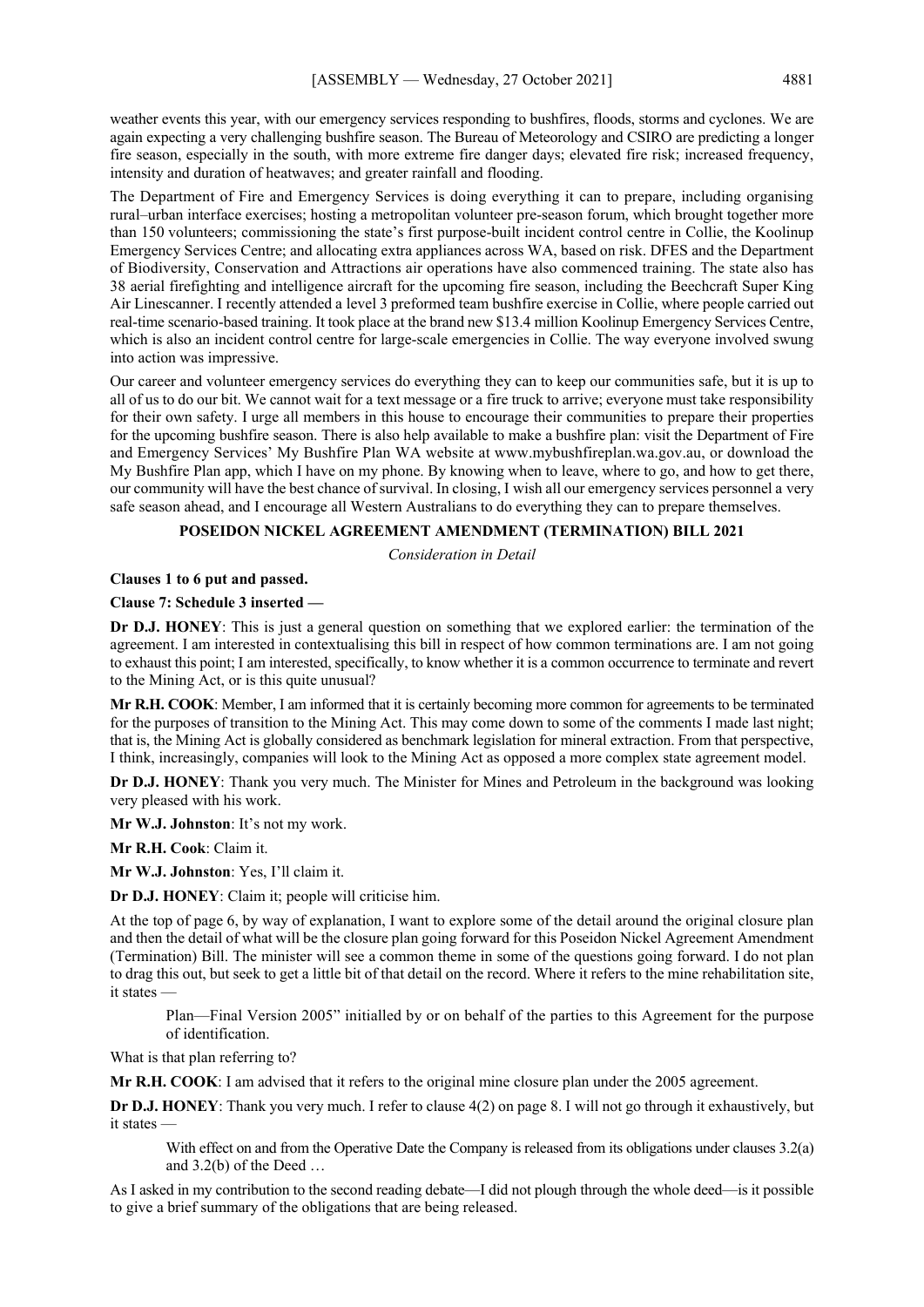**Mr R.H. COOK**: This, essentially, refers to the transition of the mining company's obligation under the state agreement to its obligations under the Mining Act. The bill replaces this release through a number of interlocking arrangements, in short, by a mine closure plan under the Mining Act 1978. The \$3.5 million bond has been transitioned to a bond under the Mining Act and the company has been required to enter the mining rehabilitation fund we discussed last night during the second reading debate. In detail, these arrangements include clause 4(4) of the termination agreement, applies the Mining Act to the mining lease and a mining proposal approved under the Mining Act authorises the activities on the mining lease and a mine closure plan approved under the Mining Act authorises closure activities on the mining lease. The mine closure plan includes all the rehabilitation and remediation activities assigned to the company under the deed of covenant and the security of the \$3.5 million is transitioned to be a Mining Act security applicable to the entirety of the mining lease, and the mining rehabilitation fund is applied to the entirety of the mining lease in addition to all of the above.

**Dr D.J. HONEY**: Specifically, clauses 3.2(a) and 3.2(b) refer to some of those remediation requirements. I am interested in what they specifically referred to. As I say, I do not need an exhaustive explanation, just a general explanation of what they cover.

**Mr R.H. COOK**: Member, it may take a little while to refer to those sections of the agreement, so bear with us.

I am advised that after the cessation of works in the early 1990s, Western Mining Corporation carried out extensive closure works between 1994 and 1997. After a five-year monitoring period in 2005, WMC produced a closure finalisation plan, which documented the remaining outstanding closure works. Clause 3.2(b) requires the company to carry out and complete the closure finalisation works to the minister's satisfaction prior to 31 December 2008 or at a later date agreed to by the minister, with this date being extended to align with the extended term of the state agreement—currently 31 December 2021. It requires monitoring of any closure finalisation works after they have been completed as per the mining closure plan and to the minister's satisfaction; submission of a closure finalisation works report to the minister within two months of the completion date of the closure of finalisation works; and submission of a five-year post-closure monitoring report within five years and two months of the completion date of closure finalisation works.

**Dr D.J. HONEY**: Thank you very much. I assume clause 3.2(a)—I do not need the minister to respond again—is on the same thing. In relation to clause 4(3), I was just after an explanation in layperson's language of what that paragraph means in the agreement.

**Mr R.H. COOK**: I am advised that, essentially, this paragraph deals with liabilities after the passage of this legislation and it means that Poseidon will remain liable for its activities and indemnities under the state agreement and the deed of covenant in relation to any past breaches.

**Dr D.J. HONEY**: Thank you very much. On page 9, clause 4(4)(d) states in part —

the mine closure plan contained in the Mining Proposal shall be deemed to be a mine closure plan within the meaning given to that term in section …

I am looking for an assurance that that mine closure plan would be at least to the standard of the previous mine closure plan. I am assuming that will be the case, but can the minister confirm that or otherwise?

**Mr R.H. COOK**: Member, that is correct. The previous mine closure plan was done to the standards consistent in 2005. The current mine closure plan is a contemporary plan consistent with the Mining Act.

**Dr D.J. HONEY**: Thanks, minister. At paragraph (f), it states —

for the purposes only of this Agreement the application of the Mining Act is specifically modified as follows:

There are two sections I am interested in. First is subparagraph (i), which states in part —

"(1b) Paragraph (ca) of subsection  $(1)$  shall apply to Mining Lease ...

For the sake of the minister's time, the corresponding paragraph at the bottom of the page at subparagraph (ii) states —

"(1a) This section applies to Mining Lease …

Again, I only need *Reader's Digest* detail, but what does that apply to, please?

**Mr R.H. COOK**: Member, it is suggesting that the standard conditions as detailed under section 82 of the Mining Act 1978 will apply to the specific references in relation to the state agreement. It is essentially transferring those that were captured under the state agreement and nailing them to section 82(1)(ca) of the Mining Act which, I am advised, means that the lessee cannot utilise ground-disturbing equipment on the mining lease without permission from the minister under the mining proposal.

**Dr D.J. HONEY**: Thanks, minister; that was certainly sufficient clarity.

I refer to paragraph (h) on page 10, which states —

for the avoidance of doubt, the Mining Lease shall be deemed to be a mining authorisation for the purposes of the *Mining Rehabilitation Fund* …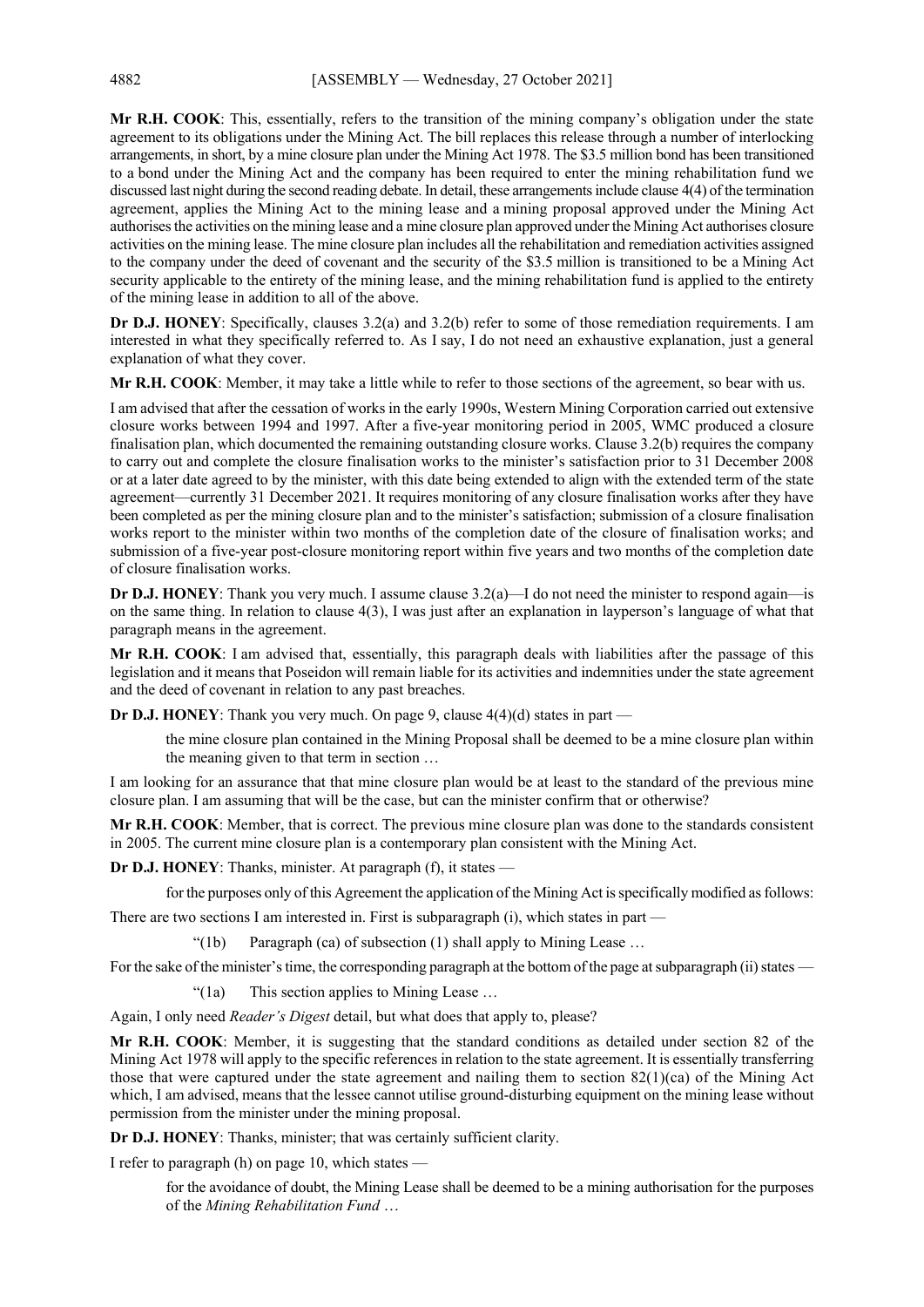I have seen this referenced but I want to be clear about this. The initial deposit of \$3.5 million will be refunded under the state agreement, but will that surety be reapplied and what is the operation's requirement—I am assuming it is codified—for funding of the rehabilitation fund going forward?

**Mr R.H. COOK**: As the member alluded, the \$3.5 million bond will be transferred under the Mining Act. This provision explicitly states that the mining lease will be subject to all the levies that are appropriate under the mining rehabilitation fund.

**Dr D.J. HONEY**: Minister, I refer to page 11, clause 5 of the agreement—we are almost home—which is headed "Cessation of Bank Guarantee and provision of Security under Mining Act". The subsequent clause—in fact, it might be a bit before that clause, but it does not matter—states that the company is responsible for a 20-year period. What level of surety does the government have about the company's capacity to meet that obligation? This goes back to the concern I expressed during my contribution to the second reading debate. Obviously, there is some surety with very large companies—although it is not certain—but the government can be less certain that a smaller company will be around for a long time.

**Mr R.H. COOK**: I am advised that obviously it is a long-term indemnity. There are obviously commercial risks associated with any long-term agreement, but from the perspective of, I guess, the interests of the Western Australian people, it is better than not having any indemnity at all. It is essentially a balance between the obligations that we expect it to provide through legal means versus the capacity to make it accessible for companies of this nature.

### **Clause put and passed.**

# **Title put and passed.**

[Leave granted to proceed forthwith to third reading.]

### *Third Reading*

### **MR R.H. COOK (Kwinana — Minister for State Development, Jobs and Trade)** [12.34 pm]: I move —

That the bill be now read a third time.

**DR D.J. HONEY (Cottesloe — Leader of the Liberal Party)** [12.34 pm]: Obviously, the Poseidon Nickel Agreement Amendment (Termination) Bill 2021 is a small bill in the scheme of the world but, first of all, I thank the minister for providing the briefings and the courteous and full way that he has answered my simple questions today. I also thank the advisers, who were very forthright and helpful during the briefing.

The project is not a multibillion-dollar project but it will make an important contribution to the local economy. The thing I am reassured about having read the bill and after going through the consideration in detail stage is that the government has made sure that the community will not face ongoing liability for remediation—or as best that it can make that surety. As I said before, that is very important. I also am reassured that the retreatment process that will be carried will reduce the inherent risk in particularly the tailing ponds of that operation, and that is definitely a win–win for not only the local community, but also the state in the longer term.

I know that the purpose of the third reading debate is not to debate the second reading debate. I can see that the Minister for Mines and Petroleum is anxious to leap up! I will keep it brief. As we all know, and as was discussed widely in this room, nickel was substantially used in stainless steel and obviously stainless steel manufacturing will continue to be a massive consumer. We are obviously moving more into the renewable area. The gold that will be recovered from the deposit is an extremely valuable asset; we certainly welcome that. It is extremely pleasing to see the almost rebirth of nickel mining and the associated cobalt mining industries in the state. During the debate, the member for Willagee said that something like 90 per cent of the state is unexplored. He quoted a map that is in the Minister for Mines and Petroleum's office.

### **Mr W.J. Johnston**: It's 80 per cent.

**Dr D.J. HONEY**: I stand corrected. I will let the member for Willagee know. Nevertheless, there is enormous potential in the state of Western Australia and it certainly gives us this enormous lifestyle on which we all depend.

**Mr W.J. Johnston**: I've just got to say that last year we became the world's largest gold producer—not just Western Australia, but the nation.

**Dr D.J. HONEY**: Excellent point, minister.

**Mr W.J. Johnston**: We surpassed China as the largest gold producer in the world.

**Dr D.J. HONEY:** Absolutely. The minister would know well being a student of these things that South Africa is lagging behind. Unfortunately for that country, that is a reflection on governance. We are fortunate in this state to have had good governance in this industry for a long period. I recognise that that continues under this government. This is an area in which we have mutual agreement and respect for the importance of the sector. That being said, as I said before, we are happy to support this bill and commend it to the house.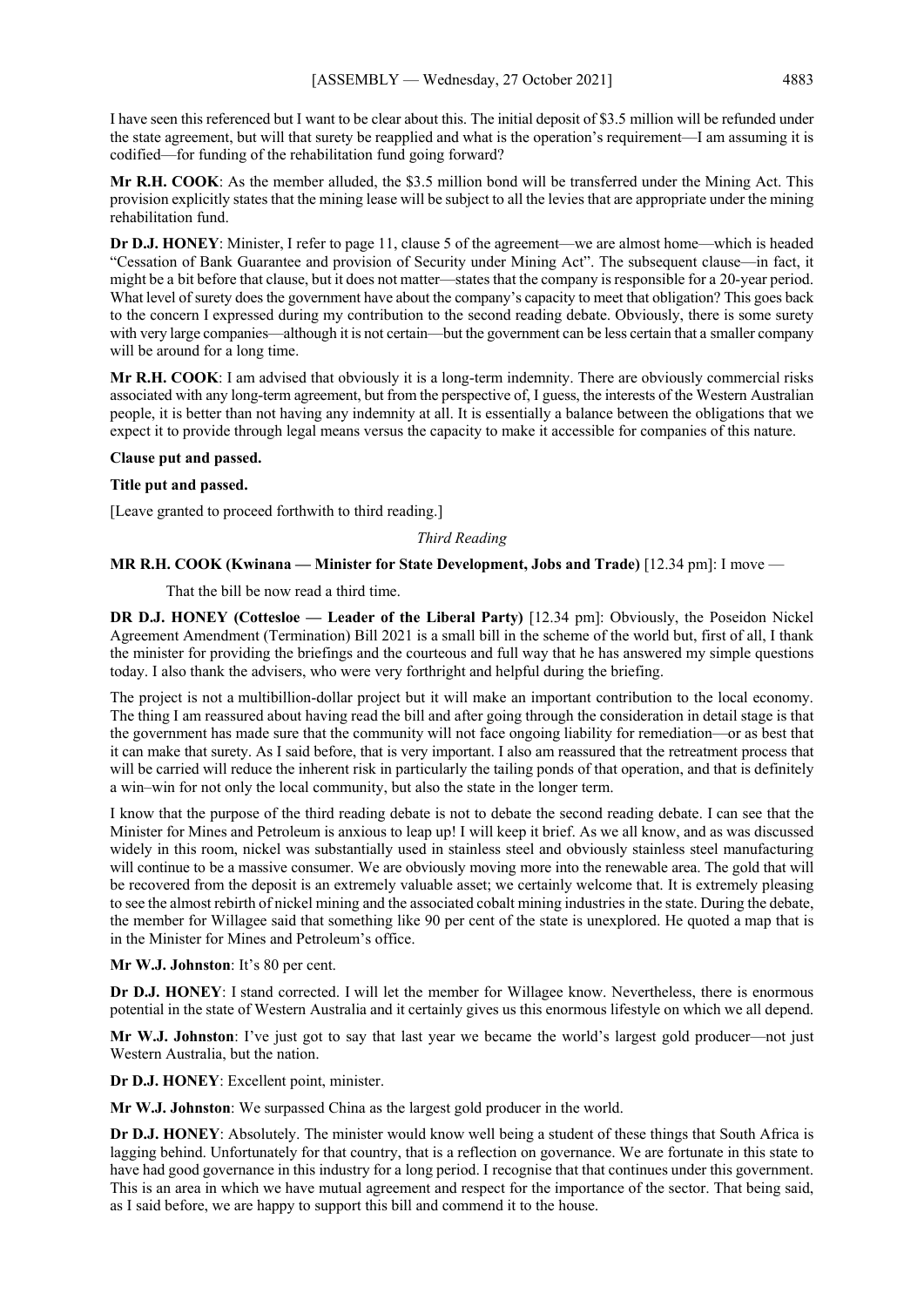**MR R.H. COOK (Kwinana — Minister for State Development, Jobs and Trade)** [12.38 pm] — in reply: Once again, I thank everyone for their contributions last evening. In particular, thank you to the team from the Department of Jobs, Tourism, Science and Innovation and the State Solicitor's Office for guiding us through consideration in detail. I thank the member for Cottesloe for his contribution to the debate. As I said last night, the members for Cottesloe and Scarborough provided some good insights into the chemical and physical engineering associated with nickel mining and their contributions certainly enriched the debate.

This is an important piece of legislation. As the member for Cottesloe said, it is another chapter in which Western Australia, through Parliament and government, provides great and safe opportunities for people to invest in this state. I happily hand the legislation over to the Minister for Mines and Petroleum under his regime. I am sure that he will do a cracking job. I am disappointed that the Premier and I will not have an opportunity to star in the sequel to *Nickel Queen*; nevertheless, I am sure that other opportunities will come along! As I said last night, this is another chapter in a famous nickel deposit. We very much wish everyone involved in that project all the very best as they continue to develop it.

I commend the bill to the house.

Question put and passed.

Bill read a third time and transmitted to the Council.

# **CIVIL PROCEDURE (REPRESENTATIVE PROCEEDINGS) BILL 2021**

*Second Reading*

Resumed from 18 August.

**MR S.A. MILLMAN (Mount Lawley — Parliamentary Secretary)** [12.40 pm]: It gives me great pleasure to speak in support of this important legislation that the Attorney General brought before the house. The current version of the Civil Procedure (Representative Proceedings) Bill 2021 is in large part similar to a previous bill that was brought before the Parliament for debate—the Civil Procedure (Representative Proceedings) Bill 2019, which, unfortunately, did not pass as a result of the prorogation of the fortieth Parliament.

At the outset, I wish to put on the record my thanks to the member for Roe, who has indicated that the opposition is likely to support this bill. I will not verbal him on that. I will wait for the member for Moore to give his contribution, but I understand he is otherwise occupied at the moment. That reflects the position that was taken by the opposition in the fortieth Parliament, when it supported the legislation that was brought forward by the Attorney General.

My starting off point in my support for this legislation is contained in the Attorney General's second reading speech. When he introduced the 2019 bill before the Parliament, he stated —

There are many in our community with meritorious claims for compensation but they are unable to access the courts because they cannot afford to bring an action. In particular, there are situations in which a legal wrong has been committed which affects many people, but each person's individual loss is not such as to make it economically viable to bring an individual action. A strong and sustainable mechanism for bringing representative proceedings enhances access to justice.

I emphasise those last few points because that is a salient recurring feature of the legislative reform agenda that has been prosecuted by this Attorney General in the five years he has been in that role. I start by putting on the record my gratitude for the Attorney General once again bringing legislation to this chamber that enhances access to justice.

The second point I would like to make is that this is not revolutionary; this is a sensible administrative and procedural change backed up by authoritative research and tried and true experience in other jurisdictions. The bill is not substantially but in large part based on the equivalent class action proceedings in the Federal Court of Australia. Part IVA of the Federal Court of Australia Act 1976 was amended in 1991 to provide for representative proceedings in the federal jurisdiction. When it was first introduced in 1991, the regime in part IVA of the Federal Court act was met with some concern. Some critics feared that such regimes would throw open the floodgates of litigation, which is a point that the former member for Hillarys made in his contribution to the second reading debate in 2019. However, 30 years on, it is clear that this eventuality has not occurred; rather, the regime in part IVA of the Federal Court act has allowed those who have been wronged to gain access to justice and be awarded compensation for wrongs they have suffered. In a 2017 speech, Justice Bernard Murphy, an eminent judge of the Federal Court of Australia, observed that the regime in part IVA of the Federal Court act "has proved flexible and adaptable", provides "real, practical and broad-based access to justice" and "it is a regime of which we should be proud".

Introducing legislation to reform the way in which the Supreme Court of Western Australia operates to meet those key objectives is incredibly important. It is flexible and adaptable and provides real, practical and broad-based access to justice and is a regime of which we should be proud. This bill seeks to implement a representative proceedings scheme modelled on that successful federal regime. Some members might say that that might be appropriate at a federal level, but there are examples of other state jurisdictions where the regime has also been substantially adopted. I refer to the state of Victoria in 2000, which adopted a similar regime; New South Wales in 2011; and Queensland in 2017.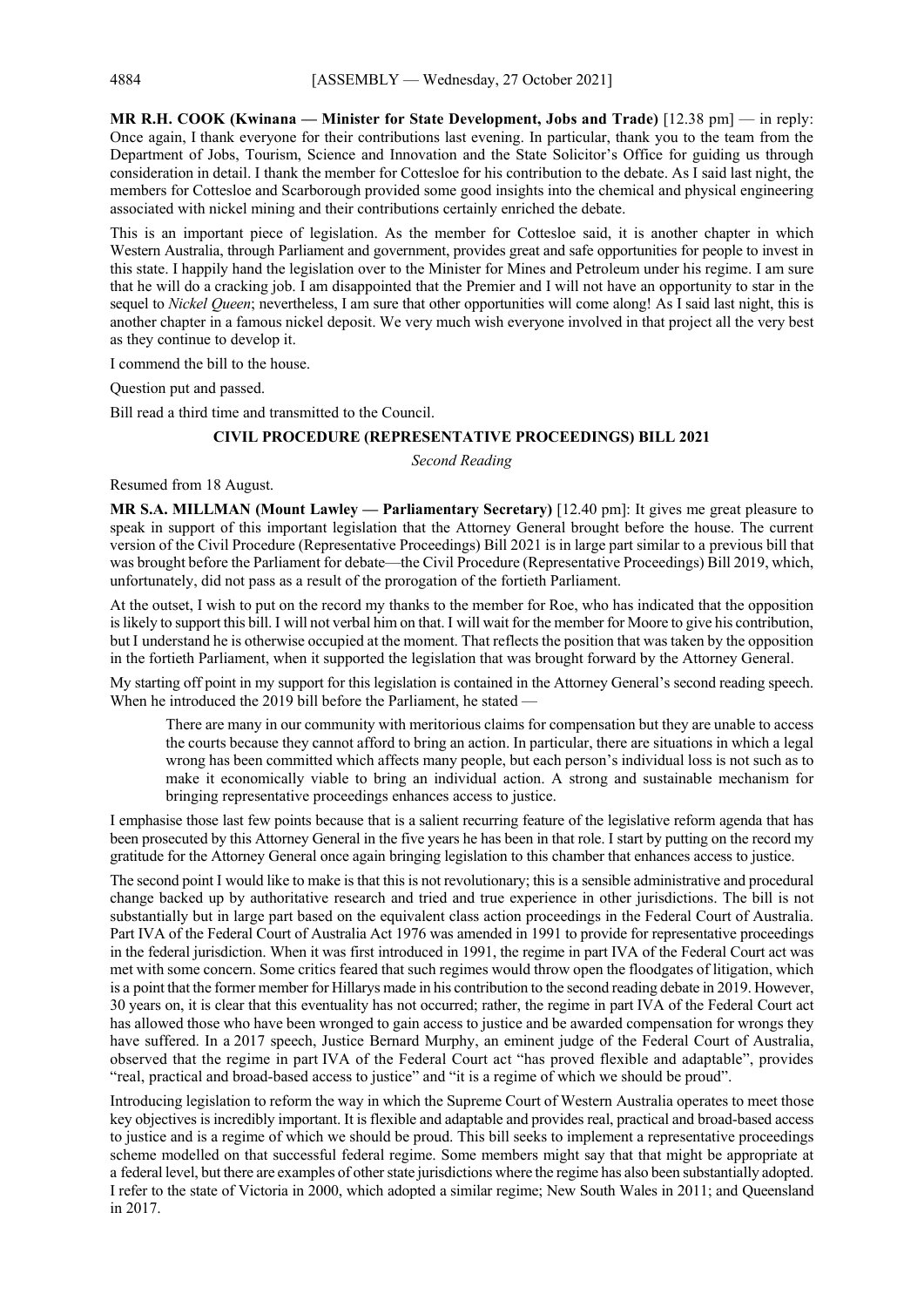This raises an interesting point, which was raised by the member for Kalamunda in his contribution to the debate in 2019. In his contribution to the second reading debate, in speaking about similar legislation, he said

The new legislation … will modernise Western Australia's class action regime, which the legal profession regards as being outdated, uncertain and silent on many important procedural aspects of representative proceedings. The regime had been developed … by the commonwealth and a number of other states.

…

If passed, the bill will bring Western Australia more or less in line with the class action procedures that apply federally and in other states on the east coast of Australia. Western Australian class actions that attract federal jurisdiction will likely still be instituted in the Federal Court. This legislation will not replace that pathway; it will still be determined based on jurisdiction.

This is the important point —

However, the modernised procedures provided by the reforms contained in the bill will provide a clearer and more certain pathway; therefore, it is anticipated there will be an increase in the uptake of representative proceedings for state-based causes of action such as contract and tort.

That is not an unarguable proposition. I want to point to some of the evidence that was relied on to support the proposition. The member for Kalamunda said —

As we have heard, large-scale class actions are now a common feature of the legal landscape in Australia. It was not always the case. The Federal Court has become the forum of choice for such actions. However, over the last 10 years or so there has been an increase in the number of representative proceedings —

Or class actions —

in the state courts of Victoria and New South Wales, and more recently Queensland, as these jurisdictions have made legislative provisions for representative proceedings.

In fact, we are making sure that the Western Australian legal landscape stays appropriately abreast of developments that are taking place in other jurisdictions. It is a good benchmark to see what reforms are being undertaken in state jurisdictions such as Queensland, New South Wales and Victoria, to cautiously wait and observe how those reforms unfold and the implications that they might have for the justice systems in those states and then look to replicate those reforms in Western Australia. It is based on the experience of other jurisdictions. It is also supported by our own eminent professionals and academics in Western Australia.

This bill has a long gestation period. Back in 2011, the then Western Australian Attorney General referred to the Law Reform Commission of Western Australia the issue of representative proceedings. It published a discussion paper in 2013 and a final report in June 2015. It is fair to say that I have a slight source of pride in the work that was put forward by the Law Reform Commission of Western Australia because the principal project writer was my good friend and former colleague at Slater and Gordon Lawyers Tim Hammond, now the barrister that many people know. The report that was handed down in 2015 stated —

In July 2011, the then Attorney General asked the Law Reform Commission of Western Australia … to examine and report upon whether, and if so in what manner, the principles, practices and procedures pertaining to representative proceedings being commenced in the courts of Western Australia require reform, in particular giving close consideration to:

- i. The need for a detailed guiding framework for the manner in which representative proceedings are to be conducted or concluded;
- ii. The need to reduce the uncertainty and lack of clarity in the area;
- iii. The adoption of an appropriate and effective model, either through amendment to the Supreme Court Rules or statutory reform, taking into account recent developments regarding representative proceedings in other jurisdictions both nationally and internationally;

I will return to point iii shortly because one of the topics for discussion is whether a legislative response was more appropriate than, say, changing the practice directions of the Supreme Court. I will highlight that for members, because I propose to return to that point shortly. It continues —

iv. the need to ensure that representative proceedings are conducted in a fair manner which gives those who will be bound by orders made in the proceedings a reasonable opportunity to decide whether or not to participate in the proceedings and to be heard in relation to issues affecting their rights;

The commission released a discussion paper in February 2013 and made the following proposals –

- (a) that Western Australia should adopt legislation to create a scheme allowing representative actions in substantially similar terms to Part IVA of the *Federal Court of Australia Act 1976* (Cth); and
- (b) Order 18 Rule 12 of the *Rules of the Supreme Court 1971* (WA) should be retained in its current form as a surviving alternative.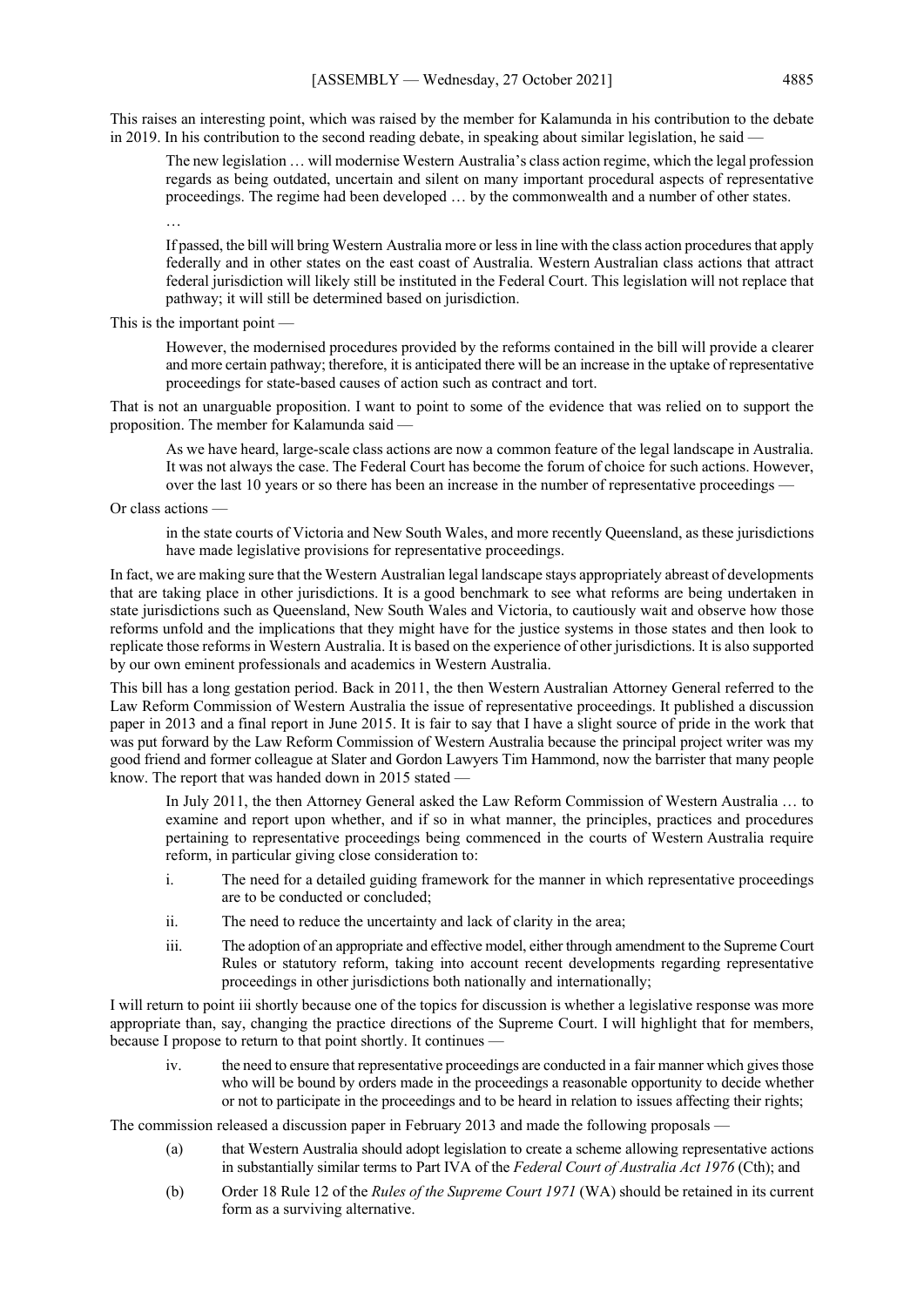I should pause to interrupt myself to make the point that —

**Mr D.A.E. Scaife**: Would you like me to interrupt you?

**Mr S.A. MILLMAN**: No, not yet. I will come to the member for Cockburn shortly. I interrupt myself there to say that order 18, rule 12 of the Rules of the Supreme Court is the previous prohibition by which plaintiffs might seek to gather together a class action but it had not been particularly effective. It continues –

The Commission sought submissions on the above proposals, as well as on all and any aspects of the Terms of Reference. Specifically it sought comment on three key issues:

1. If a new regime is appropriate, should such amendment be effected by amendment of the rules of the Supreme … Courts …

That is what we just talked about. It continues -

2. Should Western Australia adopt a legislative representative proceedings regime substantively similar to that existing in Part IVA of the *Federal Court of Australia Act 1976* (Cth)?

In respect of this second issue, the Commission recognised that there were two fundamental points of difference between Part IVA of the *Federal Court of Australia Act 1976* (Cth) and Part 10 of the *Civil Procedure Act 2005* (NSW). The first is the extent to which the legislation should allow representative actions to automatically proceed on a 'closed class' basis, as prescribed by s 166(2) of Part 10 of the *Civil Procedure Act 2005* (NSW). While such a provision does not exist in either the federal or the Victorian legislation, the Commission is aware that closed class representative actions are relatively common in both federal and New South Wales proceedings.

The Commission therefore invited submissions on whether any legislative amendment in Western Australia should include an equivalent provision to s 166(2) of Part 10 of the *Civil Procedure Act 2005* …

3. The other key difference in the Civil Procedure Act … is the extent to which there is an express permission to issue a representative action against multiple defendants …

Again, ordinarily, the case would be that if a tortfeasor or wrongdoer, by their actions or omissions, had caused a loss for a class of people, the plaintiffs would then come together as a class. The question at issue here is whether several defendants, by their combination of actions, might have caused or contributed to that loss. It continues –

In respect of this third issue, the Commission understands that in circumstances where the Philip Morris issue presents in the federal and Victorian jurisdictions -

That is the lung cancer class action that was ultimately unsuccessful —

the practice routinely adopted is that multiple actions are issued and thereafter consolidated. The Commission specifically invited comment on whether a provision equivalent to s 158(2) … should be included in any final recommendation for legislative reform in Western Australia.

Members can see the reason I recite that relevant history is to locate the context in which the current bill has been formulated—formulated by reference to existing operating and effective commonwealth legislation; formulated by reference to what was going on in other state-based jurisdictions; and formulated based on advice that had been provided by the experts on the Law Reform Commission. For those members who are interested, the commission determined —

- 5. that a provision equivalent to s 158(2) of the *Civil Procedure Act 2005* (NSW) be included in the legislative scheme.
- 6. that a provision equivalent to s 166(2) of the Civil Procedure Act 2005 (NSW) not be included …

The next point that I want to raise concerning what was countenanced by the Law Reform Commission is the seventh recommendation of its report —

that, in conjunction with any implementation of the above recommendations, consideration be given by government to whether the torts of maintenance and champerty should be abolished or whether the law in relation to their operation should be otherwise modified in Western Australia.

Last week, the Attorney General tabled the Law Reform Commission's project 110 final report. I was referring to the Law Reform Commission's report 103 on the issue of representative proceedings. The Law Reform Commission has also had tabled in this Parliament report 110, which is *Maintenance and champerty in Western Australia: Project 110: Final report*.

I want to go to Fleming's *The Law of Torts*. It is a very old edition, unfortunately. It is the sixth edition, but the commentary is still good. At page 590, Fleming defines maintenance and champerty in this way. He said –

The promotion or support of contentious legal proceedings by a stranger, who has no direct concern in them, is a wrong actionable at the suit of the other party, in the absence of justifying circumstances. This tort, known as maintenance, stems from a time when officious interference in litigation was a widespread evil,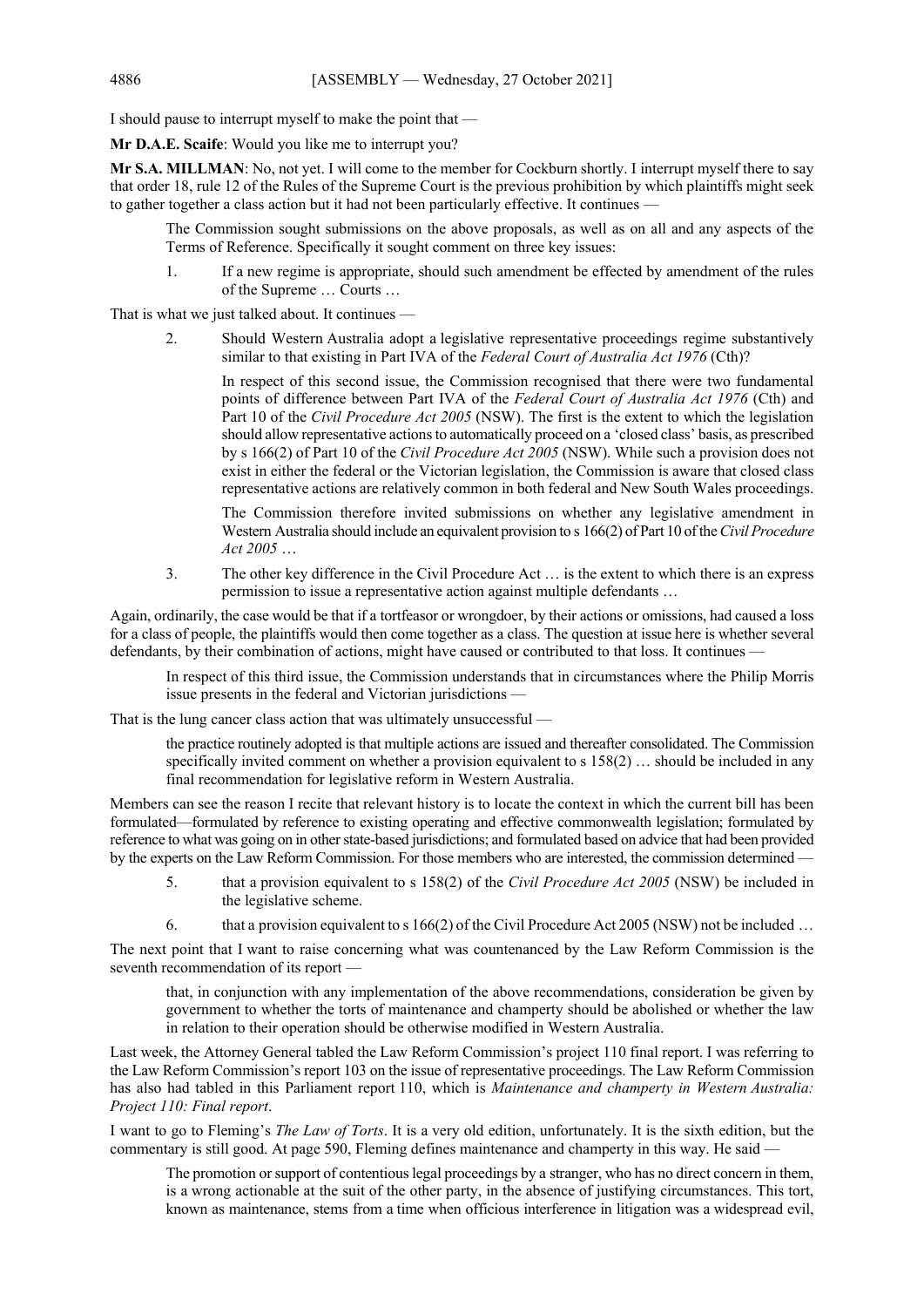practised by powerful royal officials and nobles to oppress their vulnerable neighbours. But after the Tudors had crushed the baronage and purged the judiciary, the prevalence of maintenance as an "engine of oppression" rapidly diminished, and later cases reveal it rather as a deplorable mode of paying off a score against an adversary. Its survival in modern law, though in greatly attenuated form, must be attributed to a persisting, if perhaps exaggerated, fear that it is still needed as a safeguard against blackmail and speculation in lawsuits prone to increase litigation.

I refer to what I said earlier about the concerns some expressed about floodgates —

This policy against maintenance is, on the whole, amply safeguarded by the availability of penal sanctions and by the continued refusal to recognise assignment of causes of action in tort.

That is, someone cannot pass their action to another person. Someone has to bring the action themselves. I make the point that reforms that the previous Gallop Labor government passed allowed for the continuation of claims after victims succumbed to their asbestos-related diseases, but that was an example in which the cause of action died with the plaintiff, so they are not assignable. It continues -

Accordingly, the modern tendency has been to discourage the civil action almost to the point of extinction; in England and Victoria it has been abolished entirely.

I am going to skip over the next paragraph because it is not relevant to this, and talk about champerty. It continues —

Usually maintenance consists in financial assistance, such as giving or lending money, bearing the whole or part of the cost of the action or saving a litigant expenses that he might otherwise incur. An aggravated form of maintenance, known as *champerty*, consists in unlawfully maintaining a suit in consideration of a bargain to receive, by way of reward, part of anything that may be gained as a result of the proceedings, or some other profit. This has attracted special condemnation because of the imagined temptation for the champertous maintainer to suppress or manufacture evidence or even suborn witnesses for his own special gain. Hence solicitors, though in other respects free to make any arrangements they like with their clients regarding costs, may not stipulate for remuneration proportioned to the amount recovered in the action, like the customary "contingent" fee of American plaintiffs' attorneys in tort actions.

That is the background of these two torts of maintenance and champerty.

[Member's time extended.]

**Mr S.A. MILLMAN**: The issue is that the idea of maintenance and champerty was specifically adverted to by the Law Reform Commission in project 103 *Representative proceedings*, because there might be a circumstance in our modern legal market in which litigation funders provide assistance to the plaintiff class in order to make sure that the class action can be prosecuted. That would not sit well with the idea of maintenance and champerty. One of the issues that the Law Reform Commission identified back in 2015, when it finalised its report, was that a future Law Reform Commission would need to examine this issue, which, happily, is what happened. In February 2020, the Law Reform Commission produced its final report on *Maintenance and champerty in Western Australia*. I acknowledge the chair, Dr David Cox, and members, Ms Kirsten Chivers and my great friend Dr Sarah Murray, who is an eminent constitutional lawyer at the University of Western Australia, who was also part of the Law Reform Commission and helped with this report. I also acknowledge my great friend and constituent Sarah Burnside, principal policy officer, strategic reform, at the Department of Justice, who was also part of the inquiry into maintenance and champerty.

I am going to put on the public record the recommendations of the Law Reform Commission of Western Australia's report. Recommendation 1 states —

That Western Australia legislate to abolish the torts of maintenance and champerty and to preserve any rule of law under which a contract is to be treated as contrary to public policy or as otherwise illegal.

Recommendation 2 states —

In the event that the Civil Procedure (Representative Proceedings) Bill 2019 is passed, —

I just need to make the point that the bill that this Law Reform Commission report refers to is the 2019 bill, not the 2021 bill we are currently debating. In a material sense, they are the same —

that the Western Australian Government recommend that the Supreme Court consider:

- implementing a requirement that litigation funding agreements be disclosed to the Supreme Court and other parties to representative proceedings in similar terms to paragraph [6] of the Federal Court of Australia's Class Actions Practice Note;
- implementing notification requirements for representative proceedings in similar terms to paragraphs 5.3–5.5 of the Federal Court of Australia's Class Actions Practice Note; and
- providing guidance for the appointment of an independent costs expert by the Supreme Court to assist in the assessment of legal costs and litigation funding fees in representative proceedings.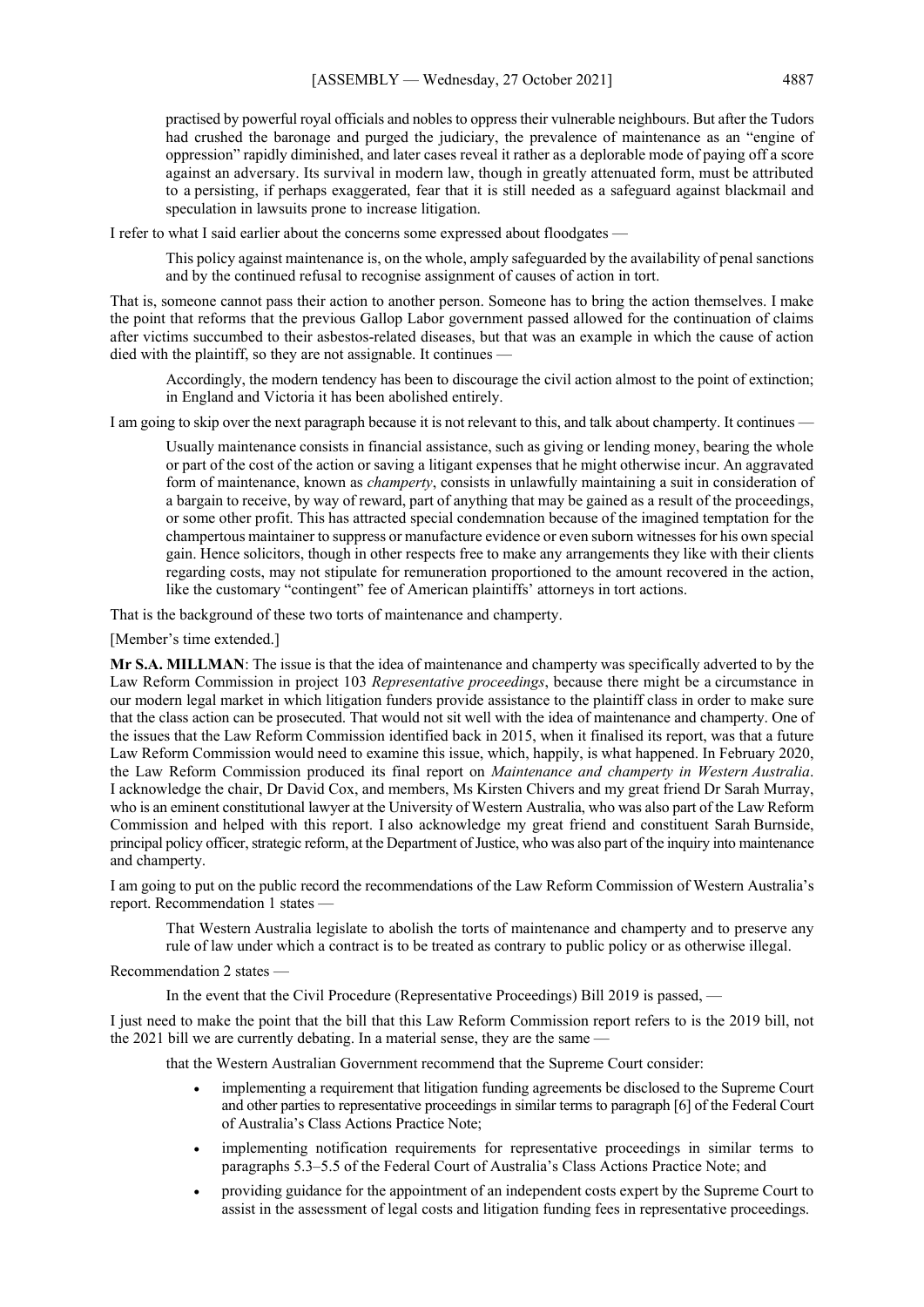The Law Reform Commission report then lists a number of options. Option 1 states —

That Western Australia legislate to give the Supreme Court the power to make common fund orders in representative proceedings.

Option 2 states —

That Western Australia legislate to provide a statutory presumption that third-party litigation funders who fund representative proceedings will provide security for costs in any such proceedings in a form enforceable in Australia.

#### Option 3 states —

That Western Australia legislate to expressly provide that courts can award costs against parties and third-party litigation funders and insurers who do not assist in achieving the just resolution of disputes according to law and as quickly, inexpensively, and efficiently as possible.

I emphasise that point because it brings me back to the proposition I started with; that is, this legislation is designed to improve access to justice, particularly for those who otherwise might not be able to bring their claims. The options provided in the Law Reform Commission report went to government for contemplation in its finalisation of this legislation. I want to take members back to the Attorney General's second reading speech, in which he said —

… the Law Reform Commission's final report titled *Maintenance and champerty in Western Australia: Project 110: Final report*. The Law Reform Commission made three recommendations and provided four options for the government on litigation funding.

I have just taken members through those three recommendations and four options. The Attorney General continued —

This bill will implement the Law Reform Commission's first recommendation by abolishing the torts of maintenance and champerty, whilst preserving the rule of law as to the circumstances in which a contract is to be treated as contrary to public policy or as otherwise illegal. The torts are considered to be a barrier to justice in that they can be used by defendants to stymie class actions when litigation funders assist plaintiffs on the basis that they interfere, without justification, in another's action—known as maintenance—and for a share in the proceeds, known as champerty. The majority of stakeholders supported the abolishment of the torts during the commission's review, and the torts have long since been abolished by most Australian jurisdictions, as they are widely considered to be out of date.

I pause to make a point that I have often made when speaking in support of legislation that has been brought to this Parliament by this Attorney General; that is, we are modernising the statute book to make sure that it properly reflects contemporary attitudes. This legislation will modernise the statute book to provide greater access to justice and greater fairness in the way in which our legal system operates. Another very important point is that it will also provide flexibility and allow for speedier resolution of disputes. If we consider the number of cases that come before the courts, anything that we do in order to promote the speedy resolution of disputes, which will reduce costs on parties and the expenditure of unnecessary resources by the courts, is a worthwhile endeavour.

That is probably sufficient; I suspect if I go any further, I will probably cut across what the member for Cockburn is going to say. I want finish with this point. The way in which the legal system in Australia has operated has evolved over the last number of decades. We saw firms like Slater and Gordon at the leading edge of legal innovation, often at significant cost, or significant criticism, from more established parts of the profession. These legal innovations have served to increase the ability of people who have suffered wrongs, often significant wrongs, who might otherwise not have the chance to have their day in court to do so. These innovations have assisted victims of wrongdoing to bring forward reasonable claims, and supported in the evidentiary foundation and by the laws of the land, they have been delivered justice. Anything that we can do as a Parliament, particularly anything that builds upon the extensive research of the Law Reform Commission, plus the experience of other jurisdictions, including the commonwealth, can only be to the benefit of participants in the legal process in Western Australia. It is the next iteration, the next step, and a substantial body of reform that this Attorney General has brought to the Legislative Assembly. Once again, I am very proud and pleased to be able to support this important reform, buttressed as it is by the excellent work of people like Sarah Burnside, Sarah Murray and Tim Hammond. I commend the bill to the house.

**MR R.S. LOVE (Moore — Deputy Leader of the Opposition)** [1.05 pm]: I rise to make a contribution on behalf of the opposition on the Civil Procedure (Representative Proceedings) Bill 2021. I am the lead speaker on this bill, even though I have no particular expertise whatsoever in the legal field. I am standing here talking on a very, very important matter that touches on the lives of many people, I am sure. The opposition will be supporting this legislation. I have been given some advice on the bill by the shadow Attorney General. With his indulgence, I will be reading out some of the information that he has provided to me, as if I had some understanding of the matters that we are talking about.

The bill deals with representative proceedings in Western Australia, commonly known as class actions, which I believe have been available in the Federal Court since around 1992. Members will no doubt be aware of a number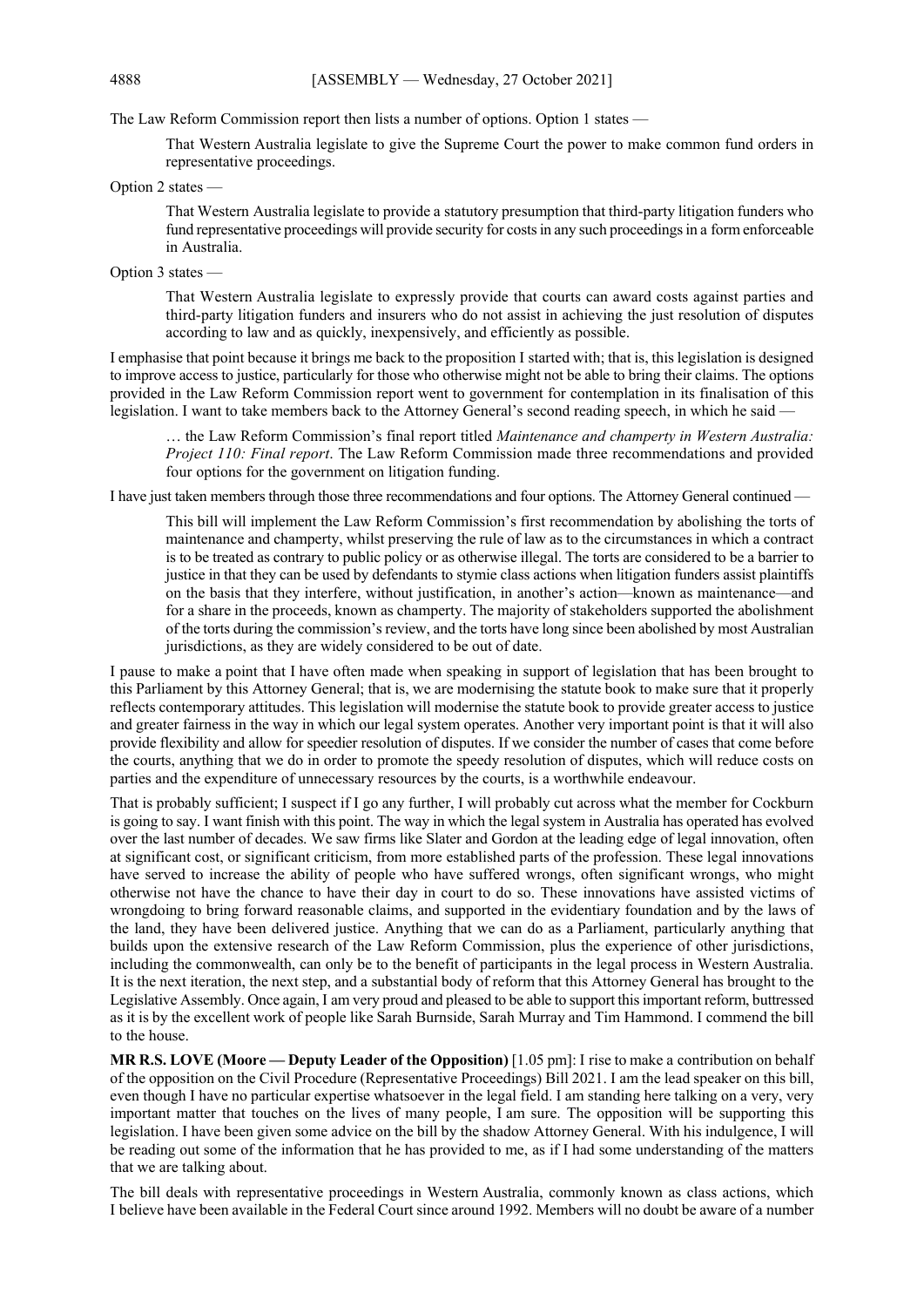of significant cases over the years. Basically, the idea behind a class action is that people who have sustained loss or damage can seek redress more cheaply and efficiently together than if they were to take action on their own. In fact, it is probably unaffordable for many people to make applications for smaller claims on their own, and class actions are a useful device for that purpose. I note that the Attorney General in his second reading speech for an earlier iteration of the bill in 2019, made the point –

In particular, there are situations in which a legal wrong has been committed which affects many people, but each person's individual loss is not such as to make it economically viable to bring an individual action.

Members can see that there is merit in individuals being able to participate in class actions. I have a personal experience in this regard. Back in, I think, the late 1990s, there was an incidence of salmonella poisoning in Kraft peanut butter. Three of my children had consumed Kraft peanut butter. One in particular was very badly affected and put in hospital. That child had to be isolated because it was thought for a while that they had some terrible infectious disease, but it turned out that the common link was the consumption of Kraft peanut butter. A class action was initiated; it was by Slater and Gordon, if I remember correctly. Slater and Gordon contacted people whom it was considered may have been affected by this particular matter. Our family contacted those lawyers and we joined the class action. Three of my children received small amounts of money that was to be used for their benefit. Of course, it was used for their benefit over the years.

It was a very small amount of money when one considers the investment one makes when raising a child. It was several thousand dollars for one particular child who manifested quite a serious illness. I am sure that a number of families around Australia at the time would have been involved in that case. I assume it was mainly kids who ate peanut butter, but I am sure some adults had eaten it, too. Perhaps I should have eaten some peanut butter and then I might have got a little more money! That was the first time I had any real experience of a class action, although it has been quite common, I think, in America for a bit longer than it has been here. We have all seen various movies and read various books involving famous class actions in the past in that particular jurisdiction.

One of the very interesting things I learnt was that there is such a thing as a tort and there is such a thing as a tort of maintenance and champerty. I had to look up what "champerty" was. Luckily I did, because it was very interesting reading, going back to the days of Richard the Lionheart and others. I learnt a little bit. The Law Reform Commission put out a very good discussion paper in September 2019. I read the background to this issue. I will quote from it because it was instructive to me. It states -

Maintenance is defined as 'assistance or encouragement, by a person who has neither an interest in the litigation nor any other motive recognised as justifying the interference, to a party to litigation' and champerty as 'a particular form of maintenance, namely maintenance of an action in consideration of a promise to give the maintainer a share in the proceeds or subject matter of the action'. That is, maintenance takes place where a person finances litigation undertaken by another party, and champertous arrangements are those in which the maintainer is to receive a share of any of the damages ultimately awarded by the Court.

It goes into the history of the tort and why it came about, and states -

From the time of Henry VI to the death of Richard III there was much disorder in the realm and the authority of the Crown seemed to have collapsed. Barons abused the law to their own ends and it was common for rich lords to profit from supporting litigation and fostering quarrels. Bribery, corruption and intimidation of judges and justices of the peace became widespread. Perjury was not a crime and thus for a price false evidence could easily be procured. The barons kept bands of retainers in their service which gave them the brute power necessary to protect their excesses. However with the strong monarchy of the Tudors the Courts began to denounce maintenance and gave the statutes prohibiting it a wide effect.

The language used to define maintenance and champerty carries overtones of moral judgment; it is not simply the *funding* of an action that has been considered inappropriate, but the *meddling* or *stirring up*  of such conflict: maintenance has been characterised as 'intermeddling with litigation in which the intermeddler has no concern', while champerty was 'maintenance aggravated by an agreement to have a part of the thing in dispute' or 'a species of maintenance; but…a particularly obnoxious form of it'. A person who routinely meddled in the litigation of others was engaging in 'barretry' and was 'a common mover or stirrer up or maintainer of suits'.

That is a little of the background of what that particular tort was there to dissuade people from engaging in. We know that the bill that came to the house back in 2019 did not have within it a provision to abolish that particular tort. The final report by the Law Reform Commission was released, I think, in February 2020. It concluded —

Having considered the submissions made to it, in the context of case law and commentary, the Commission is persuaded in the present instance that reform of the law is merited. Accordingly, it has recommended that the torts of maintenance and champerty be abolished …

This bill has within it an additional clause that was read in in 2019 providing for the abolition of that tort. There is a slight difference in the matters that have come about.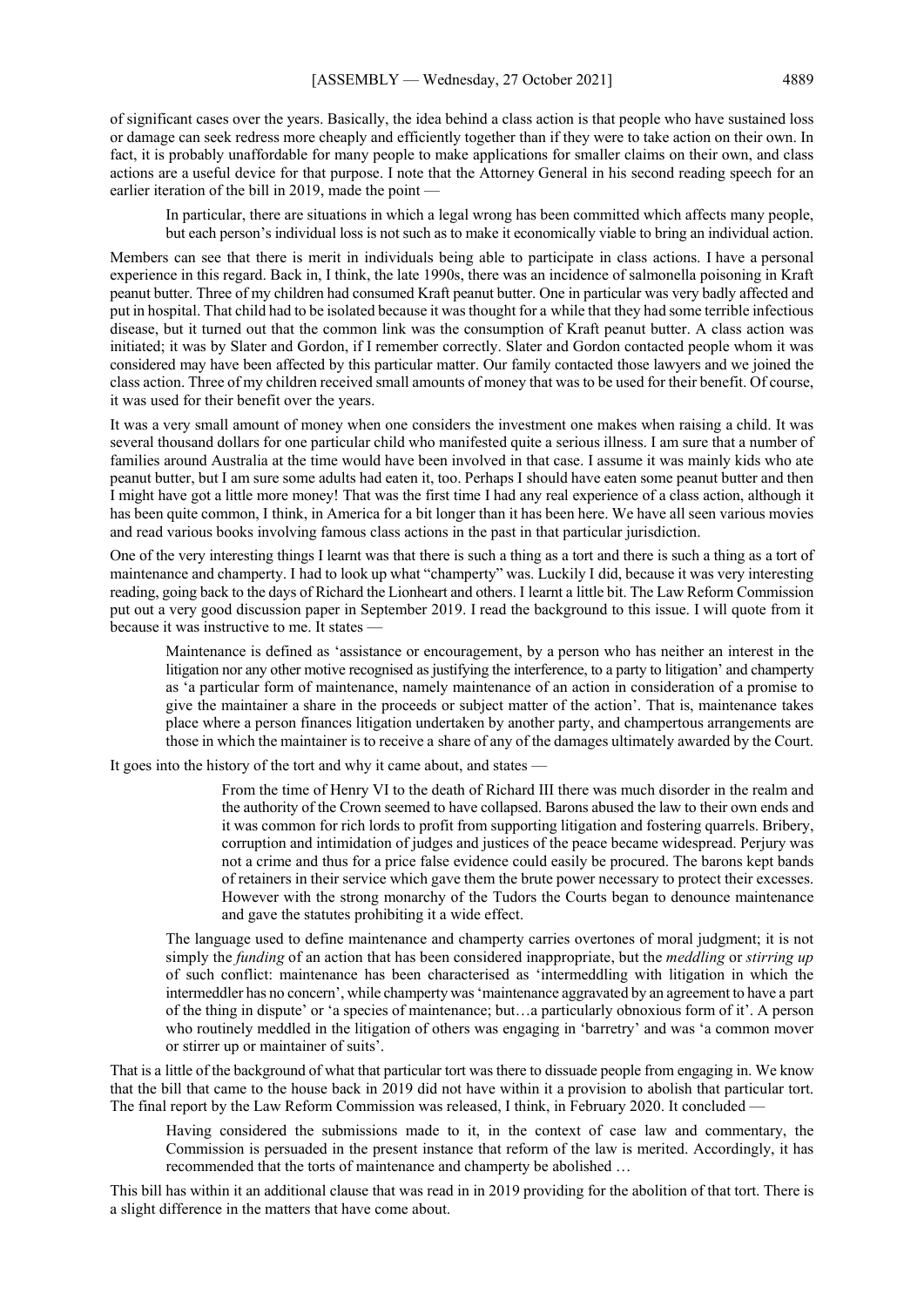Turning to the information provided by the shadow Attorney General to me, I will run through some things. I am sure the many lawyers in the room know this, but it is important to outline for the record that we have some idea of what this bill is about and that we have sought to acquaint ourselves with the importance of it. The bill introduces a legislative representative proceedings regime in the Supreme Court of Western Australia, which is substantially modelled on part IVA of the Federal Court of Australia Act 1976 and it seeks to expand on the current rules-based system of the Supreme Court, which can be found in order 18, rule 12 of the Rules of the Supreme Court 1971. It is to include plain English in the drafting to enhance its ability to be understood by people like myself and a provision based on section 33T of part IVA of the Federal Court act. It allows the court to remove and substitute a representative party when it is seen to be in the interests of justice to do so, and it expands the definition of "representative party" to include a person who is substituted as a representative. It provides a more comprehensive definition to reduce the risk of possible challenges to the legitimacy of a substituted representative party. It allows representative action to be commenced against multiple defendants regardless of whether each of those persons to the representative action has a claim against every other defendant. That last point addresses the issue that manifested in the case of Philip Morris (Australia) Ltd and Ors v Nixon and Ors (2000) when it was held that the representatives had to have an action against each of the multiple defendants. The bill also provides for a review of the operation of the new regime on its fifth anniversary and seeks to abolish the torts of maintenance and champerty.

As I have said before, a bill was read into the fortieth Parliament in 2019. It got through the Legislative Assembly on 26 September 2019. It was received and read into the Legislative Council on 15 October 2019, but it was not brought on again for debate after that date. That seems quite a long time. It was at least a full parliamentary year when something could have happened, but, unfortunately, it did not, so the bill lapsed. We now have the opportunity to again address this matter and to include that other matter, the abolition of the tort, which was not in the first bill.

We know that it is possible to start a class action in the Supreme Court or the District Court via order 18, rule 12 of the Rules of the Supreme Court, but it is a process that has been rarely used in the past. Consequently, this bill seeks to implement a regime that will make it clearer and perhaps encourage people to seek to use the court in that way.

As I said, there are a few changes from the previous bill, mainly based on the implementation of the abolition of the tort. As I understand it, the Attorney General has supplied to the shadow Attorney General some information around consultation. The Attorney General asked the Law Reform Commission in July 2018 to provide advice and recommendations for consideration by the government about whether the torts of maintenance and champerty should be abolished or whether the law for their operation should be modified. As I said, that discussion paper was released. There was consultation with the Australian Lawyers Alliance; IMF Bentham Ltd; Justin McDonnell, partner at King and Wood Mallesons; the Law Society of Western Australia; and Maurice Blackburn Lawyers. A briefing was provided to the shadow Attorney General on 6 September 2021. Several questions were taken on notice. On 22 October 2021, the government provided the responses to those questions, including some details of the stakeholder consultation. However, it has not disclosed any feedback it has received from the Supreme Court about the bill. I understand that the shadow Attorney General is still interested in seeking a meeting with the Chief Justice to discuss concerns the Supreme Court might have had or feedback that the Supreme Court may have given. Perhaps the Attorney General, if he is listening, might be able to look at that, but perhaps not, as he is obviously not listening. Attorney General, the shadow Attorney General was seeking to meet with the Chief Justice to discuss the Supreme Court's feelings around the bill, but as of Tuesday, such a meeting had not been arranged. That request is there so that the opposition can be more fully briefed on all matters pertaining to the background of the bill.

With that, I will conclude our discussion and reiterate that the opposition will support the bill in its passage through the house. We expect to be discussing some of the matters in the consideration in detail stage.

**MR D.A.E. SCAIFE (Cockburn)** [1.21 pm]: I am pleased to rise today to speak in support of the Civil Procedure (Representative Proceedings) Bill 2021. As the member for Mount Lawley said, this is yet another bill brought into this house by this Attorney General, whom I think could be regarded as a prolific legislator.

**Mr P. Papalia** interjected.

**Mr D.A.E. SCAIFE**: I think the Minister for Police is suggesting that other words could be applied to the Attorney General. I went back and read the Attorney General's first speech the other day. I have to say that I very much enjoyed it.

**The ACTING SPEAKER (Ms M.M. Quirk)**: That's what Rohypnol is for, member!

**Mr D.A.E. SCAIFE**: I do not know whether that is correct, Acting Speaker, because having read it, it seems to me that there was a lot of action happening in the chamber during the Attorney General's first speech!

**The ACTING SPEAKER**: Red and yellow cards, if I recall.

**Mr D.A.E. SCAIFE**: There were red and yellow cards, Acting Speaker; you are quite right. In fact, a point of order was taken on the Attorney General in his first speech by the future Premier of Western Australia, Hon Colin Barnett. I think the phrase that the Attorney General used was along the lines that he would not miss the Leader of the Opposition once, while he was in this place. In that respect, the Attorney General has been true to his words over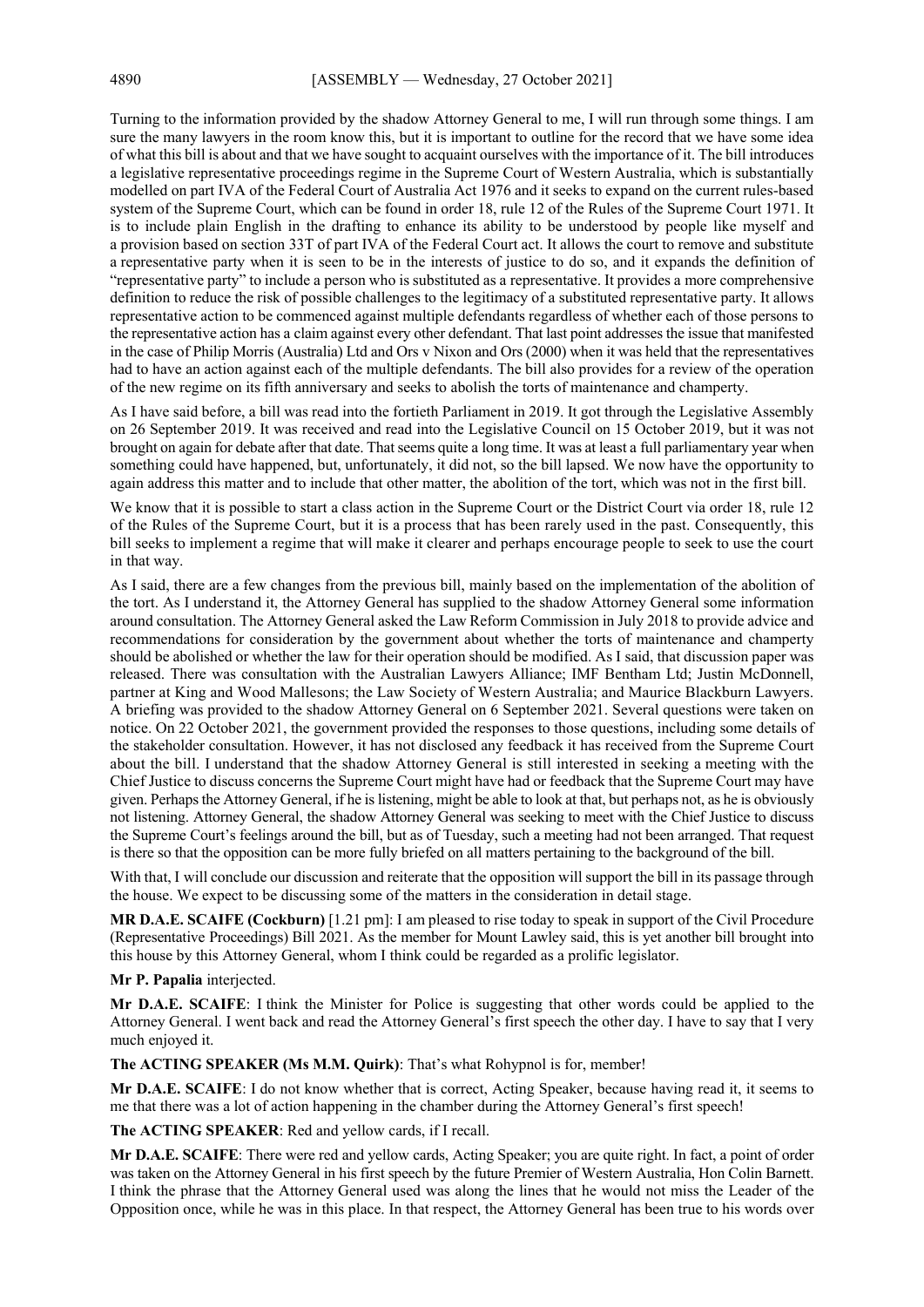the last 20 years and certainly has never missed a shot when one could be fired, certainly across the chamber. He promised, actually, in that speech, that he would fire only at those across the chamber from him. Of course, the problem with that now is that he is at risk of hitting the member for Victoria Park and the member for Mirrabooka, but hopefully that does not happen!

In all seriousness, the Attorney General has been a great reformist. He really keeps this house busy with the legislation that he has introduced. This bill is yet another example of the great reformist agenda legacy that he will leave for the people of Western Australia. Part of the Attorney General's legacy will be that his law reform has always been focused on access to justice. This is an Attorney General and a government that takes very seriously ensuring that ordinary people have access to the courts and access to the quick and low-cost resolution of their claims. Class actions are an important part of ensuring that that principle is adhered to in our legal system.

As previous speakers have noted, class actions have been happening in Australia for quite some time. Perhaps the pre-eminent jurisdiction for class actions in Western Australia is the Federal Court. The bill that is before us today is based on the Federal Court jurisdiction under the Federal Court of Australia Act 1976. The Federal Court jurisdiction has proven to be a very effective tool in facilitating access to justice. Many class actions have been successfully pursued in the Federal Court. When that regime was first introduced, many alarmist calls were made about the class actions regime. Commentators were saying they thought, as the member for Mount Lawley said, there would be a flood of litigation and that it would bankrupt businesses and lead to all sorts of terrible consequences. Of course, none of that turned out to be true. The reason for that is the criticism of the introduction of that regime was made by people who essentially had vested interests in protecting themselves from the risk of litigation at the expense of ordinary people who would be seeking to pursue claims against them.

Until the development of class actions, many people could not afford to pursue claims, particularly claims that may be of a fairly small amount. When I say a fairly small amount, it is important to bear in mind that I do not mean to say that the amounts are not significant. Often, to people who have lower incomes or have suffered from debilitating illnesses as a result of corporate negligence, an amount of \$10 000, \$20 000 or even less can be an amount of great significance in their lives. I can certainly say, having practised as an industrial relations lawyer prior to being elected to this place, that for my clients, amounts of \$5 000 or \$50 000 in settlements or court judgements were very significant to them in managing day by day. I remember I had one client who had been underpaid. She was a cleaner and she had been underpaid serially by a few dollars an hour for six years. Members can imagine that, essentially working full-time hours for six years and being paid two or three dollars below the award rate would add up to a pretty significant amount of money, but because of how low those award rates are, the amount was about \$45 000 to \$55 000. Of course, to her, that was the equivalent of a year or 18 months of wages. When we are talking about the types of claims that can be pursued in class actions, it is important to bear in mind that although the amounts may be small, they are often very significant to the individuals concerned. More importantly, the reason that the size of the claim matters in litigation is that it affects the commerciality of being able to bring proceedings.

I am the first person to say that lawyers in Australia are far too expensive, as a general rule. By and large, they are out of the reach of ordinary people. I even have one of my former clients in the room here, the Minister for Mines and Petroleum. He is one of the people who could afford my legal fees, but even working as a competitive labour lawyer in the market in Perth, I always felt the hourly rate of lawyers in Australia was really probative. I went to great lengths to try to keep my costs down, to control costs and to ensure that ordinary people could access my services, but it was a constant challenge. It is painfully clear, when we look at the number of self-represented litigants in our courts, that most ordinary people on ordinary incomes would struggle to afford a good-quality lawyer to represent them in a proceeding. Running a case to trial, even a relatively straightforward case, costs in the order of \$30 000, perhaps less if it is a very straightforward claim such as an unfair dismissal claim, but the legal fees in all likelihood still run into the tens of thousands of dollars. Imagine a person with a claim worth only \$10 000 pursuing a claim and retaining a lawyer and paying them \$20 000 or \$30 000 for the pleasure. It is really not a sensible economic decision. Class actions have changed the commercial calculation that individuals have to make in deciding whether to pursue a claim. It is not sensible for a person with a claim of a few thousand dollars against a company that has been negligent in providing a particular product, or against, for example, a bank that has overcharged fees that should not have been charged—as often came out during the royal commission—to retain a lawyer for even \$10 000 or \$15 000; even to get advice, it is prohibitive. Pooling a claim with other people who share your claim provides a cost-effective way of accessing justice. That is really what has underpinned our class actions regime in Australia for many years.

We only have to look at the types of claims that have been pursued to know that the class actions regime has been put to very good use in the Federal Court. I refer to the example of Pearson v State of Queensland [2017] FCA 1096, which was a class action in the Federal Court on behalf of an estimated 10 000 Aboriginal workers in Queensland who, between 1939 and 1972, had their wages given to the state under The Aboriginals Preservation and Protection Act. Aboriginal Queenslanders essentially had their wages stolen despite working very significant hours and giving significant labour to the state of Queensland. I also refer to the example of Gray v Cash Converters International Pty Ltd, which was an action in which it was alleged that Cash Converters had engaged in unconscionable conduct by charging annual interest rates in excess of 48 per cent on loans worth between \$600 and \$2 000. Working people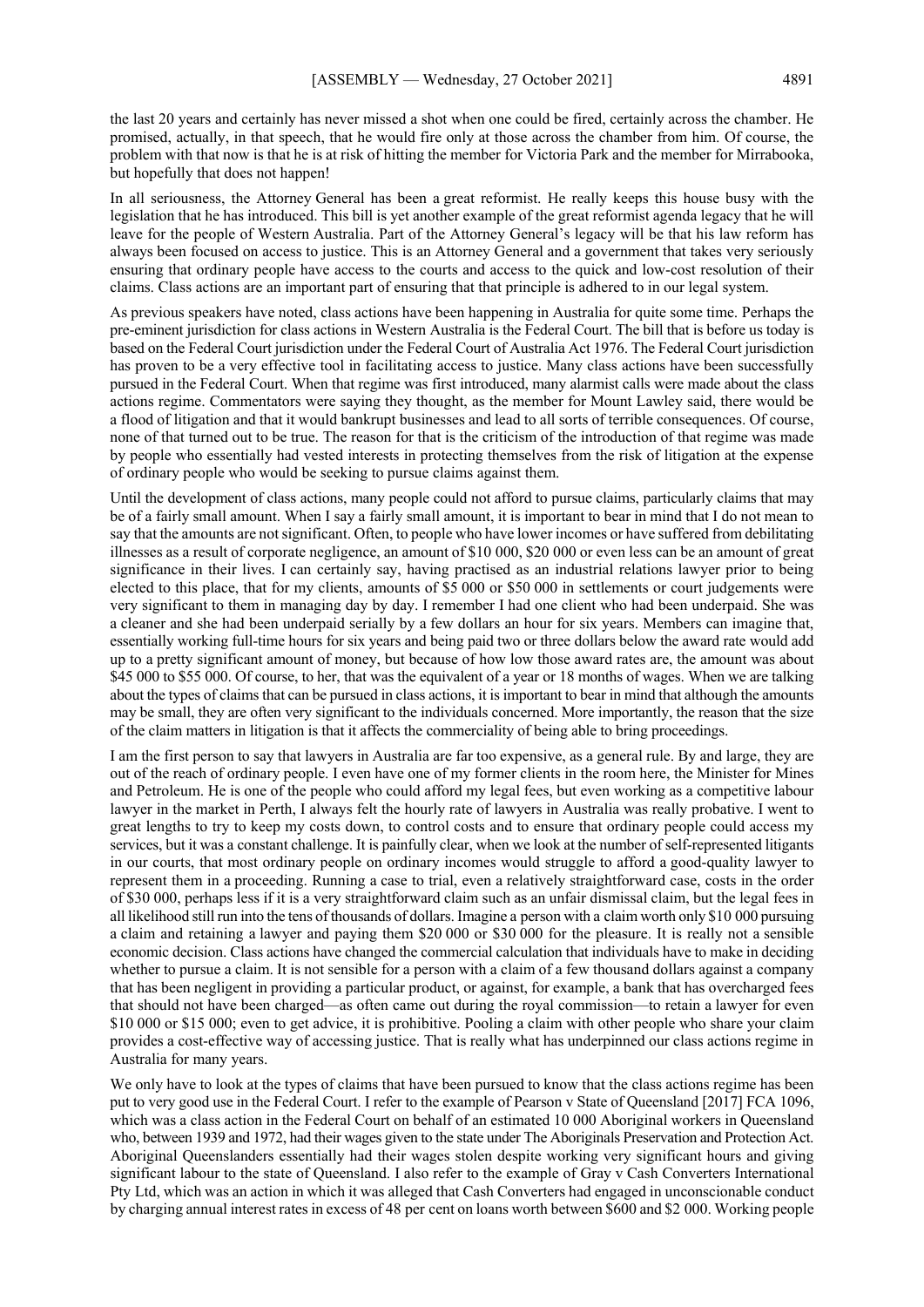are often reliant on providers of credit, like payday lenders or pawnbrokers like Cash Converters, and the interest that is charged by those creditors can be really obscene. It was good to see in this case the Federal Court approve settlement at a hearing in 2015 for a reported amount of \$23 million. I think we can very confidently say that the Federal Court's class actions regime has been very successful in facilitating people to pursue very worthy claims claims that would not otherwise have been pursued by the individuals affected.

As I said, one criticism of class actions is that there will be some kind of explosion of litigation and that it will make things too costly for businesses or other parties that might be exposed to the risk of litigation. All I say in that respect is that the best way to control or manage that issue is to introduce better controls on the costs that are charged by lawyers. Of course, as we saw in the introduction of the legal profession uniform bills earlier this year, this bill introduces rules of conduct in sections of the governing act that will put more pressure on solicitors to ensure that their fees are well communicated and controlled. I welcome that, because rather than putting extra regulation on things like class actions, which facilitate access to justice, in my opinion we should be putting the onus on lawyers to ensure that they control their costs and do the work that is proportionate to its value and make sure that lawyers really put front and centre the financial interests of their clients, as they are obviously required to do by their fiduciary duties. That contrasts, unfortunately, with the approach currently being taken by the federal Liberal–National government on class actions. It has been pursuing a program of reforms for the class actions industry that really has the effect of undermining access to justice. It seems to be motivated by some sort of, I assume, lobbying by insurers, no doubt, and other businesses that are exposed to the costs of litigation. That lobbying, obviously, has been successful because the federal Liberal–National government introduced last year some reforms that have been very poorly received in the legal and political communities, and I will go to why that is the case in a moment.

The federal Liberal–National government is also in the throes of introducing further reforms to litigation funding. Litigation funding is the practice by which a company will stump up the capital that is required to run a class action. Obviously, law firms can only take on the risks of class actions and the recoverable costs in some cases. In very large cases in which millions of dollars are at stake, a law firm might not be able to take on that risk. In that case, a litigation funder can step in and pick up the costs of litigation, usually for some return when the matter is settled or when judgement is entered, if it is entered in favour of the plaintiffs.

No doubt, there are complex issues around litigation funding and all sorts of conflicts of interest can arise. Conflicts of interest arise between members of classes that bring class actions. Conflicts also arise between the interests of the litigation funder and those who are represented. Those conflicts need to be dealt with in mature ways, but I have to say that the approach to class actions taken by the federal Liberal–National government is not responsible and has not been well thought out. It contrasts very poorly with the approach of this government, which has been to introduce this bill, which is a sensible framework for facilitating class actions in Western Australia. I refer to the example of the reforms announced by the federal Liberal–National government last year in relation to class actions. On 22 May 2020, federal Treasurer, Hon Josh Frydenberg, MP, announced that from August 2020, litigation funders would need to hold an Australian financial services licence. Essentially, in order to operate, litigation funders would need to hold the same licence as is held for something like a managed fund or another trader of financial securities.

#### [Member's time extended.]

**Mr D.A.E. SCAIFE**: This stems from a 2009 decision of the Federal Court in the case of Brookfield Multiplex Ltd v International Litigation Funding Partners Pty Ltd. The Federal Court made a quite surprising decision in that case; that is, litigation funders essentially would now be treated as though they were managed investment schemes, so in the same way that a person might invest in shares or a managed fund, and manage those assets and then expect a return on them as the manager of the fund, class actions would now be treated as managed investment schemes. The upshot of that was that litigation funders were suddenly caught by the financial securities regulatory net, which they had not previously been thought to be captured by. As I say, that decision was surprising. It caught a lot of people off-guard. In response to that decision, in July 2013, the then federal Labor government introduced the Corporations Amendment Regulation 2012 (No. 6), which exempted litigation funders from all the requirements that are applied to managing investment schemes, including the requirement to have an Australian financial services licence.

It took about four years from the Federal Court's decision for those regulations to be brought in. No doubt, very significant consultation and thought was put into those regulations, which is in complete contrast to what happened when the federal Treasurer introduced the new regulations last year. They came completely out of the blue and actually came off the back of a number of inquiries—Law Reform Commission inquiries and the like—that had not recommended that these regulations be introduced.

There are a series of unintended consequences from the rushed implementation of those regulations by the federal Treasurer. One consequence is that the requirement to have a financial services licence now applies completely indiscriminately to any litigation funder. Anybody who turns up to fund a class action suddenly needs to have this licence. That licence is not easy to get, and it has a series of conditions attached to it, which puts it out of the reach of many organisations. Although many litigation funders are large companies that make very significant profits, there are also a number of not-for-profit litigation funders who have been caught by these rules. I refer to the report of the Parliamentary Joint Committee on Corporations and Financial Services titled *Litigation funding and the*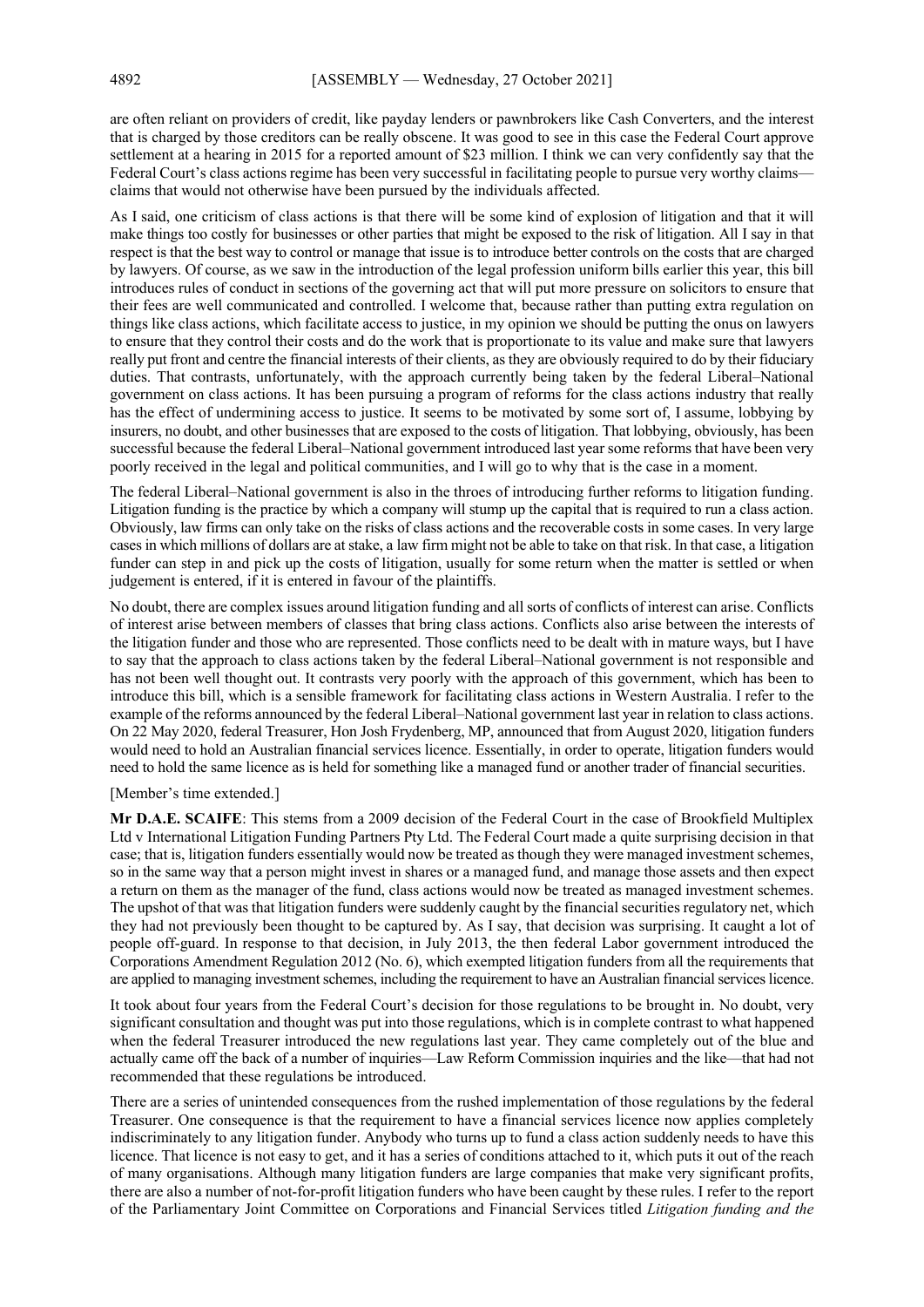*regulation of the class action industry*, which was published in December last year. This report was generated by a committee of the commonwealth Parliament that was looking at the issue of regulating class actions generally. In the minority report, the Labor members of the committee said  $\overline{\phantom{a}}$ 

- 1.35 … as the majority report recognises (at least implicitly), the Treasurer's new regulations are not tailored. For example, the new regulations apply indiscriminately to for-profit and not-for-profit litigation funders.
- 1.36 There is no evidence that the impact of the regulations on not-for-profit litigation funders was even raised in the Treasurer's office, let alone considered, before the Treasurer made his announcement on 22 May 2020. Indeed, it's not clear that the Treasurer was even aware that not-for-profit funders existed.
- 1.37 In any event, because of the very high cost of complying with the AFSL regime, Mr Frydenberg has made it more difficult (if not impossible) for not-for-profit organisations like the Australian Farmers Fighting Fund and the Grata Fund to bring class actions in the future. Whether deliberate or not, this represents a direct attack on public interest litigation and access to justice in Australia.

I really want to endorse those comments made there in the minority report, because that is my experience of what these changes have done. In addition to funders like the Australian Farmers' Fighting Fund and the Grata Fund, another class of not-for-profit litigation funders is trade unions. It does not happen frequently, but it is not uncommon for a trade union to fund a class action on behalf of its members, and it has certainly become more frequent in recent years as we have seen a rise in the number of class actions being pursued for things like the underpayment of wages or the misclassification of workers. This regulatory change has meant that trade unions cannot fund class actions taken on behalf of their own members unless they hold one of these Australian financial services licences, which, clearly, unions do not. It is an absurd scenario whereby trade unions cannot represent and cannot pay for or fund the costs of their members in industrial relations litigation, despite the fact that trade unions are not-for-profit bodies that are required by their objectives and by the Fair Work (Registered Organisations) Act 2009 to act in the interests of their members. I am certainly aware of at least one case in which a company is using the new regulations to try to stymie a trade union from funding a claim that, on its merits, is a very decent claim, all because of a procedural technicality introduced by Mr Frydenberg, seemingly without any real cognisance of the consequences.

I think it is worth pointing to another part of the minority report to show just how ill-conceived these federal regulations are. The committee's minority report states —

- 1.39 Not a single submitter to this inquiry—including submitters who claimed to support the new regulations—could explain how the managed investment scheme rules would operate in practice in the context of funded class actions.
- 1.40 Not even ASIC could explain it. And evidently, ASIC still can't explain it.
- 1.41 In response to questions on notice, ASIC admitted that—as recently as 16 November 2020—it was still receiving advice from external counsel about how basic concepts under the managed investment scheme rules could possibly be applied to class actions.

The report continues —

1.43 That means that, for the last three months, funded class actions have been subject to a regulatory scheme that not even the regulator understands.

That is a completely absurd proposition. It points to the piecemeal and kneejerk way that the federal Liberal–National government deals with law reform, and it is a real shame.

As I said, one area of class actions that has attracted a lot of attention in recent times has been the industrial relations space. A number of class actions have been pursued in relation to, for example, sham contracting. I know that cases have been pursued by organisations over things like rideshare applications, and also charity organisations that employ people to go out and seek donations from people, whereby the employment relationship is characterised as a contract between an independent contractor and the company when, in reality, it is more like an employment relationship. There have also been claims in relation to the underpayment of wages and entitlements.

What has received a lot of media attention is cases about whether workers who were allegedly employed as casual workers were, in fact, casual workers for the purposes of our industrial relations regime. These workers have been employed for very long periods on very predictable rosters, have perhaps acted as though they have continuing obligations to their employer, and yet have not been afforded entitlements like annual leave, personal leave and the types of entitlements that are afforded to permanent employees. Those class actions were based upon a line of authority that goes back further, but first attracted attention in a case known as WorkPac Pty Ltd v Skene in the Federal Court. However, members may be aware that quite recently the High Court, in the case of WorkPac Pty Ltd v Rossato, actually found that the line of authority in Skene was misconceived. The question is actually to look at the terms of the contract rather than to look at the predictability or the firm advance commitment to work. That is a shame, but I accept the High Court's ruling in that matter.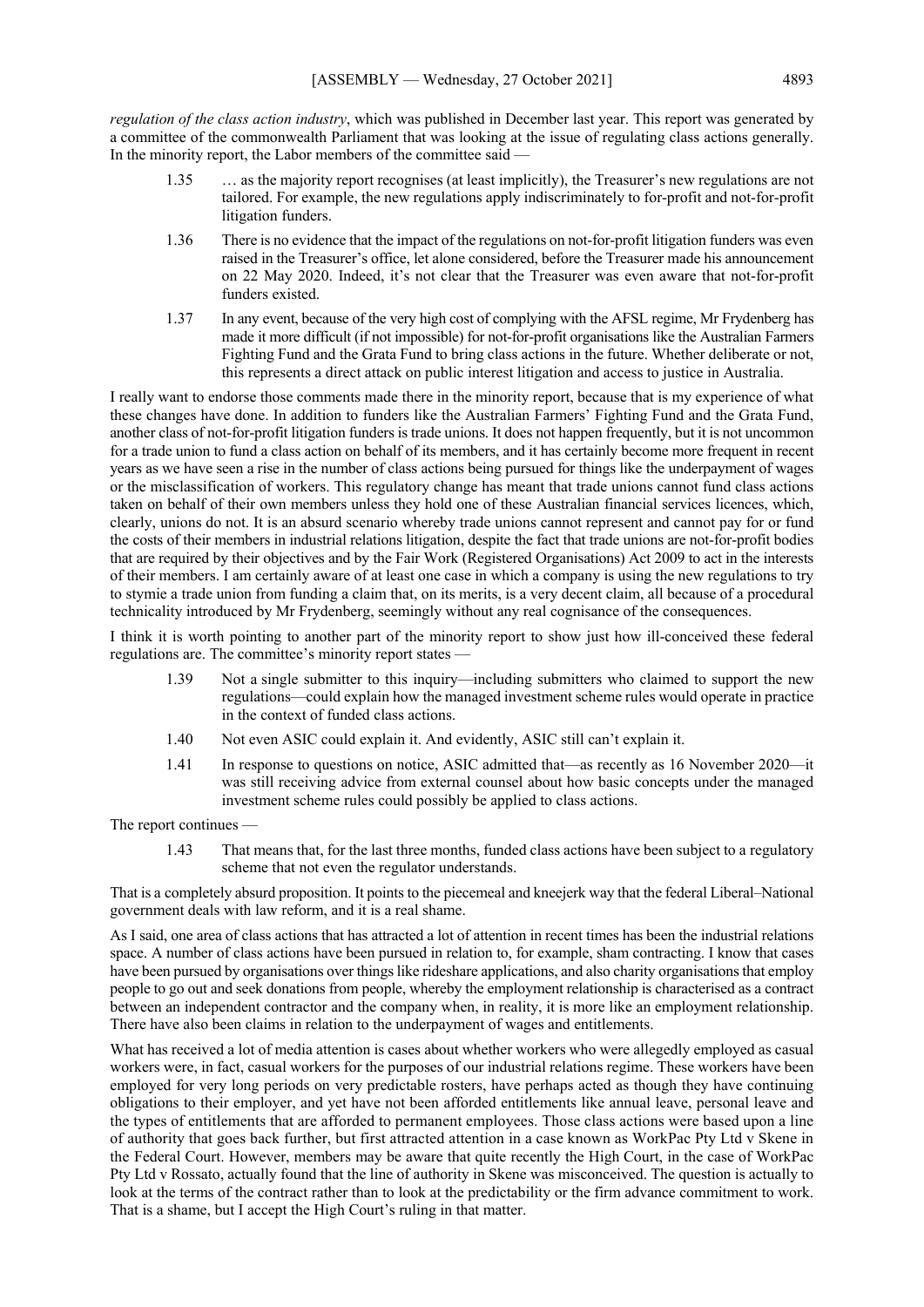I note that there are still many workers out there who probably have these types of claims. I give the example of a client of mine, Raymond Moate, who I represented in proceedings in the Industrial Magistrates Court of Western Australia. Raymond did not have a written contract of employment, but he worked for upwards of 20 years for the same employer. He worked day in, day out, week in, week out. He asked for permission to take leave and regarded himself a permanent employee, yet he never received any of his entitlements to things like annual leave and personal leave. I was very pleased to represent Raymond in his matter, which was concluded successfully; penalties were imposed on the employer and entitlements were paid to Raymond.

That was a great victory, but it is only through regimes like class actions that we can ensure that access to justice is afforded to more people like Raymond, who might not otherwise be able to afford the services of a solicitor, or find a solicitor who has the capacity to take on a case on a pro bono or conditional basis. I commend the bill to the house.

**MR M. HUGHES (Kalamunda)** [1.51 pm]: I rise to contribute to the second reading debate on the Civil Procedure (Representative Proceedings) Bill 2021. I am very conscious of the fact that I am speaking after a number of members of the legal profession, but I have an interest in this area as a layperson.

I was delighted when, on 26 June 2019, the Attorney General introduced the 2019 version of this bill in the Legislative Assembly. Here we are, more than two years later, debating effectively the same bill. Why, one might ask? I would suggest it is because of the delaying tactics and general huff and puff of the Liberal and Nationals members of the Legislative Council in the fortieth Parliament. Many pieces of legislation that entered and passed this house in the fortieth Parliament got stuck in the arcane activity and filibustering tactics of Hon Nick Goiran and others.

However, the bill before us is substantially the same as that which was introduced in 2019, except for some editorial drafting changes and the government's response to the Law Reform Commission's February 2020 report, *Project 110 final report: maintenance and champerty in Western Australia*. The commission made three recommendations in that report and provided four options for the government on litigation funding. This bill secures the implementation of the Law Reform Commission's first recommendation by abolishing the torts of maintenance and champerty while preserving the rule of law under circumstances in which a contract is to be treated as contrary to public policy or as otherwise illegal. The commission's other two recommendations, dealing with litigation funding, are essentially matters for recommendation by the government to the courts, to be administered by the courts, and do not require legislation to be implemented.

The torts that have been abolished are considered to be a barrier to justice in that they can be used by defendants to frustrate class actions when litigation funders assist plaintiffs, on the basis that they interfere, without justification, in another's action—that is the area known as maintenance—and for a share of the proceeds, known as champerty. I believe that is the correct pronunciation; my Norman French from which that term derives is probably not accurate!

As the Attorney General confirmed in his second reading speech, the majority of stakeholders supported the abolishment of those torts during the Law Reform Commission's review. In fact, those torts have long since been abolished in most other Australian jurisdictions, as they are widely considered to be out of date. The most recent jurisdiction to enact a representative proceedings scheme is Tasmania, which has abolished those torts in recognition of the fact that litigation funding is now a modern reality and has the potential to improve access to justice when the costs to initiate an action are prohibitive. I need not go on about the assault on that principle that has arisen in the federal Parliament; the member for Cockburn has gone through that in quite some detail.

The Civil Procedure (Representative Proceedings) Bill 2021 seeks to modernise Western Australia's class action regime, which is both outdated and uncertain. The existing regime is silent on many important procedural aspects of representative proceedings developed by the commonwealth government and other states. As we heard from the Attorney General, the proposed Western Australian regime is substantially modelled on part IVA of the Federal Court of Australia Act 1976. This bill will bring Western Australia more or less into line with the class action procedures that apply federally and in other state jurisdictions. Members will be aware that class actions in Australia are generally permitted in all areas of law—subject to exceptions in Victoria, I believe—and include claims by investors and shareholders, product liability claims, mass tort claims, consumer protection claims, claims for employees' underpayment, claims against government, claims by alleged victims of cartels, and claims by native title holders. The full gamut of law is subject to class actions in the various Australian jurisdictions.

Western Australian class actions that attract federal jurisdiction will likely still be instituted in the Federal Court, but whether a claim is brought in a state or federal court will largely depend upon the nature of the claim and strategic factors such as the procedures applicable in each of the courts' applicable litigation periods, and the types of remedies sought. The modernised procedures provided by the reforms contained in this legislation will result in a clearer, more certain pathway for state-based courses of action.

As we have heard from previous speakers, large-scale actions are now a common feature of the Australian legal landscape and settlements often involve significant sums of money, but they represent a fairly small proportion of the broader litigation landscape. Between 1992 and 2019—this is the most recent data I can find—there were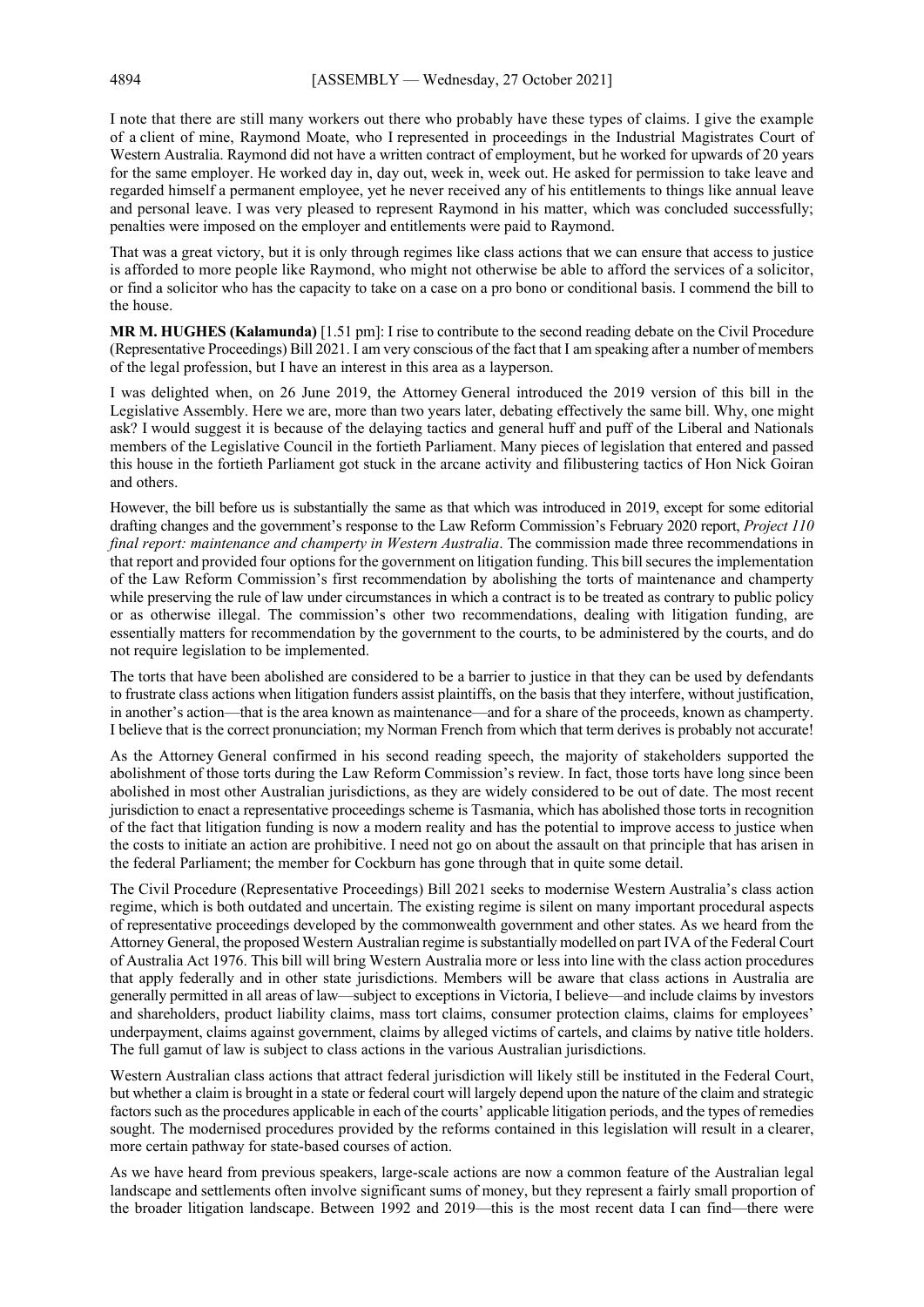634 representative proceedings filed in Australia. This represents about 24 class actions filed each year over that period. Of that number, 78 per cent of proceedings were filed in the Federal Court and the rest in state courts, so we can expect roughly 25 per cent of class action proceedings to emerge in our jurisdiction.

The Federal Court has become the forum of choice for class actions, but over the last 10 years or so there has been an increase in the number of representative proceedings in the state courts of Victoria, New South Wales, Queensland and Tasmania, as a consequence of those jurisdictions making legislative provisions for representative proceedings. Therefore, we can expect a similar increase in the number of representative proceedings in Western Australia following the long-awaited passage of this legislation.

In researching my contribution I came across the paper "Access to Justice and the Evolution of Class Action Litigation in Australia", by Murphy and Cameron. In that paper the origins and purposes of class action proceedings in Australia are examined, recognising the policy and purpose underlying part IVA of the Federal Court of Australia Act. The underlying principles of part IVA of the Federal Court of Australia Act 1976 became obvious in the amendment bill's second reading speech, which states

The Bill gives the Federal Court an efficient and effective procedure to deal with multiple claims. Such a procedure is needed for two purposes. The first is to provide a real remedy where, although many people are affected and the total amount at issue is significant, each person's loss is small and not economically viable to recover in individual actions. It will thus give access to the courts to those in the community who have been effectively denied justice because of the high cost of taking action.

The core principle of the legislation is to provide access to justice to those who would otherwise be prohibited from such access because of the high cost of action faced by individuals.

Debate interrupted, pursuant to standing orders.

[Continued on page 4905.]

### **VISITORS — MAZENOD COLLEGE, EMMANUEL CHRISTIAN COMMUNITY SCHOOL AND CHRIS AUBREY**

#### *Statement by Speaker*

**THE SPEAKER (Mrs M.H. Roberts)** [2.01 pm]: I would like to make some brief acknowledgements. Firstly, I acknowledge the students and teachers from Mazenod College's leadership team on behalf of the member for Kalamunda. I also acknowledge the year 5 students from Emmanuel Christian Community School, who are in the public gallery, on behalf of the member for Mirrabooka. Most importantly, I acknowledge the member for Scarborough's mum, Chris Aubrey! Welcome to the Speaker's gallery.

#### **QUESTIONS WITHOUT NOTICE**

#### CORONAVIRUS — VACCINATIONS — TARGET

#### **675. Ms M.J. DAVIES to the Premier:**

Welcome to the member for Scarborough's mum, who is in the Speaker's gallery; that is very special!

I note the Premier's refusal to release a plan to safely reopen our borders.

- (1) What percentage of Western Australians has the Chief Health Officer advised must be double vaccinated before the Premier can relax border restrictions?
- (2) How long after attaining the vaccination rates that are required will the borders be relaxed, and has the Chief Health Officer provided the Premier advice on this?

#### **Mr M. McGOWAN replied:**

(1)–(2) Obviously, we have been consistent along this road; that is, we will bring down the border with the COVID-infected states of New South Wales and Victoria when we get to very high levels of vaccination. We plan on setting an exact date when we get to between 80 and 90 per cent two-dose vaccination of Western Australians who are over the age of 12 years. That will give us greater certainty about what that date will be. We do not want to do it prematurely. We do not want to do it too early. The Leader of the Opposition might have noted that we now do not have a border with Queensland, Northern Territory, South Australia and Tasmania, so if people want to go on a holiday to those jurisdictions, or if people from those jurisdictions want to come here, that is fine. That is entirely possible, provided that people fill out the G2G PASS and follow the requirements. As far as I am aware, there has not been any exact formal advice on these points, except for what I have said. We have regular conversations—I mean, virtually daily with the Chief Health Officer and other health officials about these things to resolve these matters. I do not want to rush things in a way that allows for COVID to come to Western Australia and for us to have to put in place lockdowns and other restrictions that are occurring elsewhere around Australia. I want us to get through Christmas, have a free society and community, have business activity as normal and allow people to go through a COVID-free Christmas period.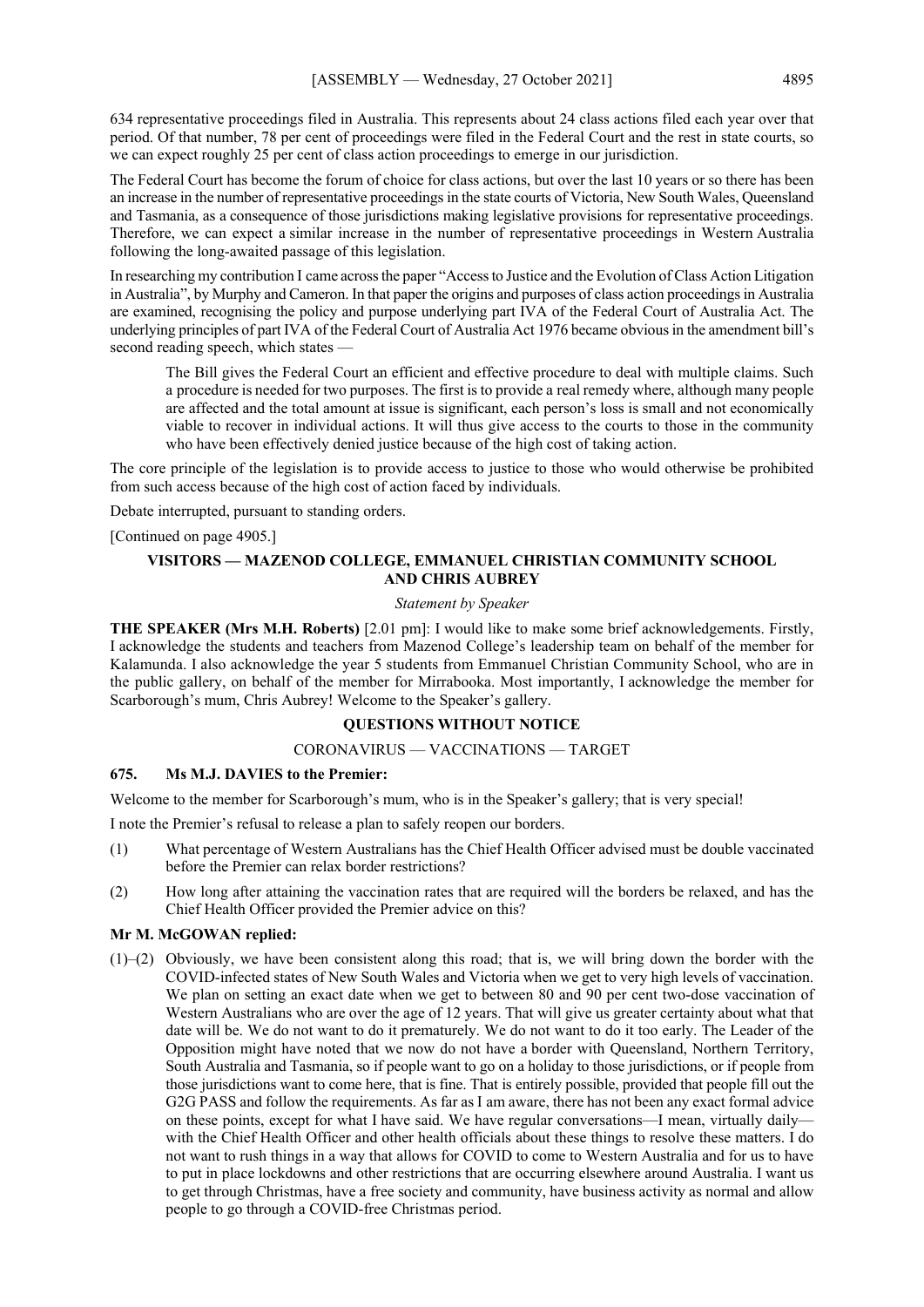#### CORONAVIRUS — VACCINATIONS — TARGET

#### **676. Ms M.J. DAVIES to the Premier:**

I have a supplementary question. Can I just clarify that the Premier has had no specific advice from the Chief Health Officer on the specific percentage of Western Australians who must be double vaccinated—a specific number and how long after attaining that vaccination rate the borders will be relaxed?

#### **Mr M. McGOWAN replied:**

As I have said repeatedly, when we reach between 80 and 90 per cent we will be able to set a date, and I would expect that would be at very high levels of vaccination. Obviously, because we include the 12 to 16-year-old cohort in our calculations, our level of vaccination will be higher than that in other states. I know that South Australia has made some announcements about these things. As part of its announcement, it will have a whole range of restrictions in place. When South Australia opens its border to Victoria and New South Wales, it will have a whole range of restrictions, including three-quarter density for seated activities, half density for non-seated activities and one-quarter density for indoor fitness facilities. It will have seated food and beverage consumption only at defined public activities, a gathering-at-home cap of 20 people, a private-activity cap of 150 people and mask wearing for a whole range of services and settings across the state. In fact, it has pages of restrictions; I cannot go over them all because there are too many. That is what South Australia is doing. If we follow the course of action that I am being urged to by some people, that is what will happen. Is that what we really want over Christmas? According to the ABC, businesses in South Australia, particularly in the hospitality sector, are saying things like Christmas has been cancelled for an entire industry. One hospitality business in Adelaide said —

"Just imagine going into Christmas not knowing if you have an income, going into Christmas having to fire people, stand people down."

That is what is happening in Adelaide, South Australia. I understand why the South Australian government is doing this. It has decided to move earlier, but it runs the risk of lockdowns. It will have to have all sorts of restrictions in place and there will be dire consequences for large parts of the economy. We want to avoid that. Leader of the Opposition, do you want to avoid that or not? What is your view? All your questions are saying, "Let's bring it all down". What is your view? Do you want us to avoid it?

**Ms M.J. Davies**: We are asking you for a date and a plan.

**Mr M. McGOWAN**: I have told you when we will set the date. But I do not want to allow travel from the infected states and therefore have to put in place all these restrictions; I do not want that to happen. It is pretty straightforward. We have a bit of a different view from South Australia, Queensland and Tasmania, but I am happy to explain the view repeatedly. I have explained it to the Leader of the Opposition many, many times. If she wants to keep on asking the same question, I will keep explaining it to her.

#### CORONAVIRUS — STATE ECONOMY

#### **677. Mr S.N. AUBREY to the Treasurer:**

On behalf of the member for Bicton, I welcome the principal and board chair of Palmyra Primary School; and, on behalf of myself, I again welcome my mother to Parliament!

I refer to the McGowan Labor government's strong response to the COVID-19 pandemic and its efforts in keeping Western Australians safe. Can the Premier outline to the house how this strong health response to COVID-19 has supported the Western Australian economy and Western Australian jobs?

#### **Mr M. McGOWAN replied:**

I thank the member for Scarborough and the member for Scarborough's mother for providing us with the member for Scarborough. That is a great contribution to Western Australia, Mrs Aubrey!

I will make a few points and then refer to some new information that has just come to light. Firstly, we put in place a strong health response. What has happened in the eastern states over recent months has been estimated by commonwealth Treasury to have cost the economy \$20 billion in the September quarter. There has been a fall in the gross domestic product of over three per cent and, obviously, pandemic payments to the COVID-infected states of New South Wales, Victoria and a small part of South Australia are in excess of \$12.5 billion. That is \$12.5 billion that taxpayers are providing to those states, predominantly coming out of Western Australia. In contrast, Western Australia has retained the top spot on the NAB business confidence survey. That is the fifth quarter in a row that that has been in place. The number of internet jobs has risen. They have increased in annual average terms by 62.5 per cent and job vacancies are significantly higher than the pre-COVID level. According to CommSec's *State of the states* report, Western Australia was the strongest on economic performance and economic growth, with the fastest nominal economic growth of any jurisdiction in Australia and, as we all know, it has the strongest economy in Australia. Standard and Poor's has just released a report into Western Australia's finances. This happened when I was answering the last question. Standard and Poor's has reaffirmed the AA+ credit rating and provided an upgraded outlook from stable to positive. That means that there is now a one in three chance that we could regain the AAA credit rating within the next year or two. Members will recall that the AAA credit rating was lost by the last Liberal–National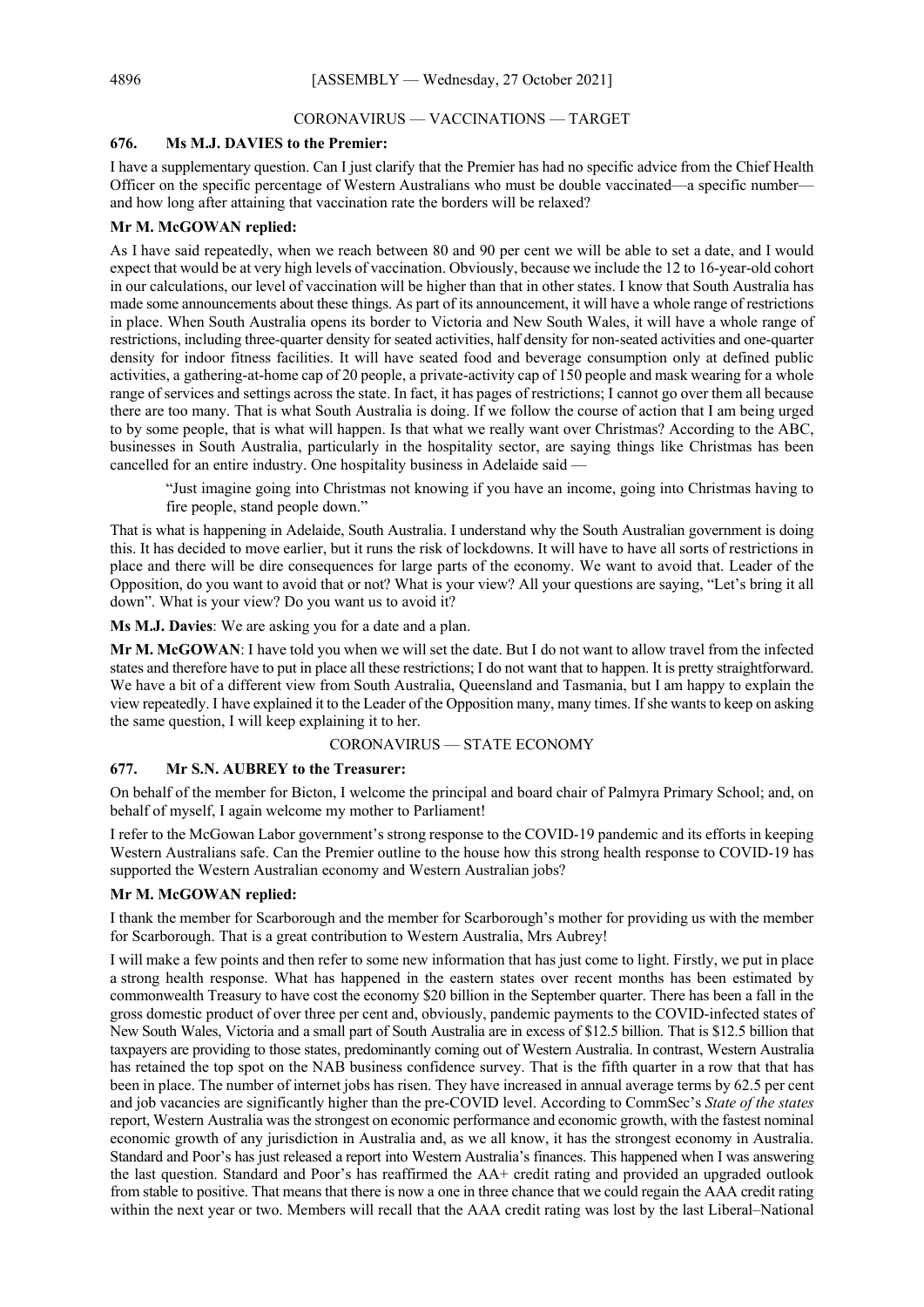government. The thing about the AAA credit rating is that it is easy to lose, but it is very hard to get back. However, Standard and Poor's has given a big tick of confidence to Western Australia's financial management. Standard and Poor's said, and I quote —

Supporting Western Australia's ratings are its track record of robust financial management …

It referred to "solid operating expense control". It has recognised that our "fiscal balance has also strengthened" and that we have "healthy operating surpluses". Standard and Poor's said, and I quote, that is -

… a rare feat given the scale of the COVID-19 shock.

Standard and Poor's also referred to our record infrastructure program. It also said —

The state of Western Australia's budgetary performance is superior to that of most peers …

…

Western Australia is outperforming its domestic peers as well as most comparable German and Canadian peers at state or provincial level …

That is when it comes to our financial management. In other words, Western Australia's financial management is leading the nation and is outperforming similar jurisdictions in Germany and Canada. This is great news and a big tick of approval for Western Australia's financial management. It shows that we have the fiscal and financial strength to respond to crises when they arise. Other jurisdictions do not, and that is why we need a government that will continue to deliver strong economic and financial management. The restoration, in part, of our credit rating is terrific news for the state.

# *Visitors — Emmanuel Christian Community School and Mazenod College*

**The SPEAKER**: Before the next question, I think I acknowledged all the students a bit prematurely, so year 5 students from Emmanuel Christian Community School, on behalf of the member for Mirrabooka, welcome to Parliament today. Also welcome to the students of Mazenod College's leadership team, on behalf of the member for Kalamunda. You are very welcome here in the public gallery today.

CORONAVIRUS — INTERSTATE BORDER RESTRICTIONS — NEW SOUTH WALES

# **678. Mr R.S. LOVE to the Premier:**

I refer to the conditions or categories set out in the controlled border arrangements that place any jurisdiction with a rolling average of more than 500 cases for more than five days in the extreme risk category. Given that New South Wales has had a rolling seven-day average of fewer than 500 cases for 14 days since 13 October, what threshold must it meet to be reclassified as high risk?

### **Mr M. McGOWAN replied:**

We have sought advice from the Acting Chief Health Officer in relation to New South Wales. We want to be very cautious about New South Wales. As it goes through its version of an opening up process, we want to see what occurs. At this point in time, it has not gone back above the 500 cases per day mark on a 14-day rolling average. That is a better performance than I expected out of New South Wales, but we will continue to monitor what happens. We will get further advice from the Chief Health Officer and we will be able to make a decision on whether we take from it from extreme risk to high risk. So that people understand, "extreme risk" and "high risk" are not that different. Basically, under extreme risk, people are required to quarantine in a hotel. Under high risk, people can quarantine at home if they meet one of the exemption criteria. Under both categories, very few people meet the exemption criteria.

CORONAVIRUS — INTERSTATE BORDER RESTRICTIONS — NEW SOUTH WALES

### **679. Mr R.S. LOVE to the Premier:**

I have a supplementary question. With New South Wales classified as extreme risk, there is no provision for entry on compassionate grounds, but I understand that if New South Wales were re-categorised, it would allow that compassionate consideration to be made. I ask again: when might the Premier consider that decision?

# **Mr M. McGOWAN replied:**

As I said, we sought the advice from the Acting Chief Health Officer in relation to the matter of New South Wales, and when we get that advice, we will be able to make a further decision.

# CORONAVIRUS — VACCINATIONS

# **680. Ms C.M. ROWE to the Minister for Health:**

I refer to the McGowan Labor government's success in keeping Western Australians safe throughout the COVID-19 pandemic.

- (1) Can the minister update the house on the rollout of Western Australia's COVID-19 vaccine program?
- (2) Can the minister advise the house if he is aware of anyone seeking to threaten the health and safety of Western Australians?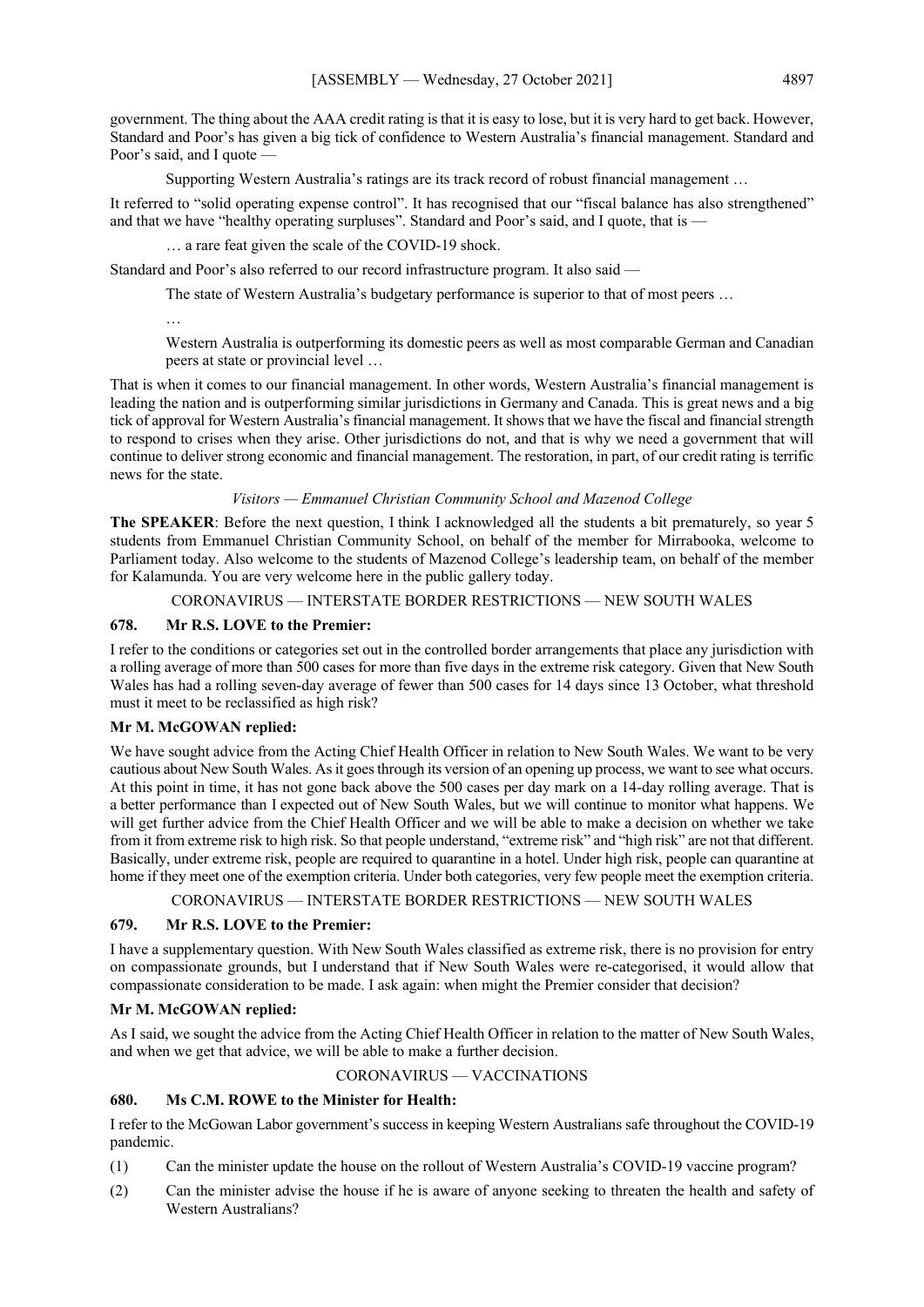# **Mr R.H. COOK replied:**

(1)–(2) I thank the member for Belmont for the question. In addition to the information the member seeks, I am very proud and pleased to say that today is an official doughnut day. That means that we have no active cases of COVID-19 in Western Australia in either the community or SHICC facilities or hospitals.

**Mr W.J. Johnston** interjected.

**Mr R.H. COOK**: Honestly! It is the hotel quarantine facilities.

That has happened only three times during the entire experience of the global pandemic. It is an important day and one that gives us another opportunity to acknowledge the great work that has been undertaken by everyone in the health system, the emergency services and the Western Australia Police Force—a great, great effort. In addition, to date, over three million Western Australians have now done the right thing and been vaccinated. That puts us at 59.4 per cent of people aged over 12 years fully vaccinated, and 76.8 per cent now have had one dose. That puts us ahead of Queensland and the Northern Territory, and slightly behind South Australia, but, of course, it counts only people aged 15 and above. We count people aged 12 and above because we think kids matter as well. From that perspective, we are making good progress.

I am particularly heartened by the dedication of most people in the community, who are listening to the health advice and the science that backs it up and are protecting themselves, their families and their community. We can achieve great things when we work together. I want to thank all those people who have had the leadership to stand up and get themselves vaccinated. I want in particular to draw people's attention to the fact that Tony Galati from Spudshed got himself vaccinated over the weekend. That is not amazing in itself other than the fact that Tony Galati was one of those people we would call vaccine hesitant. He said that in his comments to the media. He said that at first he was not quite sure, but he listened to the advice and the science—and his wife!—and he did the right thing and got himself vaccinated. That is what we require. We require everyone to show leadership and to make sure that they do the right thing. That is not what we are seeing outside this place today.

We are seeing members of Parliament and staff bullied, intimidated and menaced by those outside who are seeking to divert the community's attention and our intent to make sure that we protect Western Australians. Through their physical and menacing behaviour, they are trying to intimidate members of Parliament and the government. Of course, we will not be intimidated. We will not be intimidated because everyone in this place is a leader and everyone in this place has an obligation to stand up against these people. That is the reason why it is disappointing when we see leaders in our community failing that very test that is on all of us. In particular, I note the comments from the spokesperson from Dr David Honey's office, who identified himself in social media comments outside this place just earlier today or yesterday. I am not sure which day it was; it does not matter. What matters is the comments that were made. He has been encouraging

**The SPEAKER**: Minister, you do need to refer to people by their seat rather than their name.

**Mr R.H. COOK**: He is from the member for Cottesloe's office. I apologise, Madam Speaker. He referred to himself as from the office of Dr David Honey in his capacity as Leader of the Liberal Party. In those comments, this particular member gave more encouragement to these people outside the building. We accept their democratic right to protest. We do not accept their right to intimidate, physically menace and bully members of Parliament who are coming into this place. We do not accept their right to intimidate and bully those people who are coming here to work, doing their duty as members of Parliament or staffers in this place. We do not accept the comments from the member for Cottesloe's spokesperson that encourage this sort of behaviour and, once again, seek to undermine public confidence and public unity around these issues. What this person says is, "I think it is important to express their views directly here at the parliamentary precinct and to the members of Parliament", providing direct encouragement of this sort of behaviour. In addition to that, he says that the moment for restrictions in Western Australia—I assume he is referring to our border controls that have kept Western Australians safe and have led us to this position where we now have zero cases—that time, is over. A spokesperson for the member for Cottesloe, the Leader of the Liberal Party, is joining the honourable —

### *Point of Order*

**Dr D.J. HONEY**: There is no spokesperson for me, and the member is —

Several members interjected.

**The SPEAKER**: Sorry; are you making a point of order or are you attempting to enter the debate?

**Dr D.J. HONEY**: No, Madam Speaker; I am saying —

**The SPEAKER**: What is your point of order? You cannot enter a debate. A disagreement with what the minister is saying is not a point of order.

**Dr D.J. HONEY**: Madam Speaker, the member is misleading the house. There is no person who speaks on my behalf other than me.

**The SPEAKER**: That was not a point of order.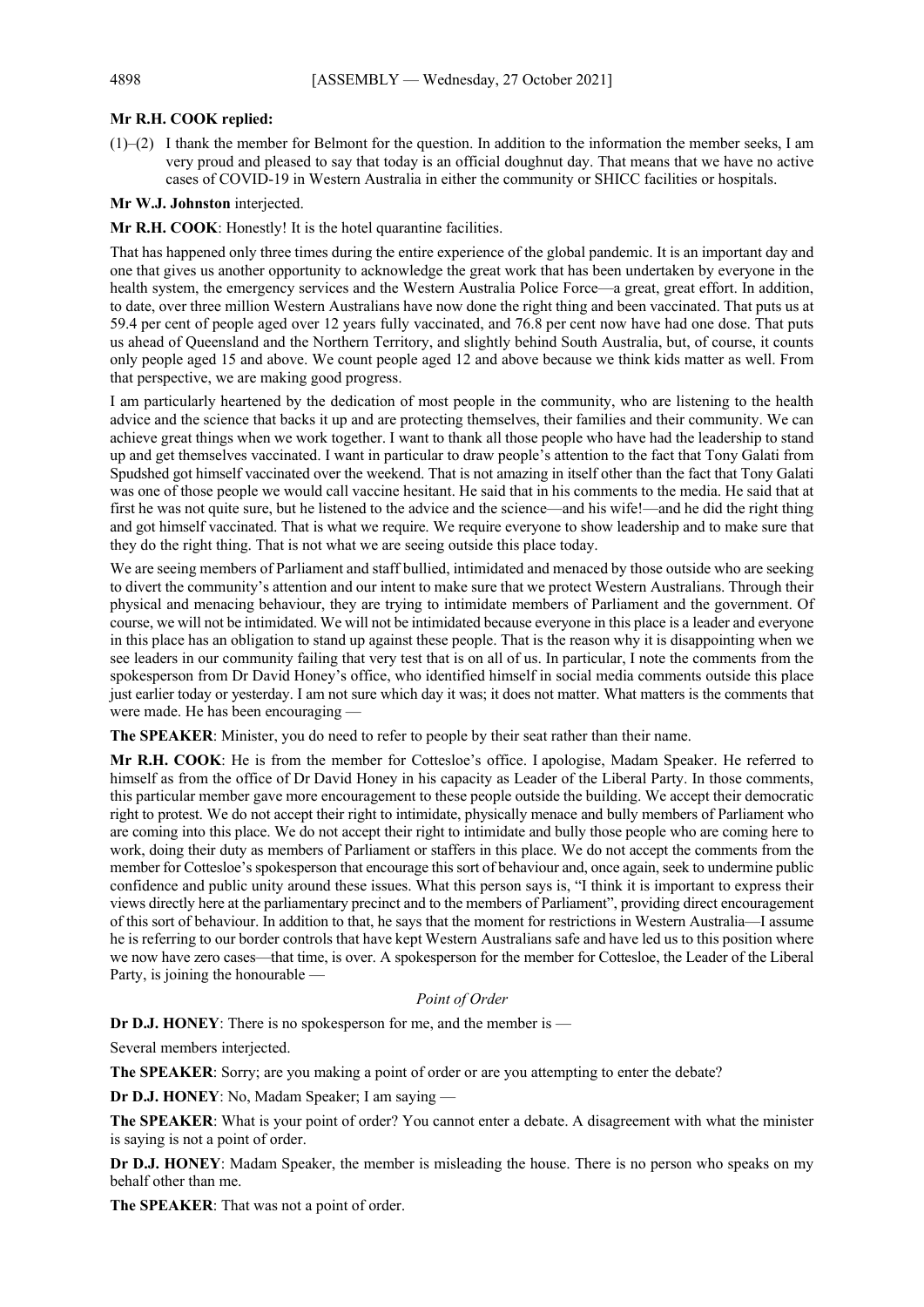#### *Questions without Notice Resumed*

**Mr R.H. COOK**: This particular individual identified himself as a staffer from "Dr David Honey's office" so he is clearly attributing his comments to his position in that office. What did he say to the protesters? He said, "Well done." While we are trying to encourage everyone to get vaccinated, this individual is encouraging protesters to undermine that effort. Once again, the test is there for the Leader of the Liberal Party. Once again, we see representatives from his corner trying to undermine the public's effort to get people vaccinated.

The member for Cottesloe might take offence that we attribute these comments to his office, but maybe we can look to the words of Mr Ian Goodenough, MP, who, in his own social media commentary, is trying to undermine the McGowan government's efforts to get people vaccinated. The test is here, Madam Speaker. It is time for the Leader of the Liberal Party to lead. He should stop being curtailed by the factional warriors that actually run his party, and actually lead—join the McGowan government in getting people vaccinated and protecting Western Australians. For once in your life and for once in your time in this position, stand up and be counted!

**The SPEAKER**: Members, just to be clear, question time is a time for questions and responses to those questions. It is not a time for debate across the chamber. Debate happens when there is a matter of public importance or when there is private members' business or when there is a bill before the house. Points of order are not an opportunity to enter debate; points of order are for a genuine point of order. They should not be used spuriously to try to engage in debate because you disagree with something a member has said. If you want to make a personal explanation, you are entitled to do that, providing you meet the criteria. If you want to debate something, bring it on as a motion. Give us a notice of motion and an item can come on appropriately for debate. But question time is not a time for debate.

#### NATIVE FOREST — LOGGING — CARBON SEQUESTRATION

#### **681. Dr D.J. HONEY to the Minister for Climate Action:**

I refer to the Intergovernmental Panel on Climate Change's fourth assessment report. In relation to carbon sequestration, it says —

… a sustainable forest management strategy aimed at maintaining or increasing forest carbon stocks, while producing an annual sustained yield of timber, fibre or energy from the forest, will generate the largest sustained mitigation benefit …

Can the minister confirm that a sustainable native forest industry is an important measure for sustained carbon mitigation?

# *Visitors — AshfieldCAN*

**The SPEAKER**: Before I give the Minister for Climate Action the call, I acknowledge on behalf of the member for Bassendean, the members of the AshfieldCAN in the public gallery.

#### *Questions without Notice Resumed*

#### **Ms A. SANDERSON replied:**

I am very pleased to answer this question. What the member for Cottesloe did not outline is that that IPCC report also outlined how deforestation is one of the biggest contributors to emissions and therefore climate change. That is what he did not read out; he read out one single line. Our forests are one of four incredibly important carbon sinks around the world, and if we stop deforestation around the world or slow it down, we could actually get to one-third of the reduction in emissions that we need to get to by 2030. That is science, member for Cottesloe; it is not spurious comments. We know what the member's side of the chamber thinks about climate change.

We have seen an absolute circus in Canberra in the lead-up to what is possibly the most important meeting of the last decade around setting targets for the future of our planet. We have seen the Prime Minister outsource his responsibility to Barnaby Joyce and Matt Canavan to write the climate policy. That is what we have seen with the Nationals and the Liberals. We have seen Western Australia cut out of that conversation. Where is the Leader of the Liberal Party? Is he standing up for this state and the future industries required in this state to tackle climate change and the job transition? Where is the Leader of the Liberal Party and where are the Nationals? We are not represented in federal Parliament, and federal members are going to that most important international meeting.

**Dr D.J. Honey**: That's why they've agreed to net zero by 2050.

**Ms A. SANDERSON**: With no plan to get there. I heard Anthony Albanese describe the plan as "a vibe, not a plan", and that is exactly what it is. It was a 15-page PowerPoint presentation with a bunch of slogans and a vibe of how the federal government is going to reduce emissions. We saw, I think, over 700 investors from around the world call on the leaders of major nations and major economies to articulate a plan. The business community is leaps ahead. Federal government members are looking like dinosaurs, and the Leader of the Liberal Party is backing them in with these ridiculous questions.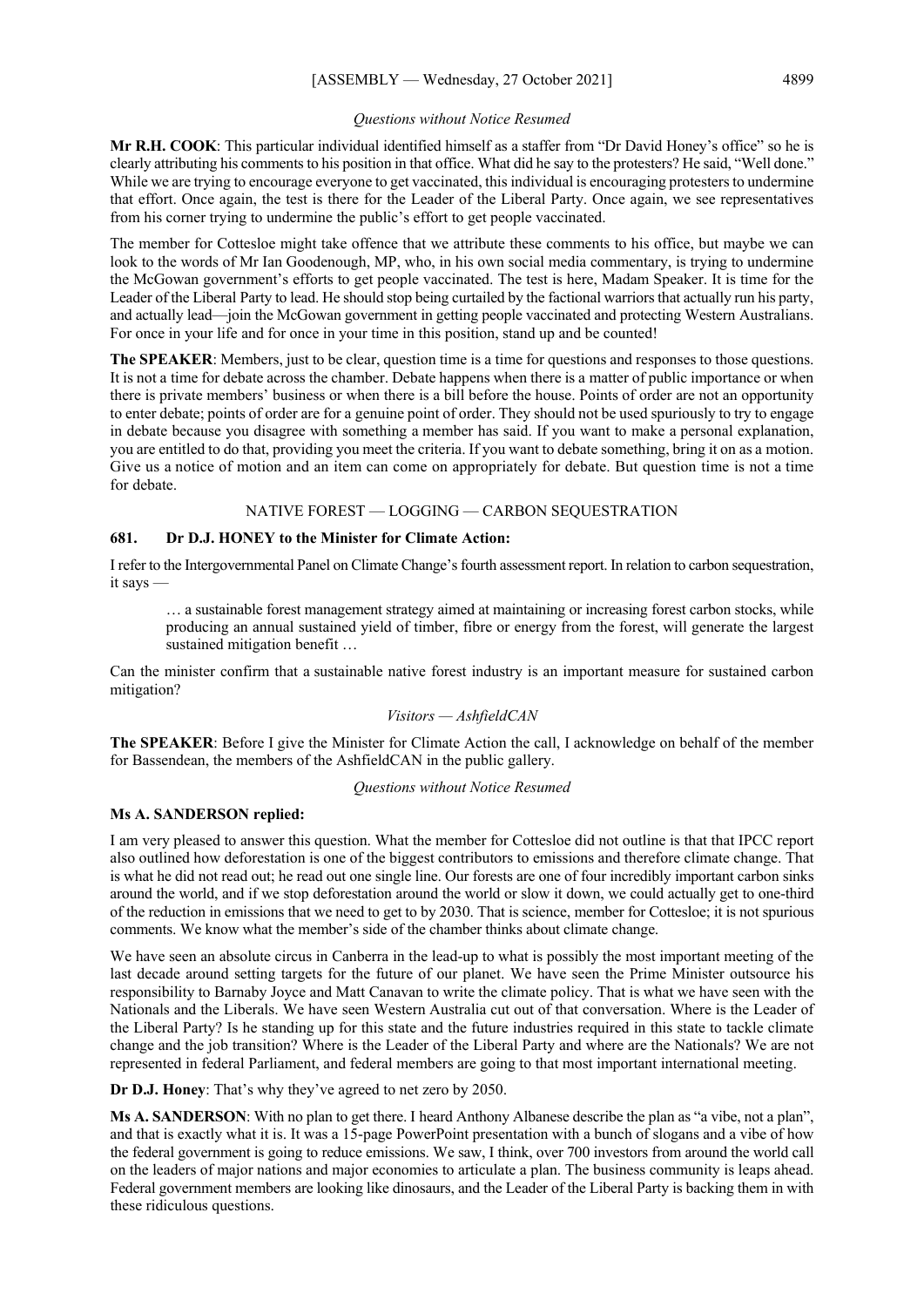#### NATIVE FOREST — LOGGING — CARBON SEQUESTRATION

#### **682. Dr D.J. HONEY to the Minister for Climate Action:**

I have a supplementary question. Will the minister table the scientific evidence that justifies her claim that stopping native forest management will increase carbon sequestration, or is it simply another one of the minister's unfounded assertions?

#### **Ms A. SANDERSON replied:**

What an extraordinary contribution? The science is clear around climate change. The science is clear around the contribution of deforestation. Carbon sequestration is an important part of our challenge, which is why we are putting \$350 million into the softwood estate. That is what we are doing; the previous Liberal–National government just let it die.

# **Dr D.J. Honey**: That is separate.

**Ms A. SANDERSON**: It is not separate; it is absolutely connected. The Leader of the Liberal Party has exposed himself as the climate denier and science denier that he is. He has exposed himself as that, and he is doing himself and our community no favours.

#### PUBLIC HOUSING — INVESTMENT

#### **683. Ms R.S. STEPHENS to the Minister for Housing:**

I refer to the McGowan Labor government's effort to create jobs and deliver more public housing for Western Australians through its record investment in social housing across the state. Can the minister update the house on the work being undertaken with the community housing sector to help fast-track the delivery of social housing across the state, given the current heated housing construction market?

### **Mr J.N. CAREY replied:**

I want to thank the member for her question. I am deeply proud to be part of a McGowan government that is making a record investment of \$875 million into social housing, which is the biggest injection of funds in our state's history. That is \$2.1 billion over the next four years, and  $\overline{3}$  300 new homes. As at 30 September, we had 682 social homes under construction. Of course, I am looking at every opportunity to drive reform to accelerate delivery. In particular, that is working with the community housing sector. There are 266 community housing organisations in Western Australia and they cover 22 per cent of the state's social housing. That is why I am working with the sector; we have a fantastic positive relationship. In fact, Deb Zanella gave us nine out of 10 for our budget response to social housing. I am working with the sector to deliver a reform program.

I recently hosted a formal roundtable meeting to discuss a range of changes that we can do to leverage better from this sector. I announced at that roundtable that we are increasing the loan-to-value cap for providers under community housing agreements with the Department of Housing, from 30 to 50 per cent. In short, that means that these providers can borrow substantially more money to purchase, lease or build new social housing and affordable housing. We are also looking at lazy land as an opportunity for the community housing sector to leverage from. But we also understand this: the community housing sector faces the same challenge that public housing faces, and that is ageing stock. So we are also providing direct financial assistance to the community housing sector. To date, we have announced 44 community housing maintenance grants to help them refurbish and do essential maintenance. Right now, we also have \$93 million as part of the social housing economic recovery package for the community housing sector to assist it to deliver new social housing and refurbish the ageing stock. That is \$33 million to build 100 new social houses, \$46.5 million for 500 refurbishments and \$13.3 million for remote Aboriginal community maintenance works.

I want to be very clear: we have an incredibly positive relationship with the community housing sector. As part of our reform of accelerating delivery, we are looking at the policy mechanisms we can use to help the sector leverage and grow. We are also providing clear, direct financial assistance so that they can build new community housing but also help them meet the challenge that we as a state government face—that is, to keep housing in the system through maintenance and refurbishment grants.

### CORONAVIRUS — INTENSIVE CARE UNITS — SURGE CAPACITY

### **684. Ms L. METTAM to the Minister for Health:**

I refer to the government's COVID-19 intensive care unit surge capacity, as raised in the budget estimates, which revealed that there were 363 ventilators on standby in the event of an outbreak. Given the specialist training required to nurse ventilated ICU patients, how many extra ICU nurses is WA likely to need in the event of an outbreak, and where will they come from?

### **Mr R.H. COOK replied:**

We need more intensive care unit nurses, theatre nurses and emergency department nurses. That is a specific focus of our recruitment program, which, I might add, is part of our \$76.1 million staffing support package, including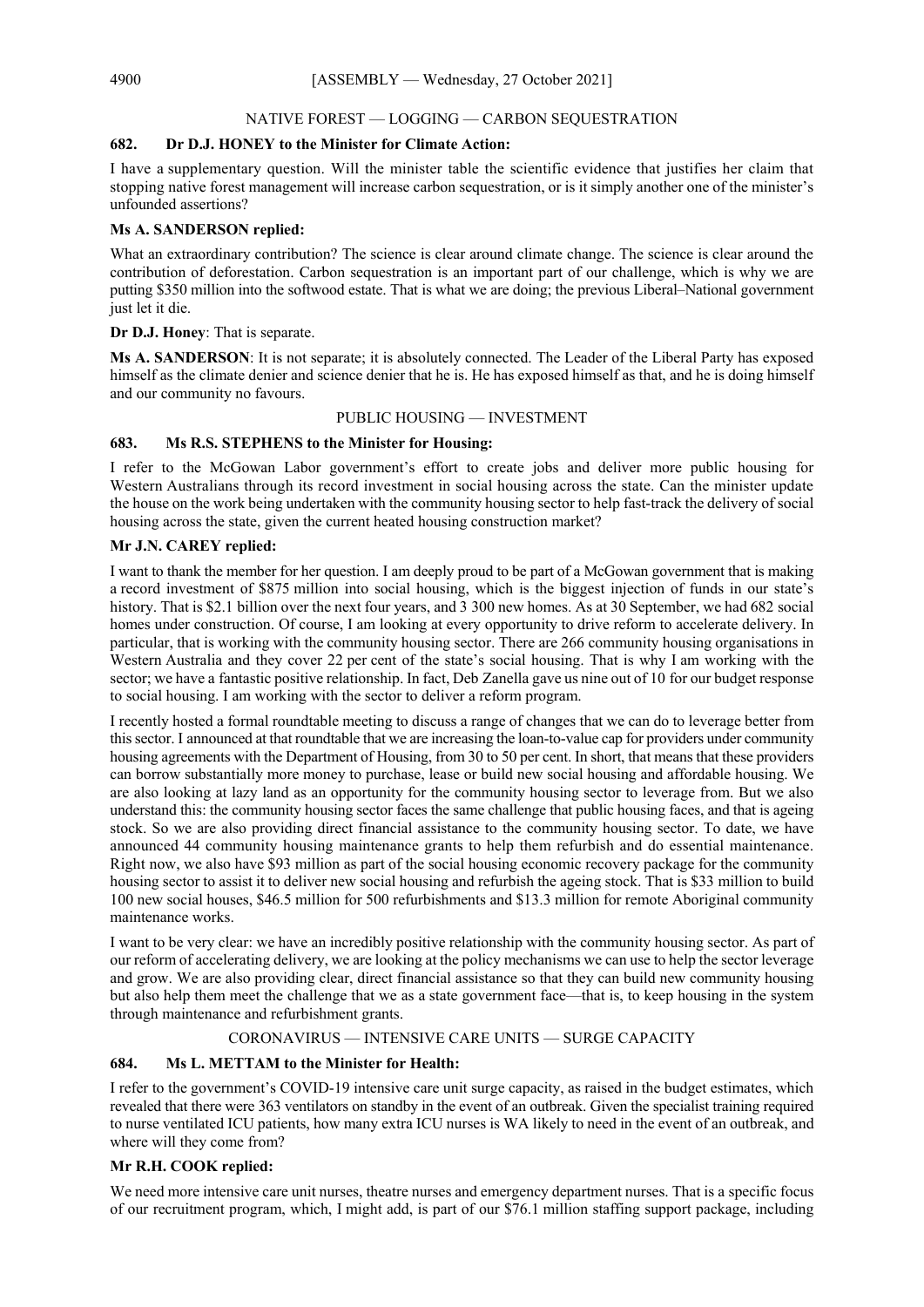\$2 million for a recruitment campaign that has been running to date but which, on the weekend, went into overdrive as we launched our multimedia campaign to support those recruitment processes. We will continue to recruit and train. At the moment, we are undertaking a lot of work to train nurses who want to get experience in an ICU setting and making sure that they have the necessary skills.

The Western Australian community has been gifted with the most extraordinary gift in relation to COVID-19—it is called time. We have time to make sure that we get everything in place that we need to. We are making sure that we make the very best of that time. The best way we can spend that time as members of the community is to get ourselves vaccinated, which is the reason why it is so disappointing that those opposite are seeking to undermine that program, whether it is Hon Nick Goiran, Hon Ian Goodenough, MP, or the spokesperson for the member for Cottesloe. We see that right across team blue. They do not support the McGowan government's campaign to get everyone vaccinated and to keep everyone safe. Once again, members, and specifically the Leader of the Liberal Party, do the right thing and support the government. Let us do this together to get everyone vaccinated because that is the way we will keep them safe.

#### CORONAVIRUS — INTENSIVE CARE UNITS — SURGE CAPACITY

### **685. Ms L. METTAM to the Minister for Health:**

I have a supplementary question. Can the minister confirm that despite the benefit of time we do not have the ICU nurses required for surge capacity, which will inevitably put patients at risk?

# **Mr R.H. COOK replied:**

As the member well knows, because I have told her about it in every single question time and every matter of public interest that she has moved in this place over the last two to four weeks of sitting, we have been undertaking a significant recruitment campaign. We have increased the number of nurses, midwives and nursing assistants by over a thousand since January this year, and we will continue to skill up that particular group as well as the nurse graduates. We are recruiting an extra 1 270 graduate nurses in 2021 and 1 200 in 2022. We are using the precious time that we have to great effect, making sure that we have the beds, the capacity and the doctors and nurses to stand by the patients in those beds when we need them.

### NELSON POINT TUG HAVEN AND LUMSDEN POINT — PORT HEDLAND

### **686. Ms L. DALTON to the Minister for Ports:**

I refer to the McGowan Labor government's strong investment in job creation and driving economic projects across regional Western Australia. Can the minister update the house on the projects currently underway in Port Hedland to support trade in the Pilbara, including Nelson Point Tug Haven and Lumsden Point, and can the minister outline how this government's investment in the regions will deliver greater economic prosperity and more jobs for Western Australians into the future?

### **Ms R. SAFFIOTI replied:**

I thank the member for Geraldton for her question.

As part of the economic recovery from COVID-19, we are seeing projects being rolled out across the state. We have a booming economy in Western Australia, and, across regional WA, record regional investment from this government, including throughout the Pilbara and Port Hedland. I often talk about our roads, but, of course, our port expansions and new facilities will facilitate more trade, investment and jobs into the future. Last week, we awarded a \$29 million contract to Austral Construction for the design and construction of a new revetment wall for the Nelson Point Tug Haven. Those works will continue to facilitate further expansions at the port and further trade. Importantly, millions of dollars of work will be going to a local Pilbara-based company.

Yesterday, another key asset of the Pilbara and Western Australian economies became operational with the first cargo vessel's arrival at Lumsden Point. Thanks to FMG and the Pilbara Ports Authority working together, this is a multi-user facility and logistics hub that will continue to support cargo imports into the port and direct shipping services to facilitate further trade. Other works include a record amount of roadworks and the Spoilbank Marina. The member for Pilbara is not here, but the Spoilbank Marina is progressing very well. Those who have been up there will see the significant work that is happening there. This is part of our strategy of protecting the WA economy by protecting Western Australians' health. We are making sure that we emerge from this COVID pandemic stronger than ever before. Everything we are doing is all about making sure that we protect Western Australians' health and protect our economy.

I am sorry, members, but look at that sad bunch on the other side. I do not know who writes the questions for those five—maybe it is the anti-vaxxers out there—but they are pathetic. They look at their phones, never actually engage in the debate and they asked questions on climate change, which I thought were Dorothy Dixers! We will continue our program of protecting the health of Western Australians and the health of the economy to make sure that we emerge stronger and better than ever. Wherever we look in Western Australia, we can see throughout the economy booming demand, booming exports and jobs being created for all Western Australians.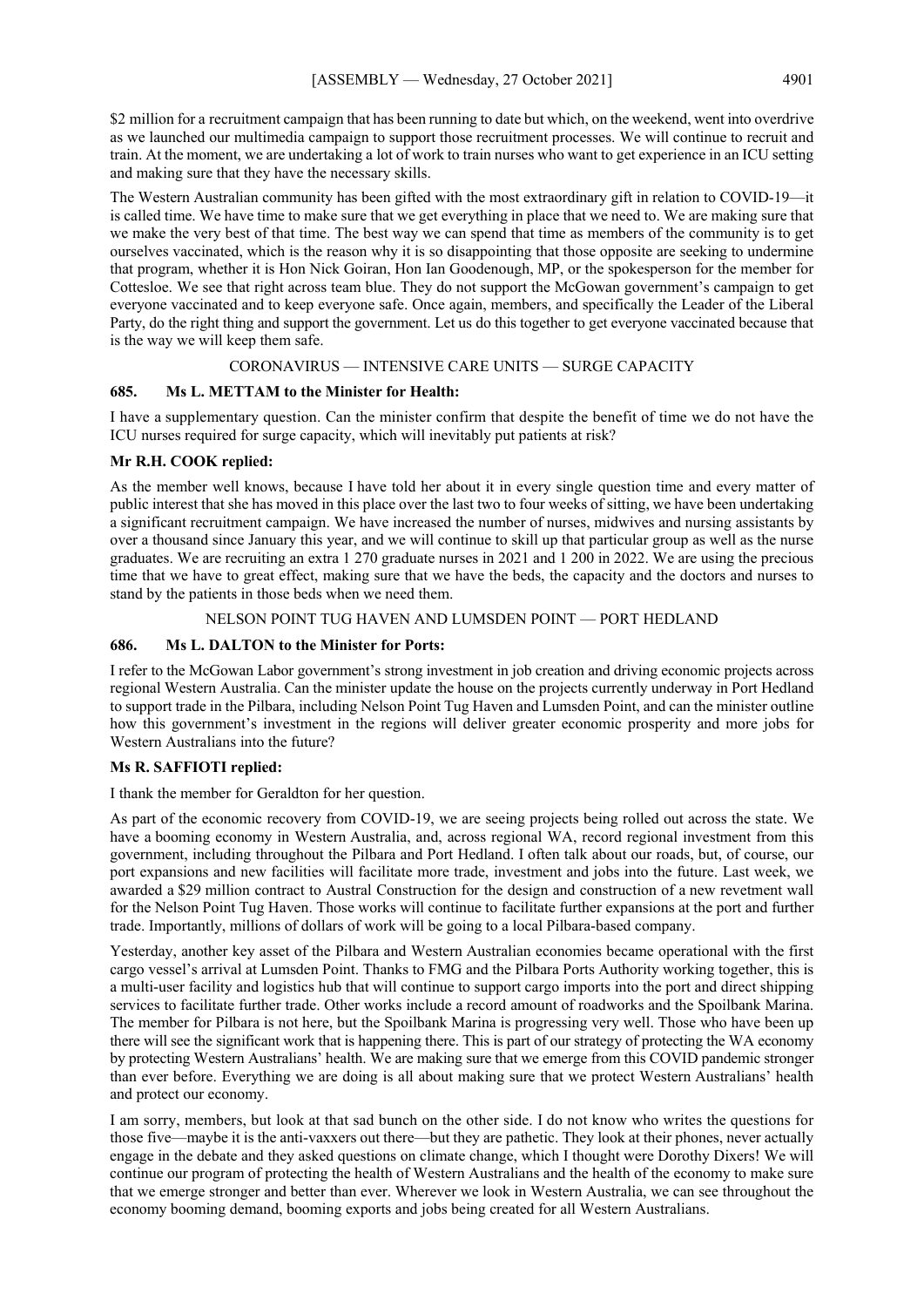#### HYDROGEN PROJECTS

# **687. Dr D.J. HONEY to the Minister for State Development, Jobs and Trade:**

I refer to the welcomed announcement regarding the blue hydrogen project that will be based in the Kwinana and Rockingham strategic industrial estates. Why is the government able to facilitate a blue hydrogen development based on gas but is unable to provide industrial land for a 100 per cent renewable-powered green hydrogen project development with Fortescue Future Industries?

# **Mr R.H. COOK replied:**

It is just not true. We work with any proponents, and we work with them very effectively. Can I correct the member? It is not blue hydrogen. That particular plant will feed off the renewable energy inputs into the south west interconnected system and the project will use that peak generation, particularly during the day, to flatten and stabilise the demand and supply curves of the SWIS during the day.

#### **Dr D.J. Honey**: It's blue.

**Mr R.H. COOK**: The member might say it is blue, but it is probably blue and green; does that make yellow?

Several members interjected.

**Mr R.H. COOK**: Purple, turquoise—I like that. We could be turquoise, but it is clean energy and a great development that will provide over 2 000 jobs in construction and 200 jobs in operation. I cannot speak for Fortescue Future Industries and the projects it is putting forward or the way that it engages with the state government. Clearly, Woodside, a great Western Australian company, has done a great job in bringing this project to its construction phase. We are very much looking forward to working with them and all other proponents around the state to make sure that we get this, with this great new period of Western Australian economic growth around hydrogen and other renewable forms of energy for the future.

#### HYDROGEN PROJECTS

#### **688. Dr D.J. HONEY to the Minister for State Development, Jobs and Trade:**

I have a supplementary question. Why has the minister failed to develop the critical infrastructure necessary for green hydrogen projects in the midwest, which promise to address the state's greenhouse gas emissions issue?

#### **Mr R.H. COOK replied:**

We are already undertaking a range of projects around the state, whether it is the Asian Renewable Energy Hub in the north west. The Minister for Hydrogen Industry is working assiduously to make sure that we can build on our renewable energy hub in the midwest. As the member can see from our announcement on Monday, we are going full-tilt in the south west and will continue to grow these companies, industries and projects right around the state as we move forward. The McGowan government has a clear vision for the energy transition in this state; that is, to make sure we realise the potential of green energy through renewable energy and its combination with green hydrogen, and blue hydrogen has its role to play. Also, the Minister for Mines and Petroleum is doing great work in critical minerals and battery energy. Just quietly, minister, I think some of that work is where we are really going to get rubber on the road. From that perspective, I am very excited about the future. It is a future that the McGowan government is determined to realise and will make sure that we realise the green energy transition that is coming to Western Australia and the great economic opportunities that will come with that. We will work with any proponents, wherever they come from, to make sure that we realise this goal. We are working day and night to ensure that it happens.

#### SCHOOLS — VIRTUAL POWER PLANTS

#### **689. Dr J. KRISHNAN to the Minister for Energy:**

I refer to the McGowan Labor government's commitment to delivering a clean, green energy future for Western Australia and targeting net zero carbon emissions by 2050.

- (1) Can the minister update the house on the rollout of virtual power plants in schools, including Rossmoyne Senior High School in my electorate of Riverton?
- (2) Can the minister outline to the house what virtual power plants mean for the reliability and stability of the local electricity grid?

#### **Mr W.J. JOHNSTON replied:**

(1)–(2) I thank the member for the question and I congratulate him on attending Rossmoyne Senior High School yesterday with the Premier and the Minister for Education and Training to launch the installation, as part of the \$66.3 million renewable energy investment from the McGowan government that we announced as part of the recovery plan. With the Premier and the Minister for Education and Training, I was pleased to make this announcement in July last year. I am pleased that we are installing batteries in 10 schools across the state. Not only is Rossmoyne part of this program, so is Kalgoorlie–Boulder Community High School; Baldivis Secondary College; Belridge Secondary College, member for Hillarys; Butler College; Coastal Lakes College; Success Primary School; Gilmore College; Joseph Banks Secondary College; and Comet Bay Primary School.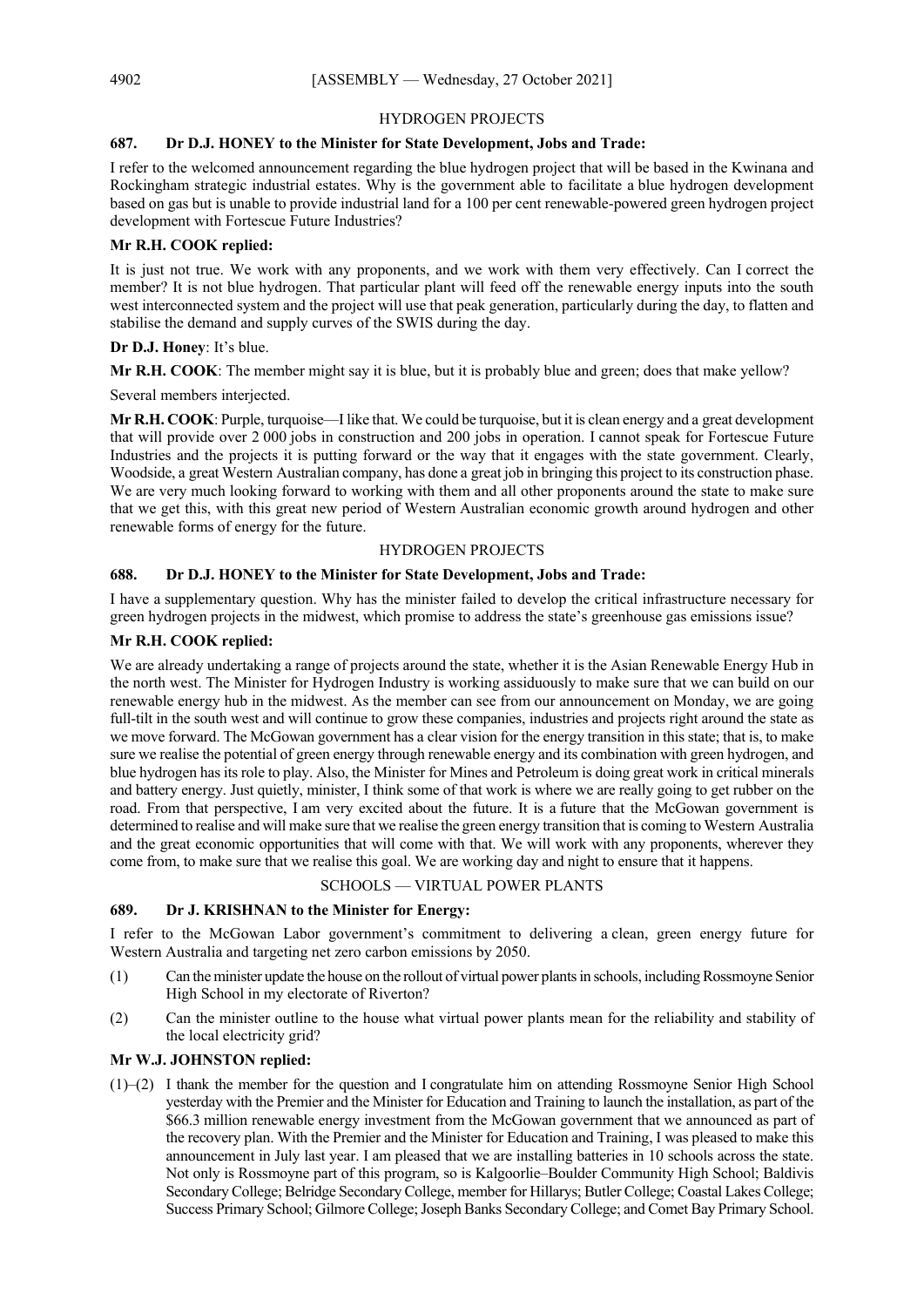These virtual power plants bring together renewable energy in a battery to allow controllable energies so it can give bi-directional flow of electricity that provides support to the grid at a local level and also allows that energy to work in concert with the entire system. This is all about transitioning to a high renewable future. Already in Western Australia this year, on a number of occasions, we have had nearly 70 per cent of all the electricity in the south west interconnected system being provided by rooftop solar. We are the single largest renewable grid for any isolated grid in the world. We are a renewable energy success story. Virtual power plants are going to play an important part in the future of our high renewable energy content system. The *Distributed energy resources roadmap* acknowledged that virtual power plants will play a critical role, which is why I am also pleased to say that we are rolling out an additional six sites for \$4.8 million in Geraldton and Kalgoorlie, at the edge of the grid and where this new technology will play a very significant part of our energy future. We have just started Project Symphony to bring together virtual power plants in the south eastern suburbs to bring together individual homes as well as businesses in that corridor. We are investing in these new technologies and investing in the systems that are going to underpin the move to a high renewable–energy future. That is unlike the member for Cottesloe who is still committed to building a 1 500-megawatt renewable energy project over 1 000 kilometres north of Perth, which would mean there would be no more renewable energy on the rooftops. It would squeeze out all the future mum-and-dad investments in distributed energy. No-one would be able to put solar panels on their roof if the member for Cottesloe had his way. That is not our future that we are designing. We are designing a future in which families, businesses and schools can share in the renewable energy future.

#### **The SPEAKER**: Member for Vasse, with the last question.

# STANDING COMMITTEE ON PUBLIC ADMINISTRATION — INQUIRY INTO THE DELIVERY OF AMBULANCE SERVICES IN WESTERN AUSTRALIA

### **690. Ms L. METTAM to the Minister for Health:**

I refer to the obvious conflict of interest regarding Hon Pierre Yang who is leading a parliamentary inquiry into the delivery of ambulance services in Western Australia —

#### **Ms A. Sanderson** interjected.

**The SPEAKER**: Order, please! Minister for Environment, please do not interject.

**Ms L. METTAM**: I refer to the obvious conflict of interest regarding Hon Pierre Yang who is leading an inquiry into the delivery of ambulance services in Western Australia. Will the minister ask the chair to step down, given his conflict as a member of the United Workers Union; and, if not, how can the minister reassure the public that this inquiry is not operating with a predetermined outcome, much like the Ministerial Expert Committee on Electoral Reform?

#### *Point of Order*

**Mr W.J. JOHNSTON**: I have a point of order on behalf of the absent Leader of the House. The minister can only be asked questions around his ministerial responsibilities. The decision about the chair of an upper house committee is not a matter under the purview of the Minister for Health.

**The SPEAKER**: The minister's point of order is upheld. The member for Vasse's question is out of order.

**Ms L. Mettam**: Can I rephrase it?

Several members interjected.

**The SPEAKER**: Order, please, members! You have a quick opportunity to rephrase it, yes.

#### *Questions without Notice Resumed*

**Ms L. METTAM**: Minister for Health, I refer to the inquiry looking into the delivery of ambulance services in Western Australia. Will the minister rule out the union sector's support for a public sector takeover of ambulance services in this state?

#### *Point of Order*

**Mr W.J. JOHNSTON**: I have a point of order.

**The SPEAKER**: I will listen to the point of order, yes.

**Mr W.J. JOHNSTON**: Again, the member is asking the minister to reflect on the outcome of a Legislative Council committee inquiry and I do not understand how that would be the minister's responsibility.

**The SPEAKER**: I do not believe that the member for Vasse referred to the inquiry this time around. I think she was just asking about —

**Ms L. Mettam**: That was the topic of the inquiry.

**The SPEAKER**: I will give the minister the opportunity to respond. I am sure the minister knows what is appropriate and inappropriate. I will ask him to provide a brief response but not reflect on the upper house or its inquiry.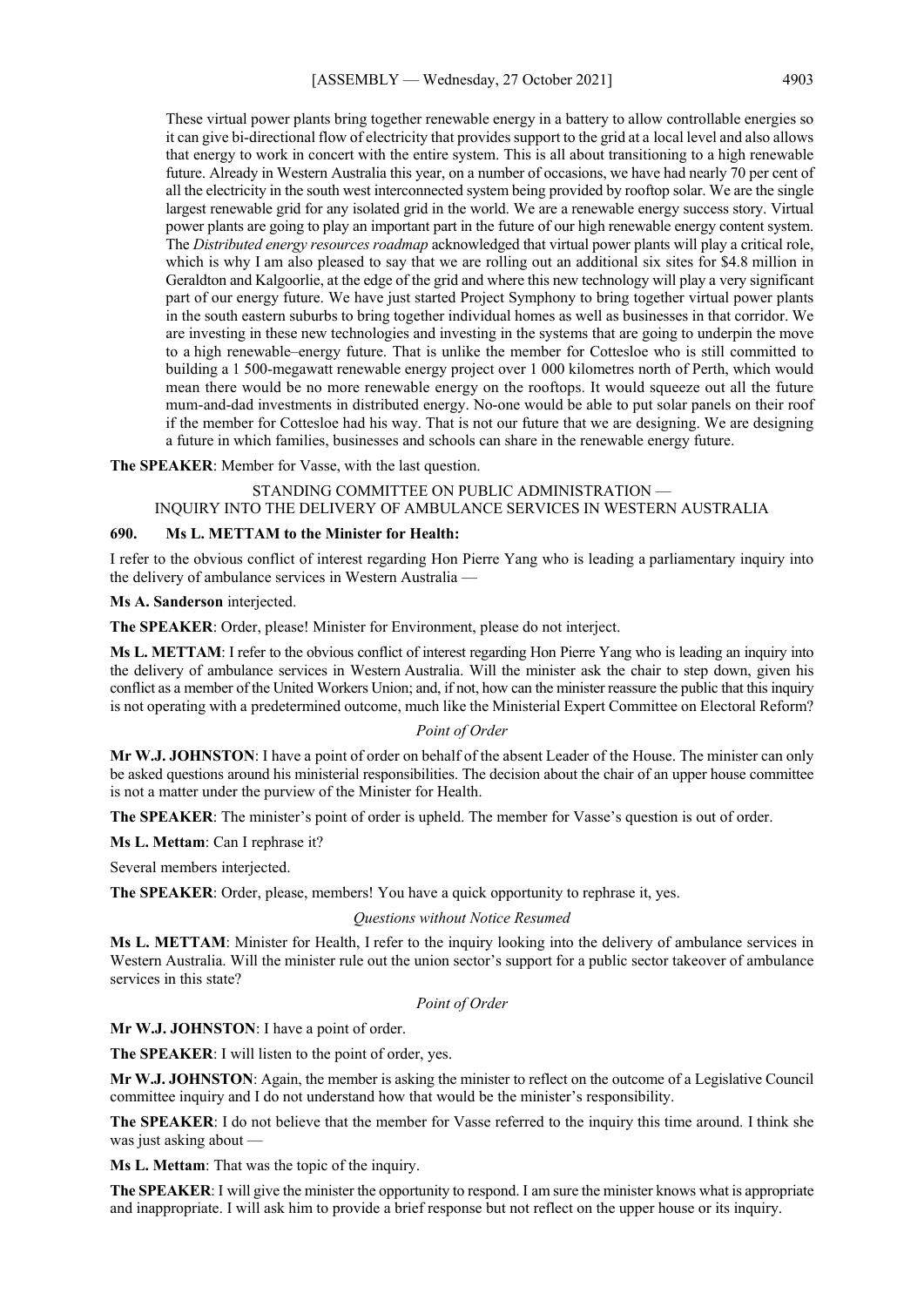#### *Questions without Notice Resumed*

# **Mr R.H. COOK replied:**

I certainly would not, Madam Speaker, reflect on any of the activities of any of the committees of Parliament. That is not what governments do. Parliamentary committees are masters of their own destinies and, certainly, committees in the other place are very much not the business of a minister in the lower house to tell them what they should or should not be doing. I will reflect on the member for Vasse -

Several members interjected.

**Mr R.H. COOK**: I will reflect on the member for Vasse and what she is essentially alleging in terms of this particular question. What she is alleging is that there is somehow some sort of conspiracy to cook up some sort of concocted parliamentary committee outcome in order to fit some sort of narrative from a union that has a particular position. I must say that rivals some of the conspiracy theories of those camped outside this building as we speak. It is extraordinary that the member should invite us to waste the Parliament's time on such subject matter. She should, perhaps, spend more time on her feet disavowing the Liberal Party of any connection with what the shadow Attorney General is saying and actually for once do the right thing—support the government in its efforts to protect Western Australians and stop this trivial ridiculous behaviour, which just really exposes the flaws in her own actions not those of others.

The SPEAKER: Before I call the supplementary—I will give you a supplementary—I take it that what the minister was doing was reflecting on the question asked by the member for Vasse rather than reflecting on member for Vasse.

**Mr R.H. COOK**: Absolutely, Madam Speaker.

**The SPEAKER**: Keeping that in mind, I ask the member for Vasse to ask her supplementary.

#### STANDING COMMITTEE ON PUBLIC ADMINISTRATION — INQUIRY INTO THE DELIVERY OF AMBULANCE SERVICES IN WESTERN AUSTRALIA

### **691. Ms L. METTAM to the Minister for Health:**

I have a supplementary question. Given the Productivity Commission's report, which highlights the efficiencies of St John, what assurance will the minister provide that he will reflect on the report in the best interests of the patients and the volunteers of Western Australia?

**The SPEAKER**: Minister, it is quite a hypothetical question; the report has not yet been delivered. If you do respond, I would ask you to do so briefly.

### **Mr R.H. COOK replied:**

I simply draw the Parliament's attention to some very important statistics. In 2019, St John Ambulance had 8 145 call-outs. In 2021, that has now reached almost 10 000—9 751—a 20 per cent increase since 2019. This is putting untold pressure upon our ambulance services and the hospitals that they take patients to. As a result of that, I am not surprised that Parliament has seen fit to examine St John Ambulance: Are we doing enough to support it? Are there other ways that we can better support the great work that it does?

I was advised of a statistic the other day by the South Metropolitan Health Service, which said that 60 per cent of ambulance arrivals at Rockingham General Hospital are not admitted—that is, well over half the people who are brought to the hospital by ambulance walk away or drive themselves home from the hospital. There is something going on out there that I think it is important to inquire into. I do not reflect, as the member for Vasse is doing, that somehow St John Ambulance is letting us down or that we need to attack it. I think it is doing a great job. It is one of the best ambulance services in this country, and if there is more that we can do to support it, then we will take the opportunity to do so.

**The SPEAKER**: Members, that concludes question time.

### **MEMBER FOR COTTESLOE**

*Personal Explanation*

**DR D.J. HONEY (Cottesloe — Leader of the Liberal Party)** [2.53 pm]: I rise under standing order 148 to make a personal explanation.

**The SPEAKER**: I am going to give the member for Cottesloe the call. I reiterate that a matter of personal explanation is just for that purpose: it is not to debate. If that is what you attempt to do, I will sit you down.

**Dr D.J. HONEY**: I appreciate your indulgence, Madam Speaker. Today, in question time, the Minister for Health made an assertion that a person spoke on my behalf on the steps of Parliament House, that that person was encouraging protesters to threaten the safety of staff in Parliament House and that on my behalf that person was encouraging people not to be vaccinated. I make it very clear that no statement has been made on my behalf whatsoever by any person on the steps of Parliament House or otherwise. I abhor any behaviour that threatens the mental or physical wellbeing of parliamentary staff and I have consistently supported vaccination in the state of Western Australia.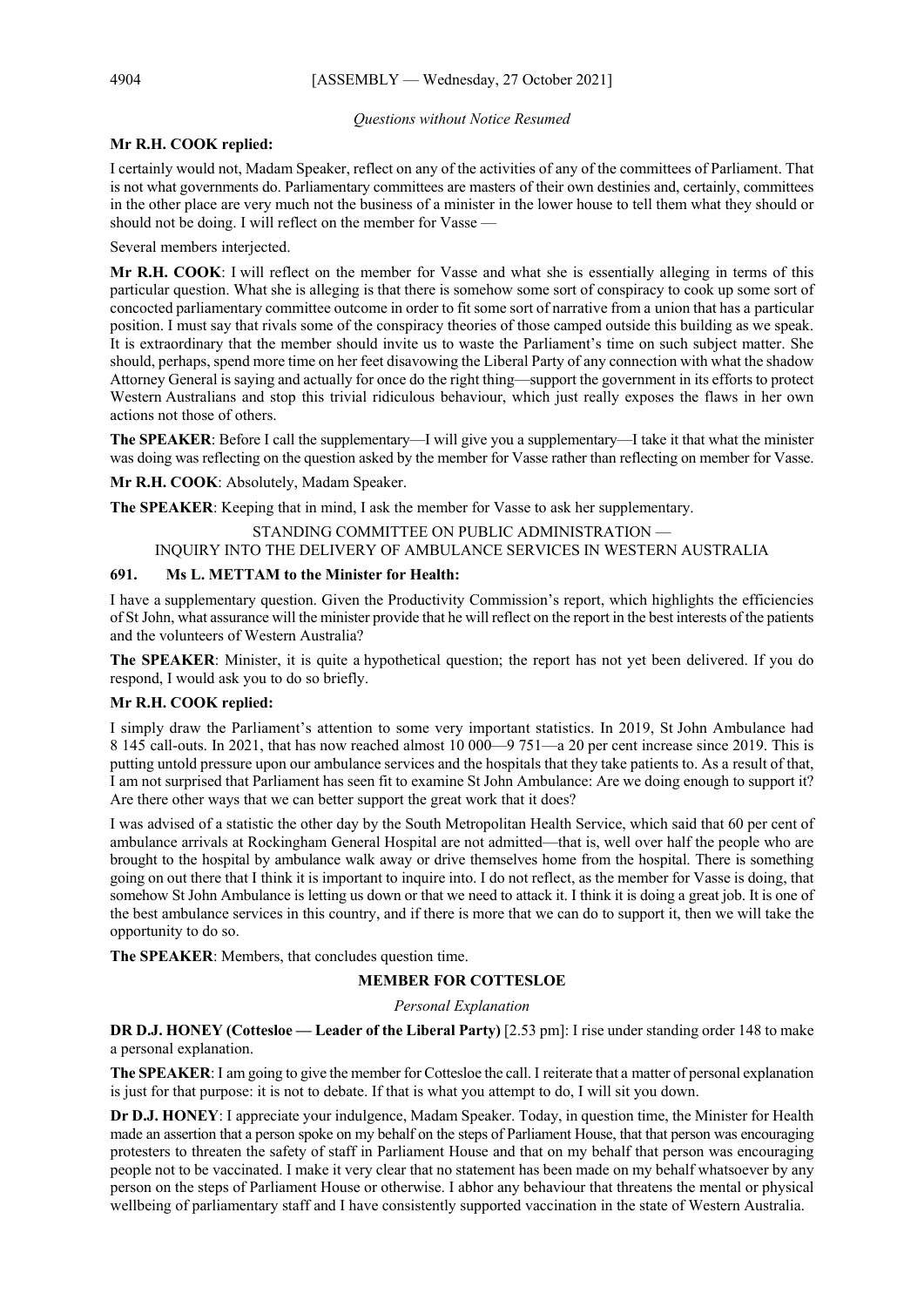#### **CIVIL PROCEDURE (REPRESENTATIVE PROCEEDINGS) BILL 2021**

*Second Reading*

Resumed from an earlier stage of the sitting.

**MR M. HUGHES (Kalamunda)** [2.54 pm]: Prior to question time, I was referring to the second reading speech of the Federal Court of Australia amendment bill, which deals with class actions.

**The SPEAKER**: This is not an opportunity for everyone to start talking. If you need to move out of the chamber, I ask you to do so quietly. We would like to be able to hear the member for Kalamunda and I would like Hansard to be able to transcribe.

**Mr M. HUGHES**: Thank you, Madam Speaker. The quote continues —

The second purpose of the Bill is to deal efficiently with the situation where damages sought by each claimant are large enough to justify individual actions and a large number of persons wish to sue the respondent. The new procedure will mean that groups of persons, whether they be shareholders or investors, or people pursuing consumer claims, will be able to obtain redress and do so more cheaply and efficiently than would be the case with individual actions.

The second reading speech of the federal Attorney General underscores that facilitating access to justice is the main aim of the class action regime. Class actions provide the means by which individual citizens are able to seek redress through the courts for civil wrongs committed by the big and powerful in our society, which include governments, corporations and other defendants that are more powerful than any individual claimant. Clear and certain access to such a mechanism is of fundamental importance in the globalised economy in which civil wrongs are often committed on a mass scale by large and powerful entities and those nearer to home who emulate them. Such entities large corporations—in effect have all the advantages that accrue to those in litigation and dispute resolution, which sheer size and wealth commands. The rebalancing of this power differential is important and it is the clear aim of class action legislation. It provides the means by which a solitary person with a grievance that is shared in common with others can combine in a way that would be non-existent if claims were pursued individually. It provides a mechanism by which a greater number of those claims can be litigated.

In a second reading contribution two years ago I commented that this legislation was long overdue. It remains the case that this bill is essentially an important step forward to bringing fairness into our judicial system for ordinary folk who seek redress before the courts in Western Australia. It is another indication of the hard work of our Attorney General and the McGowan Labor government in tackling and delivering on social justice issues that were known to the previous government but, rather than acted on, were consigned either to the too-hard basket or suffered from the characteristic all-too-lazy indifference of the previous Attorney General. With the efficiency measures adopted by the Legislative Council in the forty-first Parliament to end the filibustering and grandstanding of the now shadow Attorney General, Hon Nick Goiran, and his colleague Hon Peter Collier, happily this legislation will now see the light of day.

The bill has had a long gestation. The bill is being introduced in response to the recommendations of the *Representative proceedings: Project 103—Final report* tabled by the Law Reform Commission of Western Australia on 25 October 2015. Commenting on the recommendations of the commission, Herbert Smith Freehills, on 25 March 2016, in one of its legal briefings, remarked —

Uncertainty surrounding the class actions or 'representative proceedings' regime in Western Australia make such claims a rarity but a new report by the state's Law Reform Commission could see this change.

It was expected that the commission's recommendation that the Western Australian government should seek to introduce class action legislation based on the federal regime would likely result in a measure of uniformity with Australian jurisdictions and would have —

… a significant effect on the litigation landscape for defendants who are faced by a large class of plaintiffs in Western Australia.

In other words, it was hoped that the introduction of such legislation would be imminent and would finally bring greater fairness to play in Western Australia. That was in 2015. Predictably, nothing happened. What is of interest to me is that as far back as July 2011, the then Attorney General, the beleaguered Hon Christian Porter, directed the Law Reform Commission of Western Australia to investigate and report on representative proceedings within Western Australia. This was to become project 103. In particular, the commission was tasked to give close consideration to —

- (i) the need for a detailed guiding framework for the manner in which representative proceedings are to be conducted or concluded;
- (ii) the need to reduce the uncertainty and lack of clarity in the area;
- (iii) the adoption of an appropriate and effective model, either through amendment to the Supreme Court Rules or statutory reform, taking into account recent developments regarding representative proceedings in other jurisdictions both nationally and internationally;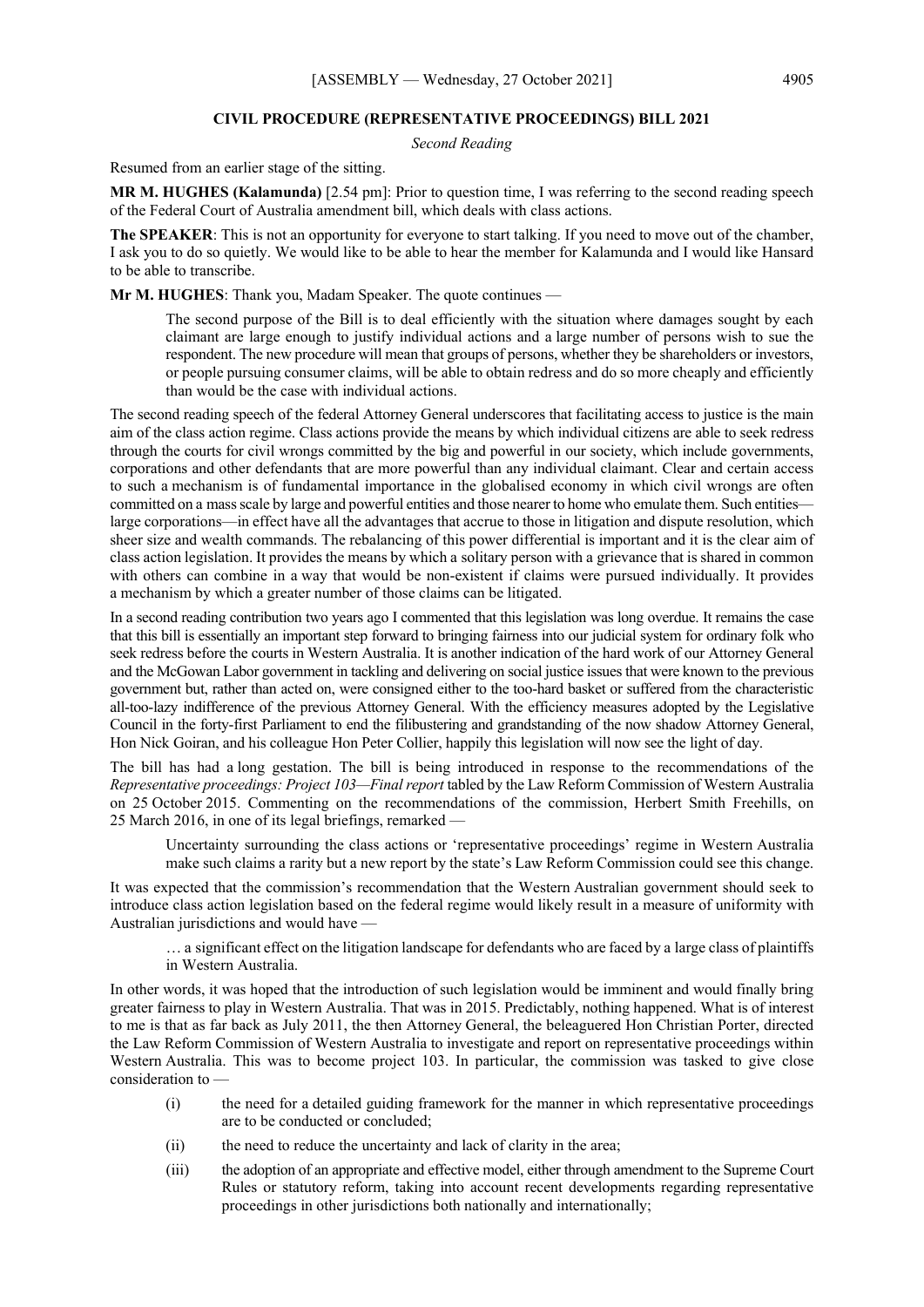(iv) the need to ensure that representative proceedings are conducted in a fair manner which gives those who will be bound by orders made in the proceedings a reasonable opportunity to decide whether or not to participate in the proceedings and to be heard in relation to issues affecting their rights; and

(v) any related matter.

Following that, in February 2013, the commission released a discussion paper. In it, the commission made the following proposals —

- (a) that Western Australia should adopt legislation to create a scheme allowing representative actions in substantially similar terms to Part IVA of the *Federal Court of Australia Act 1976 (Cth)*; and
- (b) Order 18 Rule 12 of the Rules of the *Supreme Court 1971* (WA) should be retained in its current form as a surviving alternative.

In relation to the terms of reference, the commission sought comment on three key issues —

- 1. If a new regime is appropriate, should such amendment be effected by amendment of the rules of the Supreme and/or District Courts only, or by the passage of legislation?
- 2. Should Western Australia adopt a legislative representative proceedings regime substantively similar to that existing in Part IVA of the *Federal Court of Australia Act 1976* (Cth)?
- …
- 3. The other key difference in the *Civil Procedure Act 2005* (NSW) is the extent to which there is an express permission to issue a representative action against multiple defendants, irrespective of whether or not the persons affected have a claim against every defendant in the action …

This commonly referred to as the Philip Morris issue. The issues addressed by this commission were well known in the first term of the Liberal government, but here we are—we are still discussing in this state whether we should be reforming our representative proceedings and access to them by our citizens.

A representative proceeding in the Supreme Court of Western Australia is, as I have mentioned, defined at rule 12(1), under order 18 of the Rules of the Supreme Court 1971. The commission research indicated that "representative proceedings" at rule 12, order 18, are rarely begun in Western Australian courts. Further, a review of WA cases revealed that there is no published authority on the proper interpretation of rule 12, order 18, of the Rules of the Supreme Court either on the procedural mechanisms that are contained or said to be contained within the rule or on how it may impact upon the substantive rights of the litigation parties. Rule 12(1), under order 18 of the Rules of the Supreme Court, states —

Where numerous persons have the same interest in any proceedings, not being such proceedings as are mentioned in rule 13 —

That is, pertaining to the representation of interested persons who cannot be ascertained —

the proceedings may be begun, and, unless the Court otherwise orders, continued, by or against any one or more of them as representing all or as representing all except one or more of them.

I cannot get my head around that particular subrule; no doubt, the judges can. But it is not surprising that very few representative proceedings are initiated in Western Australia under the terms of rule 12, order 18, of the Rules of the Supreme Court. The commission's final report, which I mentioned was released in late 2015, found that rule 12, order 18, of the rules was inadequate to facilitate large representative actions in Western Australia and lacked clarity, as I think I have demonstrated, for those who wish to bring a class action to the court.

[Member's time extended.]

**Mr M. HUGHES**: The commission recommended that a new legislative scheme be introduced in order to allow for more efficiency in the realm of representative actions. The aim of the scheme would be to assist in reducing interlocutory disputes, lowering costs and alleviating procedural barriers. The commission recommended that the legislative scheme should be based on the commonwealth Federal Court of Australia Act 1976 and include various provisions from the New South Wales Civil Procedure Act 2005.

Since 1992, part IV of the federal act has provided for a legislative regime under which representative proceedings can be commenced in the Federal Court. It lists the requirements and tests for a class action to be brought before the Federal Court. Since its implementation, similar schemes were adopted in Victoria in 2000, in New South Wales in 2011, in Queensland in 2017, and, more recently, in Tasmania in 2019. As I understand it, the starting point for the consideration of the benefits of a representative proceedings regime is a comment by Hon Justice McHugh in Carnie v Esanda Finance Corp Ltd (1995) 182 CLR 398. At paragraph 10 of his judgement, he said -

The cost of litigation often makes it economically irrational for an individual to attempt to enforce legal rights arising out of a consumer contract. Consumers should not be denied the opportunity to have their legal rights determined when it can be done efficiently and effectively on their behalf by one person with the same community of interest as other consumers.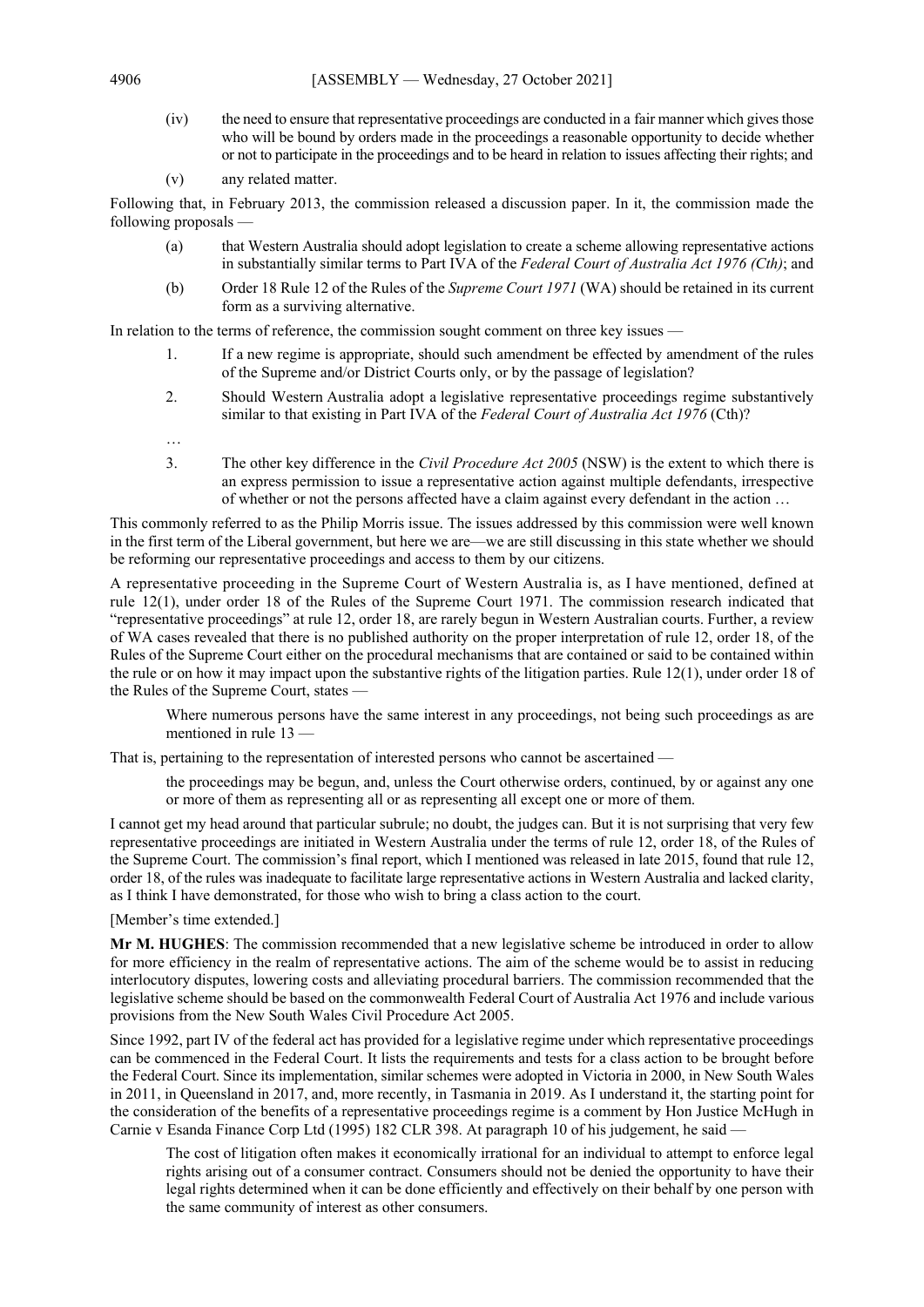In June 2013, the Law Council of Australia took the opportunity to comment on the Law Reform Commission of Western Australia's discussion paper on representative proceedings. The Law Council stated –

It is suggested that it is likely that these actions —

Referring to the many thousands of individuals and companies and the way in which they attempt to recover losses —

benefit the wider community by making wrongdoers accountable and thereby improving compliance with corporate standards and consumer safety standards whereas absent a facilitated class action procedure, very few claims have been made for compensation by groups of claimants.

Successful Australian class actions have compensated people who have suffered injuries from defective products and those who have been misled into poor investments. Class actions have also successfully sought compensation for a range of other reasons, and a number of actions for victims of mass torts have been successfully concluded.

Justice Bernard Murphy delivered a keynote address titled "Class Actions—Current Issues After 25 Years of Part IVA" in a seminar titled "Access to Justice Under the Part IVA Regime" held at the University of New South Wales on 23 March 2016. He said —

It is important to remember that, before the class action regime —

That is, in part IVA of the Federal Court act —

was introduced, it was either impossible, or at least exceedingly rare, for consumers, cartel victims, shareholders, investors and the victims of catastrophe to recover compensation, even where the misconduct was plain.

Importantly, he noted —

Since 1992 the regime has permitted claimants to recover more than \$3.5 billion in compensation for civil wrongs they have suffered.

In the time remaining, I will have a closer look at the bill. The Civil Procedure (Representative Proceedings) Bill 2021 will provide for a new representative proceeding scheme that implements a clearer set of processes in order to govern the commencement and conduct of class actions in Western Australia to ensure fairness and efficiency in the system. The bill makes provision for the minimum threshold requirements in commencement of representative proceedings; the right to opt out of or formally discontinue proceedings; the settlement of individual claims; the discontinuance of proceedings; and the distribution of payments. Representative actions will be available when at least seven people have claims against the same person or entity, in situations in which the claims arise out of the same or a similar set of circumstances and give rise to a common question of fact or law. This is the same threshold that applies under the federal regime.

The system proposed for WA adopts an opt-out model for group membership of a class action. This means that consent to be a group member is not required, except for specified state entities and public corporations. However, members must be given an opportunity to opt out of a class action before the action reaches a certain stage. The bill also provides that it will be open for a class action to be commenced against multiple defendants, regardless of whether the lead plaintiff and all other group members have a claim against every defendant. I understand that in this way, Western Australia seeks to avoid the so-called Philip Morris issue, in which all representative plaintiffs must have a claim against each defendant named in the proceedings, which is how the federal regime had been interpreted up until 2014.

Under the provisions of the bill, the WA Supreme Court will have the power to disband a class action when it is satisfied that it is in the interests of justice to do so because the cost of the action is likely to make it uneconomical or inefficient, or because it is an ineffective or inappropriate means of resolving the class action claims—although it is anticipated, based on the experience of other states, that this power will be exercised rarely. The bill will also give the court the power to substitute the lead plaintiff in a class action with another group member when the plaintiff does not adequately represent the interests of the group, or if it is in the interests of justice to do so; that is a provision that largely mirrors the Federal Court equivalent. The WA provision allows for greater flexibility by also permitting the court to act in the interests of justice rather than being limited to considering only the interests of the group. Such an order, however, can only be made on the application of a group member.

With regard to limitation periods, on the commencement of a representative proceeding, any applicable limitation period that applies to the claim of a group member will be suspended. This will apply unless a group member either opts out of the group, or the proceeding is discontinued without determining the group member's claim. In keeping with other class action regimes across the commonwealth of Australia, a class action will only be able to be settled or discontinued with the approval of the court. Class action judgements bind all group members except those who have chosen to opt out of the proceedings.

There are, as we heard from the Attorney General in his second reading speech, some notable differences from the commonwealth legislation. Firstly, the courts will have additional powers to remove and substitute a representative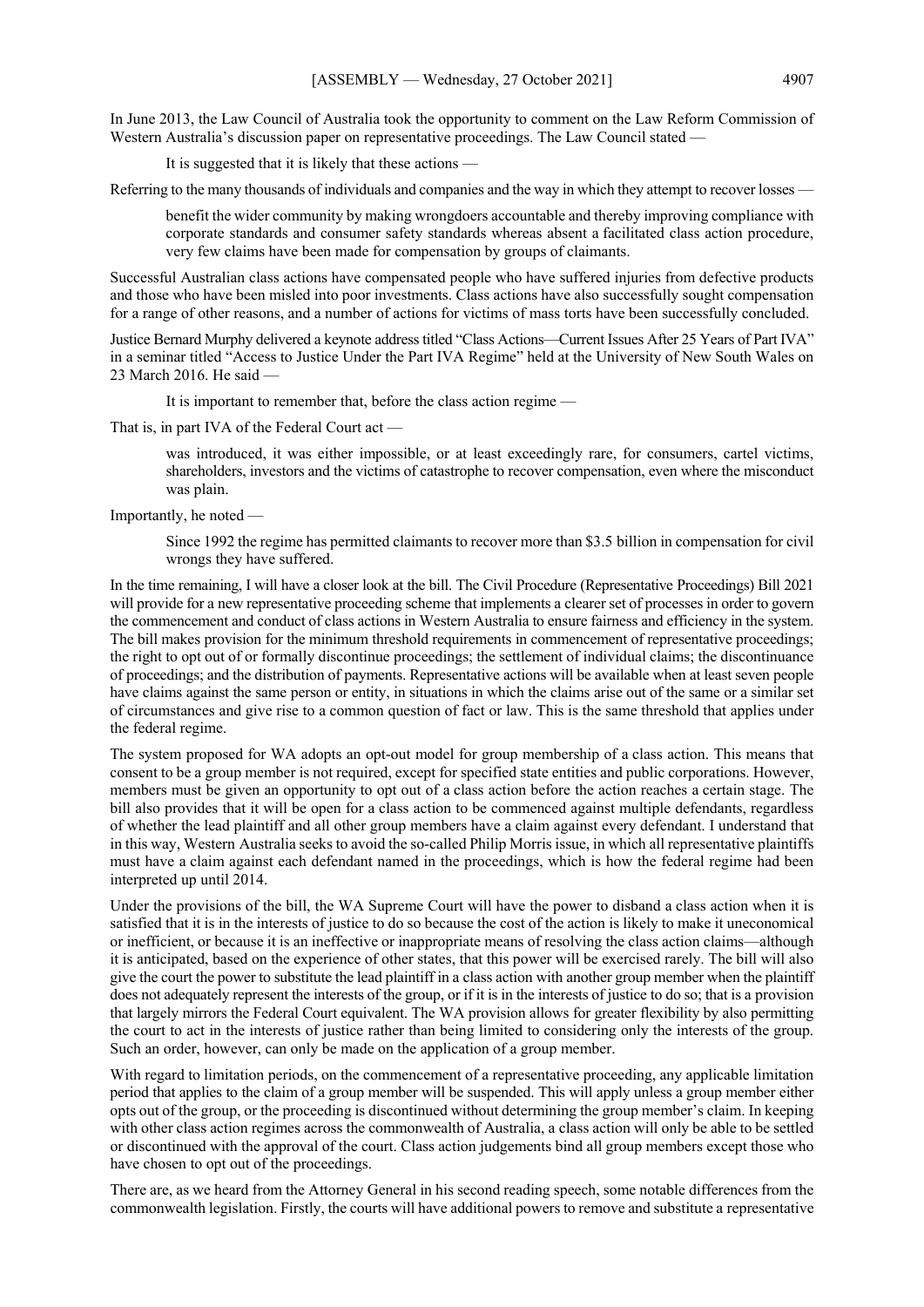party when it is in the interests of justice to do so. Secondly, the definition of "representative party" will be expanded from covering only an individual who commences representative proceedings to include an individual who has been substituted as a representative party. The expansion of this definition reduces the risk of possible challenges to the legitimacy of a substituted party. Finally, the bill will allow for representative action to be taken against multiple defendants, regardless of whether each individual in the action has a claim against every defendant.

The Attorney General commented in his original media release on the previous version of the bill in 2019 —

"Class actions, at its heart, is an access to justice issue.

…

… there are situations where a legal wrong has been committed which affects many people, but each person's individual loss is not such as to make it economically viable to bring an individual action.

"Without a strong and sustainable mechanism for bringing class actions, countless individuals will not see justice and their losses will go uncompensated.

Until now, the uncertainty surrounding the class action mechanism in Western Australia has led to such claims being a rarity in our courts. With this bill, that position is expected to change. At long last, the provisions of this bill will make it simpler for plaintiffs to establish and efficiently pursue representative proceedings in the Supreme Court of Western Australia. Yet again, the McGowan Labor government and our hardworking and reforming Attorney General are to be congratulated on the energy directed in the fortieth Parliament towards attempting to improve access to justice for the people of Western Australia; that will now be brought to fruition in this, the forty-first Parliament. I commend the bill to the house.

**MR J.R. QUIGLEY (Butler — Attorney General)** [3.15 pm] — in reply: I thank members for their contributions to the second reading debate on the important Civil Procedure (Representative Proceedings) Bill 2021, which will increase access to justice for Western Australians and fulfil a McGowan Labor government election commitment. In particular, I thank the member for Mount Lawley, who took us through contributions to the 2019 version of the bill and reminded us all of the broad support it enjoyed on a bipartisan level. The member reflected upon the experiences of other jurisdictions as a useful predictor of what our own experience might be. I share the member's warm words about the excellent work of our Law Reform Commission in examining these issues and leading us to the bill before us today. I also thank him for taking us through how the bill responds to the commission's recommendations.

I thank the member for Moore, the lead speaker for the opposition, for his contribution and for indicating the opposition's support for the bill. He is correct that class actions are useful for individuals with small claims to band together to pursue justice as part of a group. I was sorry to hear about his children's experience in the Kraft peanut butter salmonella case, and I am glad to hear that his family was able to avail themselves of a class action in that matter. I am sure that it was a distressing experience for them. I appreciate him taking us through the history of maintenance and champerty, all the way back to Henry VI! I note the member's advice that the shadow Attorney General sought a meeting with the Chief Justice. I will just say that the shadow Attorney General emailed us, seeking a meeting with the Chief Justice, and my office properly responded that the courts are completely independent of the government and that it is not for me to arrange meetings with the Chief Justice or to deter anyone from meeting with the Chief Justice. The courts are an equal and third arm of government. The member can approach the Chief Justice anytime he wants.

I thank the member for Cockburn for his contribution to the bill. He touched upon similar issues to previous speakers, particularly with regard to access to justice for people with small claims. I appreciate his making the very important point that what might be a small claim to one person may well be a significant claim to another. He gave examples of some of his clients from his time as a lawyer to illustrate the point. The member also gave examples of the types of actions that have been pursued, including the Pearson matter in Queensland regarding wage theft from Aboriginal workers, and Cash Converters International Limited v Gray, regarding unconscionable conduct by lenders. The ability to pursue matters like these en masse is really important to individuals. The member for Cockburn also touched upon the federal government's ongoing program of reform to class actions that may result in decreasing access to justice, with a particular focus on litigation funding.

I share the member's concerns about some of those federal reforms and note, for the benefit of this house, that I am actively engaged in discussions with the federal government about these issues. I also note that the federal Attorney-General has proposed some changes to litigation funding, but that the laws around litigation funding are quite separate from the laws around representative class actions, although they do intersect, because often people pursuing representative class actions are funded by a litigation funder. However, the structure of laws regarding representative class actions stand by themselves.

I also acknowledge the contribution by the member for Kalamunda—his second contribution to this bill after its original introduction in 2019. He took us through the key differences between the two bills and explained the importance of the abolishment of the torts of maintenance and champerty in the 2021 bill, which I have presented to this Parliament. He also mentioned that Tasmania is a relatively new addition to the host of Australian jurisdictions that adopted legislative representative proceedings in 2019.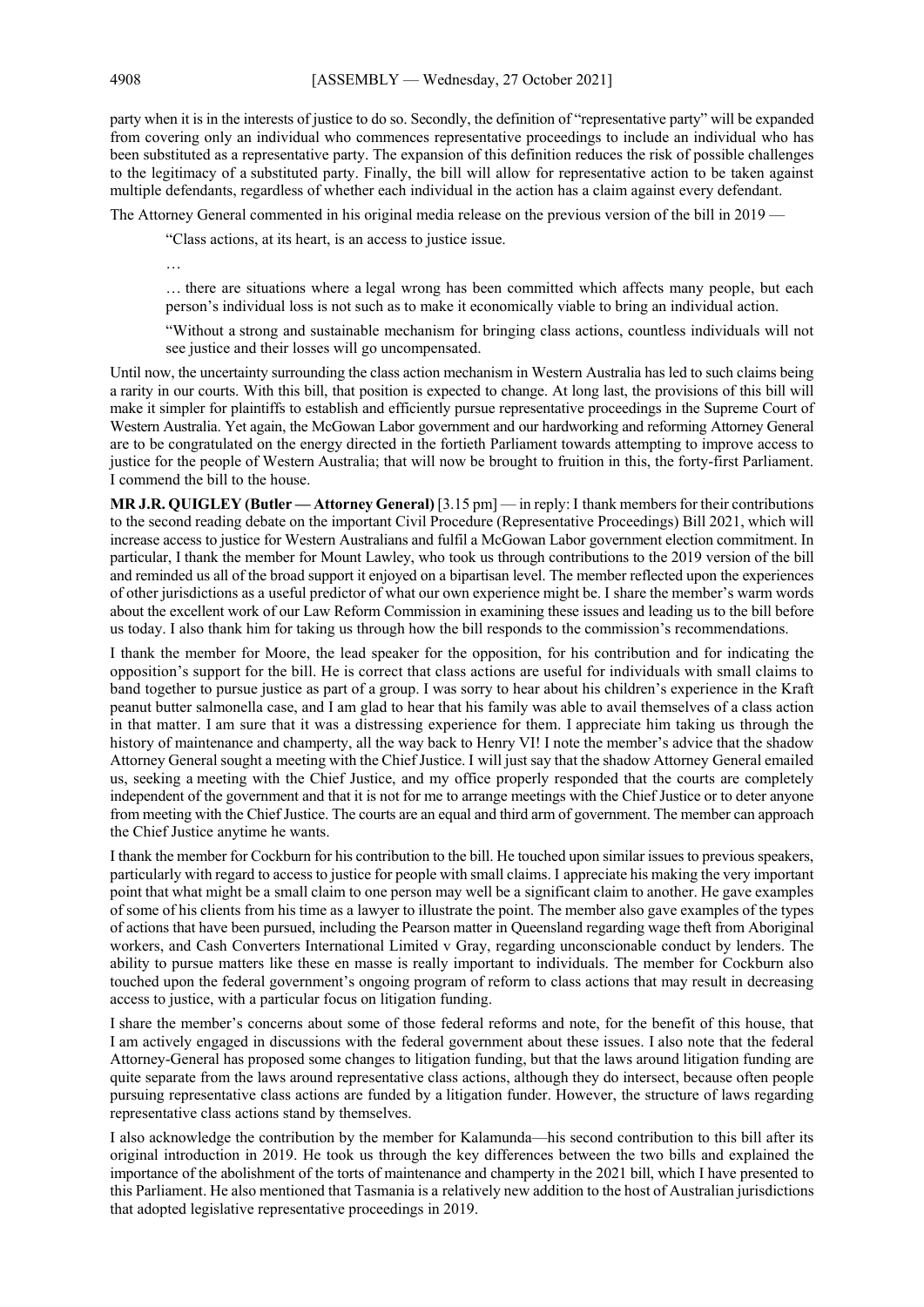In summary, I thank all members for their contribution to the second reading debate and support for the bill. I also thank them for supporting the McGowan Labor government as it seeks to increase access to justice for all Western Australians.

I commend the bill to the house.

Question put and passed.

Bill read a second time.

[Leave denied to proceed forthwith to third reading.]

*Consideration in Detail*

#### **Clause 1: Short title —**

**Mr R.S. LOVE**: This is an opportunity for the Attorney General to provide an understanding of the legislation that he is seeking to pass in this place. I understand that similar legislation has been enacted in Victoria, New South Wales and Queensland. Since the enactment of that legislation, have any of those jurisdictions had any problems or challenges, or have any amendments been made; and, if yes, does this bill reflect those amendments?

**Mr J.R. QUIGLEY**: The member mentioned the commonwealth and Queensland. This bill before the chamber today is a direct take from part IVA of the Federal Court of Australia Act, which was passed in 1992. We have not identified any particular issues as having arisen from that legislation. The issues that are of concern to the federal government at the moment concern litigation funders and their level of remuneration, not part IVA of the Federal Court act.

#### **Clause put and passed.**

#### **Clause 2: Commencement —**

**Mr R.S. LOVE**: As I understand, there is variance between this bill and the 2019 bill with regard to the date on which the act comes into effect. It varies from the 2019 bill because the rest of the act will come into effect on the day after royal assent rather than the day fixed by proclamation, which was to allow rules and practice directions to be prepared. Has this process already occurred entirely? Is that not now necessary?

**Mr J.R. QUIGLEY**: Thank you very much, member. The act as a whole will not come into operation on receipt of royal assent because additional time is required to prepare the rules and practice directions to support the new representative proceedings regime. It is difficult to predict the time that will be required between passage of the legislation and the commencement of the new representative proceedings because there will be changes to the Rules of the Supreme Court 1971 as the development of new practice directions are set out. That work has not been done since the last bill because that bill did not pass Parliament before prorogation. It was pointless—the work cannot be done until the law comes into force.

### **Clause put and passed.**

#### **Clauses 3 to 5 put and passed.**

### **Clause 6: Commencement of representative proceeding —**

**Mr R.S. LOVE**: The Attorney General said that this bill reflects commonwealth legislation in this area, but can he explain why clause  $6(1)(a)$  specifically refers to seven or more people having claims against the same person? What is magic about the number seven? Why it that number sufficient? Why is it not three, six or 10 persons? Is there some historical or astrological reason—seven days of the week—for seven persons? Can the Attorney General outline why seven is the number?

**Mr J.R. QUIGLEY**: The requirement that there be seven or more persons in order to commence a representative proceeding in section 33C stems from the recommendations of the 1988 Australian Law Reform Commission's forty-sixth report titled *Grouped proceedings in the Federal Court: Summary of report and draft legislation.* During the 1988 review, stakeholders raised concerns with the Australian Law Reform Commission that if no minimum number was specified, the procedure might be used for cases that were inappropriate to be dealt with in the Federal Court. The Australian Law Reform Commission acknowledged that while differences will increase as the potential number of a group increases, grouping is also advantageous if there are small numbers involved. Therefore, the Australian Law Reform Commission considered that establishing a minimum number would promote efficiency to the procedure and ensure that cases are not grouped when a joinder or consolidation is more appropriate. While the choice of the figure is arbitrary, the Australian Law Reform Commission considered the grouping procedure should be available so long as there are at least seven group members, otherwise under the rules of court, there can still be proceedings, if there are fewer than seven people, they will be proceedings like there was in the Toodyay bushfire case rather than a class proceeding.

**Mr R.S. LOVE**: As I understand it, the bill will give the Supreme Court a similar arrangement to that of the Federal Court, even though the Supreme Court already has rules that allow for representative actions. Do the rules in the Supreme Court have a particular number or is this a new thing for Western Australia?

**Mr J.R. QUIGLEY**: No, but there is not grouping either. Lawyers do not act on behalf of a group; rather, they act on behalf of individual people, which was the problem with the Toodyay fires. I think they had to book a room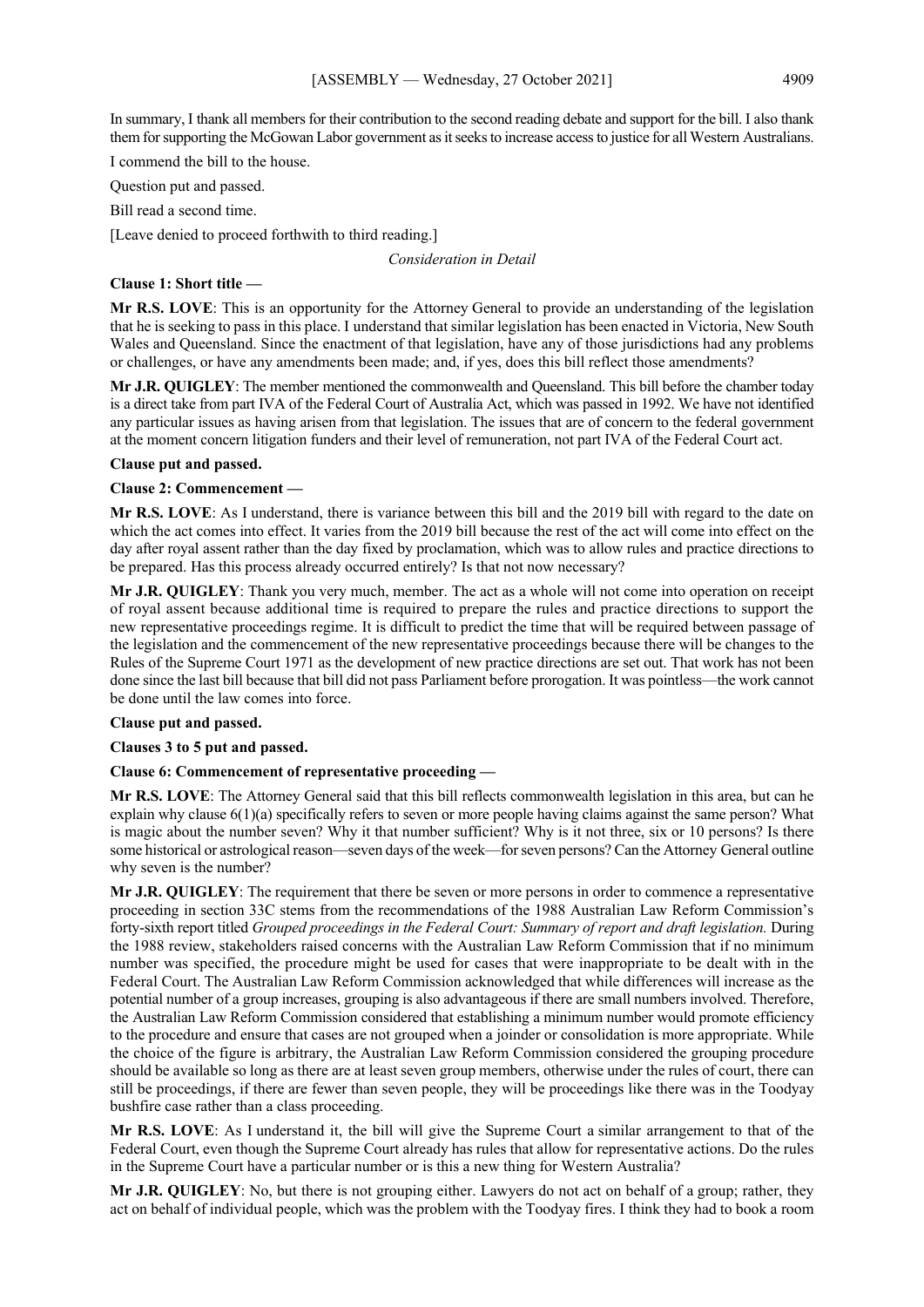at the Perth Convention and Exhibition Centre so that they could take instructions from individual plaintiffs, not from a group. The representative proceedings in the Supreme Court provide that when numerous persons have the same interest in any proceedings, not being such proceedings as are mentioned in rule 13, the proceedings may be begun and, unless the court otherwise orders, continued by or against one or more of them as representing all except one or more of them. This really will introduce an efficient class action system and provide clarity on the minimum number of people who have to join before a representative class action can commence.

**Mr R.S. LOVE**: This introduces representative proceedings. We are dealing with part 2, "Conduct of representative proceeding". Can the Attorney General explain to me and members of the house: if this matter exists already in the Federal Court of Australia, why do we need such a measure in the Supreme Court of Western Australia? What actions could be taken in the Supreme Court that someone could not ordinarily produce in the Federal Court? I ask because most of the actions that I am aware of seem to be against persons who are covered by federal legislation and can proceed within the Federal Court. Are there circumstances in which someone would want to go to the Supreme Court, rather than the Federal Court, and what would they be?

**Mr J.R. QUIGLEY**: Certainly under the Constitution, the introduction of a state-based legislative proceedings regime is necessary to increase the access to justice for all Western Australians so that the representative proceedings that are relevant to Western Australia are dealt with by our state and our judges and lawyers who know Western Australia best. Furthermore, a state-based regime will ensure that Western Australians are no longer burdened with having to commence proceedings in the Federal Court. Also, the Federal Court has a jurisdiction over federal matters, for example, the case that the member cited in his second reading speech about contamination of peanut butter. We did not hear whether his family preferred smooth or crunchy!

**Mr R.S. Love**: I think it was the crunchy.

**Mr J.R. QUIGLEY**: That is what I go for too. But anyway, the proceedings would be taken against the corporation that is manufacturing or selling the crunchy peanut butter, and that comes within the corporations power, and so someone can sue the corporation. If we take, for example, a bushfire commenced by a government agency—I think that the Margaret River bushfire was found to have been caused by a controlled burn by a Western Australian agency—it would not come within the federal regime. Similarly, with Western Power or Synergy or someone, the pole fires that started and the actions out there in Toodyay would not come under the federal regime. That is why the plaintiffs in the Toodyay bushfires, which was heard and determined by, I think, the senior puisne judge Hon Justice Le Miere, had to proceed under the Supreme Court Rules. The case had lots of plaintiffs, and instructions had to be taken from lots of plaintiffs, but there will be a limited number of Western Australian-based class actions. If I could just give the member an example, I am aware that the previous government offered people a payout for the Margaret River bushfire. I forget how much that payout was, but I spoke to landholders down in the Margaret River area and the ex gratia payment or act-of-grace payment made by the government to those landowners did not cover the costs of their sheds et cetera. Once this legislation passes there could be a class action.

**Mr R.S. LOVE**: I appreciate that there is a bit of leeway in the discussion here and that it probably should have taken place a bit earlier. Under the Federal Court system, if someone wanted to take an action against a corporation, that is where they would go. In the case that the Attorney General has just spoken about with a government agency acting in that way, an action can now be taken in a Western Australian court that more or less mirrors what would have taken place in the Federal Court—not entirely, but more or less mirrors it. Would different agencies in Western Australia not be captured by the federal legislation in any way or would any state government–owned agencies automatically be unable to be taken to the Federal Court?

**Mr J.R. QUIGLEY**: Well, the government has government trading enterprises; they could be corporations, and corporations can fit within the federal scheme. Once this legislation passes, a representative class action against a corporation could commence in this jurisdiction. We predict that it will be unlikely. The Federal Court of Australia has a whole nearly 30 years of experience with class actions. All the lawyers I have spoken to would be looking to have those corporate representative class actions commence in the Federal Court of Australia because of the 30 years that the Federal Court of Australia has dealing with them, but a class action could never be commenced. There was another case, I think, that presented difficulties. I might be wrong, but it was the Wivenhoe Dam case. The dam just out of Brisbane flooded Brisbane. There was an action, I think, against the people who had to maintain the –

**Mr R.S. Love**: Because of the uncertainty of their status.

**Mr J.R. QUIGLEY**: Yes. If a representative proceeding is brought against the state government, the same issues will arise that presently arise when an action is taken against the state government. Clause 8(2) of the bill provides that a state government, its ministers and officers and bodies corporate cannot be included as group members in a representative proceeding without consent, but agencies could be the subject of an action. The member will note that clause 5 of the bill provides that it binds the Crown, while other representative proceedings legislation does not contain such a provision. The High Court in Bropho v Western Australia held that the presumption against binding the Crown provides only limited protection and gives way to an express or implied intention that legislation binds the executive. Current drafting practice in Western Australia is to include an express statement when the Crown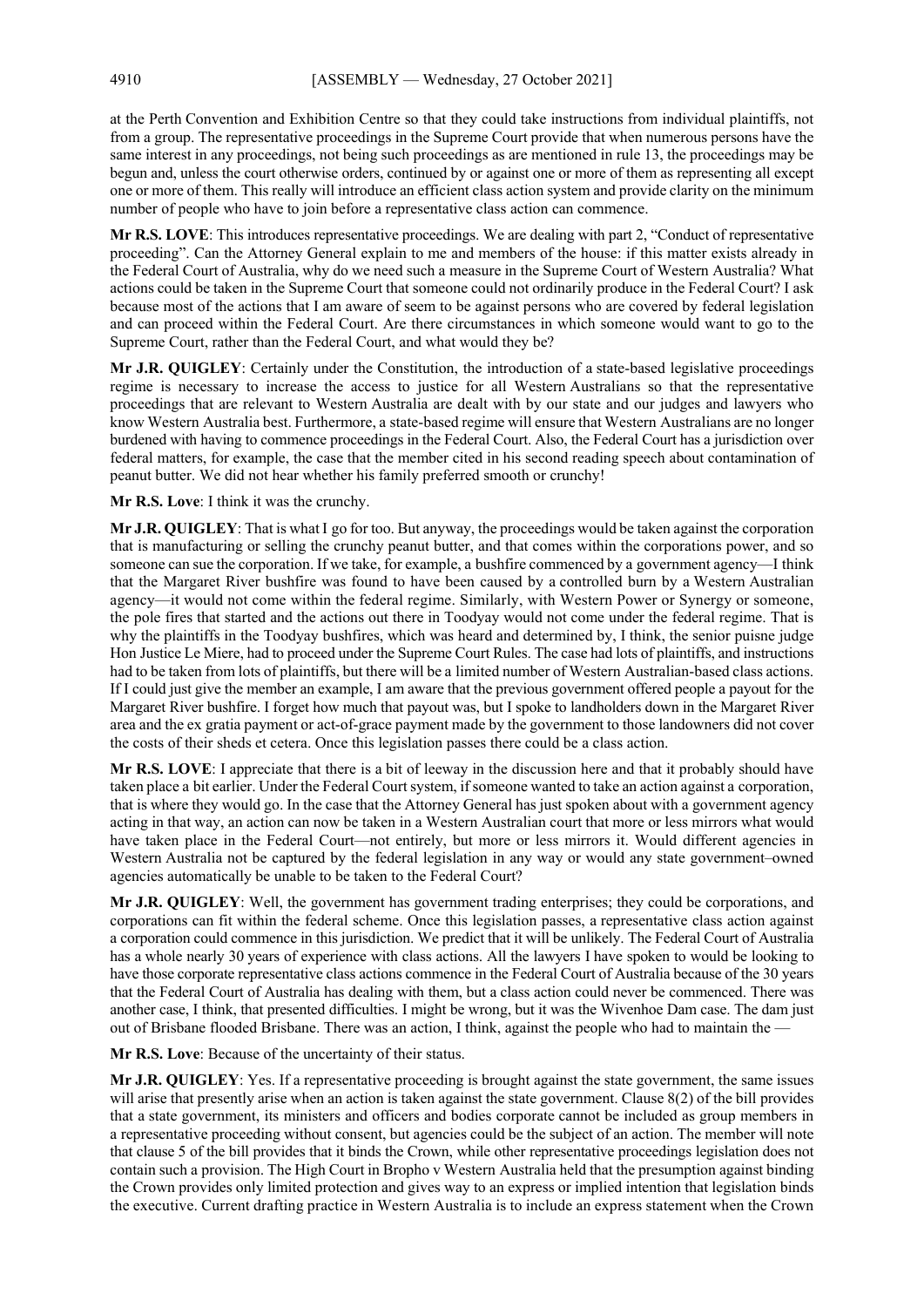is to be bound for the avoidance of doubt. Once again, someone could bring an action against a WA agency in the Federal Court of Australia. Currently, they would have to proceed in the Supreme Court of Western Australia under its current representative actions, but the representative class action allows for grouping. They are open groups, so that a person does not have to opt in; they have to opt out. Those are some of the advantages of having a Western Australian–based class action scheme.

**Mr R.S. LOVE**: If there were some doubt as to whether an action could be taken in either the Federal Court or the Supreme Court, would there be a process of handing over to the appropriate court if a problem with the constitutional barrier between the two court systems were found?

**Mr J.R. QUIGLEY**: It is really up to the legal advisers to advise their clients on the appropriate jurisdiction to commence proceedings in. Obviously, if the court before which the proceeding has commenced is of the view that it does not have jurisdiction in the matter, that is the end of the matter and they will have to start elsewhere, rather than the case being transferred.

**Mr R.S. LOVE**: I have a final question on this particular theme. The Attorney General mentioned the Wivenhoe Dam case. If a group wants to run a class action against a local government, would that take place in the Federal Court or the Supreme Court? The context of this is that there is a bit of discussion about whether local governments are under the federal or the state industrial relations system, based on whether or not they fall under the corporations power. Could the Attorney General just outline that for me?

**Mr J.R. QUIGLEY**: Certainly. All actions will turn upon the facts of the case and whether some of the actions involved are interstate matters or not, but, generally speaking, if the claim is against a local government authority for negligence and there is a class action, it will be in the Supreme Court of Western Australian. A person cannot start an action and fail in one jurisdiction and then start it in the other jurisdiction. There cannot be any element of double dipping; people have to decide on their arena. A self-represented plaintiff is unlikely to start a representative class action because of the complexity of it. If it is an action against a Western Australian agency or local government agency, it is more than likely that it will be in the Supreme Court of Western Australia under the new class action rules.

**Mr R.S. LOVE**: The commencement of a representative proceeding requires seven or more persons involved to have a claim. What would happen if several persons at some point wish to withdraw after an action has commenced? Is there a trigger at which point the action falls over? What would happen if three of the seven or eight people in the initial class action pull out?

**Mr J.R. QUIGLEY**: That is covered later in the bill. It is in clause 14.

**Mr R.S. Love**: Okay; I will leave it until later.

**Clause put and passed.**

**Clause 7: Standing —**

**Mr R.S. LOVE:** This clause refers to "sufficient interest". Clause 7(1) states —

… a person who has a sufficient interest to commence the proceeding on their own behalf … has a sufficient interest to commence the proceeding against that other person as a representative proceeding

That term is used again several times. Can the Attorney General provide some examples of or clarify how "sufficient interest" is defined for the establishment of standing under this clause?

**Mr J.R. QUIGLEY**: To start with, clause 7(1) provides —

If a proceeding can be commenced as a representative proceeding, a person who has a sufficient interest to commence the proceeding on their own behalf against another person has a sufficient interest to commence the proceeding against that other person as a representative proceeding on behalf of other persons referred to in section  $6(1)(a)$ .

That is on behalf of other group members. All members of a group have to have a claim against the defendant. Clause  $7(2)$  provides express permission to —

… commence a representative proceeding on behalf of other persons against more than one respondent irrespective of whether or not the person and each of those other persons have a claim against every respondent in the proceeding.

That was explained by the member for Kalamunda during the second reading debate. In doing so, clause 7(2) avoids the effect of the decision of Philip Morris (Australia) Ltd v Nixon [2000] 107 ALR 487 in which the full court of the Federal Court concluded that all representative parties must have a claim against each of the named defendants in the proceedings. We get around that issue with clause  $7(2)$ . Clause  $7(3)$  provides –

A person who has commenced a representative proceeding retains a sufficient interest to continue the proceeding and to appeal against a decision in the proceeding even if the person ceases to have a claim against the respondent.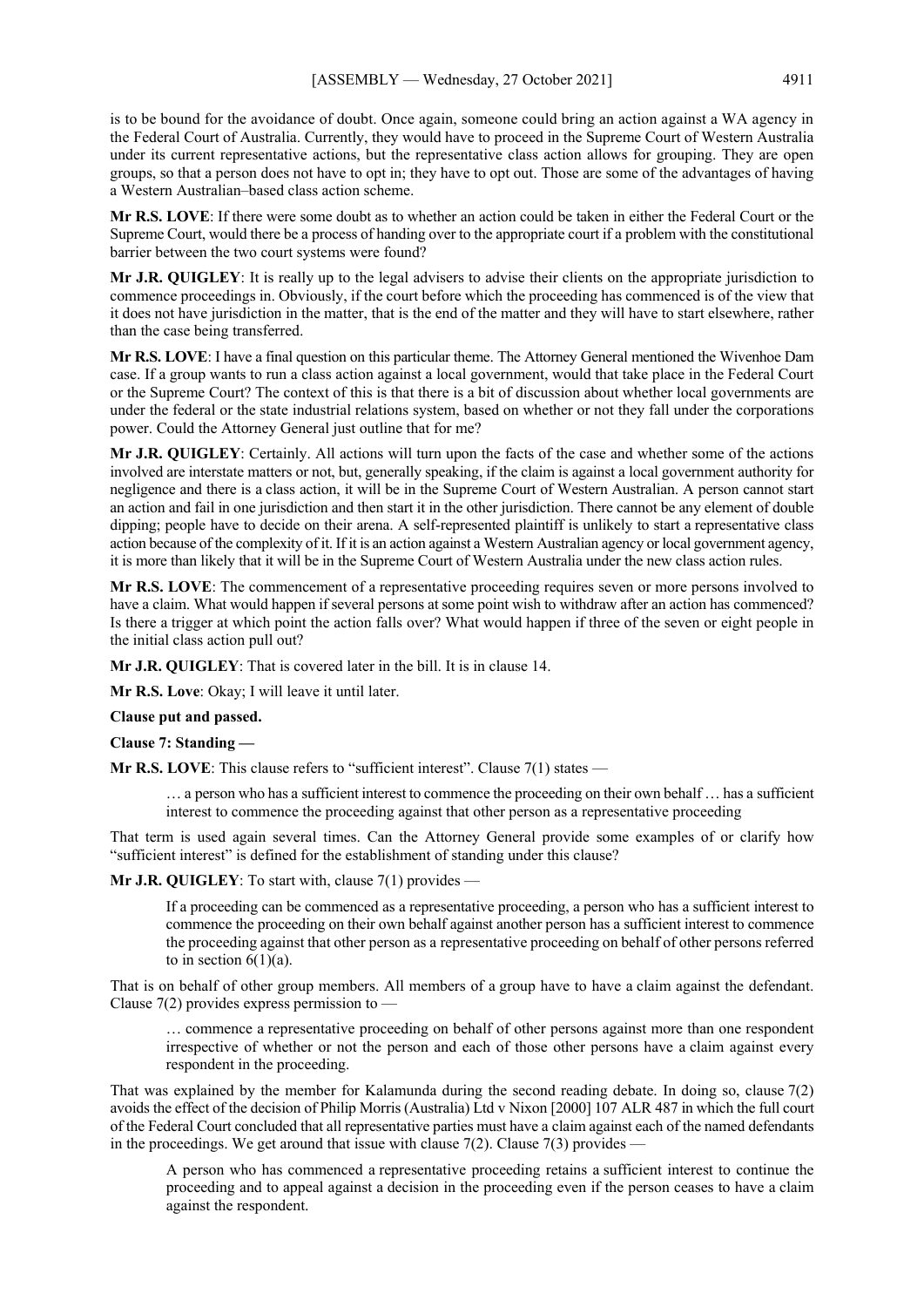**Mr R.S. LOVE**: I got all of that, Attorney General, except the last little bit. If a person commences a proceeding, and they have a sufficient interest at that time, I assume there is some sort of test that the court will apply to allow the initiation of the matter. Who will determine that? Will that be done before the matter commences in a court and how will it be determined? What exactly is the meaning of subclause (3), because if a person no longer retains an interest, surely it would be quite illogical that they would continue the claim?

**Mr J.R. QUIGLEY**: Yes. As clause 7(3) states —

A person who has commenced a representative proceeding retains a sufficient interest …

To commence proceedings a person has to have a claim against the defendant and sufficient interest to continue the proceeding and to appeal against the decision in the proceeding. It might be a decision in the proceeding that they had insufficient interest. Even though the person will cease to have a claim against a particular respondent, they might have a claim against other respondents in the action but not that particular respondent. As we have said before, there might be more than one defendant.

**Mr R.S. LOVE**: This clause refers specifically to a situation in which there are multiple respondents and multiple persons with a claim against them. Will it apply only in those circumstances, not in circumstances in which there might be only a single respondent?

**Mr J.R. QUIGLEY**: If it is against a single respondent, there still might be orders of the court made against which the plaintiff wishes to appeal. There might be orders in the running of the case against which the plaintiff wishes to appeal. Clause 7(3) will preserve that right.

#### **Clause put and passed.**

#### **Clause 8 put and passed.**

#### **Clause 9: Person under disability —**

**Mr R.S. LOVE**: This is the matter that refers to a person under disability. I am wondering whether the Attorney General can give some clarity about the definition of "person under disability" and the fact that they can be involved but cannot lead a representative proceeding, as I understand.

#### **Mr J.R. QUIGLEY**: Clause 9(1) provides —

*person under disability* means a person who, under the rules of the Court, is not permitted to bring a proceeding except by the person's next friend.

That is, a child. The rules dealing with a person under disability are under order 70 of the Rules of the Supreme Court. Clause  $9(2)$  of the bill provides -

It is not necessary for a person under disability to have a next friend merely in order to be a group member.

I will take the case the member cited. One of his children would be under disability because they are under the age of 18. Normally, for a child to commence proceedings, they would have to commence it through their next friend, meaning a parent or guardian. But, to be a member of a group, a person does not have to have a next friend. It is not necessary for a person under disability to have a next friend merely to be a member of a group, because the award will be to the whole group, so that person under disability will not necessarily be running the action, but will just be a member of the group. A person under disability does not have to have a next friend or be over the age of 18. Clause 9(3) provides —

A group member who is a person under disability may only take a step in the representative proceeding, or conduct part of the proceeding, by the group member's next friend unless the Court otherwise orders.

It is all right to be a member of a group, which the member's children were, but his children could not have taken steps in the proceedings and given instructions to the solicitors et cetera, unless by leave of the court.

**Mr R.S. LOVE**: "Persons under disability" is a fairly plain term that just describes people who are not able to represent themselves. The Attorney General gave the example of a child, but perhaps it could also be someone who was disabled from an injury they suffered for which they are making a claim. I assume that person would have reduced capacity at law to represent their interests. Can the Attorney General give further clarity about what is a person under disability?

**Mr J.R. QUIGLEY**: Certainly. Under the Rules of the Supreme Court, order 70, rule 1 defines a person under disability as —

- (a) a person who is an infant; or
- (b) a represented person; or
- (c) a person not being a person referred to in paragraph (a) or (b), who, by reason of mental illness, defect or infirmity, however occasioned, is declared by the Court to be incapable of managing their affairs in respect of any proceedings to which the declaration relates;

*represented person* means a person in respect of whom a guardian or administrator has been appointed under the GAA Act …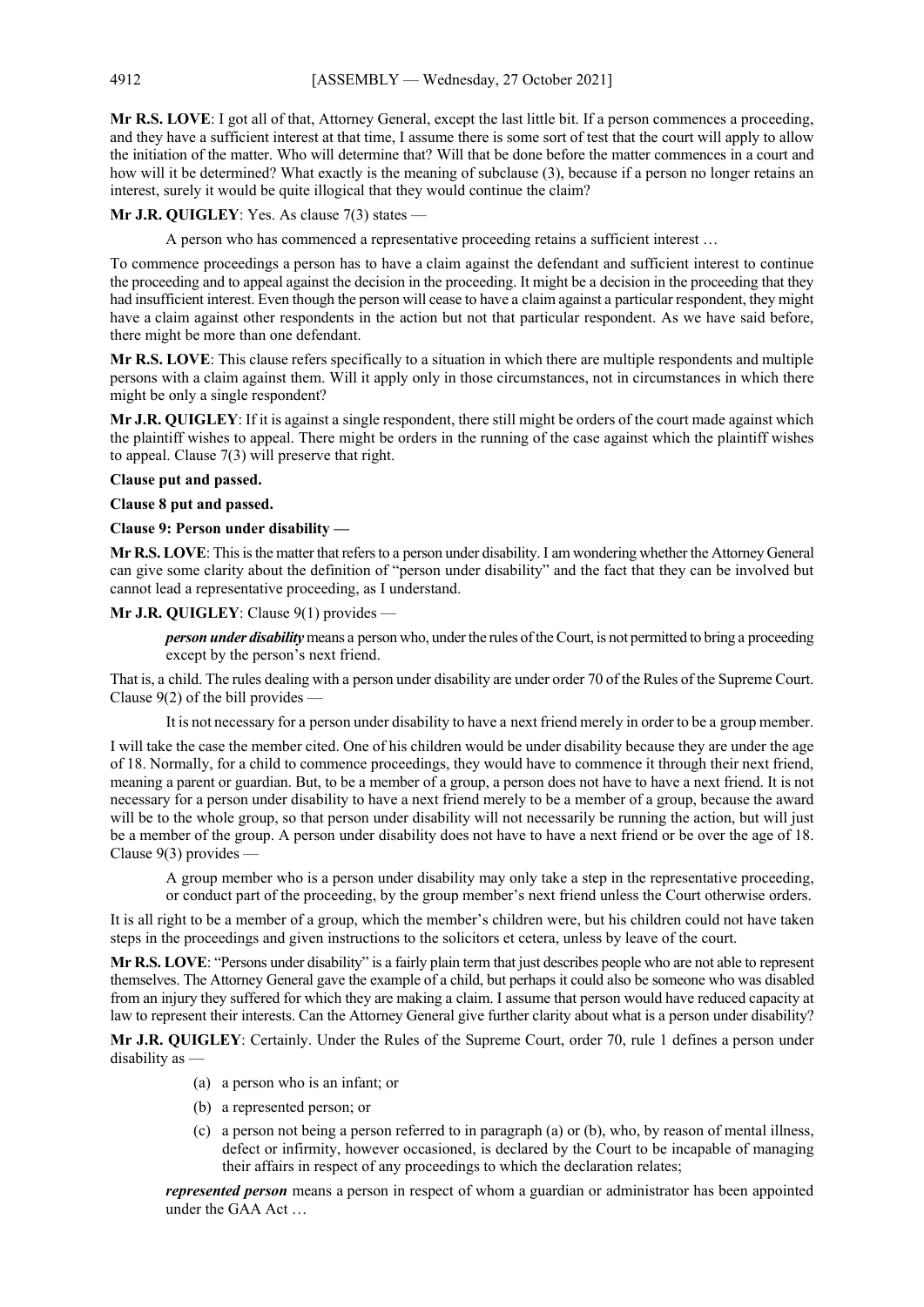Order 70, rule 2 provides that subject to subrule  $(4)$  —

- (1) … a person under disability
	- (a) cannot bring, or make a claim in, any proceedings except by the person's next friend; and
	- (b) cannot defend, make a counterclaim or intervene in any proceedings, or appear in any proceedings under a judgment or order, notice of which has been served on the person, except by the person's guardian *ad litem*.
- (2) Subject to the provisions of these rules, anything which in the ordinary conduct of any proceedings is required or authorised by a provision of these rules to be done by a party to the proceedings must or may, if the party is a person under disability, be done by the person's next friend or guardian *ad litem*.

The definition that the member is looking for, and the explanation he is seeking, are laid out in order 70, rule 1 of the Rules of the Supreme Court.

#### **Clause put and passed.**

#### **Clause 10 put and passed.**

#### **Clause 11: Originating process —**

**Mr R.S. LOVE**: Clause 11(2) states —

In describing or otherwise identifying group members for the purposes of this section, it is not necessary to name, or specify the number of, the group members.

If it is not necessary to name or specify the number of group members, how will we ensure that the court is properly or adequately informed about the identities of the people? Does the number of persons not have some influence or impact on the quantum of a case? Is that not information in and of itself?

**Mr J.R. QUIGLEY**: In class actions, it is possible and common as a matter of legal practice to describe an identified group of members or a potential group of members without specifying them by name or number. This is done by describing the nature of the group members' claim in respect of or arising out of the same or similar related circumstances that give rise to a substantial issue of law or fact. For example, in the Johnson & Johnson vaginal mesh class action, group members were described as "any person who was implanted, in Australia, with one or more of the tape and mesh implants" by named manufacturers in the originating documents. If the individuals were required to specify the name of, and number of, all group members, it would be difficult to commence a representative proceeding in circumstances in which a large number of people were wronged. A lot of women over many years were wronged by this particular mesh. For example, if a large number of people were injured by defective products such as in the Johnson & Johnson case, the number and identity of all potential group members may not be readily available at the time of the commencement of the proceeding. The provision is designed to support the open-class model of representative regime that aims to improve access to justice by enabling all victims of a civil wrong to participate in a class action and not just those who take active steps in relation to that action. It provides fairness and flexibility for those group members who may only be aware that they have a claim later in the proceeding, but may wish to join once they have knowledge. It also enables those who are aware of their claim to commence the proceeding without having to formally contact all affected people.

#### **Clause put and passed.**

**Clauses 12 and 13 put and passed.**

#### **Clause 14: Situation of fewer than 7 group members —**

**Mr R.S. LOVE**: The Attorney General is right; this is the clause he intimated earlier that we could discuss relating to when the number of group members falls below the magic number of seven. Biblically, I think seven is pretty significant. I am finding it very interesting that seven has been chosen. What happens if the number falls to six? It is laid out here what may happen, but can the Attorney General describe the circumstances and what the court might take into account in determining whether it would order a proceeding to continue or not continue under the future act?

**Mr J.R. QUIGLEY**: I think the member is referring to the seven deadly sins, but this is not drawn from that. As I said, it is drawn from a 1988 Australian Law Reform Commission report.

To get straight into answering the member's question, if the court had heard 90 per cent of the claim involving seven group members, including the representative party, before one of the group members withdrew, the court may be persuaded to hear the rest of the claim as a representative proceeding, notwithstanding that there would be fewer than seven group members. Consideration would be given to the cost to both the court and the parties of taking a different course of action, which would be to discontinue the proceedings and for the remaining six to start again under other Rules of the Supreme Court after 90 per cent of the claims had been heard. The judge would have to disregard that and a new judge would have to be found, at huge expense to the court. If a claim had the required seven group members and one passed away at some point during the proceedings, the court may decide it was in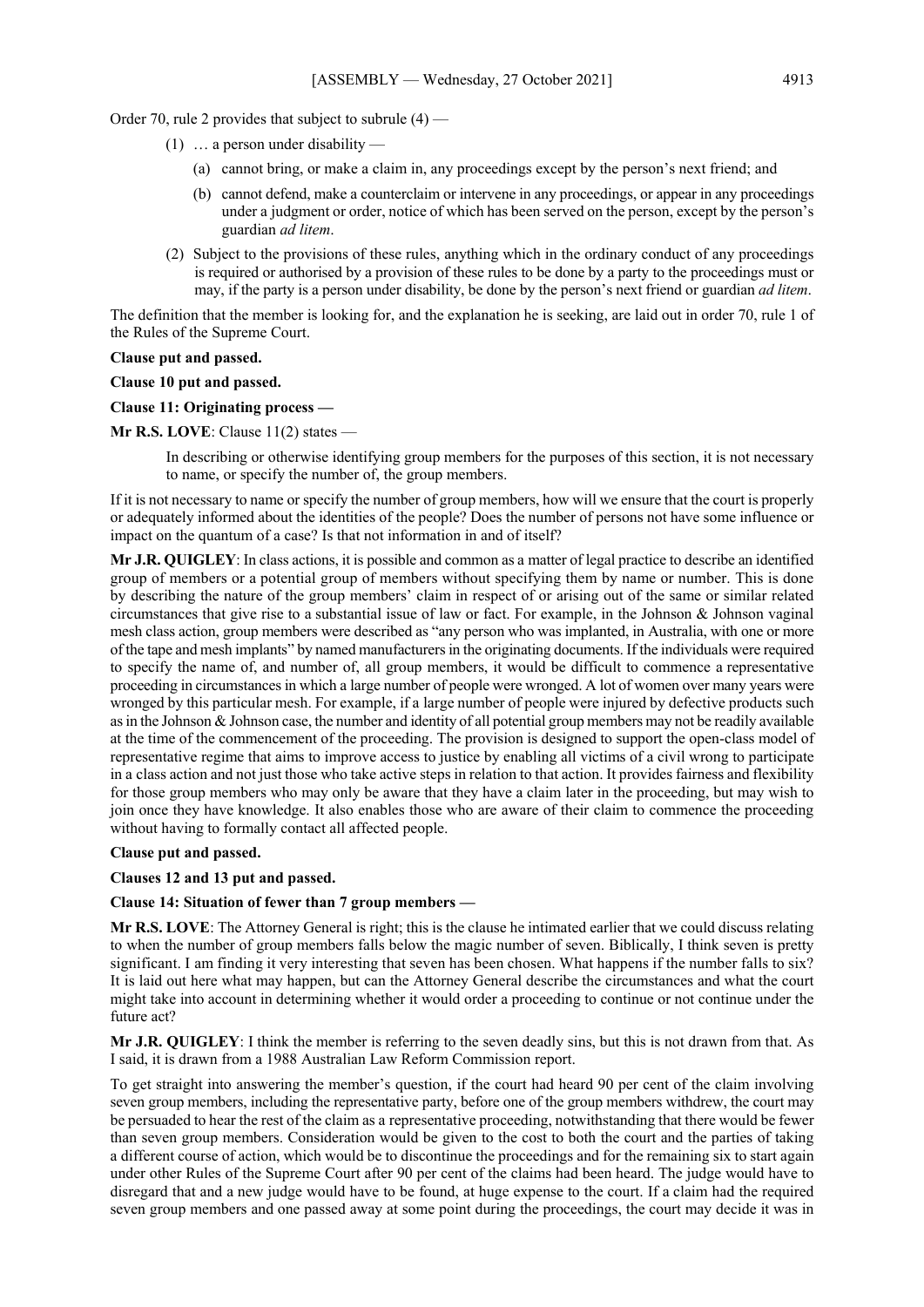the interests of the remaining six members to continue, but it was not that the member pulled out because they identified some problem with the claim. If the claim had only recently commenced and the number of members fell below seven—for instance, five group members chose not to proceed with an action for personal reasons; five of them said, "We're outta here!"—the court may determine it would be more appropriate that the remaining two members simply bring individual proceedings. It is going to turn upon the facts, where the case is up to and at what stage and in what circumstances the numbers fell below seven.

**Mr R.S. LOVE**: In making that determination, the costs that had been incurred at that point would be a relevant consideration. We know that there are cost implications in later parts of this legislation for the funding of those types of arrangements. At some point, will the person who is funding the action be consulted if the court is going to be making that determination?

**Mr J.R. QUIGLEY**: No. The funding is a contract between the representatives and the litigation funder. A representative in the class action may pull out or, alternatively, may achieve a settlement with the defendant.

Debate interrupted, pursuant to standing orders.

#### **RAIL CROSSINGS — SAFETY**

#### *Motion*

#### **MS M.J. DAVIES (Central Wheatbelt — Leader of the Opposition)** [4.03 pm]: I move —

That this house calls upon the state government to invest in initiatives to increase rail safety at all passive rail crossings across Western Australia and ensure adequate advocacy to the federal government is being made to improve this critical issue across Australia.

I rise today to speak to an issue that I believe most, if not all, members in this place will be supportive of. I know that many of the debates in this place can be robust, even adversarial, but that is not the approach that the opposition or myself, as the member for Central Wheatbelt, will be taking on this matter because I think it is something that every member would be supportive of. It is an issue that has been subject to parliamentary debate around the nation. It has been debated in this chamber in previous Parliaments going back over 20 years. It has been the subject of committee inquiries and it has been the subject of petitions and many, many media articles. It is an issue that, for some families, has been the focus of a 20-year campaign to bring about change.

For 20 years, three wheatbelt families have mourned the loss of their loved ones after their lives were cut short in a horrific accident. Christian Jensen, Jess Broad and Hilary Smith were killed when their Toyota ute collided with a fully loaded 28-wagon grain train on 8 July 2000. They were travelling along Yarramony Road to a twenty-first birthday party at the Jennacubbine Tavern. A coronial inquiry determined that no drugs or alcohol were involved and that speed was not a factor in the accident. They simply just did not see the train coming and there was no warning or signage at the crossing to alert them to the train's proximity. Those three young people lost their lives that night. The life of the train driver involved was also changed forever. After the accident, he said that the train was not going overly fast, from his recollection, and that it was likely that they had mistook his approaching train as one of the tractors or vehicles that were out in the paddock at that time. As someone who spends a bit of time driving through that area and in regional Western Australia, I can attest that when it is seeding or harvest time and there are vehicles out in the paddocks, it is hard to determine proximity and movement, certainly a train with only a front light. I have been in circumstances in which I have come across something very startling. Everybody would have stories of near misses, if they drive regularly in regional Western Australia.

Unfortunately, that incident was not isolated and, very tragically, another person had been killed at a crossing very close by, seven years before, on a family farm—Amanda Dempster. Amanda's family know all too well the pain that these other three families have lived with for 20 years, after Amanda lost her life in a rail collision. Interstate, there are further sobering examples of cars and trucks colliding with trains at all types of crossings. In New South Wales, in January 2001, five people were killed near Gerogery. A driver was killed on 25 May 2006 in Lismore, Victoria. On 27 November 2008, two people were killed near Cardwell in Queensland. On 23 March 2009, in my electorate, a school bus was destroyed in a level crossing incident at Moorine Rock. Thankfully, no injuries or deaths occurred in that particular incident. Most recently, in February this year, two young people lost their lives near Young in New South Wales.

Although it is fair to say that these accidents and incidents are reasonably rare, they are terrible and traumatic for not only the families who are left behind, but also the communities, the first responders and the people who are involved with the train. They leave an indelible mark on so many people's lives. I think we would all agree that the loss of even one life is too much when we are discussing road safety. I know that every member of Parliament discusses road safety on a regular basis in their electorates and with their communities. It is with this in mind and in that context that I raise this matter in Parliament today. I do it because I received a letter earlier in the year from Ms Lara Jensen. She is the sister of Christian Jensen, who so tragically lost his life in 2000 at the Yarramony crossing close to Jennacubbine. She was writing on behalf of seven families—the three who were impacted in that particular incident and others who had all lost family members at passive level crossings in regional Western Australia and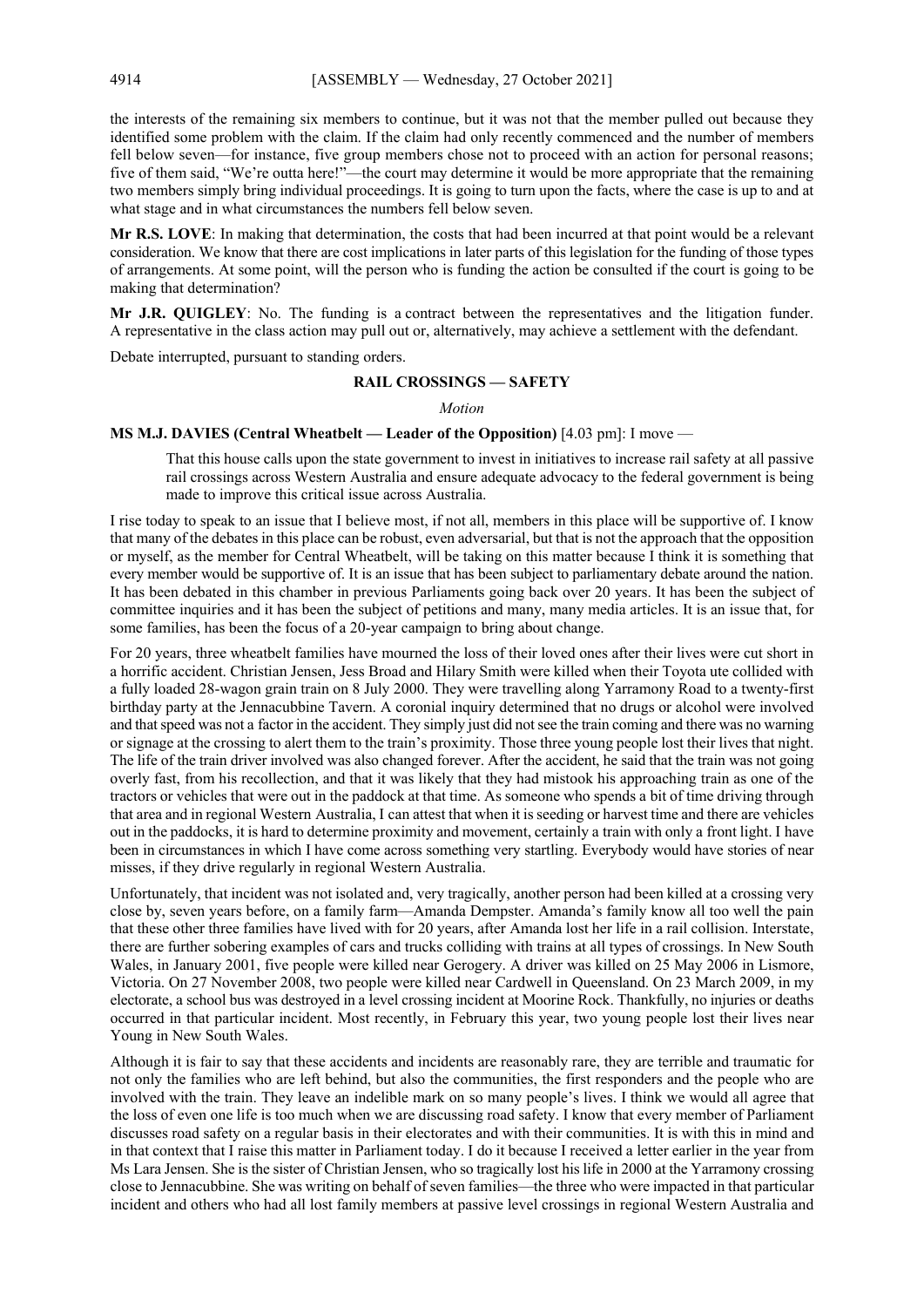in New South Wales. It is quite a long letter. She has obviously been dealing with this for a long time, but there is a section of it I will read into *Hansard*. She is very eloquent in the way that she advocates on behalf of herself and these families. She has been doing it for a long time, so members can sense the passion that comes through when she is making the case for change. It states –

My brother Christian Jensen and his two friends Jess Broad and Hilary Smith were killed at the Yarramony level crossing near Jennacubbine in the Northam Shire on July 8, 2000. Lack of signage and rumble strips as well as poor train lighting and overgrown vegetation all contributed to the triple fatality. My brother was an experienced, careful, and conscientious bush driver who was not speeding or under the influence of alcohol or drugs—he and his two friends simply did not see that train.

… tragically, just seven years prior and only 20km away in the WA farming locality of Grass Valley, —

Also in the Shire of Northam —

…

the Dempster family lost their daughter Amanda when she was hit by the Prospector Train bound for Kalgoorlie at a passive level crossing on the family farm. This horrific tragedy followed a 20-year battle with Westrail by the Dempster family to install flashing lights at the railway crossing. Three months after Amanda's death, flashing lights were installed at the crossing where she was killed—much too little, much too late.

… our families are all both utterly disappointed and completely frustrated that in the 21 years that have surpassed since my brother and his friends were killed, and the 28 years since Amanda Dempster lost her life—there has been only minimal progress made to improve lighting on trains and signage at level crossings despite the recommendations of three State Coroners (NSW, WA, and Victoria) over several decades.

For members' benefit, this issue has been well canvassed in Parliaments around the nation, yet there has been little progress to address the issues we know exist. As members could surmise from the time line that I am talking about, governments of both persuasions have been in power in all those Parliaments over the period since Amanda Dempster lost her life; so, collectively, I would say that we, in the parliamentary sense, and those who have had the opportunity to make a difference much earlier than now, have let these families down.

When Jess wrote to me earlier this year, I gave her the undertaking that we would support the renewed efforts of the families to work with governments both at a state and federal level for positive change. Jess points out in her letter that some of the issues they would like to see addressed have, in fact, been around since 1968.

Following a spate of serious crashes at railway level crossings in that period, a state government report entitled *Report on railway crossing protection in Western Australia* was released, which recommended that all engines and guard vans be fitted with rotating beacons. It was never actioned and 53 years on freight trains remain the largest, most dangerous and poorly lit vehicles we have on land. The installation of crossing lights, which are the lights that are located at the bottom of the train that illuminate opposite sides of the track, are the only mandatory change that has been introduced to train illumination in WA in more than five decades. That, to me, particularly as someone who lives in a community in which freight goes back and forwards on the main line, in and out of the state, is remarkable given that significant freight is transported all around our state. There are other networks, including our grain network, on which that has an impact. These crossings are not used frequently. We are not talking about crossings like those in the Perth metropolitan area that see huge numbers of vehicles every day and that are typically active and protected. Therefore, on that basis, it is very difficult sometimes to make the case, from a Treasury perspective, to find the funds to change or upgrade those passive crossings. But to Lara and the families' great credit, they have continued to say that we need to look beyond the financial implications and look to how we can work collaboratively with industry and all tiers of government to try to make some positive change.

The State Coroner in 2001, Mr Alastair Hope, called for immediate action to install some form of external auxiliary lighting on locomotives, which would provide an external warning to motor vehicle drivers and would be an addition, not an alternative, to the ditch lighting that we have currently. Those measures were never implemented. That was after the coronial inquiry into the death of Christian, Jess and Hillary.

Also, the House of Representatives Standing Committee on Transport and Regional Services conducted an inquiry in 2003—again, after this incident and a number of others around the nation. It released a report in 2004 that recommended all locomotives should be fitted with rotating beacon lights to help to make them more visible and reduce level crossing incidents. The federal government at the time responded to all the recommendations but said that it did not support that particular recommendation. Again, it came back to cost. It said it would not pursue that course of action without a cost–benefit analysis and, as far as I am aware, no subsequent or further action was taken.

The Australian Rail Track Corporation points out that there are 23 500 railway level crossings in Australia. I am not talking about just Western Australia, but across the nation. Twenty-one per cent of them are active. By "active", I mean that they have boom gates or flashing lights to alert people to when a train is approaching. The remaining 79 per cent are passive and a vast majority of them are marked with a Stop or Give Way sign, denoting that there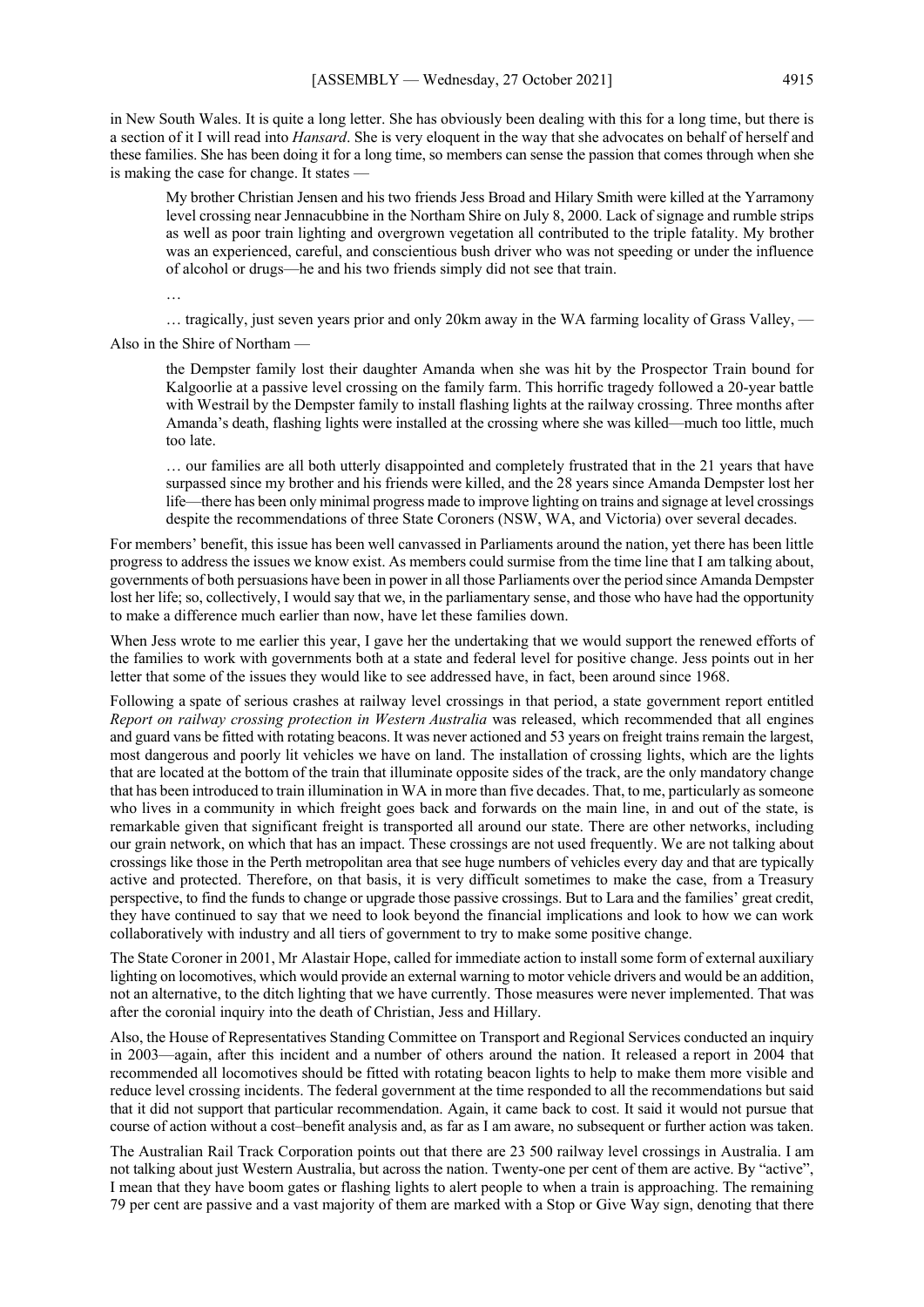is a railway crossing and that people need to pay attention. The ARTC statistics show that—I could not quite tell whether this was just on its rail network because it does not cover the entire nation—there are around 1 000 near hits between vehicles and trains at level crossings annually. Think about how big these trains are—it takes an enormous amount of time for them to stop when the emergency brake is hit. It takes about two kilometres for a fully laden freight train to stop once the emergency brake has been hit. The driver simply has no option to take any other effective action when someone in a light vehicle or truck does not see the train, goes over a crossing or is stuck on a crossing. That is why we see these near misses and deaths.

It sounds ridiculous that someone could not see something as enormous as a train, but perhaps I can explain just how easy it is. I mentioned that at harvest time and seeding both at dark or after dusk—a number of these incidents occur during the day—there are headers and vehicles out in the paddocks. When driving at night in the wheatbelt in particular—that is probably the best experience that I can explain—there will be lights dotted all over the place, so another travelling light may go unnoticed. If we add that to the light on the front of a locomotive, it is easy to understand how some people would miss it.

Also I am the first to admit that at passive crossings—it might not be the case with the Yarramony Road crossing there is a degree of, probably, complacency in some areas. If someone goes over these passive crossings on a regular basis and they are close to home—we know that most accidents occur close to home whether people are on the road or crossing a railway line—there is a combination of awareness, but also the fact that quite clearly, if there is not something alerting people to an approaching train, the outcome can be enormously tragic. If it is dark—there is no street lighting on a vast majority of these roads—you can quite often be travelling parallel to a fully laden train and not even know. That is the fact of it, because they are not required to have lighting down the carriages. They have reflective strips. I do not know whether anybody has seen them, but I will use CBH's grain bins as an example. They are typically pretty dusty and dirty and most of them, unfortunately, have graffiti all over them. You are very unlikely to see the reflective strips behind the locomotive unless there is something shining on them. One argument of this group is that rail carriages should have permanent lighting strips much like we see on trucks on the roads so that the entire train can be seen as it is moving through the environment.

I received an email to my office in September, which was one of a number I received when Lara and others started to advocate on this matter again. This email came from a gentleman in Mandurah. He was writing in response to a letter that he had seen in *The West Australian*. He wrote —

Jo Jackson King's letter … regarding poor freight-train lighting in rural areas really hit home for me. I can understand how her mother didn't see the train until it was close and a serious accident resulted.

I have travelled many miles through rural WA in my work for an insurance company. I have experienced how dangerous freight trains can be at unlit level crossings. Reflective strips along rolling stock are ineffective unless wagons are clean (I never saw clean wagons) and your headlights are directed right at them; that was how I nearly came to grief twice, once in heavy rain and once in heavy fog. I was just metres away when I realised a train was even ahead.

I can't work out why freight trains aren't lit up like road trains to give motorists half a chance of seeing them, especially because they are more than a kilometre long. Rail companies need to act immediately to address this serious safety issue before more people are needlessly killed. I know the technology exists now to do so, the road train industry is proof of that.

Merrilea Broad, who is Jess Broad's mum, wrote to *The West Australian* on 1 September. I want to share that with members. She is a parent who has been living with loss for so long. She wrote —

My daughter Jess Broad was killed in an accident along with Christian Jensen and Hilary Smith at an unlit crossing near Jennacubbine on the July 8, 2000.

Following the accident, all three families fought hard for improved train lighting and the bolstering of safety measures at all passive level crossings.

The culmination of this hard-fought battle led to my invitation to Canberra in 2003 to put forward a submission to the Standing Committee for Transport and Regional Services for the report on train illumination.

The recommendations from the standing committee report were passed in Federal Parliament in 2004 and were the catalyst for the Rail Safety National Law which all States now adhere to. Despite the enactment of the Rail Safety National Law in every State from 2012 to 2015, no legislation has been introduced to improve train lighting or ensure safety improvements are made to passive level crossings around Australia.

Peter Mackin's letter (21/8) illustrates the deep and permanent impact on families following these horrific accidents. It is totally unacceptable that 55 years on (from his family's loss), passive level crossings still lack the essential basics and train lighting remains inadequate because government agencies and rail companies have done little to address safety concerns spanning decades.

Our lives are worth the negligible costs of rotating beacons on locomotives and lights on wagons that should be mandatory under the Rail Safety National Law.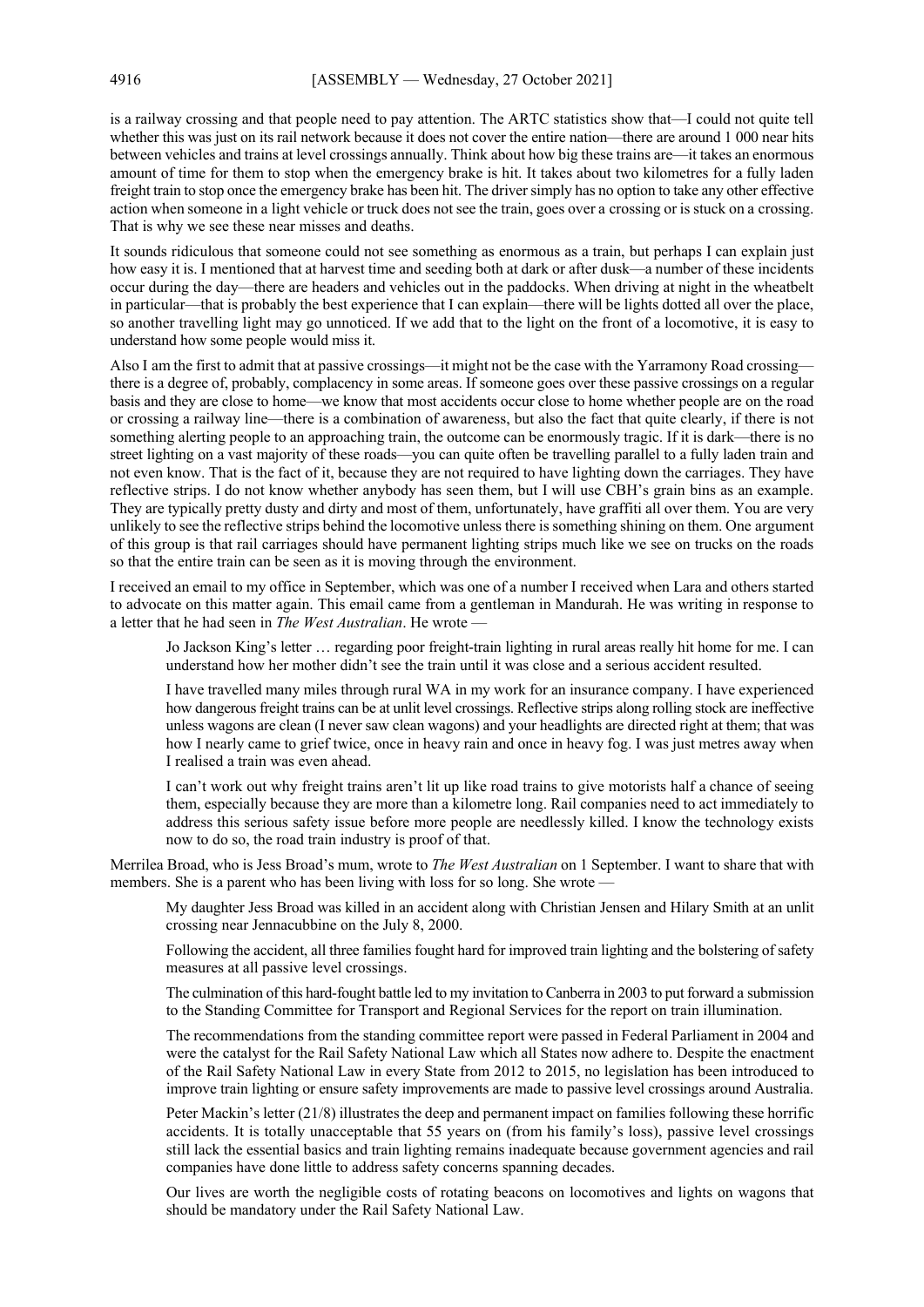If these highly profitable rail companies had made improvements 55 years ago with the simple technology available, our children would still be here today.

Our lives do matter, and so do the lives of train drivers. Rail companies are falling well short of their duty of care to their own employees as well as the general public. I am fed up with the complacency and the bureaucratic rhetoric and want positive action to make these essential changes mandatory as soon as possible.

That is from Merrilea Broad and she is in Leonora. As I said before, a passive rail crossing is marked only with a Stop or a Give Way sign, and it relies on the motorist detecting the approach or presence of a train by direct observation. A majority of these passive crossings are in regional WA, and the geographic isolation and those very low volumes of traffic that I have spoken about means that they are rarely considered appropriate for safety upgrades on a cost–benefit analysis.

The families behind the campaign, many of whom are watching online today, have asked for three simple yet effective changes to improve safety at passive rail crossings and safety in general. The first is that flashing amber lights be installed across the front of train roofs to increase visibility and LED lights be installed on the side of carriages so that the entire length of the train is illuminated. The second is the provision of ultra high frequency—UHF radiocommunications on channel 40 to trains so that train drivers can alert truck drivers of their arrival or potential dangers as they are travelling along. Thirdly, they are calling for the installation of solar-powered flashing red lights activated by a low-powered, dedicated frequency radio transmitter with a one-kilometre range on top of the level crossing warning posts that automatically flash when a train is within one kilometre of a passive crossing. When we first started talking about it, they said that they wanted the range to be five kilometres. On further consideration and discussion, they decided that a range of five kilometres would mean that people might have to wait at a passive crossing for up to four minutes, which might make people quite agitated and mean that they shoot over the crossing, which would not be the outcome that the families want. Therefore, we are asking for a five-kilometre range with one kilometre for activation. The member for Moore is telling me that the radio transmitter would have a five-kilometre range but would start flashing within one kilometre. I thank him for that clarification.

It is worth noting—maybe the Minister for Transport would be able to illuminate us on this—the difference between road and rail safety requirements. Trucks are required to have conspicuity, I think it is called, which means that people can see the full outline of the truck while it is travelling at night as it has lighting requirements that are regulated.

**Dr D.J. Honey**: In every plane, yes.

**Ms M.J. DAVIES**: People can see it in every dimension; that is right, member for Cottesloe. This is not required. I can perhaps understand why—the trains are on a set track, while trucks are moving and interacting more regularly but I certainly think that with the number of accidents that we are talking about, it would be worth going down this pathway, for a reasonably small cost, I would think.

Lara has been no slouch in her advocacy and in raising this matter with key stakeholders. She has written to the federal leader of the Nationals and the appropriate federal minister, Hon Barnaby Joyce, and acknowledges that this requires leadership at a federal level, as well. She is certainly continuing to make that advocacy, as are we.

**Dr D.J. Honey**: Member, just a second on that visibility all the way along, if you don't mind an interjection. In my early career, when I was a forensic scientist, I was at Port Hedland and attended an accident. Two workers who were coming out of Port Hedland drove straight into the side of an ore train. They were wide awake, no alcohol, it was the start of their day, but it was early dusk. They clearly just did not see the train and drove straight into the side of it, and a middle-aged man and a young guy aged about 19 were killed.

**Ms M.J. DAVIES**: It is tragic.

**Dr D.J. Honey**: It is tragic. I think that visibility all the way along is important.

**Ms M.J. DAVIES**: All the way along the lines. Lara has raised this with Arc Infrastructure and Co-operative Bulk Handling Ltd, because their rail carriages are not lit, and a number of other companies, as well. We in the opposition have done the same. We have raised it with key stakeholders and also directly with our federal colleagues, and we will continue to do so, because I think it will require collaboration between industry and government to come to some sort of solution.

To add our support, at our recent state conference, the Nationals WA unanimously agreed to those three key issues being a part of our policy platform. I am the member for the area from which this issue has originated, and this correspondence has come through me and the member for Moore. The unanimous support of our party has given me confidence that we have its backing to pursue this and to escalate it through our policy networks to our federal colleagues in another avenue, as well.

Today, we are asking the state government for its assistance in this very important matter. These families have waited so long for action. Amanda Dempster's family has waited 28 years, but others have been affected for much longer. I would very much like to think that this can be the starting point for a positive discussion on how we can all work together to address these concerns. As I said earlier, if we look at the time line of the period when these incidents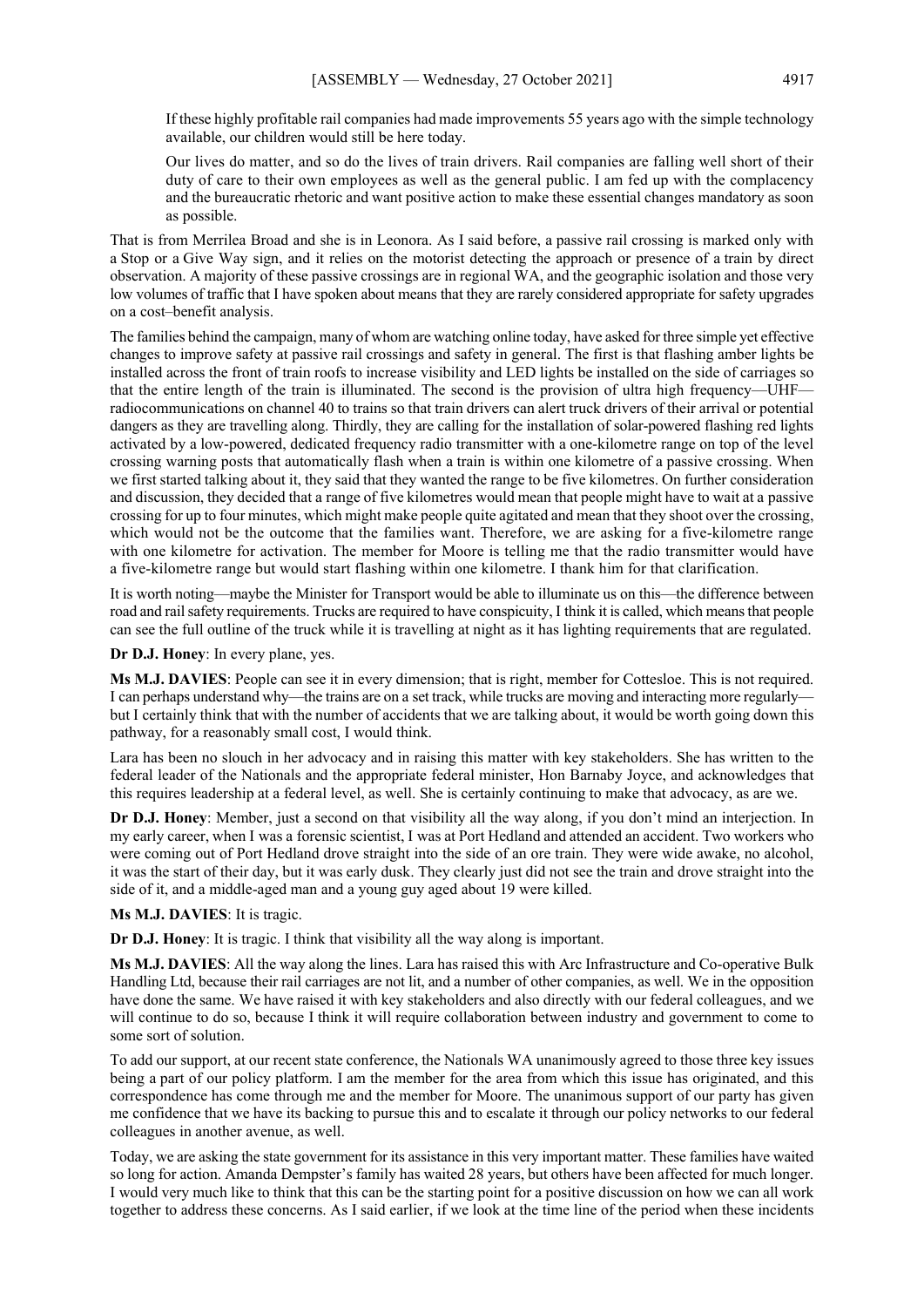have occurred, we see that governments of both persuasions have had the opportunity and have not acted. This has now been raised again by the families. It was triggered because a couple in New South Wales were recently killed, and Lara's family reached out to their family and spoke with them and said that this is something that we need to address now at a national level, but with our state governments and the federal government working together. We understand that there are roles for the federal government and we understand that there will be a role for industry, and that is why we will continue to advocate with those stakeholders, as well.

We understand that one of the impediments of upgrading rail crossings is the cost of doing so. I do not think it needs to be done overnight, but it requires a plan and a steady approach to make those improvements over time so that these families have some certainty. At this point, communities or individual families have to lobby for safer passive crossings, either on their properties or in their community, on a case-by-case basis or when a number of fatalities occur at a crossing, which then triggers a safety response. We would all agree that that is not the right way to go about it.

To the Minister for Transport, this is very much an opportunity for us all to see this as a first step towards addressing a historical wrong. Lara and the families that have been left behind have lived with this pain for over 20 years. There has to be a way that we can work with the state government, industry and the commonwealth to address these matters so that we are not back here in another 20 years having the same conversation. I raise this issue in the great hope that these families' pleas for assistance do not fall on deaf ears. I will continue to do my bit to advocate to our federal colleagues. I will do the same with those stakeholders on whom this will directly impact, with their above-rail and below-rail infrastructure. It will remain on the opposition's agenda until we see some action.

I do not think we need a further inquiry. I have a file full of outcomes from here in Western Australia and New South Wales, Victoria and the commonwealth. There is a whole raft of evidence that says some fairly simple things can be done to improve safety. The one that I could not find and which I know exists is a trial that was done sometime in the 2000s about strobe lighting. I think I was working in the office of Hon Max Trenorden, the local member and Leader of the National Party at the time. An incident had occurred in the Shire of Northam, in his electorate. A trial was carried out that involved putting a strobe light on the front of a train to see whether a moving light on the front of a train would make a difference. To my knowledge, nothing came of that. I could not find the outcome of that inquiry. As I said, there have been parliamentary committees and inquiries and coronial inquiries, and evidence has been presented. I feel that there is enough evidence for us to say these are sensible solutions that we can work towards, and some funding just needs to be applied. In a perfect world, we would see a fund created to upgrade passive crossings, and also to assist industry to transition to improve safety, with investment from both the state and federal governments and industry. In a perfect world, we would see changes to the regulatory regime that sends a very strong message to industry, not only for the safety of road users but also its own workforce, that we need to see lighting on not only locos, but also carriages. In a perfect world, everyone would cooperate to make this happen. I know that we do not live in a perfect world, but I hope we have an opportunity to try to find a way to work together so that these families are the last ones who have to suffer the pain that they have and nobody else has to experience the grief that they have carried.

I repeat the request that Lara and the group have made towards what they see as a solution. I am very open-minded; if other things can be added or if there is a better way of doing it, I think they would welcome that engagement. Their three priorities are: firstly, flashing amber lights across the front of train roofs be installed to increase visibility and LED lights be installed on the side of carriages so the entire train is illuminated; secondly, UHF radiocommunications systems be available on trains so that train drivers may alert truck drivers of their arrival or other potential dangers on the track; and, thirdly, solar-powered flashing red lights be installed, which are automatically activated by a lower powered dedicated frequency radio transmitter within a five-kilometre range on top of level crossing warning posts when a train is within one kilometre of a passive crossing.

I thank the minister in advance for her consideration of this very important matter. I know that road and rail safety has been one of her priorities since she has had the portfolio. I genuinely look forward to having a discussion about this with her and the community members who have raised this with us.

**MS R. SAFFIOTI (West Swan — Minister for Transport)** [4.35 pm]: I thank the Leader of the Opposition for the points she raised during her speech on road and rail safety. Many families have been impacted by deaths and tragic accidents on roads. I do not want to dwell on that too much because of what has recently happened to my family. I do want to acknowledge the deaths and impact this would have had on those families in the wheatbelt the Jensen family, the Smith family, the Broad family and the Dempster family. I am sorry; I did not think I would get so upset.

I can understand the emotional toll that deaths have on families, particularly when young people are involved. We have all either experienced it or know people who have experienced it. It is a tragedy. I can understand the pain that these families have experienced over the past 20 to 25 years. No-one can ever replace the sons, daughters, brothers and sisters who are lost on our roads. It is something that we should try to eliminate where we can. As I said, many families have experienced it. It is an absolute tragedy that victims' parents and families will never get over. We understand the emotional toll that it has on not only their direct families, but also the extended families and the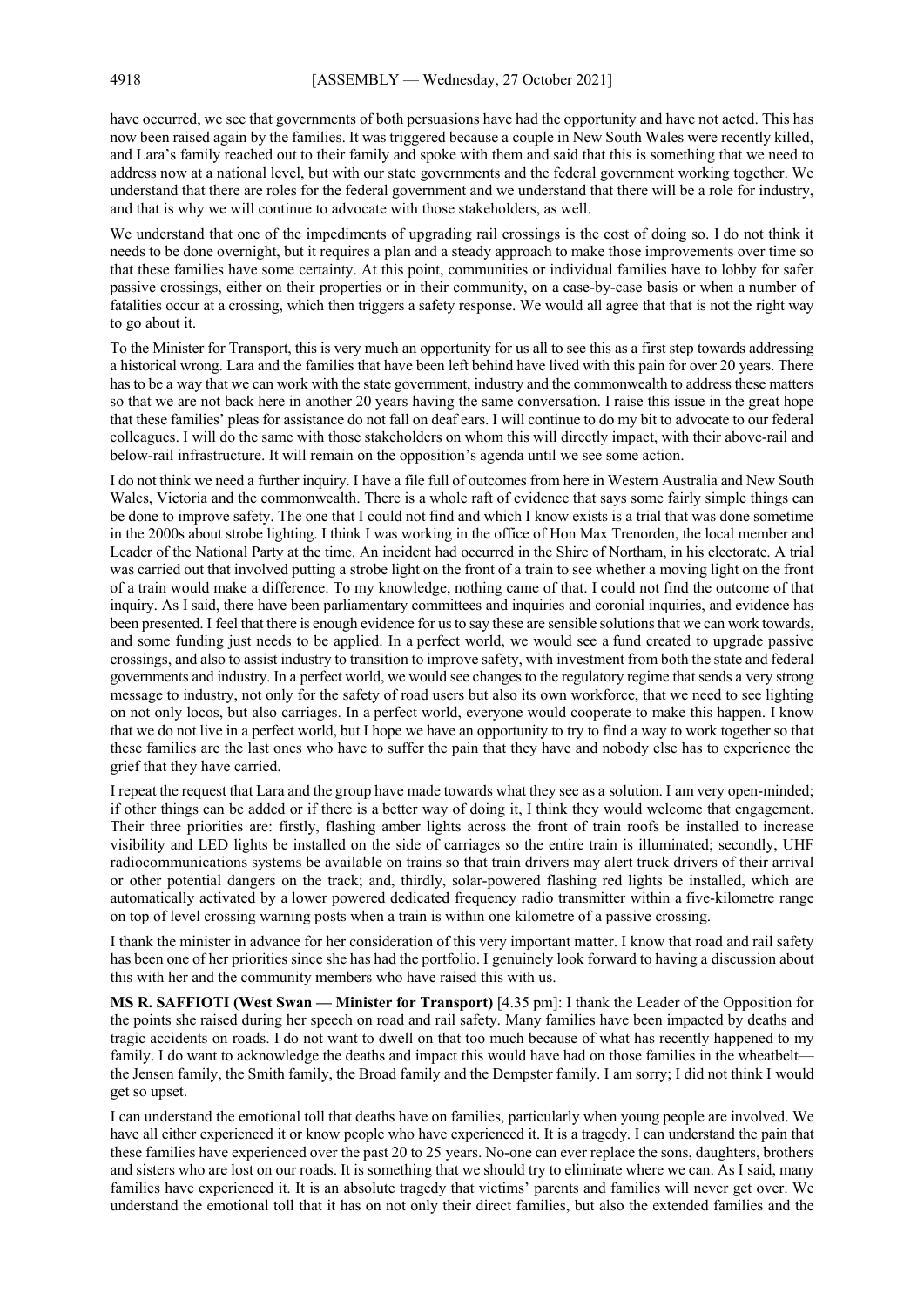communities in which they live. As I said, we have felt it personally over the last few weeks. I know that many families across regional WA and in the suburbs have experienced enormous pain. I want to acknowledge the impact and the tragedy that many of these families would have felt. I apologise for getting upset; it is still a bit raw for me, but it is also very raw for those families. I acknowledge the pain that they have gone through.

Going forward, we are looking at the issue of rail safety. I thank the Leader of the Opposition for raising this issue. I again want to acknowledge the Jensen, Smith, Broad and Dempster families. I was watching TV on Sunday, which I do not normally do. I came across *Landline*, which showed the story. I saw the story on Sunday. I saw Laurie Jensen, I think, and the beautiful tribute he continues to pay to his daughter. I saw that program on Sunday, and again thought that maybe we could all do better. I acknowledge that.

As we know, railcars, rail carriages and cars do not mix. Unfortunately, people take their lives on our rail tracks and accidents occur throughout the state. Pain and suffering is experienced by train drivers as a result. I know many of them. We have seen some very tragic deaths across the urban network in particular. The pain extends to everybody. When we can, we try to reduce the interaction of trains and the public in a sense—pedestrians and also cars. There is an enormous number of level crossings across regional WA. There are 3 000 level crossings in WA, 1 327 railway crossings on public roads on the government rail network, including 491 actively patrolled level crossings, which can be broken down into 161 active crossings with boom barriers and 330 active crossings with flashing lights. There are a number of railway crossings across the state. Of course, when we can, we install flashing lights and boom gates. The real issue, of course, is with passive level crossings. We understand that there is an enormous number of passive level crossings across the state.

On the issues that were put forward, I want to acknowledge that there have been a number of deaths, including recently in New South Wales, which I think triggered the more recent comments. There is a national rail safety body. In response to some of the comments already made, I understand that the federal transport minister, Barnaby Joyce, has said that the federal government will be looking at this issue.

I have the same notes and comments that ministers before me would have had about the cost of lighting trains and some of the issues involved in rolling out these things, but I will take up the issue of the lighting of trains. There are some discrepancies or issues between how we light up our trucks and our trains. I think it was a fair enough question, to which we need better answers on how visible our trains can be in regional WA, particularly the freight trains and particularly when there is not much else happening out there. It was a fair question about how we could improve the lighting of trains so that we can see them coming. As with everything else, these things do not happen overnight, particularly when we want to improve safety. We have seen that with the regional road safety program, which is being rolled out. We might be able to create a new program. I do not like to use the term "grandfathering", but perhaps we could have a program to make sure that all new trains and trains across the network have improved lighting. That is something I will take up. As I said, my notes would say what many notes have said before—that the cost would be significant—but I do think there is a question to be asked about the discrepancy between how trucks are lit up on our roads compared with trains. I think that is a fair question. I have not delved into it a lot, but it is something that I will ask both my agencies and, moreover, the federal safety agencies and the federal minister.

The other question was about the ultra high frequency band. Improving communications between truck and train drivers is something that I will also follow up, because, again, it was a fair question about how we can improve communication between the users of our roads and rail lines.

As I have said, there are national standards. The Rail Industry Safety and Standards Board specifies requirements for the colour and lights at the front of trains and the delineators along the sides of trains. Rolling stock is fitted with warning horns to warn of their presence. This is supplemented by flashing white lights at the front of trains. That is the national standard. However, I do understand the push for much better lighting and more visible trains. I understand that trains might have mud on them or might not have been cleaned recently, so some of those things might not be as clear. I will follow up those issues.

On the issue of upgrading existing crossings, my notes outline that since 2010, there has been a level crossing protection funding agreement between Main Roads Western Australia and Arc Infrastructure to upgrade and improve level crossings. Since 2010, the funding agreement has resulted in 63 level crossings being upgraded to active control, with the installation of boom gates at a further 45 level crossings. Arc Infrastructure has advised that 25 level crossings have been upgraded or removed this year. There is a continuing program in partnership between Main Roads and Arc to improve existing level crossings and install boom gates. That is happening at the moment.

We are very keen to work with the commonwealth, including the Office of the National Rail Safety Regulator, to identify the measures we can use to improve rail safety. I will take up the lighting and UHF questions with the federal national safety agencies and the federal minister, because it will have to be a national approach. We will seek to understand what is required now and what improvements can happen over time. No-one expects everything to change overnight with massive programs like this, but where we can make some improvements, where we can improve visibility and where we can save someone's life, it is imperative that we look at those things. There was a request for solar panels to be installed on top of Stop signs to provide warning bells when trains are within a kilometre of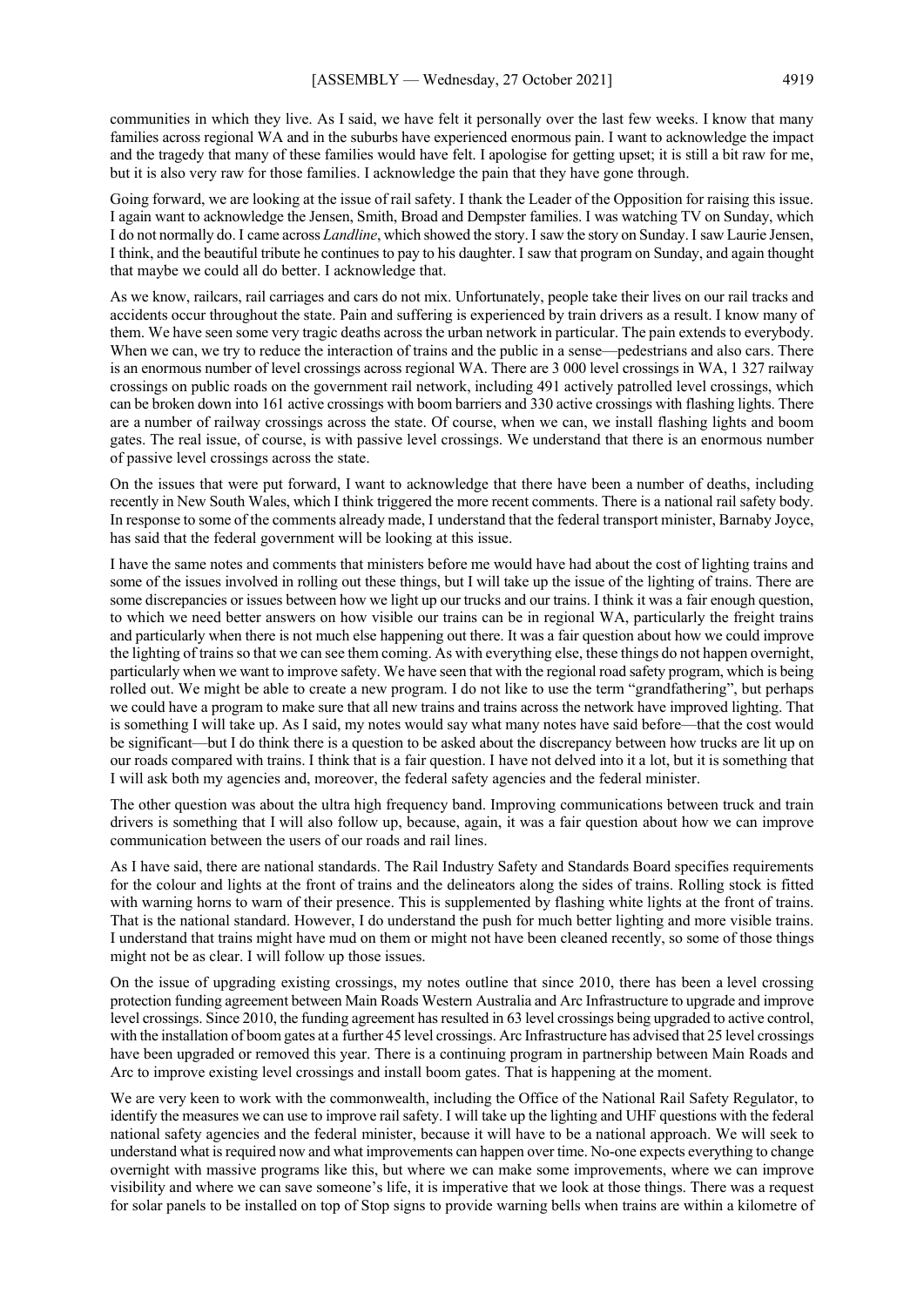a crossing. We will have a look at that. That may involve a partnership. We might be able to improve some of the passive crossings as well over time. There is an existing program, and we will look at whatever else we can do to try to improve that. I thank the member for raising this issue.

I did not set out to get as upset as I did, but it is a real issue. When your child goes to a twenty-first birthday party, you want them to come home. We particularly do not want to see road safety issues involving children—where parents have to say goodbye to their children. We are doing all we can on road safety. As members know, we are rolling out road safety programs worth over \$250 million across the state. The level crossing removal project is, again, a lot about improving the safety of level crossings in the metropolitan area, where there are thousands of interactions a day. There have been, and continue to be, a lot of near misses, particularly when thousands of cars cross level crossings per day. We have removed the level crossings on Moore Street, Caledonian Avenue, and Denny Avenue in Kelmscott, and we have funded another six level crossing removals throughout the Armadale and Cannington lines. From my perspective, we want to remove level crossings throughout the metropolitan area so that we can stop those incidents from happening, but of course in regional WA, we cannot separate road and rail all the time. We are doing some projects, together with the mining companies, through Port Hedland, again because of some safety issues with all the cars and trucks in the Port Hedland town site. Across regional and rural WA, there is not a lot of interaction with trains, but we want the trains to be visible and we want to make sure that people can stay safe. As I said, we want our kids and our brothers and sisters to come home after they have been out. I thank the member for raising these issues, which I will follow up with the federal minister and the federal safety authorities.

Debate adjourned, on motion by **Mr D.R. Michael**.

#### **NATIVE FOREST — LOGGING**

#### *Motion*

#### **DR D.J. HONEY (Cottesloe — Leader of the Liberal Party)** [4.47 pm]: I move —

That this house condemns WA Labor for its short-sighted decision to unilaterally shut down the native forest industry based on a deeply flawed justification.

Before I commence the debate on this motion, I wish to thank the Minister for Transport for her response to the motion raised by the Leader of the Opposition. The Minister for Transport and I may vehemently disagree on some issues at some times, but I respect that she is both passionate and compassionate, and that was no more evident than in her response to the debate today. I thank her very much for her sincere response. On a personal level, I am extremely saddened by and sorry for the recent loss in the minister's family.

I was fascinated by the response of the Minister for Environment in question time today to the question put to her on the stated justification for the unilateral decision by the state government, with no consultation with anyone other than through some sham online survey, to shut down the forest industry. There was no consultation at all—none. It was just a unilateral decision based on some popularity vox pop poll, carried out by the state government.

**Ms S.E. Winton**: You were going to shut down Collie! How did that work out for you?

**Dr D.J. HONEY**: I can tell the member that there is one thing that any decision like that would include and that is lots of discussion and time for discussion. That was not the case here. This government deserves to be condemned for the way it has dealt with this matter. The actions of this government will have an absolutely devastating impact on the communities in the south west of this state not only today, but also in the future. That devastation and the enormous personal, social and economic impact on those communities is getting worse by the day, given the decision that was made by the government.

I would like to outline to members in the chamber some facts on this issue. What is very clear is that none of this decision was based on facts—none of it. The government has not put forward one single so-called justification for this decision, other than it thinks it is popular. It has not put forward one single justification that holds any water whatsoever—quite the opposite. This industry is a key driver for economic activity in Western Australia. It contributes \$1.4 billion to the Western Australian economy overall. It creates over 6 000 jobs, 90 per cent of which are in regional areas. Again, what we see from this state Labor government is another attack on the regions. It is attacking regional representation with its disgraceful legislation for so-called electoral reform, which is going through the upper house at the moment. We have seen the government's complete disregard for the regions by not properly investing to enable them to take advantage of the renewable energy revolution in this state.

The government is now setting out to destroy what is probably the only truly scientifically managed sustainable industry in the state of Western Australia. The forestry industry has for some considerable time been based on an enormous amount of science and scientific study. The industry is responsible for harvesting less than one per cent of the total forest area annually. That is in the context that two-thirds of the state forest cannot be touched by logging; it is permanently protected from logging. I am sure that these things are revelations to the Minister for Forestry and the Minister for Environment. It is clear that they did not look at any information before they made their decision. Less than one per cent of the 38 per cent of regrowth forest available is harvested annually.

**Mr D.J. Kelly** interjected.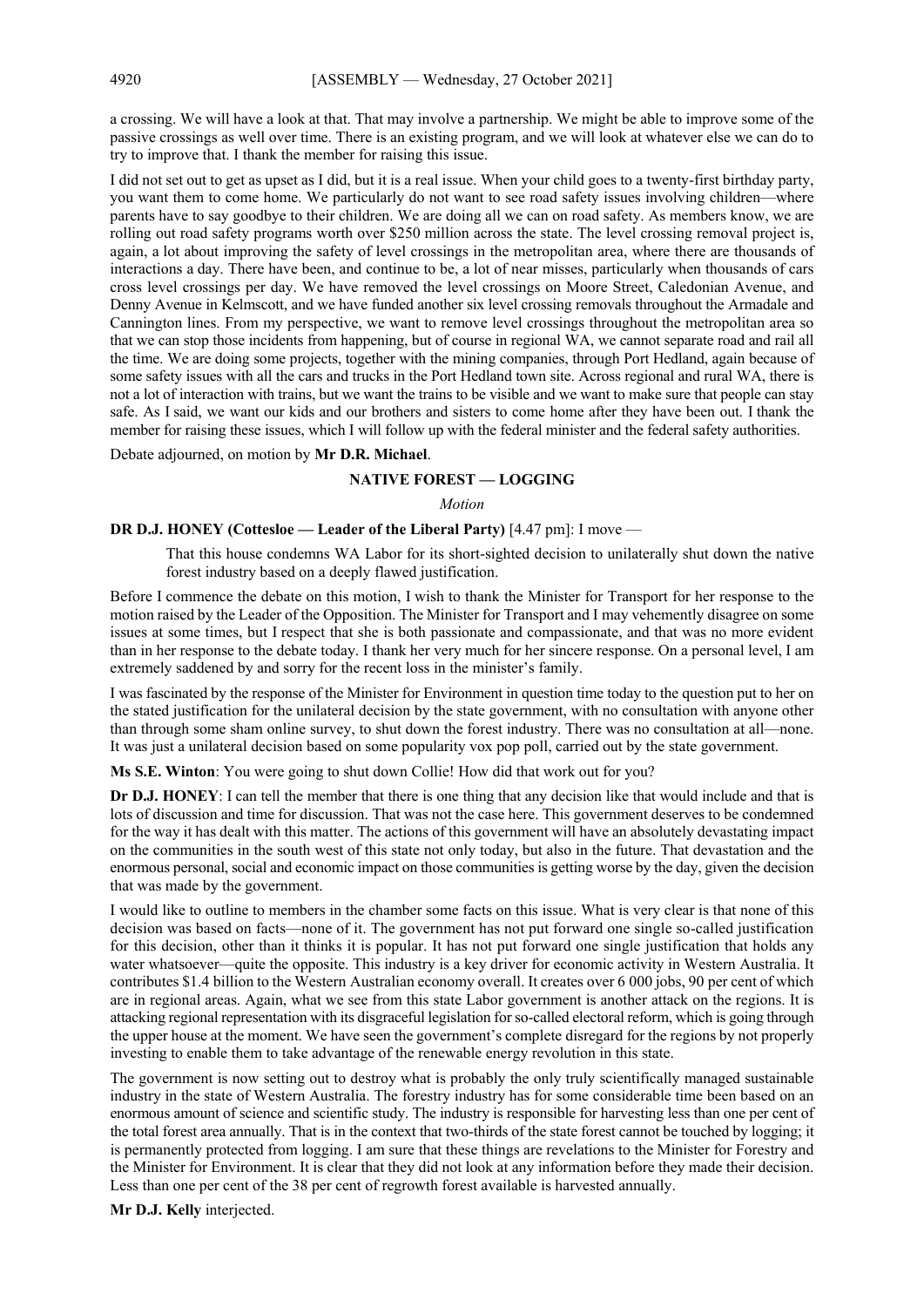**Dr D.J. HONEY**: What that means, minister, is that it is over 100 years before any milled area is returned to.

**Mr D.J. Kelly** interjected.

### **The ACTING SPEAKER (Ms R.S. Stephens)**: Minister for Water!

**Dr D.J. HONEY**: If the minister had any contribution to make to this issue, he should have made it before he announced this ludicrous decision.

The forestry industry is an important sector that makes an important economic contribution, especially to regional communities. It is unbelievable that the Premier, the Minister for Forestry and the Minister for Environment would choose to cause such substantial long-term harm to those communities.

**Mr P.J. Rundle**: What about the member for Warren–Blackwood?

**Dr D.J. HONEY**: Exactly. I am about to get into that, but thank you very much, member. The fact that the member for Warren–Blackwood and a number of Labor upper house members have just stood back silently, without putting up any fight on behalf of their local communities, speaks volumes about the ruthless nature of the control that is being exercised by the few elites in the Labor Party. We have seen this time and again—regional members who are elected to represent their regions are utterly silent on this matter.

**Ms S.E. Winton**: Don't you think they might actually agree with it?

**Dr D.J. HONEY**: Good on you, member for Wanneroo, for mentioning that! They stayed mighty quiet about it before the election, just as they did about the change to regional representation in the upper house—mighty quiet. I am happy again that the member is highlighting that to me. She is saying that they agreed to it. They are happy to hide behind a lie, a lie by omission. This was always on their agenda. That is what the member for Wanneroo is telling me. They just did not bother to tell the people who elected them. What an absolute disgrace! I can tell members that the member for Warren–Blackwood would not have been elected if she had let her electors know about this secret plan that the government had.

On 8 September —

**Ms S.E. Winton** interjected.

**Dr D.J. HONEY**: Acting Speaker —

**The ACTING SPEAKER**: Member for Wanneroo!

**Dr D.J. HONEY**: Thank you very much, Acting Speaker.

On 8 September, without any consultation, WA Labor blindsided the industry by announcing that it would end logging in native forests, commencing in 2024. I want to take a moment so that the house can hear the words from some of the people in the forestry industry. I will go through a few direct comments from various people. The people who are affected, the people whom these two ministers, who are sitting side by side and laughing, did not bother to talk to —

Several members interjected.

**Dr D.J. HONEY**: The people you did not bother to talk to! The deceit—proud deceit!

Several members interjected.

**Dr D.J. HONEY**: They are proud of having had no consultation whatsoever. The Forest Industries Federation of WA has said that this decision was a total shock to the industry, with no prior consultation. It has said also —

The native forest sector directly employs more than 500 people and contributes over \$220 million to the WA economy each year. In turn, the sector underpins small businesses, suppliers and service providers in regional WA. An additional 1.8 jobs —

I think that is a substantial underestimate —

are created in the economy for every direct job in the native forest sector.

That is a total of 1 400 jobs. Overwhelmingly, 90 per cent of those jobs are in regional WA. The Labor Party has attacked them. That is going to impact —

Several members interjected.

**Dr D.J. HONEY**: Maybe the member should wait and listen to this debate and hear how foolish this decision is. This is a profoundly bad decision. I spoke to David Mottram from Rockbridge Timber. That company employs 10 people, so 10 families derive their income directly from that mill, but we know that there are another 18 families, which means that almost 30 families in the community of Manjimup and surrounding areas derive their livelihood from that company. It is really interesting. Members opposite should actually bother to talk to the people in that industry. Who uses this mill's hardwood timber? I am certain most members are completely ignorant of the fact that the mining industry is a substantial user of its timber. Why? It is because jarrah hardwood is unique. It is incredibly strong; in particular, it is incredibly strong for its weight. Unlike pine, jarrah does not fail catastrophically. Jarrah does not split;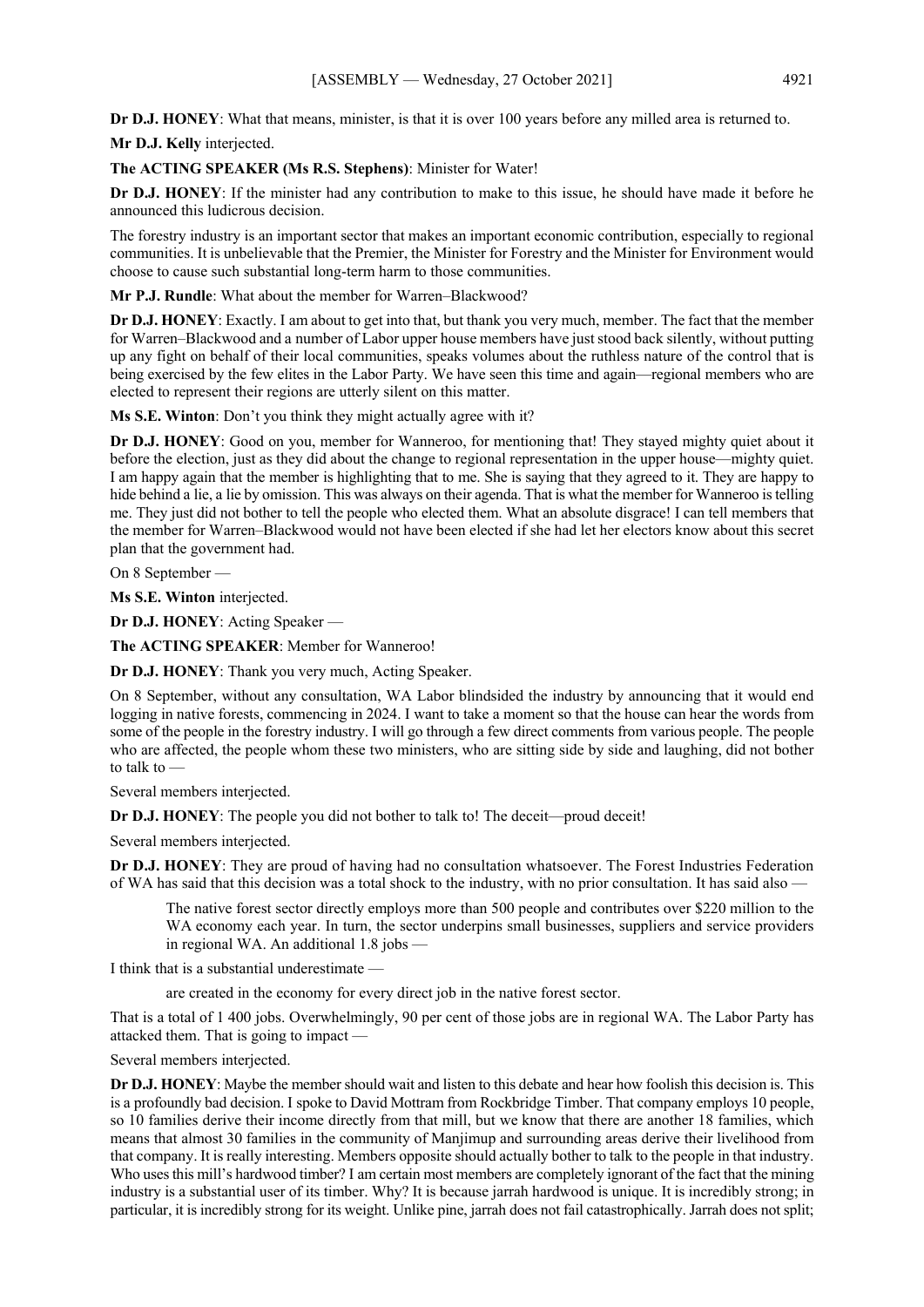and, if it does break, it fails very gradually. Any members in this place who have taken an interest in the building industry would know that when pine was introduced into roofing timbers in Western Australia, there were a number of construction deaths of workers who had been walking on pine beams and those timbers had broken instantly and unexpectedly.

This one small mill supplies timber products to BHP, Pilbara Iron and Fortescue Metals. Jarrah is critical for the outrigger blocks for drilling rigs. There is no safer replacement than jarrah blocks. Why is jarrah so important for jetty materials and bridge building materials? It is because people on mine sites need to undertake ad hoc constructions and temporary constructions, and jarrah timber is the pre-eminent material for jetties, bridges and general construction. I cannot see the member for Forrestfield in the chamber. Jarrah is also used for pallets.

#### **Mr D.J. Kelly** interjected.

**Dr D.J. HONEY**: That shows the ignorance of the Minister for Forestry. Pallets are critical on mine sites for carrying heavy equipment. Why is jarrah essential? It is because there is nothing better for the construction of the pallets that carry critical equipment and mining equipment. It is a critical thing on mine sites. Pallets are not just pallets. In the world of ignorant people who live in metropolitan Perth and do not get out, maybe they think that that is not important, but it is. Do members know how important autonomous trucks are? The pegs that go into and along those roads to hold the reflectors are jarrah pegs. Why? It is because they are lightweight, strong, easy for the workers to put out and durable. Regarding scaffolding boards, no members opposite probably go on a scaffold or build one. Nevertheless, there are some members in this place who do come from the manufacturing unions, such as the Australian Manufacturing Workers' Union and associated unions. There is no better material to use for a scaffolding support than a jarrah plank. The aluminium planks are not as strong, safe or durable. I might say, particularly in the aluminium industry that I was associated with, you could not use aluminium because it was subject to corrosion, and that is true in many mining operations. The jarrah planks are also highly chemically durable, so they are a critical input into the scaffolding that is used extensively right across metropolitan Perth, including in the mining industry.

As David Mottram pointed out to me, the mill that has been running for 33 years has no holes in the ground, no tailings dam and no mining of water from a finite water aquifer, and it is an industry that is 100 per cent renewable and recyclable. Every single thing that they get into their mill is re-used. The sawdust is used for potting mix. The pine bark is used for smoking meats, mulching and other purposes. Every single bit of timber that comes into the mill is used for a useful purpose. Members, tell me one industry that can boast that! We were talking earlier in debate last night and this morning about the nickel industry and that 95-plus per cent of all material that goes through those processes ends up on mullock heaps, which create environmental issues. In this case, 100 per cent of every single thing that comes into that mill is a useful product that gets used by other people. The pine tips get used for mulching. The karri goes to waste timber mulches, biochar and the like. Labor has promised new industries, but the towns of Bridgetown, Nannup, Manjimup, Greenbushes, Denmark and Busselton are having major hits from this. I talked to Hon Paul Omodei, the shire president of Manjimup, and he told me —

**Ms S.E. Winton**: You talk to lots of people!

**Dr D.J. HONEY**: I bother to talk to people, member—unlike your side.

South West Haulage has 95 employees and 34 trucks that are nearly all involved in the native forest industry. Just that one business puts over \$4 million into the local community. It makes the so-called "just" transition fund of \$50 million utterly laughable. I would be fascinated by the member for Warren–Blackwood's view on this and whether she thinks that is adequate compensation because that does not even match a quarter of the annual output of this industry into those local communities. We are talking about a farcically small amount of money allocated that is supposed to make a difference.

I was talking to David Wettenhall, an ex-forester, and he made a really excellent point. The members of the other side are ultimately going to have imported deforestation because there is enormous demand for hardwood timber in this state and from the various industries such as mining, building and construction, housing and furniture. In essence, all that demand for hardwood will now be for imported timbers. Where will they be from? They will be from Papua New Guinea, Malaysia or Indonesia. Anyone who knows about the hardwood industries in those countries knows that in the great majority of cases, the major timber companies in those countries are not domestic companies; they are in fact overseas companies that operate there. They do not have a fraction of the forest husbandry experience that we have in Western Australia. We have an outstandingly well-managed industry that that side of the house, the Labor Party, is utterly determined to destroy. As David Wettenhall pointed out, in 2.5 million hectares of state forest, 800 000 hectares are available for forestry; therefore, more than two-thirds of it is never touched at all. In 2019, 6 000 of that 800 000 hectares was logged. This is all based on a forest management plan that had full consultation. I will go through some other points in relation to that in a little bit more detail soon.

I have a letter that was sent to the member for Vasse from Neil Whiteland at Whiteland Milling; I will go through some sections of that letter -

Whiteland Milling believes the McGowan government has significantly under-estimated the ramifications of their shock decision to cut all native hardwood timber supply at the end of 2023.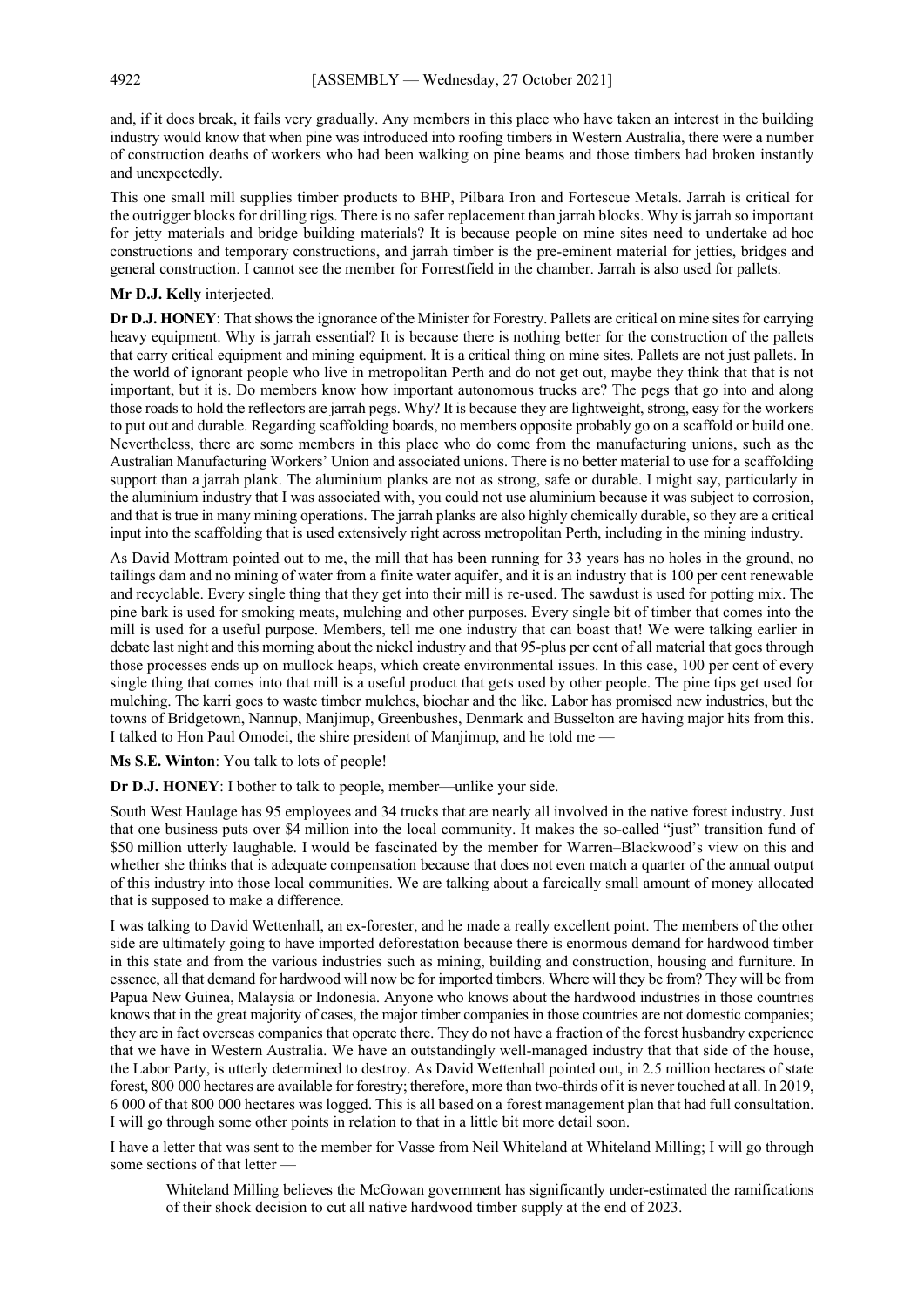This ill-informed decision was made based on a 'loose' public survey. This decision was made without industry consultation or input into the direct and indirect costs to shut down this whole industry.

Based in Busselton, we are a local, family business that employs up to 40 staff —

With that 1.8 multiple, which as I have said is conservative, 112 people are employed as a result of that business. It continues —

and injects millions of dollars into our local … economy every year. We are very concerned about the future of our workers and all the industries that work with us, both directly and indirectly.

The letter goes on to say

Just two years ago, the State government released a plan for the native forest sector from 2019–2030 which gave us all confidence for our future.

The Minister for Forestry should be very aware of this because, and I quote —

In January 2021, the Hon Dave Kelly MLA Minister for Water; Forestry; Youth announced that the,

"Management of our native forests is a key pillar in our battle against climate change, and sustainable forest management can maintain or enhance forest carbon stocks, including by transferring carbon to wood products." He also said, "The timber sustainably harvested (from Barton 0418) will mainly be used by sawmills in the south-west providing valuable economic activity and jobs to the local community."

How things have changed! That is what the Minister for Forestry was telling the foresters, the people who were investing in their businesses and making multimillion-dollar investments, and the young people considering their careers and their future in a sustainable industry. Is it any wonder that they thought that the Labor Party and this Labor government had their back, because that is what the Minister for Forestry told them—and then two years later, with no consultation, utterly by surprise, he says, "Hang on. It's all ending."

To further quote the letter —

These recent statements from the government gave us the confidence to continue to invest in our industry and our sustainable and viable family business.

I will not quote the whole letter, but it goes on to talk about the utter inadequacy of the so-called just transition fund. Whiteland Milling does not know where its customers will be able to source timber in the future. The letter continues -

The plan to replace hardwood with pine is flawed. Pine is not suitable for flooring, decking, high-grade furniture or outdoor use.

The idea that pine is going to replace what the government is destroying is an utter nonsense, and members opposite must know in their heart of hearts that that is an utter nonsense.

The economic input that this one small family-owned mill makes to the community is considerable. The letter continues —

Whiteland Milling is constantly investing and upgrading plant & equipment. In the past few years alone, we have built a whole new sawmill, four new drying kilns and a new docking system. All these upgrades flow through our local business community …

It goes on to say that Whiteland Milling will not be able to recover any funds from that equipment. The letter continues —

As an example, in 2020, our total expenditure exceeded \$7 million so when we are forced to close our doors and lay off all our staff, this will affect many local businesses.

Therefore, \$7 million will be taken out of the Busselton community when the government shuts down the industry. The reality is that this government is offering nothing meaningful that will replace any of that—nothing meaningful whatsoever!

The Labor Party's policy not only hurts local jobs and local communities, but also is deeply flawed in its logic. It highlights the complete lack of understanding of its ministers. In terms of a lack of public policy, the only justification that could hold some water is to say that this is a popular decision. I tell members on that side that if that is their justification for making any decision in this place, go and halve land tax or payroll tax. If the government surveyed businesses and asked whether it should halve payroll tax, it would have 100 per cent of them saying to do it. If the government asked the general public of Western Australia whether it should halve land tax, perhaps not 100 per cent, but 90 per cent would say yes. Anyone who is thinking of buying a house would say, "Absolutely, do it." But that would be an irresponsible public policy decision.

The role of government is not to sit there releasing some vox pops and doing something just because it thinks it is popular. The role of government is to do what is responsible for the state of Western Australia, and, in this case, what is responsible for those regional communities.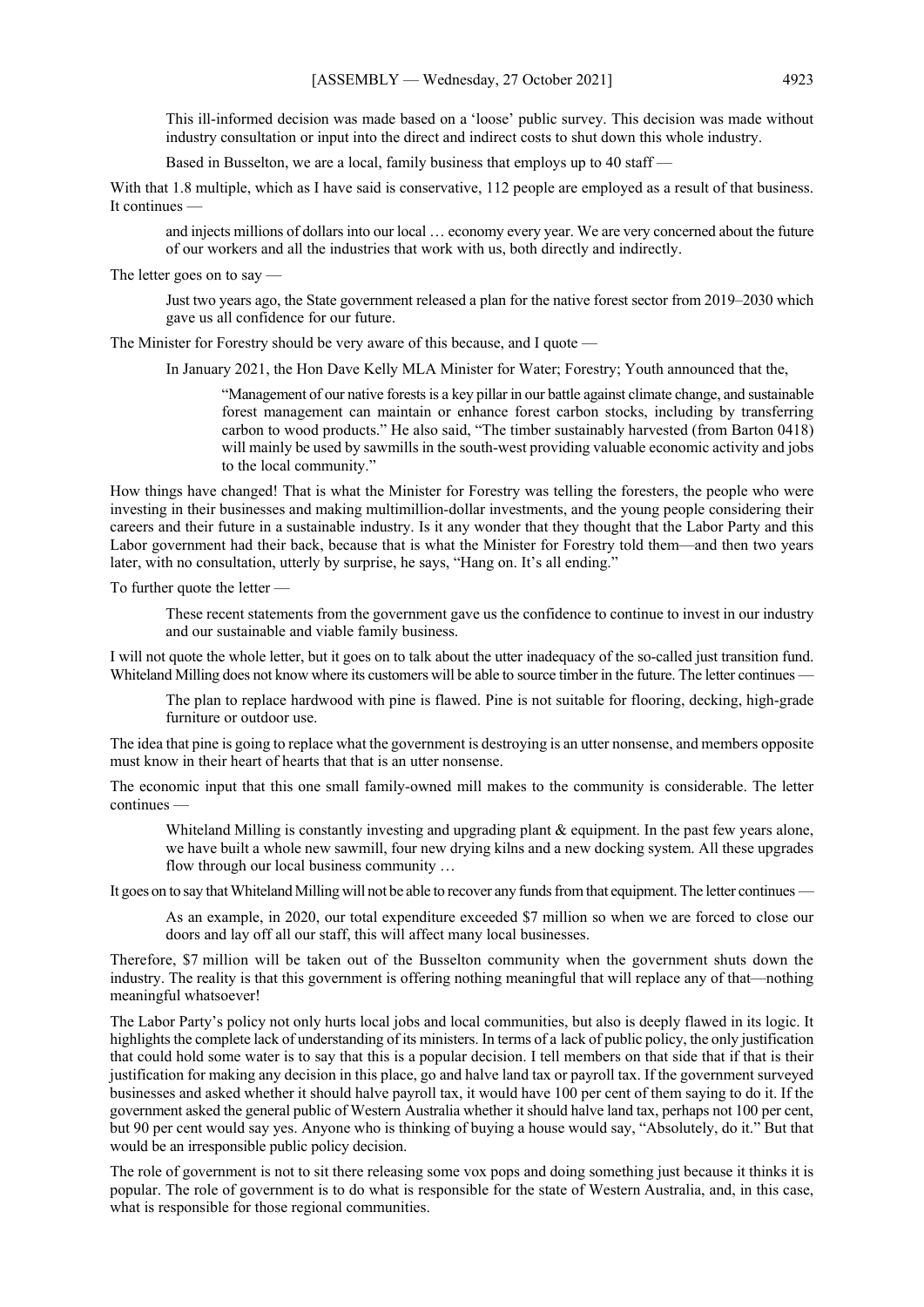The Minister for Environment's response to my question in question time today was laughable. The so-called environmental argument for this decision does not hold water. In fact, this decision will result in a worse environmental outcome for native forests. I will quote the Minister for Forestry, who loves to go on about this. He states —

The McGowan government accepts the science that underpins our understanding of climate change and acknowledges that climate change has already significantly impacted our environment and community.

There we go! He went out on a limb on that one. Everyone accepts that; the federal Liberal government accepts it, the federal National Party accepts it and the local Nationals WA —

**Ms S. Winton** interjected.

**Dr D.J. HONEY**: I am fascinated to see how much attention the other side of the chamber pays to our state conferences, member. I heard that the Premier was reading the transcript of my speech. I was flattered, to be honest. Hopefully, he got a few hints and learnt something from it. The minister continues —

Sustainably produced Western Australian plantation timber will play a key role in our climate change battle. Plantation timber is renewable and has the potential to sequester millions of tonnes of carbon dioxide from the atmosphere.

He goes on to talk about planting pine trees. That is fine; the government can plant all the pine trees it likes. Planting pine trees is utterly independent of any decision around the native forest. As I already pointed out, pine cannot replace a fraction of what hardwood timber is used for.

**Mr D.J. Kelly**: Is a job in a softwood plantation not worth the same as a job in a native forest?

**Dr D.J. HONEY**: I find this utterly farcical. The minister clearly does not understand how they even plant pine trees. He thinks that the 1 500 people employed by this industry are going to be employed to plant pine trees. Is that the minister's contention? He thinks that they will be employed to harvest those trees. Let us jump in our time machine and think ahead.

**Mr D.J. Kelly**: There will be harvesting, too—you don't just plant them.

**Dr D.J. HONEY**: Outside the odd bit of thinning, which is done by a machine and tractor, none of this timber will go into mills for 15 or 20 years. Everyone can put on hold their mortgage repayments, their car repayments and their kids' schooling. They can put all that on hold for 15 years and wait for these mythical jobs that are going to come out of the pine plantation. We know the truth. This government has not even identified where it is going to plant them. The massive increase in farm prices, as the two members sitting on my side here today are well aware of, will make it even less probable going into the future. If members want to talk about the environment, comparing a monoculture of pine trees with the diversity of a jarrah forest is, again, laughable. Pine plantations are monocultures. They are less biologically diverse than a cleared paddock. They are utter environmental wastelands. Members opposite should visit the pine forest at Wanneroo—they do not have to drive far—and see what is there. They will see acidified soil and acidified groundwater -

Several members interjected.

#### **The ACTING SPEAKER**: Members!

**Dr D.J. HONEY**: Those pine plantations are massive water pumps that have dropped the watertable dramatically. One of the reasons the water in Gnangara mound is going down is the pine trees. They are massive consumers of water. Everyone living around where those pine trees are to be planted will see their watertable absolutely plummet. Perhaps part of the Just Transition package can also be to pay for all the farmers to extend their bores and wells so that they can reach the groundwater—although it is pretty clear that the Minister for Water is pretty keen that farmers in the south west do not have access to any water.

We will go through this in a bit of detail. Let us look at the sustainability of harvesting timber from native forests. What happens to that timber? That timber is used in building construction. That material then sequesters the carbon associated with it. A media release from the Australian Forest Products Association states —

"WA was using less than 1 tree in 1000 for forest products in a completely sustainable way, ensuring any tree used was replaced by careful regeneration. Internationally the world is increasingly turning to sustainably sourced tree-fibre to replace plastics and to construct carbon storing timber buildings. The world needs more certified, environmentally careful forestry—such as occurs in WA—not less. Well managed forests are one of the best ways we can help the planet …

That is, in fact, true. That is the science, but it is clear that either the Minister for Environment did not hear it or she just wilfully chooses to ignore it. I will quote the United Nations Intergovernmental Panel on Climate Change and its fourth assessment report.

#### **Mr J.N. Carey** interjected.

**Dr D.J. HONEY**: I am sure that the Minister for Housing is passionate about the importance of hardwood. In fact, in this place I heard the minister telling me that low-cost housing will be constructed out of wood. I will bet my bottom dollar that it will not be constructed out of only pine, because white ants just love it.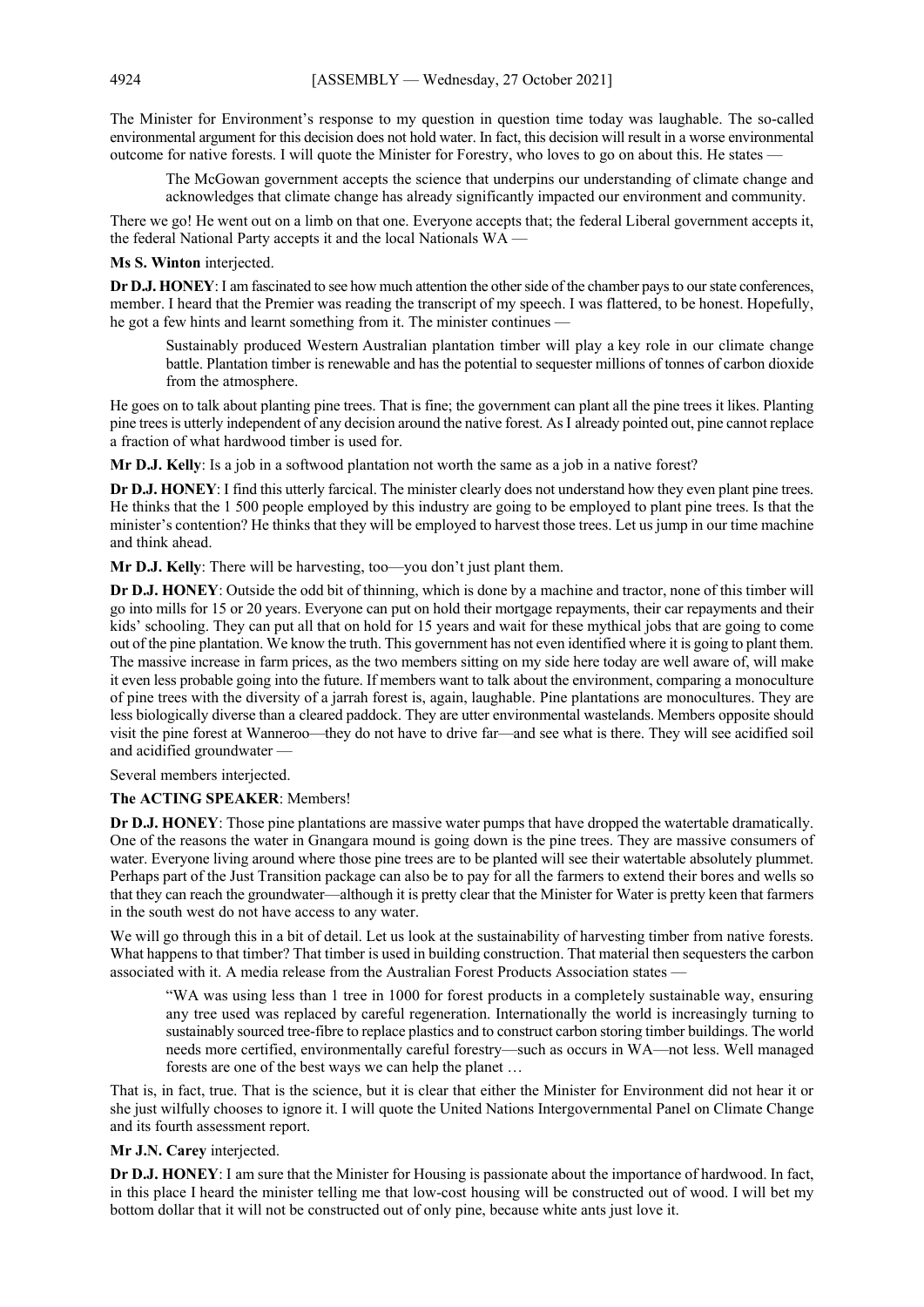I will go back to the IPCC's fourth assessment report. This is what the IPCC has to say. This is the globally accepted science that this lot opposite bang on about all the time. Members opposite come in here and talk to us about climate change being real and the IPCC says this and that. They want to lecture us on this side about it, knowing all the while that we are passionate about sustainable industry and protecting the environment and we understand the importance of reducing greenhouse gas emissions. This is what the IPCC report had to say —

… a sustainable forest management strategy aimed at maintaining or increasing forest carbon stocks, while producing an annual sustained yield of timber, fibre or energy from the forest, will generate the largest sustained mitigation benefit.

That is what it says, but the Minister for Environment and the Minister for Forestry know better than the IPCC. They have come up with some mythical statement—it was in the Premier's press release originally when this decision was made—that not harvesting timber is going to magically sequester more carbon in the native forest. It is utter rubbish. In fact, the best way to ensure continued sequestration of carbon is to continue to harvest the native forest in an environmentally sustainable and responsible way. The Minister for Forestry likes to talk about science. He said —

The science says business as usual for native forestry is just not sustainable. That is what the science says; that is why there needs to be change in this industry.

That is utter rubbish. The minister knows that, because the minister quoted two years earlier in 2019, at least in excerpt, the Intergovernmental Panel on Climate Change report, so something has magically changed. The minister has woken up and had a revolution—I should say he has had a revelation; he might have had a revolution as well! He has had a revelation. He said, "Hang on, all those scientists and experts from around the world are all wrong. We have come to the conclusion that they have all got it wrong." It is utter rubbish. The simple reality is that stopping sustainable harvesting of logs in the forest will not decrease carbon emissions in the forest. It will increase carbon emissions, because at the moment the timber from that forest is being used for many other purposes that are sequestering that carbon. I have heard members on the other side say that they will plant pine trees. They can plant as many pine trees as they like. That wood will go to a completely different market, in the larger part, than the hardwood timber does. If the government wants to spend that money, it can do it. It will create jobs.

We know, or at least it is reported by industry associations there, that the majority of people coming to live in Manjimup do not have jobs. They are not coming for jobs and they do not have jobs. They are moving there because of the beautiful lifestyle in that part of the state. I am sure that the member for Warren–Blackwood would agree that it is a beautiful part of the state to live in. The majority of people moving there do not have jobs, so if the government wants to plant pine trees and create more jobs for those people, it should do that. But why would it set out to destroy an utterly sustainable industry, an industry that is sustainable not just for one year or 10 years? That is not like the industry I worked in. I worked for Alcoa, as I have told members in this place many times. Alcoa's operations in 50 years will have ceased—gone. Those bauxite reserves will be depleted. All that industry will be gone. Our sustainable forest industry can be here in 200 years, 300 years and 400 years, and that is something this government wants to stop.

I have talked about pine monocultures. Pine plantations are worse than an environmental wasteland. In fact, pine plantations have a massive negative impact on watertables where they are planted. Wherever those pine plantations are planted, it will take the watertable down many, many metres, and that will affect wetlands and other land uses, and it will make the placement of those pine plantations extremely difficult. So, do not talk to me about the environment. In fact, the government is going to harm the environment with those trees. If the government wants to do that, it can go and do it. The government will struggle whatsoever to find any land to plant pine trees, but let us say it spends taxpayers' money buying land and plants those pine trees. They will not be proper millable timber for 10, 15 or 20 years. We will have a massive gap. As I have asked before, what is going to happen? That hardwood timber will be replaced—it will be replaced by timber from Papua New Guinea, and it will come in from Malaysia and Indonesia. The minister is importing deforestation. I know those countries have good governance and they are trying hard, but those governments struggle to contain the rogue loggers taking the timber. That is what the minister is doing. He is going to import deforestation from those other countries. Instead of having a superbly managed forest industry, utterly sustainable, done on the strongest scientific and environmental principles, the minister is going to import deforestation from those other countries. That is what is going to happen. That is what will be used for hardwood furniture, planking and other critical uses in this state. It will destroy jobs and drive further environmental harm in other countries.

That is what the minister is doing with this decision, and all because the government did a vox pop. It did an online survey. The government talks about getting feedback. I cannot comprehend how anyone involved in politics would think that is an appropriate way. The government knew what the outcome would be. The government knew that that survey was pushed by interest groups to its members. There was no limit on the number of times someone could reply to the survey. If someone had been keen, they could have sat down and done a thousand responses. What possible validity could that have? That was the basis for the minister's decision. I understand people being passionate about the forest. I grew up in the bush. I love the bush; I love trees—but the nonsense we hear here! We heard the minister today talking about deforestation. That logging and timber industry is utterly opposed to deforestation.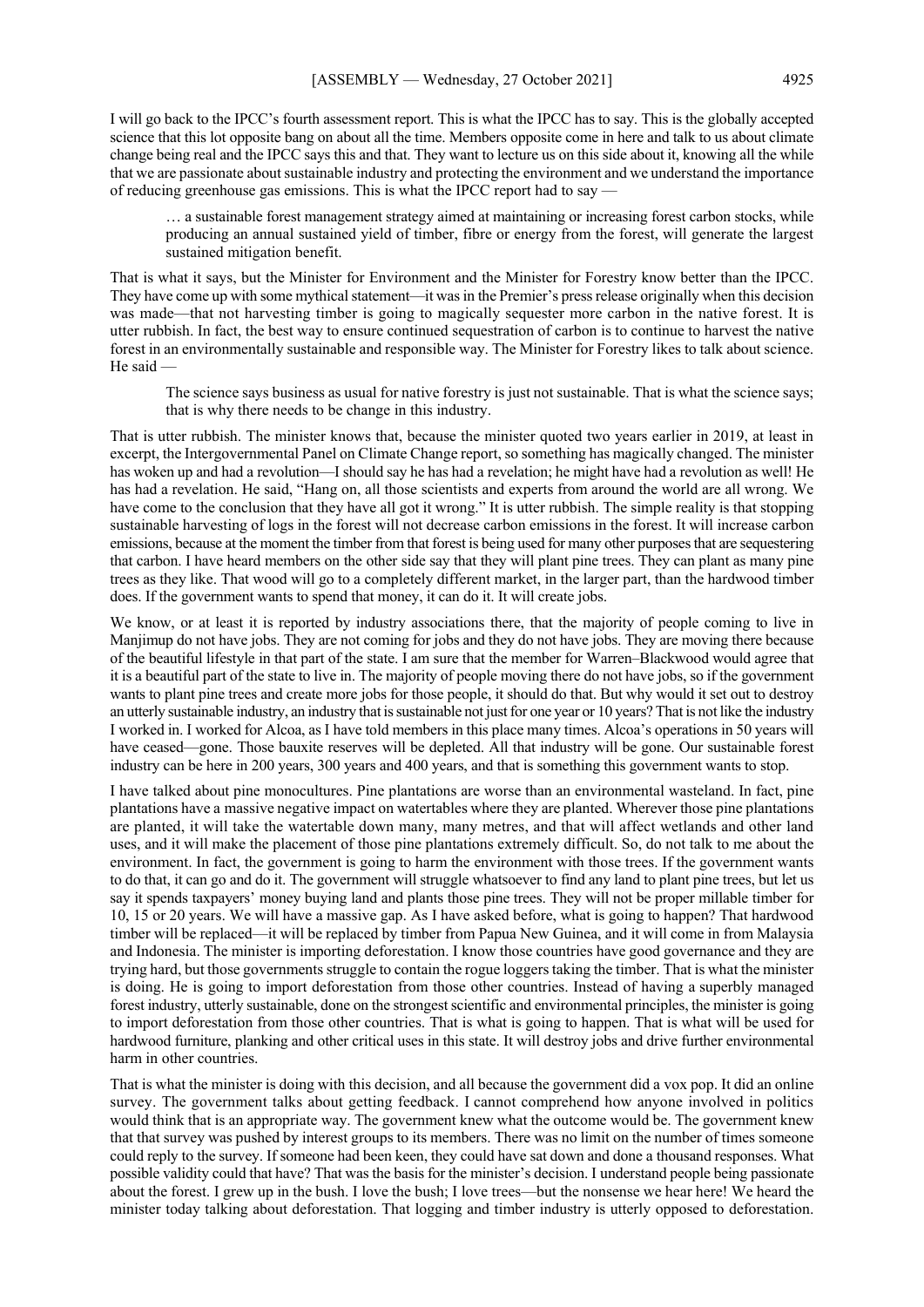Those foresters are passionate. I have not read out all their letters, but I will tell the minister what they have to say about the mining industry. Foresters want to stop it because they are passionate about forests. They hate seeing the trees knocked down.

**Mr D.J. Kelly**: Do you support that?

**Dr D.J. HONEY**: I support sustainable mining and I support sustainable forestry. The minister would know —

**Mr D.J. Kelly**: The people who have written those letters you are quoting from want us to close down Alcoa. Do you want us to do that?

**Dr D.J. HONEY**: That is my point, minister. I do not want to do that. Not to defend my former employer, but Alcoa is the only mining company in the world on the United Nations Global 500 Roll of Honour. Why? It was not good in the 1970s, but Alcoa learnt from its mistakes and put an enormous effort into making sure it had 100 per cent replacement of species in those forests. The foresters are passionate about the forest and they have a slightly different view from me on that, and I have discussed it with them. I have met a lot of people.

**Ms S.E. Winton**: You talk to everybody!

**Dr D.J. HONEY**: I talk to a lot of people, as the member for Wanneroo knows. I talk to more people in Wanneroo than she does, I know that. I tell the member what: I have talked to more horticulturists.

**Mr J.N. Carey**: He's been everywhere, man!

**Dr D.J. HONEY**: I have!

Several members interjected.

**The ACTING SPEAKER**: Members!

**Dr D.J. HONEY**: The Minister for Housing has stolen my thunder for my Christmas song! I may not have been everywhere, but I tell the minister what: I get around and I talk to a whole heap of people. I get around to a whole heap of people.

**Ms S. Winton** interjected.

**Dr D.J. HONEY**: The member for Wanneroo is very loud now.

Let us go on, if we can. Let us talk about sovereign risk. I will read this out. The Western Australian regional forest agreement was originally signed by the Australian and Western Australian governments on 4 May 1999 to establish a framework for the sustainable management of forests in the south west region of Western Australia. When do members reckon it was re-signed? Was it back in the midst of time, back in the middle of the Barnett government? No doubt it had to be done then, but it was signed on 29 March 2019. On 29 March 2019, this minister—I am certain that the Premier and others, cabinet, had to agree to it—signed a 20-year rolling extension of that forest agreement with some minor amendments. That is what the minister signed, and all the businesses saw that. That is why businesses made their investments. That is why we saw one mill making a \$50 million investment, and it was prepared to make further investment with some support from the government. That is why they made the investment and minister stood beside them. They made that investment, because they believed they had a further 20 years of sustainable yield from that forest. The minister utterly betrayed them. That is not just from that mill. That is common feedback I had from right across the industry. All those businesses, those millers I spoke to, the people in the communities who depended on that forestry, all believed that they could make their investments because the minister had signed that agreement, because he had made a commitment to the federal government that he was going to sustainably manage the yield from that forest for the next 20 years. That is what they believed, and the minister has utterly betrayed them. I could literally go on for three hours on this topic, if members begged me!

Several members interjected.

**Dr D.J. HONEY**: Yes, if members begged me! However, this is an extremely serious matter. This government stands condemned for the irresponsible and short-sighted decision to shut down this industry. Not one single argument that the government has put forward to justify this decision holds any water whatsoever. This decision will be worse for the environment and massively worse for regional communities. The so-called compensation package is frankly pathetic and will not replace a small fraction of the jobs that will need to be regenerated, for nothing other than allowing the ministers to have a warm glow when they walk into a meeting of the green left faction of the Labor Party and pat themselves on the back for doing it. They are destroying the livelihoods and careers of thousands of people, particularly in the south west and the regional areas of this state.

**MR P.J. RUNDLE(Roe)**[5.32 pm]: I strongly support the motion moved by the member for Cottesloe, which states —

That this house condemns WA Labor for its short-sighted decision to unilaterally shut down the native forest industry based on a deeply flawed justification.

There is so much information here from opponents of what this government has done, and I will work my way through some of it. Firstly, I want to express my disappointment in both the Minister for Environment and the Minister for Forestry. The Minister for Environment obviously put out that survey as some sort of justification, but what really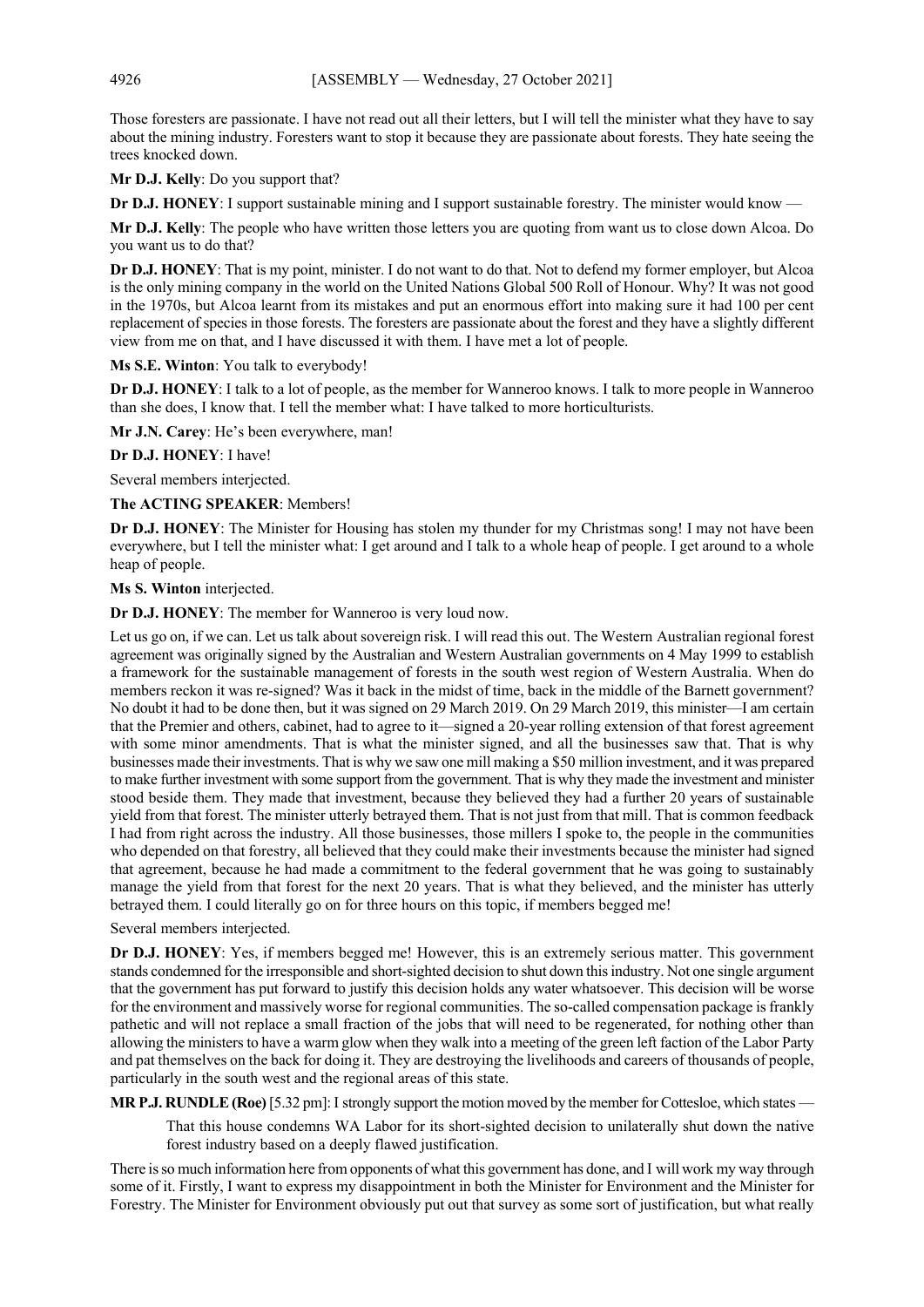worries me—I am sure it is also some sort of attempt to gain favour with the inner-city green vote, which I am sure it will do to some extent; it will be great in Morley, Fremantle and places like that—are the members of the community in Manjimup

**Dr D.J. Honey**: Baldivis.

**Mr P.J. RUNDLE**: — and Baldivis. I am worried about the member for Warren–Blackwood, because I am sure she had absolutely no idea about what was going to be done to her electorate. She has come in here in good faith looking to serve the voters of Manjimup, Nannup and Pemberton and the rug has been pulled out from underneath her. As I said, I like the member for Warren–Blackwood, but I am worried because in March 2025, the voters in Manjimup and Pemberton —

Several members interjected.

**The ACTING SPEAKER (Ms A.E. Kent)**: Members! The member for Roe has the floor.

**Mr P.J. RUNDLE**: Thank you, Madam Acting Speaker.

In March 2025, the voters of Warren–Blackwood will have their say and it will be through no fault of the new member for Warren–Blackwood. I am sure that she will spend the next three and a half years trying to justify the decision of the environment minister and the forestry minister, who are really playing to the inner-city vote. That is just my personal opinion, as I said. I wish the member for Warren–Blackwood good luck over the next three and a half years.

There is a pattern developing within this government—cut first and consult later. We have seen it with the marine park situation on the south coast: "We're going to make marine and land-based parks. We're going to have five million hectares of land and sea parks and we'll put it out there first and consult later." The consultation is starting to improve, so I will give the Minister for Environment that, but it is because the community pushed back. It had no idea; these announcements were just made and then it was consulted later. This is exactly what has happened with the forestry industry.

I want to give an example from the electorate of Roe that is close to my heart. It is about what has happened to many of my constituents who have forestry contracts. They planted pine trees in good faith anywhere up to 15, 20 or 25 years ago. The plantations were established and most of them had a term of about 40 years. Recently, many of those farmers were in a state of shock. Ents Forestry Pty Ltd, which is a forestry management and consulting company, had had very little information from BP, the company that my constituents had the contract with. They got this letter in the mail saying that Ents Forestry had taken on 107 contracts from BP. The plantations cover about 2 400 hectares stretching from Williams to Wellstead. The contracts were based on sharefarming arrangements under which the landowners were responsible for maintaining fences and gates, fire prevention and vermin control, while BP was responsible for maintaining the trees, including pruning, trimming and thinning, and fertiliser application and insect control. BP then contracted the Forest Products Commission to manage the plantation and take care of any maintenance. Under the agreement, BP would get 70 per cent of the harvest revenue and the landowner would get 30 per cent. This was established 25 years ago and the landholders were going along and then all of a sudden they got this letter saying that the contracts had been transferred. Aside from that, the really disappointing thing is that the FPC seems to have walked away from any responsibility for the plantations, even though for 18 years it was responsible for maintaining those plantations.

The community focus has now switched to the FPC. Those farmers are disappointed. There have been many articles in *Farm Weekly*, *Countryman* and the like about the disillusionment of those farmers. This is exactly what we are talking about. The forestry minister has come out with this great plan for farming softwood in these pine plantations for which, as the member for Cottesloe pointed out, there is no land. No land has been acquired and it is going to be very difficult to acquire land considering the current price of farming land. So my question is: if and when the FPC manages to get this land and plant these trees, will it be able to maintain and look after those forestry assets properly? There are already 2 400 hectares of pine plantation and the FPC has not turned up for years. Some of the farmers are reporting that it has not been there for 10 or 15 years. The pine plantation has not been thinned properly and a lot of the farmers are now saying that they would rather the land go back to farming land. That is a real disappointment for me.

The final thing that came from the meeting in Katanning was a vote of no confidence in the Forest Products Commission. It is pretty disappointing when I see my local farmers in the electorate of Roe and some of the adjoining electorates being hung out to dry. Will the new pine plantations that are supposedly going to be planted to somehow assist in this native forest program do the job? As the member for Cottesloe pointed out very well, and as the Australian Forest Products Association's media release of September 2021 pointed out —

"This announcement of a renewed investment in more softwood trees is therefore very welcome, however the State Government must be honest with West Australians. The trees planted in plantations do not provide the hardwood timber which is used for floors, stairs, and windows. That timber will have to be imported into WA in future years. There is no surplus in Eastern states so it will mostly come from overseas where often the same high levels of environmental control are not operating.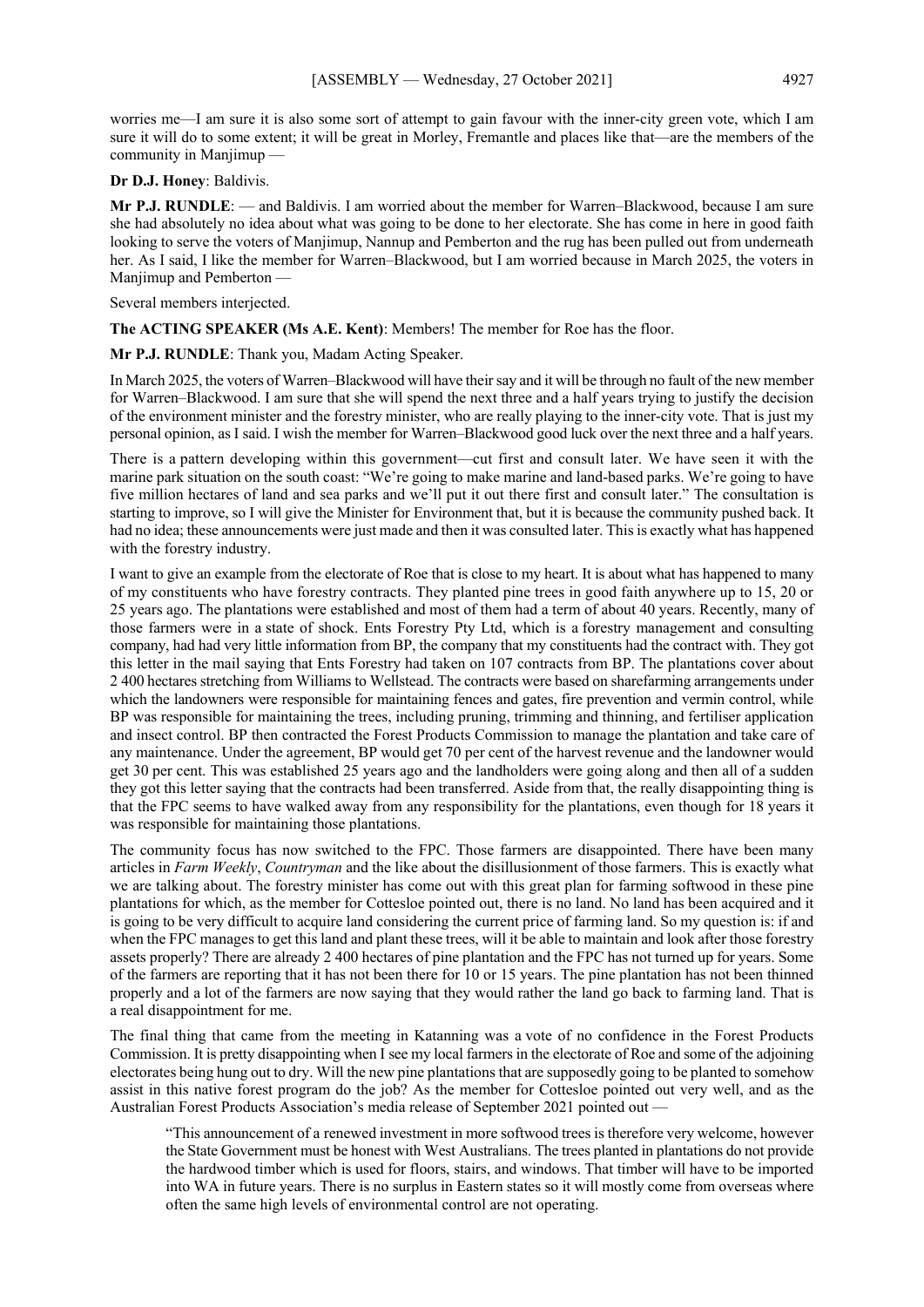That is a question for the Minister for Environment. When the government closes down the industry, we will import timbers from places such as Papua New Guinea, Indonesia and South America. Those places have nowhere near the environmental practices of Australia. I am very much looking forward to the environment minister enlightening me. When I see on TV that in the Amazon they are knocking down forests the size of tens of dozens of football fields every day, and I see the Western Australian government putting us in a situation in which we will have to import that timber from those countries, I am really looking forward to the explanation from this minister on what the plan is. How will the minister implement the climate change plan, or whatever it might be, on those governments that seem to be less conscientious than Western Australia and Australia? That is the first part of it.

As I said, I worry about this proposed program to supposedly plant all the pine plantations. I worry also about the acquisition of land because, although it sounds good on paper, I do not think a lot of people will want to sell land that receives 600 millimetres of rainfall to plant pine plantations on. I could be proven wrong. I have looked at some of the claims made by the Forest Industries Federation of WA; for example, "Native forestry is not viable", but the "Fact" states, "Native forestry is viable and underpins many profitable local businesses". The claim was made, "Old growth forests are being destroyed", but the fact is, "In 2001, WA became the first state to outlaw harvesting of old growth forests. High conservation value forest, habitat trees and riparian zones are also protected". The claim was made, "85% of the timber that comes out of those forests is either waste, charcoal, firewood or pulp", but the forestry industry points out, "We use the whole tree. 100% utilisation with all timber going to the highest value use, from furniture through to silicon produced from charcoal. Nothing is a waste". The claim was made, "Transition the timber industry to plantation and farm forestry" but the fact is, "Plantation forestry cannot simply replace native forestry"—as I just pointed out—"Land availability, market access and fibre properties are all limiting factors. The result would be an increased reliance on timber imports from other countries." That is exactly what I just pointed out to the environment minister*.* The final claim was, "The forests are worth more standing", but the fact is, "The forests are worth most, when managed properly. Actively managed, multiple-use forests fight climate change, provide renewable resources and recreational opportunities." That is what the Forest Industries Federation is pointing out. As I said, it has been a total shock to the industry with no consultation: "cut first, consult later" is the mantra of this new government. I have a really serious concern about where it will get the land from.

I want to quote from an excellent article in the *Business News* by Jesinta Burton, an excellent journalist. I know her well from her time at *The Esperance Express*. She has done some good work here. She pointed out that the Forest Industries Federation of WA was among the first to speak out, describing the decision as "sudden and reckless" and that both businesses and their employees in the industry have been blindsided. Jesinta Burton reports -

FIFWA director Melissa Haslam said the reverberations of the state government's decision would first be felt by regional communities reliant on this industry, which contributed \$1.4 billion to the WA economy each year and supported about 6,000 jobs.

It is incredibly disappointing. Jesinta Burton spoke to one of the furniture manufacturers, Michael D'Andrea from Artifex Australia. I notice today that Hon Steve Martin and Hon James Hayward were at that company today looking at some of the fantastic furniture it produces. Referring to Mr D'Andrea, Jesinta's article states —

He said he was shocked and confused by the move, particularly given the government had claimed the industry was operating sustainably; something that had become a major selling point for the business.

In fact, the Forest Products Commission's annual reports, endorsed by Forestry Minister Dave Kelly, claimed hardwood logging in WA met the strictest environmental standards and was considered sustainable by both internal and external experts.

There it is, the Forest Products Commission's annual report endorsed by forestry minister, Dave Kelly. As the member for Cottesloe pointed out, that 20-year forest agreement was signed in March 2019. We have an industry that thinks it has security, it has some longevity and something to work from. A survey was put out by the Minister for Environment's department, or whatever, and I quote —

A government spokesperson told *Business News* close to 17,000 responses were received, 95 per cent of which called for more areas of native forest to be protected and 73 per cent believing no harvesting should occur.

Funnily enough —

But less than 10 per cent of the respondents were directly employed by or affiliated with the South West forestry industry, native timber harvesting or artisan timber product manufacturing.

That is the deception that this industry is facing. I cannot say how disappointing it has been. I will admit that I do not profess to be a forestry expert but I do profess that I know how local communities and local businesses work. It is incredibly disappointing for those industries and those communities to have to face what has been put on them by this couple of ministers.

I would like to wrap up with the situation at Parkside. The minister will no doubt refer to it and the fact that it was looking for extra funding and all the rest of it, as we have heard in question time previously. However, back in 2019 Minister Kelly said that it was fabulous news for the town of Nannup when Parkside Timber bought Nannup Timber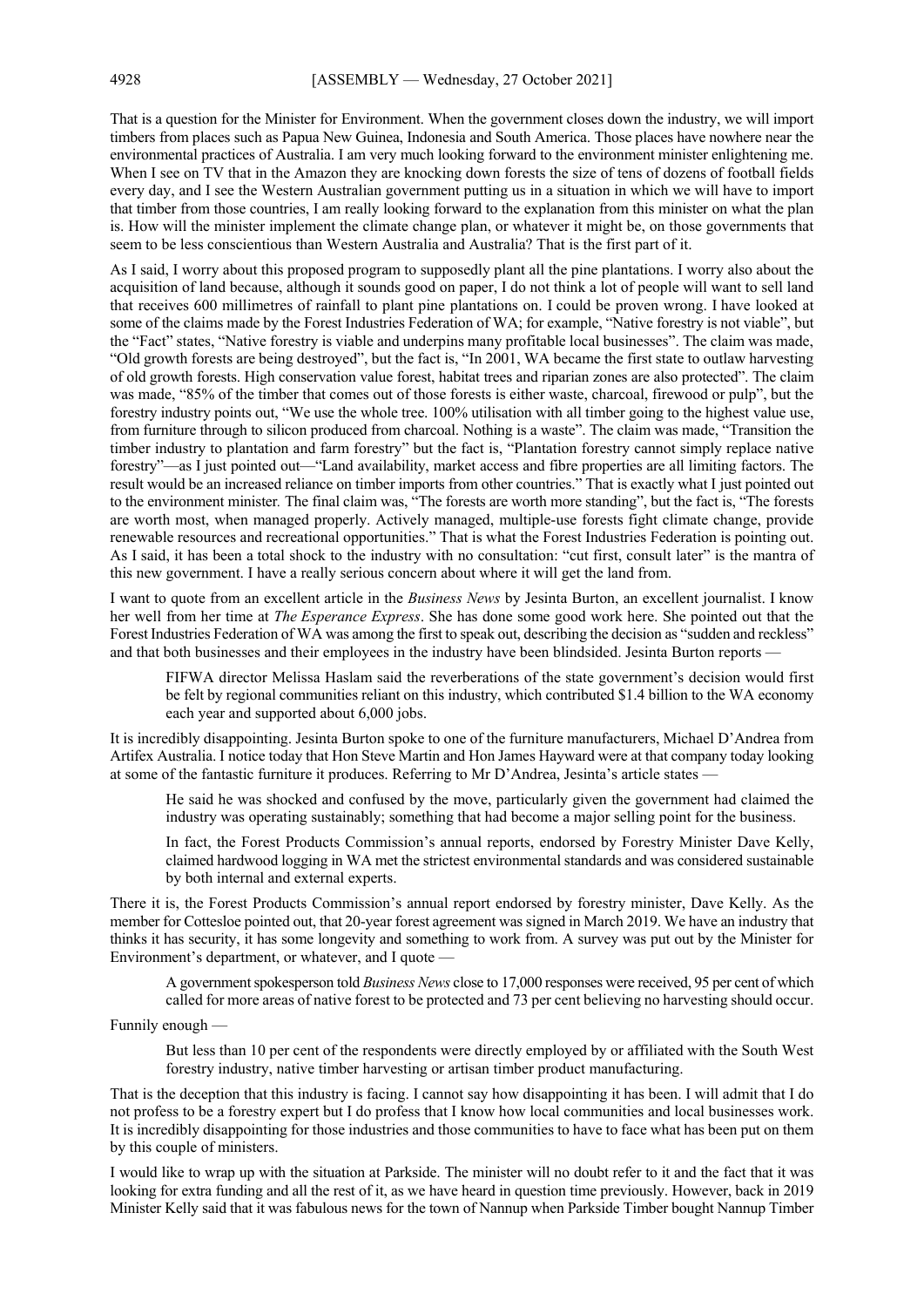Processing. It was a great vote of confidence for the industry here and in the south west and it was great news for employment. There is not too much confidence out there now; there is not too much confidence after this government has pulled the rug out. On 15 January 2021, Parkside Timber invested \$14 million in upgrading the facility in Manjimup and recruited 65 staff. As at 22 September 2021, Parkside had invested \$54.4 million and employed 160 people. Over the past two years, the Parkside Group has been encouraged by the Premier, the minister and local mayors to continue to develop the business into a world-class milling centre. The Parkside board subsequently approved additional capital improvements to WA businesses, which would have seen a total investment of \$103 million.

[Member's time extended.]

**Mr P.J. RUNDLE**: The outcome would have meant 720 full-time jobs in WA supporting local communities. Although Parkside will continue operating as usual, the announcement regarding the closure of native forest harvesting came as a complete surprise to the Parkside Group and was extremely disappointing.

I want to reiterate the disappointment of the farming community in my electorate, which entered into contracts in good faith. These farmers believed that the Forest Products Commission —

**Mr D.J. Kelly**: Sorry, member, you understand that issue is completely separate to the native —

**Mr P.J. RUNDLE**: I understand.

**Mr D.J. Kelly**: I wouldn't want people to get confused that the two are related.

**Mr P.J. RUNDLE**: I understand that. I guess I was trying to connect the fact that I am concerned about the minister's \$350 million pine plantation package. I am worried about whether the government will be able to acquire any land. I am worried about whether the Forest Products Commission will perform, because it certainly has not performed with those previous contracts. This relates to both governments; it is not about the Labor Party or the Liberal–National Parties or whatever. This is about management of the forests—the forests not being thinned properly and not being looked after properly. A total of 2 400 hectares will probably go to waste. As we pointed out many times, it takes a long time to grow pine trees, and they have to be looked after properly. We could be talking 20 years down the track before we get any decent results. Those farmers are saying that they want their land back. It is more profitable to grow grain or farm sheep, cattle or whatever. It has not worked out. I am linking it to that.

The motion is about the native forest industry, which relates to the disappointment of these furniture makers, communities and businesses that thought they had assurance when Minister Kelly said in 2019 that it was fabulous news for the town of Nannup when Parkside Timber bought Nannup Timber Processing, and it was a great vote of confidence in the industry. This government has not shown a great vote of confidence in the timber industry. The recent decision is incredibly disappointing. As far as I am concerned, this government needs to have a good, hard look at itself because this culture of "cut first, consult later" is not on.

**MR R.S. LOVE(Moore —Deputy Leader of the Opposition)**[5.53 pm]:I will be interested to hear from the Minister for Forestry at some point tonight. I rise to speak to the following motion moved by the member for Cottesloe -

That this house condemns WA Labor for its short-sighted decision to unilaterally shut down the native forest industry based on a deeply flawed justification.

If we break down that motion, we see that it contains a number of elements. The unilateral nature of the decision that has been made is quite apparent. On 22 June 2021, Hon Amber-Jade Sanderson, the Minister for Environment; Climate Action; Commerce issued a press release titled "WA public invited to have their say on native forests". When I picked it up, I said to members of my party that it was a very strange looking consultation. I wondered why the Minister for Environment; Climate Action was conducting consultation prior to developing a forest management plan. It was explained to me that under the forest management plan, the Minister for Environment is more or less the asset holder, while the Minister for Forestry is the asset manager. Soothing words were said to me that that was okay, and there was "nothing to see here". I did not feel comfortable about that. I now know that that was right, because on 8 September this year, we saw what some would say was the historic announcement in a press release by the Premier, the Minister for Environment and the Minister for Forestry that the government would take a historic move to protect native forests. It is not mentioned anywhere in the press release but we know that the justification given by the Minister for Environment at various points was a survey that she conducted—that very same survey that I had some trepidation about back in June.

The website of the WA Forest Alliance provides a little insight into the survey—who responded and what the responses were. We know that there were 17 000 responses. I understand that four per cent of those responses were not from Western Australia, 64 per cent were from Perth, and 32 per cent were from regional WA. On the basis of the 17 000 responses, we understand that 95 per cent of respondees mentioned that they supported the notion that more areas of native forest should be protected. I think 73 per cent agreed with the suggestion that no native forest harvesting should occur. It was a very loaded survey that asked specific questions requiring yes or no answers that were aimed at getting an outcome.

We also know that the WA Forest Alliance, the Wilderness Society et cetera have actively pushed the idea that people should participate in these surveys and respond in particular ways. A survey on Western Australia's native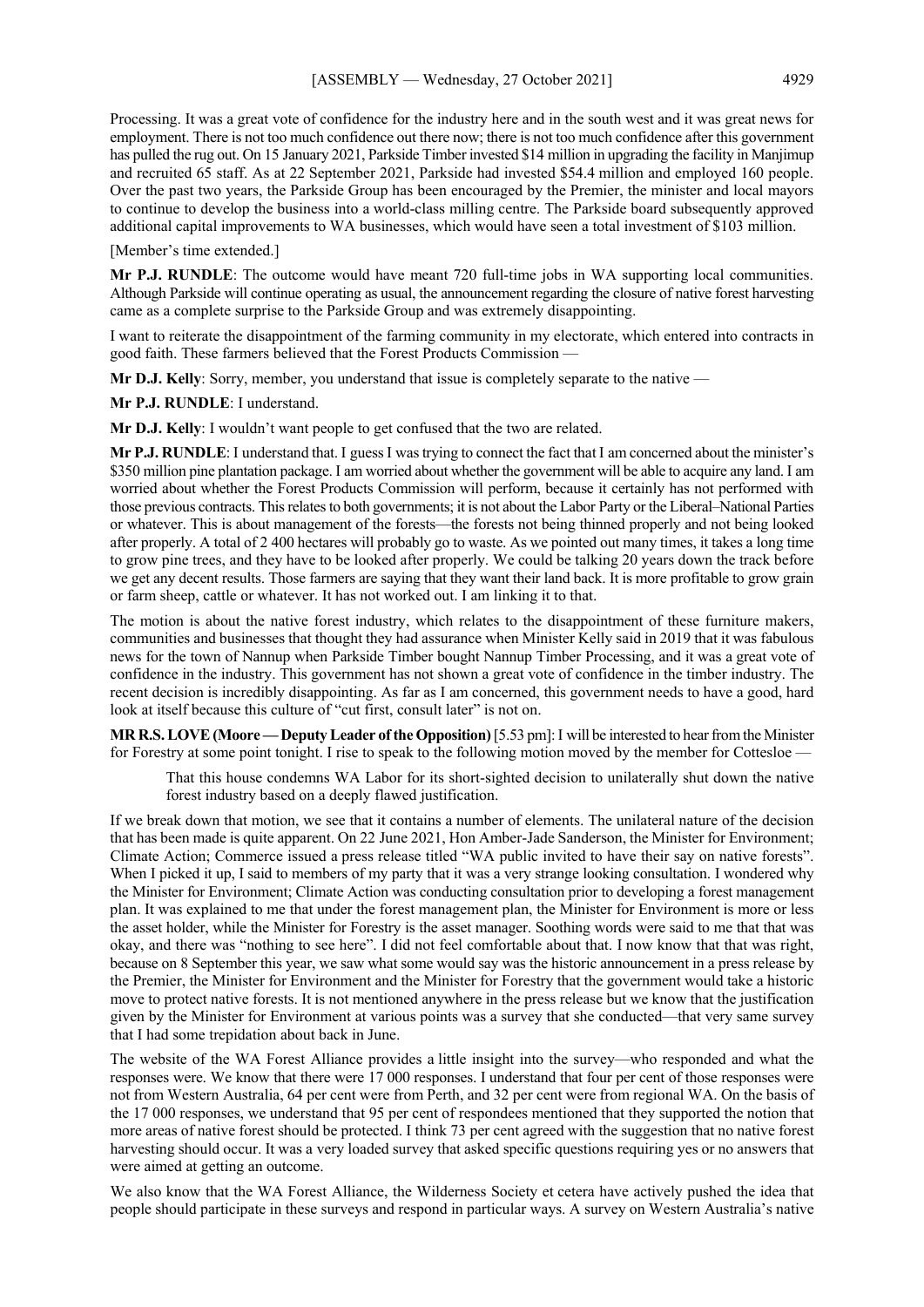vegetation policy, which similarly attracted attention, closed on 25 October. On the WAFA website, with the Wilderness Society's assistance, there are a number of suggested answers to the survey questions for members to submit. No doubt, another 11 000 members submitted the types of responses that the government would like to hear. That is the justification for the government to act in ways that I think it had already determined before it conducted the survey. I was looking for a bit of justification about that.

An interesting article by Jesse Noakes was published in *The Saturday Paper* titled "How the fight to save WA's native forests was finally won". An unnamed government spokesperson is quoted as having said that there was no consultation with industry; the only consultation was the 17 000 respondees to that survey. That is very much an ambush of the forestry industry by the government. That article said that Labor MPs had told the people looking to end native forestry that they needed justification to take action. It appears to me that a plan was put in place and enacted pretty soon after the election in order for the government to gain that justification. It sent out a push survey that would get certain responses. On the basis of the responses of 11 000 people, the government said that it would shut down an industry that had been in this state for over 100 years.

I point out that at the moment a debate is going on about representation in the Legislative Council. About 11 000 votes are needed to get a representative of the Mining and Pastoral Region in the Legislative Council—the smallest quota of the six regions. The government is claiming that that is not enough people to justify electing a member of Parliament. However, it is apparently enough people to justify shutting down a 100-year-old industry that hundreds of people rely upon for their livelihood and in which the government encouraged investment by a company—Parkside Timber was the one the member named—as it was a good idea to get together and invest in the native forestry industry. It was unforgivable for the government to do that, knowing that it was planning to shut down this industry—unforgivable.

When the Minister for Water was forestry minister, he released a press release on 3 December 2019 headed "Local timber industry gets a boost as leading miller joins WA". This media release talked about Parkside Timber coming to Western Australia, and was put out about a year before certain unnamed Labor MPs told advocates for the closure of native forest logging that they needed some justification. Only about a year before that, the minister pretended to support the hardwood industry in Western Australia. This press release talked about Parkside Timber purchasing two south west mills, with plans to reopen the Manjimup processing centre, which was expected to create local jobs. It went on to say —

- WA's forestry industry supports more than 6,000 jobs, particularly in regional areas
- McGowan Government committed to maintaining a sustainable forestry industry

Comments attributed to forestry minister Dave Kelly state —

"The McGowan Government sees Parkside's investment as a step forward in maintaining a strong forestry industry that supports WA jobs, while still protecting the environmental values of our beautiful native forests.

"This is the largest native forest industry private investment consolidation and restructure in 15 years which will secure hundreds of direct and indirect jobs in the industry.

"I welcome Parkside's commitment to creating high-value timber products from smaller, younger regrowth trees.

"The native forestry sector is an important employer and economic contributor that supplies our community with sustainable, renewable building materials and other timber products.

"The purchase follows the release of the McGowan Government's Djarlma Plan which set out the strategic direction for the future of the Western Australian forestry industry to support healthy forests and WA jobs."

I put to members that it was somewhat deceptive for the government to put that out and then act in the way that it did a year later to shut down that industry. That employer, which had only recently made that investment in good faith, has been left out to dry.

I want to go through some of the discussion that took place immediately after the announcement was made. This is a bit of the transcript of an interview conducted by Jane Marwick on 13 September 2021. The caller was John Clarke, a forester. The transcript of the interview was supplied to me. Mr Clarke said that one reason the Premier had used to justify the ban was that he believed it would preserve habitat and biodiversity, but that he was wrong. He said that not one single species of plant or animal had become extinct in Western Australia due to native forest timber harvesting, and that that was counting the logging that took place before the introduction of the Forests Act in 1918 and the creation of the forests department. He said that the foresters of a hundred years ago were the ones who genuinely saved our forests, as they had argued hard with the government of the day that the forests had to be reserved from clearing for agriculture, dedicated as state forests through the Parliament, and managed for their many sustainable uses. Mr Clarke said that the Premier and the Minister for Environment must have little faith in the many clever and dedicated foresters and scientists in the Department of Biodiversity, Conservation and Attractions who run a long-term biodiversity monitoring program called Forestcheck, which counts and measures about 350 species of animal, bird, reptile, plant, fungi, lichen and liverworts across our native forests. He said that this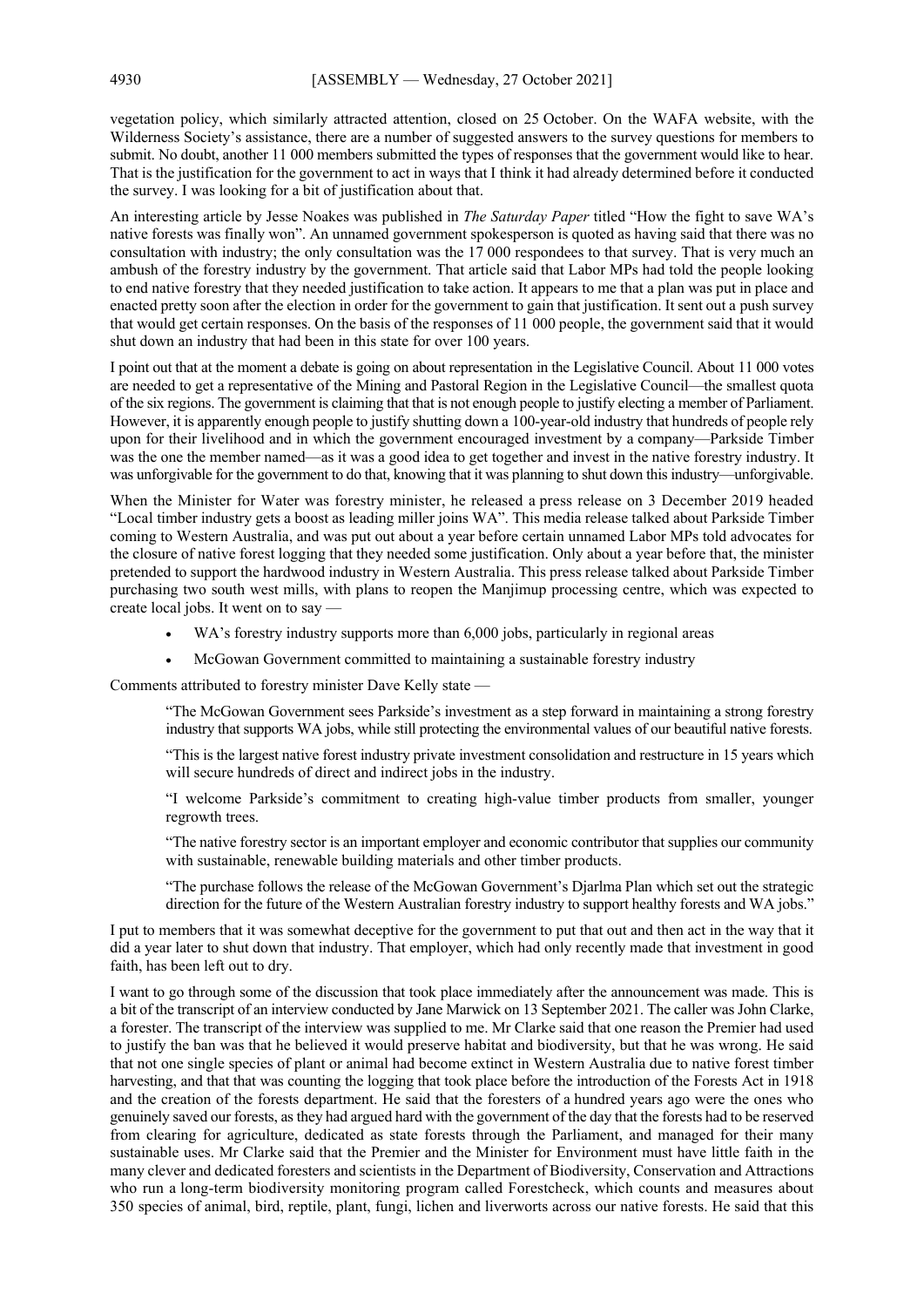important work has shown that harvesting and prescribed burning does not adversely affect biodiversity at all. In fact, Forestcheck is a thing. I have a copy of some pages off the web that outline its work and that it is monitoring the good health of the forests.

The minister made a decision that does not really stack up in terms of science. I am sure she will get up and tell me I am wrong. Perhaps she might listen to someone from her side of politics called Joel Fitzgibbon.

#### **Ms A. Sanderson**: Is he? Is he?

**Mr R.S. LOVE**: In an article in *The Australian Financial Review* in October 2021—sorry; what is so funny about that? It is one of their own members.

**Ms A. Sanderson**: He is not really on my side of politics. Go for your life.

#### **Mr R.S. LOVE**: The article states —

Our forestry industry is the underutilised tool in the lowering greenhouse gas emissions kit. The "net" in net zero emissions describes our aspiration to put no more greenhouse gases into the atmosphere than we take out.

Our forests absorb and store carbon, lots of it. Post-harvest, the carbon remains trapped in the wood products we manufacture from the logs.

He later stated —

There is another case for providing more support to the forest and forest products sectors. They create lots of jobs, around 80,000 of them directly, and another 160,000 indirectly: in forest management, harvesting, haulage, sawmilling, manufacturing, wholesale, retail, and construction.

The modern forestry sector is sophisticated and high-tech.

This is a Labor member, who was talking about the forestry sector being good for the environment, good for jobs and good for our economy. Why, then, does it receive so few mentions in the climate change debate? The only mention the minister has made about it has been to shut down the industry that would harvest that wood, lock it up in furniture, in wood products, and then regrow the wood, taking carbon from the air by the process that the Minister for Environment might have heard of, called photosynthesis. Plants take carbon from the atmosphere and put it into their cells, which, in the case of a tree, will eventually be wood.

#### **Ms A. Sanderson**: It is science!

**Mr R.S. LOVE**: It is science! I think it is called primary school chemistry or biology. It is not exactly rocket science. That is how to sequester carbon. The government is taking away an option for sequestering carbon. This decision is short-sighted and deeply flawed because it will do away with an industry that not only could potentially help fight the increase in greenhouse gases in the atmosphere, but also was supporting jobs in the regions. The government has done this on the basis of a flawed methodology. A push survey was conducted—the government set out to get the answers it wanted. What worries me immensely is the current survey the government has out about the native vegetation situation. I worry about what is coming next for areas such as the wheatbelt. No doubt we will see some measures put in place as a result of the government's survey of 10 000 or 11 000 people who will no doubt sign up to whatever the government wants them to sign up to in the future, and who will provide justification. It is not a discussion about clearing as such, but about the management of native vegetation per se and the whole ambit of it. I have concerns about where that direction will take us. I think it could take us into a very worrying area for the future of agriculture in the wheatbelt and other areas. I would like the minister's assurance that she will not make any more unilateral decisions without consultation and that she will actually go out and talk to a whole range of stakeholders and not just the 11 000 people who responded positively to her survey in the way that she wanted them to respond, while ignoring everybody else who may not have even known that the government was planning to make such a drastic decision on the basis of the result of that survey. I think it is quite extraordinary. If the minister had said that on the back of the survey, the government would decide whether to shut down the logging of native timbers in forests, she might have got a bit more interest from other less engaged persons than she actually ended up getting.

I do not think people fully appreciated the ramifications of that survey. Had they known that the future of an industry would hinge upon the correct response being received, they might have participated more widely and the government might have got something more approximating a full analysis of public opinion in Western Australia, rather than the feelings of a splinter group. I would say that the government is becoming adept at targeting that splinter group and will use that for justification. It is also a splinter group that is no more than the number of people the government needed to get itself a seat in the Mining and Pastoral Region. The government now says that is inadequate to enable those people to have a say in that chamber of Parliament, yet the government is willing to shut down an industry based on the opinions of a similar number of persons. That is quite apart from the fact that not everybody who responded supported the end of native forest logging—I think 73 per cent did, so the others either did not respond one way or the other or said that they were not in favour of it. It is a clear majority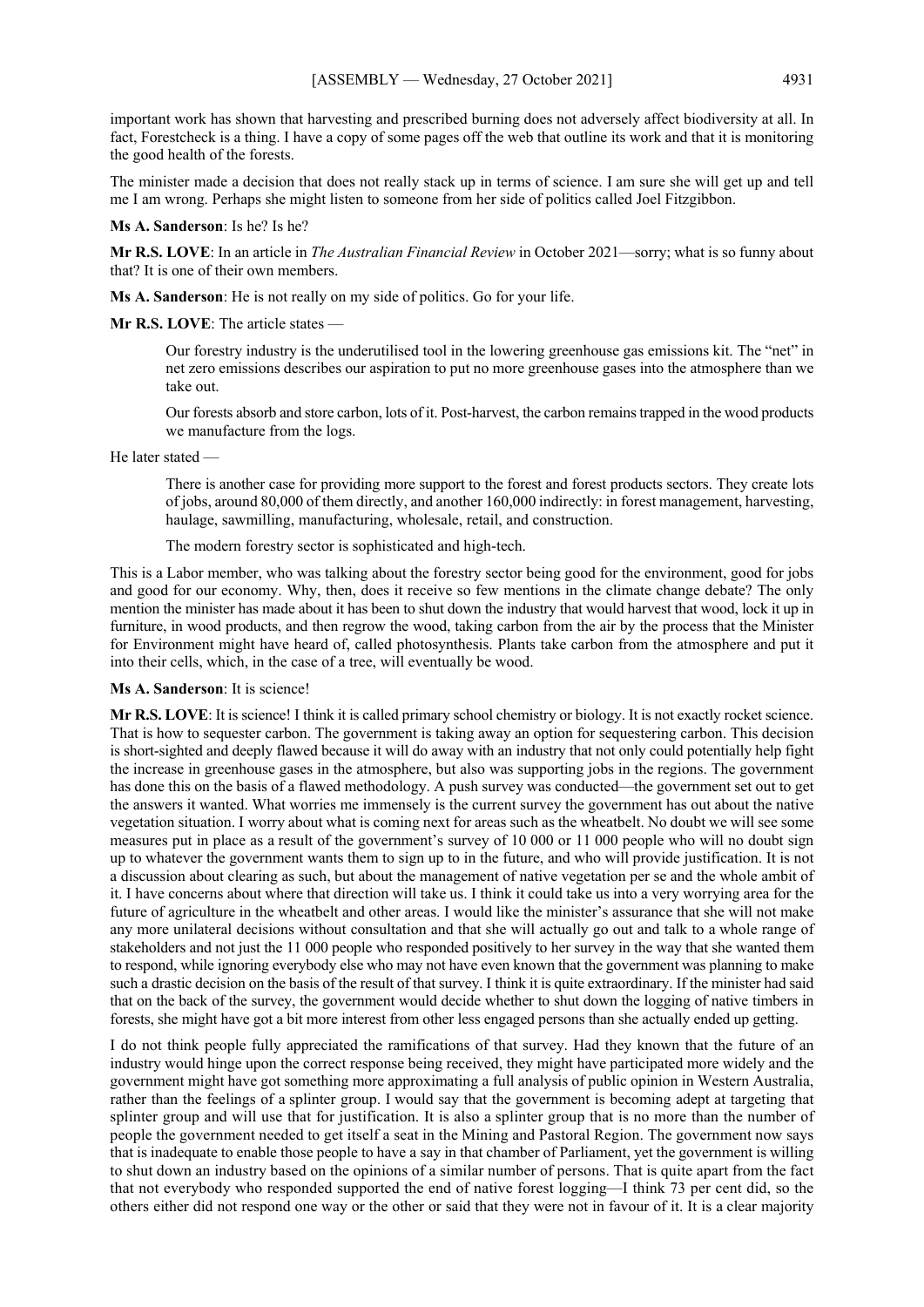of that select group, but it is not an overwhelming majority of Western Australians. That is a very flawed way for the government to set out to get an answer. I think the government got the answer that it wanted to put in place a plan that it had already had in mind.

The Minister for Forestry himself probably would admit that there would be some conflict with his 2019 press release that welcomed the investment of Parkside Timber in a timber mill that was aimed at using native forest logs. The minister said how his government welcomed and supported that, but over a year later, we are seeing the shutdown of that industry and the absolute devastation of that business. I would suggest also, from the reaction around the town, that the devastation is being felt by many people in the area. My colleague Hon James Hayward has been down in that area and has been very active in discussing these matters with the communities around Manjimup and other areas. It is pretty clear that people are angry and feeling very aggrieved with the decision of this government. As the member for Roe pointed out, the people in that seat probably did not understand when they went to the election last year that they would be seeing the end of that industry.

[Member's time extended.]

**Mr R.S. LOVE**: Normally, these sorts of things take some time. I was in Albany as a student at around the time the whaling industry in Albany was shut down. I think everybody knew that there would come a time when that industry would be shut down. Some people locally might not have wanted to see it shut down, but other people locally certainly did want to see it shut down. I do not think there was any doubt that there would be a long history of discussion and that at some point there would be a feeling that that industry would go.

Given the enunciation of the minister back in 2019, a fair indication should have been given to the forestry industry that this would come. The decision that was made was unilateral. It blindsided many people who have made a life in that industry. I know that other members have gone through some of the press releases that were put out by the Australian Forest Products Association, the Forest Industries Federation and furniture manufacturers, expressing their dismay, disappointment, shock and grief—the sorts of words we would not expect from an industry that was being treated fairly and was being consulted.

The worst thing about this is the lack of consultation with the industry. Why would the government not work through these matters and have an intelligent and adult conversation with the industry and say, "This is where we want to go as a government", instead of communicating to the industry by press release? That is the most disappointing part about it. The government did not go through a process of giving the industry a bit of warning and telling it what it was thinking of doing, and of saying to Parkside, which has spent millions of dollars to set up, that it does not think this industry has a long-term future. Instead, the government gave it exactly the opposite signal and then, by press release, told the community that this industry that people have relied upon, this industry that the government has said is viable, and this industry that has a whole apparatus of government and scientific oversight around it, is going.

I notice that the Minister for Emergency Services was in the chamber earlier. I had hoped that he would be here at this point. I want to point out that we know that fire is a huge risk in that area. We have seen some devastating wildfires. I do not doubt that people are concerned about that. It concerns me that without an active forestry industry, we will see a level of risk, because that forest will have to readjust to coming back to being the type of forest that existed prior to European settlement. We only need to look at the history of Australia and the understanding we now have that there was a fair degree of human management of the environment through the Aboriginal peoples of this land, and that they practised techniques to prevent the risk of catastrophic fires and to keep some of the forest in good health. I do not think that just locking up that forest and letting it go without active management will be an option. Active management will not be cheap. It will come at a cost. I heard the minister say that the forestry industry is being subsidised in some way. I do not know, because I do not have the full details of that, but I suggest that there will be substantial costs to the state in managing those areas of the forest, just as there is a substantial cost to the state in managing the rest of the conservation estate. That will now be at a greater level because of the higher risk of fire with greater vegetation loads, and the fact that if we abandon forestry, the forest will be out of kilter with what it would have been had there been no involvement at all.

Those issues concern me greatly. I will wrap it up now, because there are a couple of ministers here and I am hoping to hear from them, and perhaps if no-one else wishes to speak, we will be able to vote on the matter. We will see what happens. I hope to get some response from the Minister for Forestry and the Minister for Environment.

**MS A. SANDERSON (Morley — Minister for Environment)** [6.17 pm]: I am happy to speak on this motion, which, of course, the government does not support, and which is, frankly, riddled with errors and assumptions. It was interesting to listen to the speakers opposite regale arguments from the 1950s—although I am not surprised by the member for Cottesloe—as though we are still living as things were half a century ago, and that we just need to keep doing the same things that we have been doing for the past decades and everything will be fine. Everything that we have been doing around the environment and clearing and climate action is fine; we do not need to change. We can pick and choose the things that suit our arguments. The member for Cottesloe has called the reliance on evidence around the reduction in rainfall, the drying climate and the slower growth -

**Dr D.J. Honey** interjected.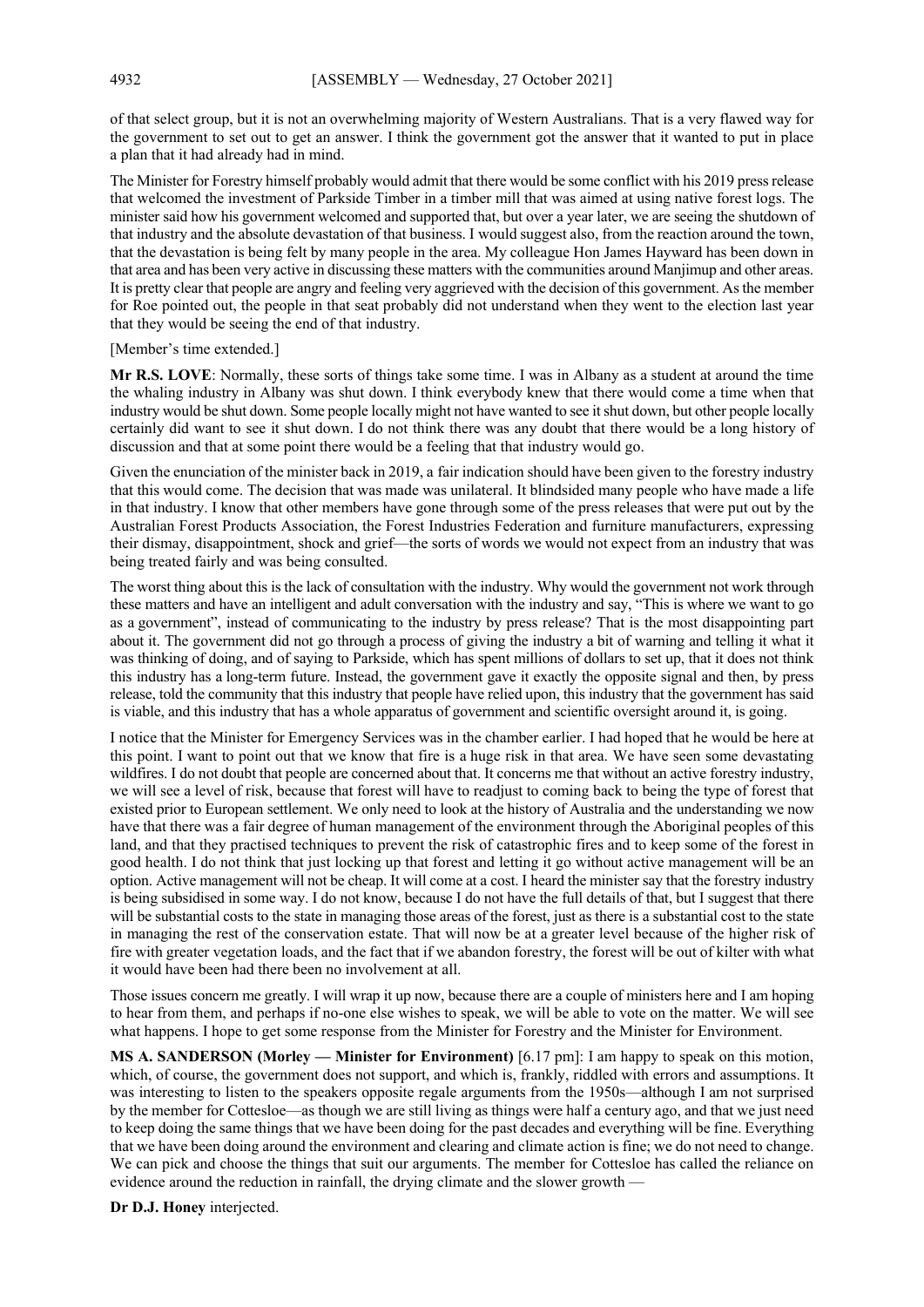#### **Ms A. SANDERSON**: He claimed that is a so-called fact. What is that term that Donald Trump coined?

#### **Mr D.J. Kelly**: Fake news.

**Ms A. SANDERSON**: Fake news. That is right. Alternative facts—he said he had a set of alternative facts. The member for Cottesloe is living in a universe of alternative facts. We see that daily. The member for Cottesloe claims that somehow the jarrah forestry is sustainable, when, in fact, it had never actually received Forest Stewardship Council certification, which is the global standard for sustainable forestry. It never received that and is not considered sustainable forestry. That is a real fact. I will let the Minister for Forestry go through the arguments around timber yield and economics, but I will touch on them because they do cross over with the environmental evidence that this is absolutely the right policy decision of government.

I have no argument that it is incredibly challenging for a number of families and communities in the south west. There are no arguments from the government about that. We are acutely aware of that, which is why we are committed to funding a transition plan and working hand in hand with those communities towards diversification. That is the focus of this government. Those communities can diversify and they have been diversifying. They were not entirely blindsided by this announcement—that is completely dishonest. I think maybe the Liberals and Nationals who live in a universe of alternative facts were blindsided, but the communities living down there were not. They have been doing a really good job of diversification. There is a lot of optimism in our rural towns and in our south west, as there should be.

It is interesting that the member for Cottesloe in particular was more than happy to shut down an entire coal industry in four years without even going down and facing that community. He was willing to do that to a far bigger workforce than the workforce affected by this decision and argue that point. He is still arguing the point and still hanging on to that policy. I am interested to know whether he has been down there. He visits a lot of people. He talks to a lot of people. Has he been down to Collie to face that community about what the just transition would look like under the Liberal Party's plan? It is entirely hypocritical of him and he is all over the place. On one hand, he is supporting green hydrogen and, on the other hand, he is questioning the science around climate change, native forestry and deforestation. He is just all over the place.

### **Dr D.J. Honey** interjected.

**The ACTING SPEAKER**: Member for Cottesloe!

**Dr D.J. Honey**: I did not say one word about climate change—not one word!

**The ACTING SPEAKER (Mr D.A.E. Scaife)**: Member for Cottesloe! The minister has the call. Although I do not mind a little bit of good-natured back and forth, repetitive, persistent interjections are not helpful.

# **Ms A. SANDERSON**: Thank you, Acting Speaker.

There was also an extensive debate in the Legislative Council on this issue and I have read through the *Hansard* of that debate. It is always interesting when the people elected assume those on the other side do not know what they are doing. Hon Jackie Jarvis had explained to her by Hon James Hayward how the forestry industry worked, even though he did not know what two-tier karri forest was. He was explaining to her at length—like we get in this chamber often—how the sustainable forestry industry works, and I was delighted to see her get to her feet and explain to the member that she was actually a member of the Forest Products Commission! She is a member of the FPC and is quite aware of how it works. Although we over on this side appreciate the lessons, we are quite capable of finding our own information and doing research and making our own informed decisions. I have to say the credibility on the other side on this issue is extremely limited. Hon James Hayward insisted for some time, until he realised that he had got it wrong, that it was Richard Court who ended native logging in 2001. He dug himself a hole, but he dug himself out. But it is pretty hard to take it seriously, I have to be honest.

What we do take seriously is the impact of climate change in Western Australia. We are seeing a more urgent need to take action on climate change. We know that climate change is impacting the growth of our forests and impacting our biodiversity. Those replanted forests are simply not growing back as quickly as we need them to to sustain the yield that has been agreed to. In fact, I think the people who work in the forestry industry are not even meeting the yield because of the challenges around climate change. They are on the ground and they see that.

#### **Dr D.J. Honey** interjected.

**Ms A. SANDERSON**: I sat and listened to the member for Cottesloe.

**Ms S. Winton** interjected.

**The ACTING SPEAKER**: Member for Wanneroo!

**Ms A. SANDERSON**: A lot has been made of the survey that was put out. It was accused of being a secret survey, even though it was tabled in the Legislative Council, so there was nothing secret about it. The member for Moore talked about a select number of 11 000 respondents. There were actually 17 000 respondents.

**Mr R.S. Love**: I said 11 000 responded positively to your survey.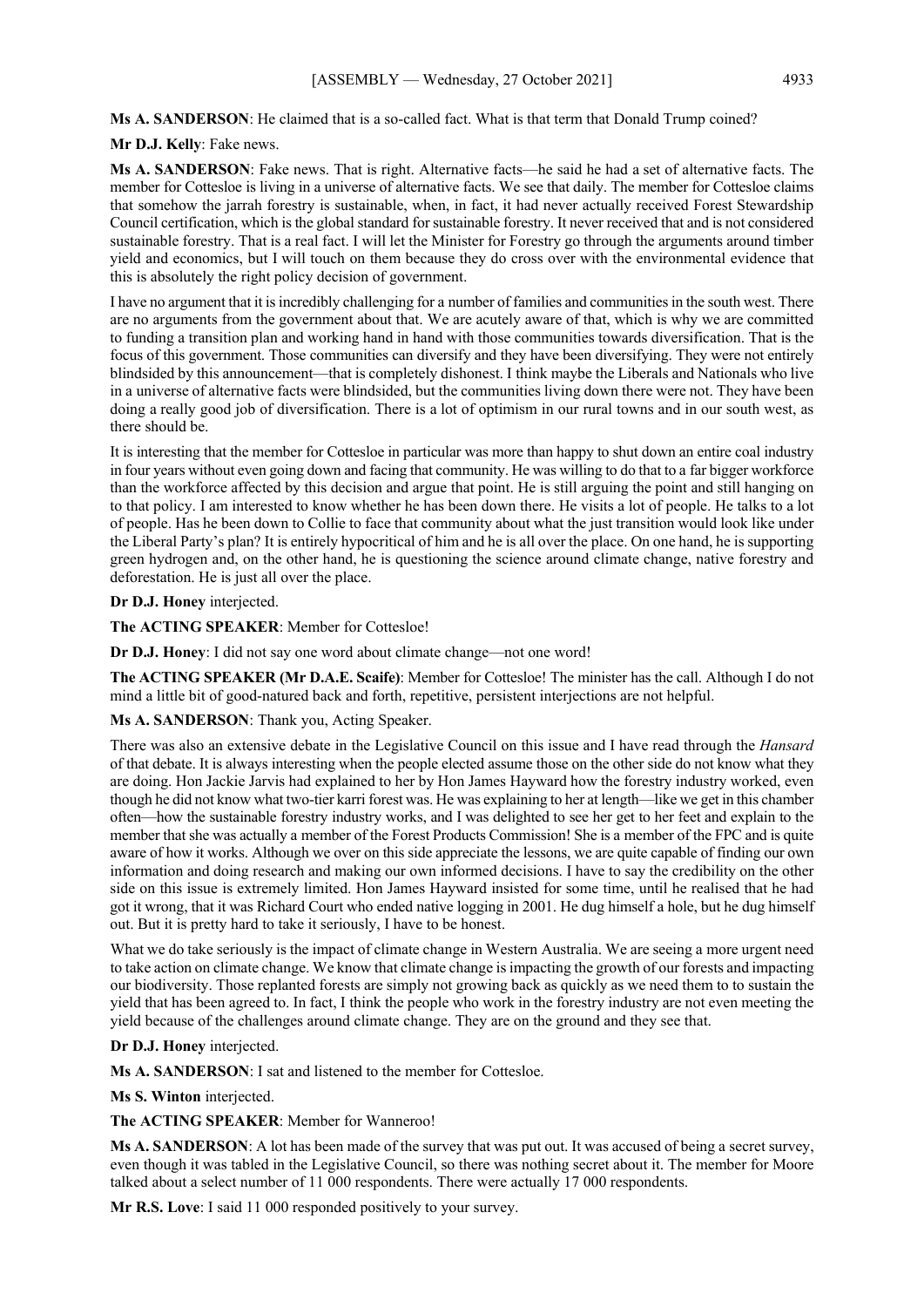**Ms A. SANDERSON**: I stand corrected. I have to say that I do not think 11 000 is a select number and neither is 17 000. It may not be the basis on which we make a decision, and certainly this decision was not made based on that, but it is a good thing to ask people what they think. The member for Cottesloe has been asking the government to talk to people. The state's south west forest is a state asset. It is not owned by the foresters. It is a state asset that is also a really important carbon sink. It also has emerging industries that are, frankly, in conflict with ongoing native logging and are more sustainable and more complementary to the forest, so there was an overwhelming response supporting better preservation of our state forests. Essentially, it was a very thorough survey and the member for Cottesloe does the Western Australian Biodiversity Science Institute a great disservice by claiming that it was a Facebook survey. The institute is run by independent scientists, and I think it just goes to show what regard the member has for science, frankly.

This industry has been struggling, and the member can continue to lie and be dishonest to them, but there were a number of times when those mills stood down their staff because they could not get the yield. A number of those mill owners have been trying to sell their mills for a number of years. The member did not mention that in his speech. This is not a sustainable industry. Meanwhile, whilst that member was in government, he let the pine plantation whittle away with no plan to rebuild it. These two policies do go hand in hand; they are not isolated. They were announced as a package. We are ending native logging. We are protecting all karri, jarrah and wandoo forests in the south west. That is what we are doing and the two-tier south karri forest will have immediate conservation protection because those forests contain old-growth trees. They do not meet the very tight definition of "old-growth forest" and I think that probably needs to be looked at, but the forests do contain really important environmental assets and they are more valuable to us in the ground as carbon sinks, habitats and improved biomass. They improve biodiversity and protect threatened species. No, member, species have not gone extinct, thanks to the good work of many volunteers and the Department of Biodiversity, Conservation and Attractions and committed individuals. But do we wait for species to go extinct before we take action? Is that what we do? We are not prepared to do that! We are absolutely not prepared to wait for them to become extinct.

**Mr D.J. Kelly**: For the first time, there's now more numbats than Liberal Party MPs.

**Ms A. SANDERSON**: That is actually true! Numerous numbats and baby numbats have been seen—the member knows they have been seen—in the area of the highly discussed prescribed burn.

On the impacts of climate change—I do not want to take up all the time because I know other members are keen to speak on this—the report that the member for Cottesloe is relying on is 14 years old. The 2019 IPCC report was very clear. It found —

Reducing deforestation and forest degradation rates represents one of the most effective and robust options for climate change mitigation, with large mitigation benefits globally …

I have another more recent report. The 2019 IPCC *Special report: Climate change and land* stated —

Reducing deforestation and forest degradation is a major strategy to reduce global GHG emissions. The combination of reduced GHG emissions and biophysical effects results in a large climate mitigation effect, with benefits also at local level.

That is some of the evidence that we are relying on. Australia has almost reached 1.5 degrees of warming on average. We have reached 1.44 degrees, and that figure is from the Bureau of Meteorology—more scientists. The climate is warming. We have a huge challenge here, and we have to take action. This is one of the levers that we have available to us as a community to take that action.

The south west forests have experienced a 20 per cent decrease in major July rainfall since the 1970s. Some affected native forests, including regrowth forest, are not growing at the rate that we need them to. The south west forests store the equivalent of 600 million tonnes of carbon dioxide; they are an incredibly important carbon sink. It is true that young trees absorb carbon, but old and mature trees store more carbon. It makes no sense to chop them down, woodchip them and burn them, and then grow new ones! It makes no sense.

**Dr D.J. Honey**: The wood gets used and it sequesters carbon.

**Ms A. SANDERSON**: It is largely woodchipped and burned, and used for biomass. We have to weigh up what is of greatest benefit to us in this challenging environment. Frankly, the greatest benefit to us is to leave them in the ground and to grow a sustainable industry in Western Australia, which is what the government is doing. They are a very important carbon store.

We know that if the world stopped deforestation, or even slowed it down significantly, we would get to one-third of the target of reducing emissions by 2030. That is how significant the impact of the forestry industry and deforestation is.

I have sympathy for foresters. They are reducing in number, not only here but globally, because the industry is changing. Those skills will remain in Western Australia, and the jobs will in fact grow. I have sympathy for foresters, because they have had a commitment around this idea of sustainability, and they are very wedded to that commitment, but the evidence shows it is simply not working and it is not a sustainable industry any more. It is dishonest to those communities to continue to tell them that it is sustainable because, frankly, it is just not true.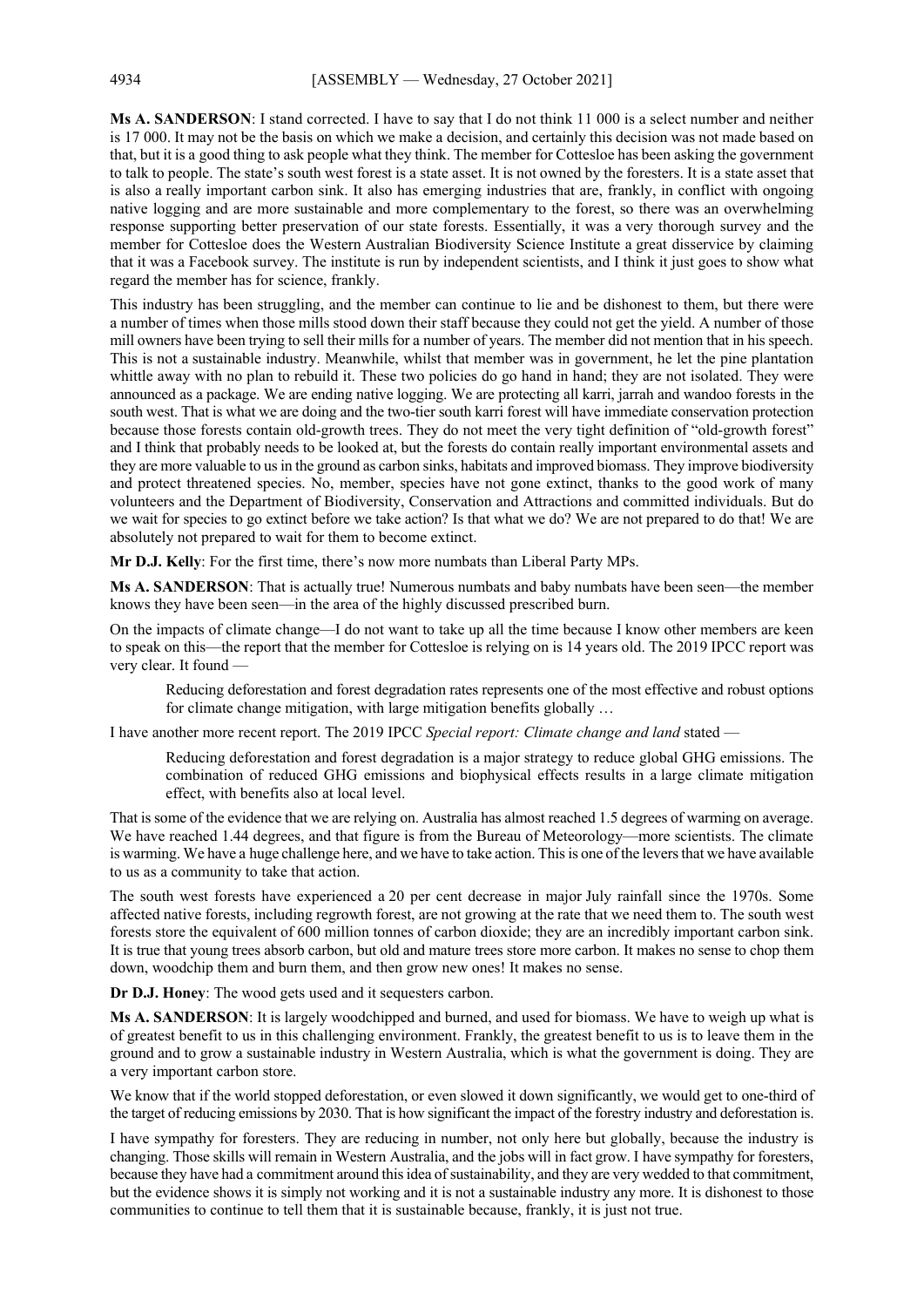Let us put this into perspective, the native forestry industry represents about eight per cent of the entire forestry sector, which is a small percentage of the entire forestry sector. Since the commencement of the current forest management plan in 2014, the Forest Products Commission has operated at a loss of \$2.8 million per annum. This is about making the FPC a more viable and sustainable operation in itself. It is underwriting an industry that cannot survive into the future. We are asking the taxpayer to put their hand in their pocket and underwrite an industry that is not viable, whereas the alternative is to develop new industries like tourism and beekeeping. The state government has landed a new native title settlement; it is a record native title settlement for the south west Aboriginal people, the traditional owners. The Noongar nation is one of the last to have a significant native title settlement in Western Australia. They should have an opportunity to have a say over what goes on in their native forests, and they will. The forests are incredibly important for Aboriginal culture. They have a deep connection across their forests, and the forest industry is not complementary to that at all.

We are entering a new era. I know that is really challenging for members over there.

#### **Mr P.J. Rundle** interjected.

**The ACTING SPEAKER**: Member for Roe! Just pause for a moment, minister.

I have known the Minister for Environment for a long time and she is more than capable of defending herself, but the optics of three blokes hectoring her on one side is not a great way to end the evening. I will give the Minister for Environment the call, and will let her conclude in silence.

#### *Point of Order*

**Mr R.S. LOVE**: I think we have just been responding to questions. I do not think there is any attempt to bully the minister. I am happy to listen to the minister.

**The ACTING SPEAKER (Mr D.A.E. Scaife)**: The word I used was "hectoring". Do not use a point of order to argue with the chair again, member for Moore.

#### *Debate Resumed*

#### **Ms A. SANDERSON**: Thank you, Acting Speaker.

We will go into the forest management plan in consultation. That in itself required a policy decision up-front. That is the process. We have to set the policy parameters early for the Conservation and Parks Commission to undertake the really important work of the forest management plan. That is a 12 to 18-month process in and of itself and it will have extensive engagement across a range of stakeholders. There will be deep and meaningful consultation on that forest management plan, but the process is very clear: they need a policy direction from government up-front in order to undertake that work. That is what they have got. They have got a clear policy direction. It is absolutely the right policy direction. Frankly, it is one of the policies I am most proud of as a government. I feel very proud, as Minister for Environment, with the Minister for Forestry, to lead this policy. It goes hand in hand with conservation and sustainable timber growth, and a sustainable timber industry in Western Australia that will also support the building industry. Under the FMP, we will see around 2.5 million hectares of native forest excluded from harvesting, which will be an outstanding outcome. It will not be without its challenges for those communities.

I want to make the point that somehow the member for Roe thinks there is a plethora of Greens who live in the seat of Morley. Anyone who does any kind of analysis of elections, which clearly the member does not, will know that the seat of Morley has the second or third lowest number of Greens of any seat in the state. It is all about the primary vote, member for Moore, for the Labor Party in Morley. I cannot rely on the Greens, and it is absolutely absurd for the member to say that about some inner-city Morley people. I think they would be offended by that characterisation. They care deeply about the environment, but I am not chasing any Green vote in the seat of Morley, because there are about four of them—and one of them is a candidate. They are very nice, but they do not poll well; I always welcome them and their input.

The member for Moore is always an interesting contributor. I think he suggested during the estimates hearings that somehow I needed to stop and take a breath as I had not possibly thought through this decision. Member for Moore, I will stop and take a breath when you take a nap! It was so frankly offensive that somehow this is not a well thought through decision. It has been noted in the chamber that the member for Moore genuinely feels he needs to get up and explain what the Leader of the Opposition has explained quite eloquently herself. I may not agree with her arguments, but she is articulate and she can put them, and she certainly does not need any assistance from the member for Moore in re-articulating them to the chamber. Thank you for your assistance and advice, but I am perfectly capable of making considered and sensible decisions that are based on evidence and fact, and that will protect the forest and industries into the future, and we will support those south west communities to diversify in industries that we will see for generations to come.

**MR D.J. KELLY (Bassendean — Minister for Forestry)** [6.39 pm]: I want to make a few comments. The Minister for Environment covered a lot of things. I find the idea that members on the other side are the ones who really care about working people and timber mill workers a little bit hard to stomach. Through the years of the Barnett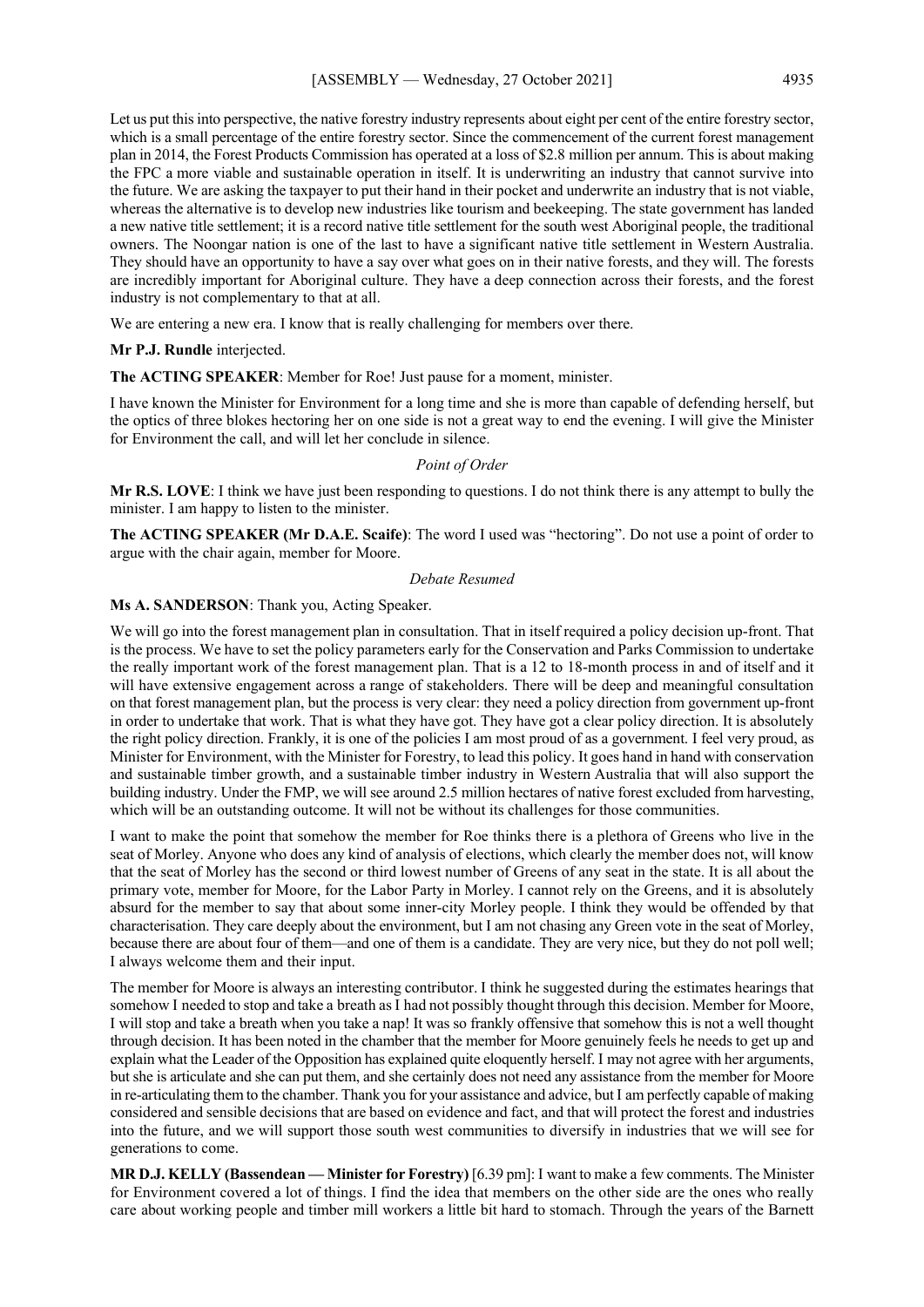government, as shadow Minister for Water, I watched the Minister for Water, now Leader of the Opposition, cut 400 jobs from the Water Corporation. About 100 of them were in regional Western Australia. She did it without batting an eyelid. She did not even blink. She cut 400 well-paying permanent jobs out of the Water Corporation, many in regional Western Australia. There was not a peep. I will not take it from members opposite that somehow they are the saviours of working people. We take very seriously this decision and the impact it will have on not only directly employed staff but also the small businesses that are involved in this industry. It is not a decision we have taken lightly.

The Minister for Environment indicated that native hardwood logging comprises eight per cent of the forestry industry. When members opposite talk about the industry employing 6 000 employees, that is the whole forestry industry; it is only eight per cent. It has been making a loss since 2014—\$2.8 million. From the Forest Products Commission's books, native logging makes a loss. One of the issues that has become very clear as we come to the end of this forest management plan is that the impacts of climate change are much greater than were anticipated when it was put in place. The decline in rainfall has significantly reduced the yield of sawlogs that we are getting.

#### **Dr D.J. Honey**: Since 2019?

**Mr D.J. KELLY**: I will get to that in a minute, if the member will just let me. I think with you lot, we had three people saying much the same thing for a very long time in the limited time we have.

The yield that we are now getting from coupes that have been harvested is significantly less than was anticipated by the FPC. The jarrah sawlog yield from some of those coupes has gone from 20 tonnes per hectare down to as low as 15 tonnes. That is very significant. To get the same amount of sawlogs out of the forest, we have to harvest more hectares and we might get the sawlogs, but it increases the ratio of residue. When people say that every part of the tree is utilised, in many cases that is true, but some of it is for quite low-value products like woodchips. For example, take a 300-year-old karri tree. If 60 per cent of that tree is cut into sawlogs, 40 per cent will be turned into woodchips. It is a 300-year-old karri tree. It sprouted before European settlement and we are harvesting those trees —

#### **Dr D.J. Honey**: A new tree will grow.

**Mr D.J. KELLY**: A new tree will grow! The member for Cottesloe might glibly say that if we chop down a 300-year-old karri tree, it will regrow. The impacts of climate change are profound and it is absolutely arrogant for the member for Cottesloe, who is going to be on this planet maybe for another 50 years, if he is really lucky maybe 40 years—to glibly say that the tree we will plant today will replace that 300-year-old karri tree. On this side of the house, we think that if trees of that age are going to be felled, there has to be a very good reason. There has to be a compelling case. Unfortunately, now with the yield as it is, the declining rainfall and the impacts of climate change, that case can no longer be made, especially when it is about eight per cent of the industry.

The evidence we are getting is that the dynamics have absolutely changed. If it was business as usual for the next FMP, we simply could not harvest the same amount of sawlogs as we are currently harvesting. We would have to greatly increase the number of hectares that were being harvested and it is just not compelling.

The member raised an issue about Parkside Timber. Parkside decided to come to Western Australia and purchase two mills that were on the brink of closing. They were almost finished; the Nannup and Auswest mills were virtually done. Parkside made a commercial decision to come to Western Australia and invest in those mills knowing that the forest management plan was going to run out in 2023. Parkside also has an investment security guarantee for some of its contracts, so it was in a slightly different situation from other companies. But it knew exactly what the situation was in Western Australia. It sought no assurances, and it certainly was not given any assurances from the government, for extended contracts. It knew that the FMP was up for renegotiation. When it made that decision and announced that it was going to buy those mills and keep those jobs in place until at least the end of the FMP, obviously we welcomed that because we were happy for those workers to keep their jobs. But we absolutely did not make any commitment beyond the contractual arrangements that Parkside already had. Notwithstanding the public comments Parkside made, it approached the government for a \$25 million grant and said that if the government did not provide that grant, the mills would close by the end of the year. That reinforces what we think about the state of the industry.

The government obviously takes fire risk very seriously. The forest will continue to be managed for that issue. There are a limited number of members on the other side who care about fire risk and communities. We are very attuned to that issue and the fire risk in the forest will continue to be actively managed.

**Dr D.J. Honey**: It has been a bipartisan issue for decades.

**Mr D.J. KELLY**: Everything that the member for Cottesloe said in his contribution sounded as though native forest harvesting is the only economic value of those forests. There is enormous potential in those forests. A lot of people in south west businesses have said to me that they want the south west to be known for its food production and tourism, and there are a lot of jobs in both those sectors. By preserving native forests, we are enhancing the clean green economic aspects of jobs that can be created in the south west. Completely devoid in the contributions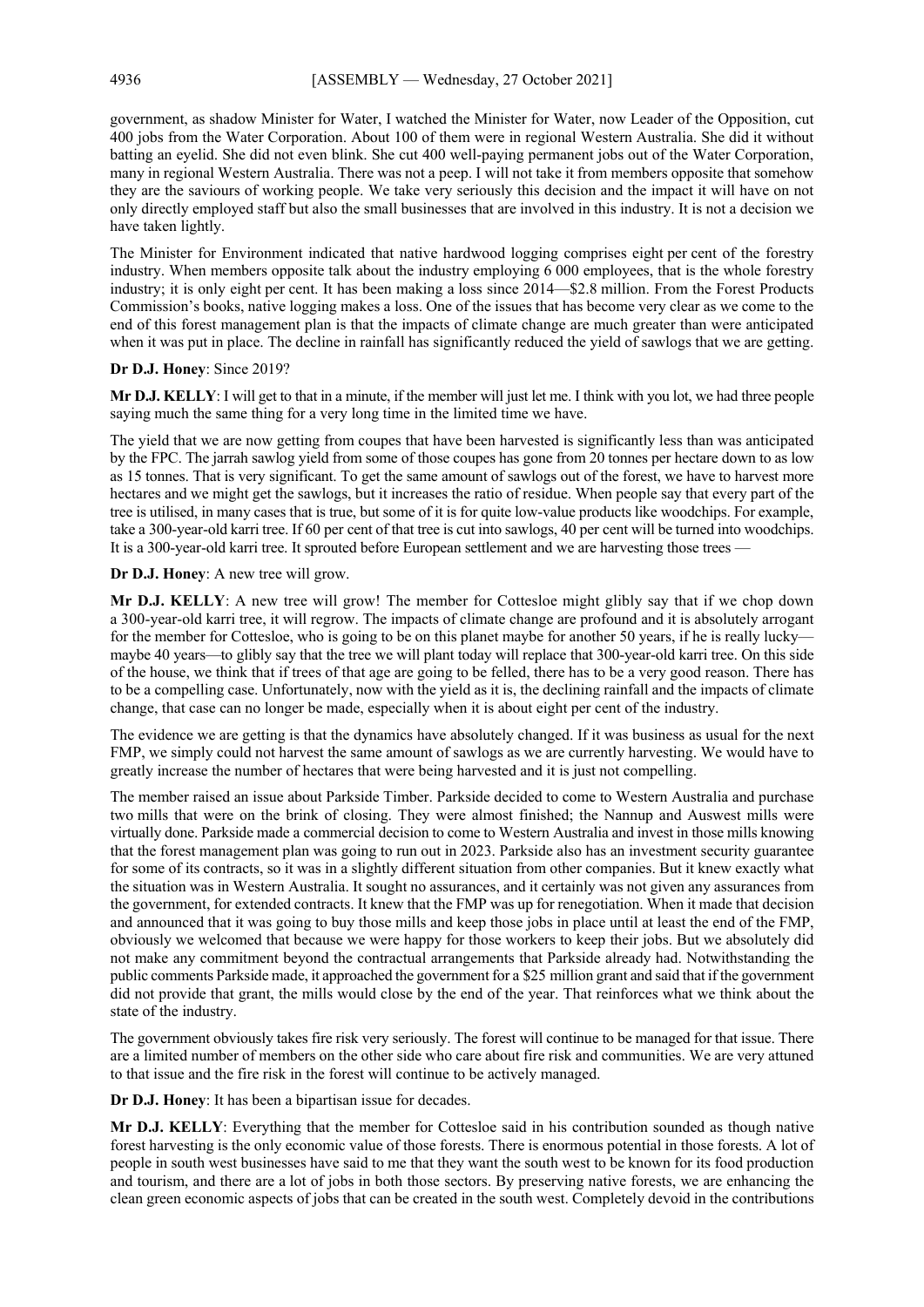of Liberals and Nationals today has been a recognition of the many jobs that can be created out of our native forests other than by chopping them down. Members of regional chambers of commerce and industry and small businesses tell the government that all the time. That is one issue we want to deal with through the native transition plan, which we will take seriously. The first meeting of that group is on Thursday. We will begin the process to fairly exit the businesses that want to exit the industry and help to grow jobs and other businesses and opportunities in the south west.

The member for Cottesloe quoted Paul Omodei. When I met Paul Omodei a couple of weeks ago, he said to me in a meeting with a bunch of other people that he had hoped that people would get one more FMP out of the industry. Whatever he said to the member for Cottesloe, it was quite realistic that at best they were going to get one more FMP out of the industry. Next time the member wants to quote him, ask him what he really thinks.

I have a couple of quick comments. I was really quite surprised at the savage attack on plantation forestry from the member for Cottesloe. He called it an environmental wasteland. I know pine plantations in Western Australia do not have the same biodiversity as native forests—that is why we want to keep the native forests—but pine plantations create a lot of jobs and they are also a very important food source for the Carnaby's black-cockatoo, which is an endangered species courtesy of the Liberal Party's management of Western Australia.

A few weeks back during private members' business, the Leader of the Opposition said that she left responsibility for forestry to the member for North West Central. It shows a lot about her judgement that she leaves an important industry like this to the member for North West Central. In relation to the declining plantation estate, rather than do what we are doing—that is, investing \$350 million in building up that estate again—he said that they were looking to New South Wales to buy some pine. That is what he said in this place about a week ago. It says a lot about the Leader of the Opposition. Firstly, she does not care about it; and, secondly, if she does care about it, it is a pretty bad decision to put the member for North West Central in charge of policy.

**Mr P. Papalia**: In charge of anything.

**Mr D.J. KELLY**: Or in charge of anything, even his own lunch money. I would not have him in charge of the jobs of forestry workers.

In 2012, the previous government planted no pine at all—not even one hectare of pine plantation. Since we have come to government, we have spent \$25 million on pine plantations. We are now investing \$350 million over 10 years. When I spoke to the federal Assistant Minister for Forestry and Fisheries, Senator Duniam from Tasmania, about our plan, quite frankly—I do not want to over-egg it—he was quite shocked at how much we were investing and he gave our plan 10 out of 10. The member for Cottesloe is shaking his head. After what he said about plantation forestry today, he should really hang his head in shame. Thousands of workers are employed in pine plantation forestry. It supports thousands of jobs in the building industry. For eight years, the previous government did sweet FA.

**Dr D.J. Honey**: That is an unministerial term.

**Mr D.J. KELLY**: It is a technical term! I understand that. But that is what the previous government did. We are proud of what we have done. We are proud that we are rebuilding the pine plantation estate. We understand the challenges for affected workers and businesses. We have had good engagement with the Australian Workers' Union on the employee front and good engagement with businesses. We intend to work through and support those businesses. Members opposite should stop being so negative and take a holistic approach to the decisions that we have made.

**MS E.J. KELSBIE (Warren–Blackwood)** [6.52 pm]: To start with, I would just like to say to the member for Roe and the member for Cottesloe that I am actually fine. I am loving that they are concerned for me, but I am actually okay!

**Ms S.E. Winton**: And doing very well.

**Ms E.J. KELSBIE**: I am doing fine, yes. But I thank them for their concern. Honestly, it is terribly nice.

Several members interjected.

**Ms E.J. KELSBIE**: It is true—seriously.

**Mr P. Papalia**: Sarcasm does not work in *Hansard*.

**Ms E.J. KELSBIE**: Sorry; that is being sarcastic, so let us add that as well!

I am really proud to be part of this historic decision. Climate change is real. It is happening now. If we do not act now, what are we going to do? From Denmark to Margaret River, I have been talking to people in my communities of Nannup, Pemby, Manji and Bridgetown–Greenbushes. Predominantly, those in the electorate are rejoicing. They are happy about the decision. I understand also that it is really distressing for people in the industry. My job now is to work with those people in the industry. The change is coming. That is not going to change. My job is to work with them to make sure that they get the best opportunity and the best outcome for those towns, businesses and communities.

**Ms C.M. Rowe**: Hear, hear!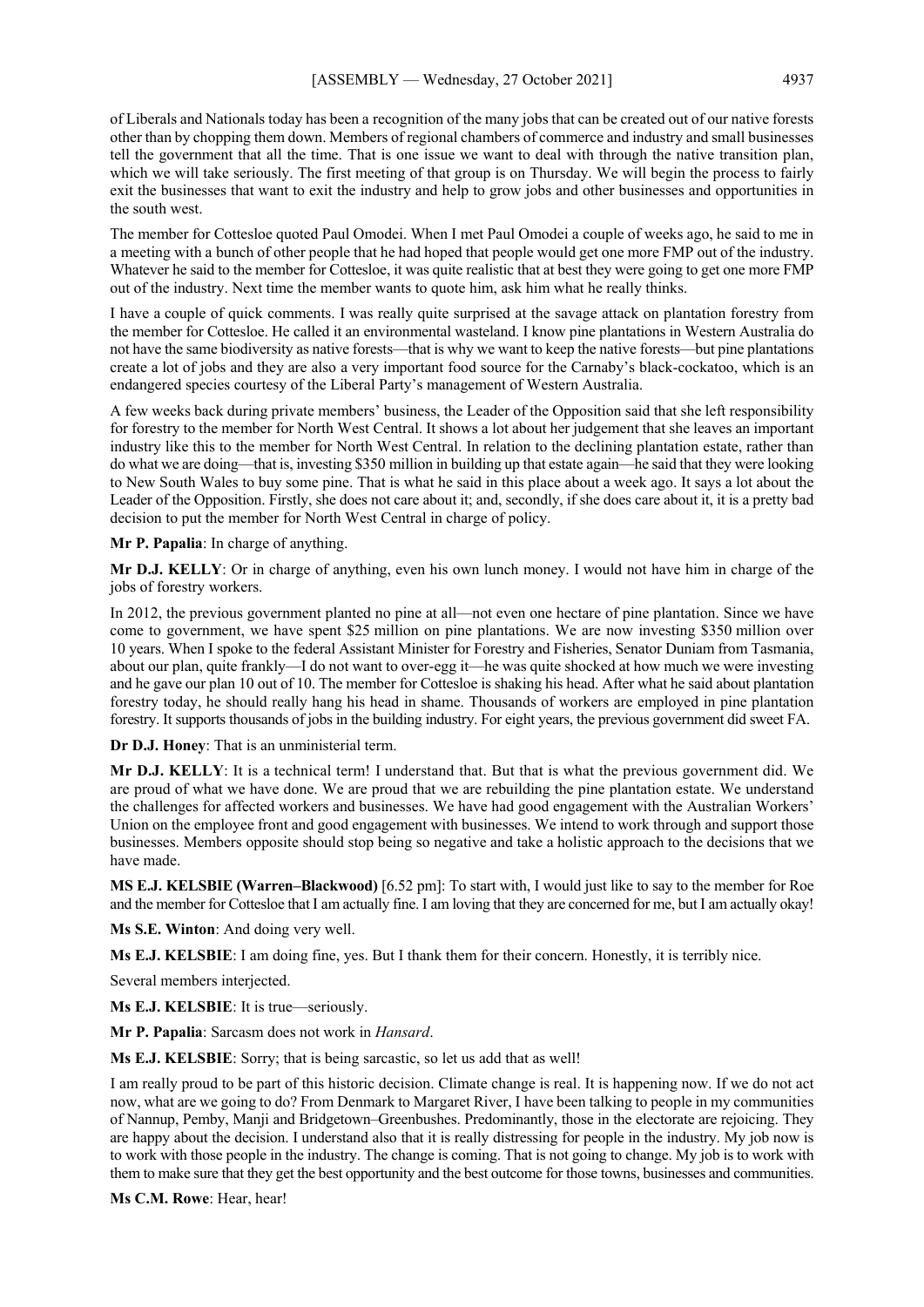**Ms E.J. KELSBIE**: Thank you. It is not without concern for my community as well. On Sunday I went to an event organised by the new president of the chamber in Manji. I was asked on the Wednesday and I turned up and I sat and spoke to the business owners. I sat and listened to their issues and concerns. It was a bit confronting at times, but that is my job, and they understand that they need to transition from where we are now into a new space. We need to look at diversification of industry, hence we are working with different ministers, including the Ministers for Environment and Forestry, and Hon Alannah MacTiernan, the Minister for Regional Development. When would members opposite like us to have told the industry? They talk about giving the industry notice. Would they have liked us to have got to the end of this forest management plan and said, "That's it; sorry, chaps, we've shut the door and we're off"? We are saying it now. Now they have time. We have time to work with people and we have \$50 million on the table, which I know members opposite think is a sniff, and \$350 million for softwood plantations. We are also going to look at diversifying those towns. Now is our consultation. There has been a 20 per cent decrease in winter rainfall since the 1970s; that is a fact. It would be economically and environmentally irresponsible for us to continue the native forestry industry in its current form. That is where we stand today. That is how it is. As I said, my job now is to go out tomorrow and meet with the native forestry transition group, and there is a huge number of people out there on the board, across the industry, the union, shires and chambers. I can see the member for Cottesloe nodding his head there.

**Dr D.J. Honey**: I was reading the *Post*. Sorry, member.

**Ms E.J. KELSBIE**: Carry on! Tomorrow, the journey begins, I guess, and we will start that consultation in earnest with that group and start talking in more earnest with the unions, as well. I continue to go out to the community and I continue to work with my communities.

**MS C.M. ROWE (Belmont)** [6.56 pm]: I get up to speak absolutely against this motion. In fact, it is a disgraceful motion. I must admit, on the day that I saw that we had banned the logging of native forest, I was immensely proud to be part of a government that was taking such bold steps, and I was immensely proud of our minister for doing what I think is a bold thing. Governments have to make tough decisions—that is what they do. That is what governments do. Governments are responsible and progressive. Unlike the opposition, we understand that climate change is real. We do not deny that we have responsibilities to address climate change and its impacts. The other side is always keen to say, "No, we believe in the science around climate change", but I do not think there is a great deal of evidence that they do. In fact, there is no evidence that they do.

**Ms A. Sanderson**: Actions speak louder than words.

**Ms C.M. ROWE**: Absolutely; there is no action. This is a historic thing that our government is doing. Let us be honest.

**Ms S. Winton** interjected.

**The ACTING SPEAKER**: Member for Wanneroo!

**Ms C.M. ROWE**: It is a historic decision to protect our native forests into the future.

**Ms S. Winton** interjected.

**The ACTING SPEAKER**: Member for Wanneroo, you are interjecting on your own member of the government. I will hear from the member for Belmont.

**Ms C.M. ROWE**: Member for Wanneroo, I appreciate your enthusiasm!

We understand the impacts of climate change, and that is why we have made this decision to protect these beautiful forests from 2024, and it is a historic decision. Not only is it aesthetically beautiful, but it is of cultural significance for our First Nations people, as well. It is also incredibly important from a diversity point of view, and both ministers have spoken at length about this. We do not want this left unrebutted. The member for Cottesloe talked about how the industry uses the jarrah logs, and it is very important, because every element of the tree that is logged is used. A 300-year-old tree is used, and this is really important—except that a significant portion of those beautiful karri and jarrah trees is used for woodchip—woodchip!

**Dr D.J. Honey** interjected.

**Ms C.M. ROWE**: The member for Cottesloe is part of an opposition in which his federal colleagues are talking about nuclear power. That is their answer to climate change, so let us not go there! I do not think the people of Cottesloe would like to hear that, would they?

Let us ponder for a moment that a large part of every single karri tree ends up as woodchip to be exported overseas. As my note says here, it is sent offshore for paper manufacture or as biomass to be burnt.

**Dr D.J. Honey**: Yes, beautiful.

**Ms C.M. ROWE**: The member for Cottesloe says it is beautiful. That is a disgusting comment, but if he thinks it is beautiful, that says it all.

Several members interjected.